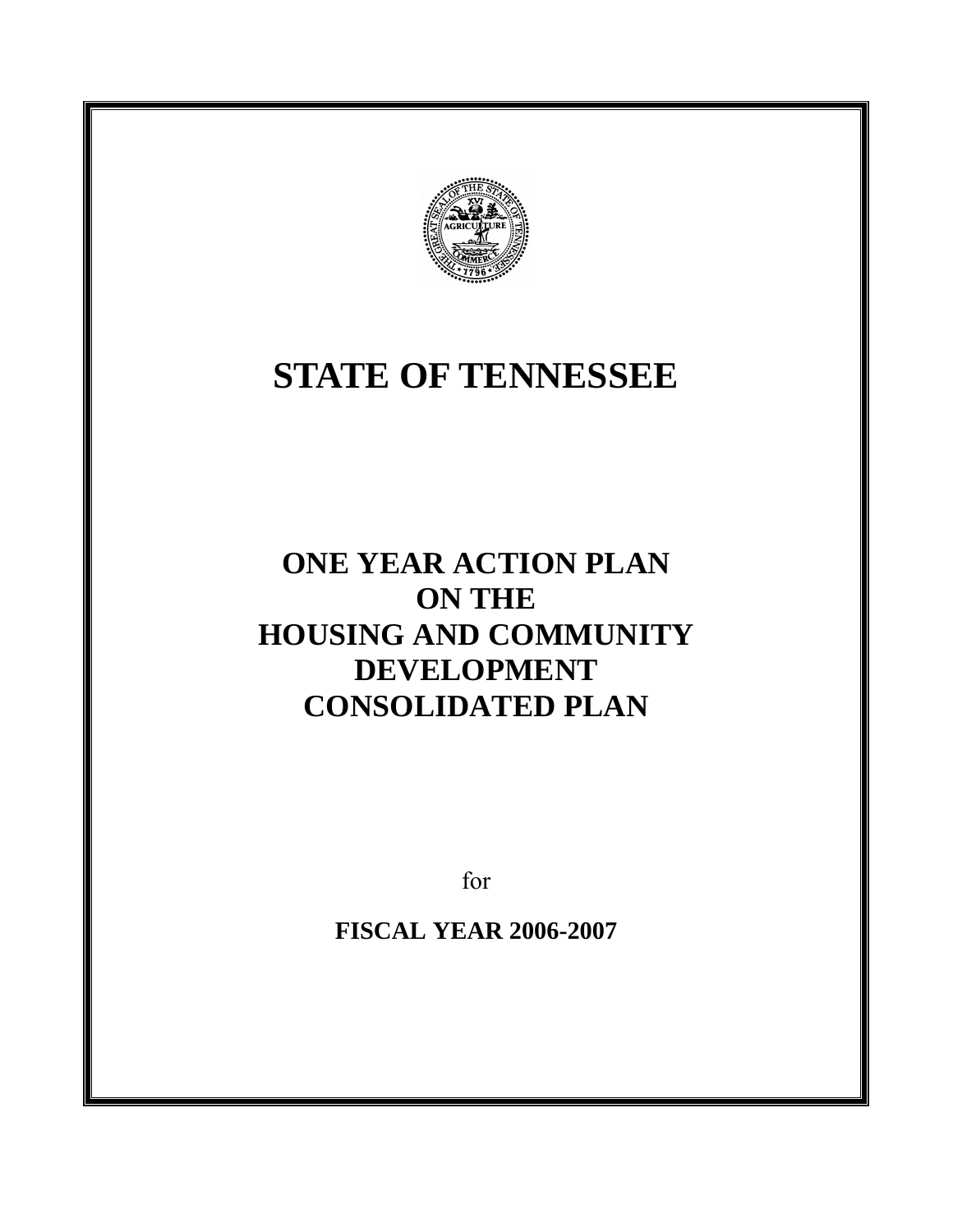# **TABLE OF CONTENTS**

| and Specific Objectives Described in the Consolidated Plan |  |
|------------------------------------------------------------|--|
|                                                            |  |
|                                                            |  |
| <b>Other Actions</b>                                       |  |
|                                                            |  |
|                                                            |  |
|                                                            |  |
|                                                            |  |
|                                                            |  |
|                                                            |  |
| Social Service Agencies                                    |  |
|                                                            |  |
|                                                            |  |
| Support of Applications by Other Entities                  |  |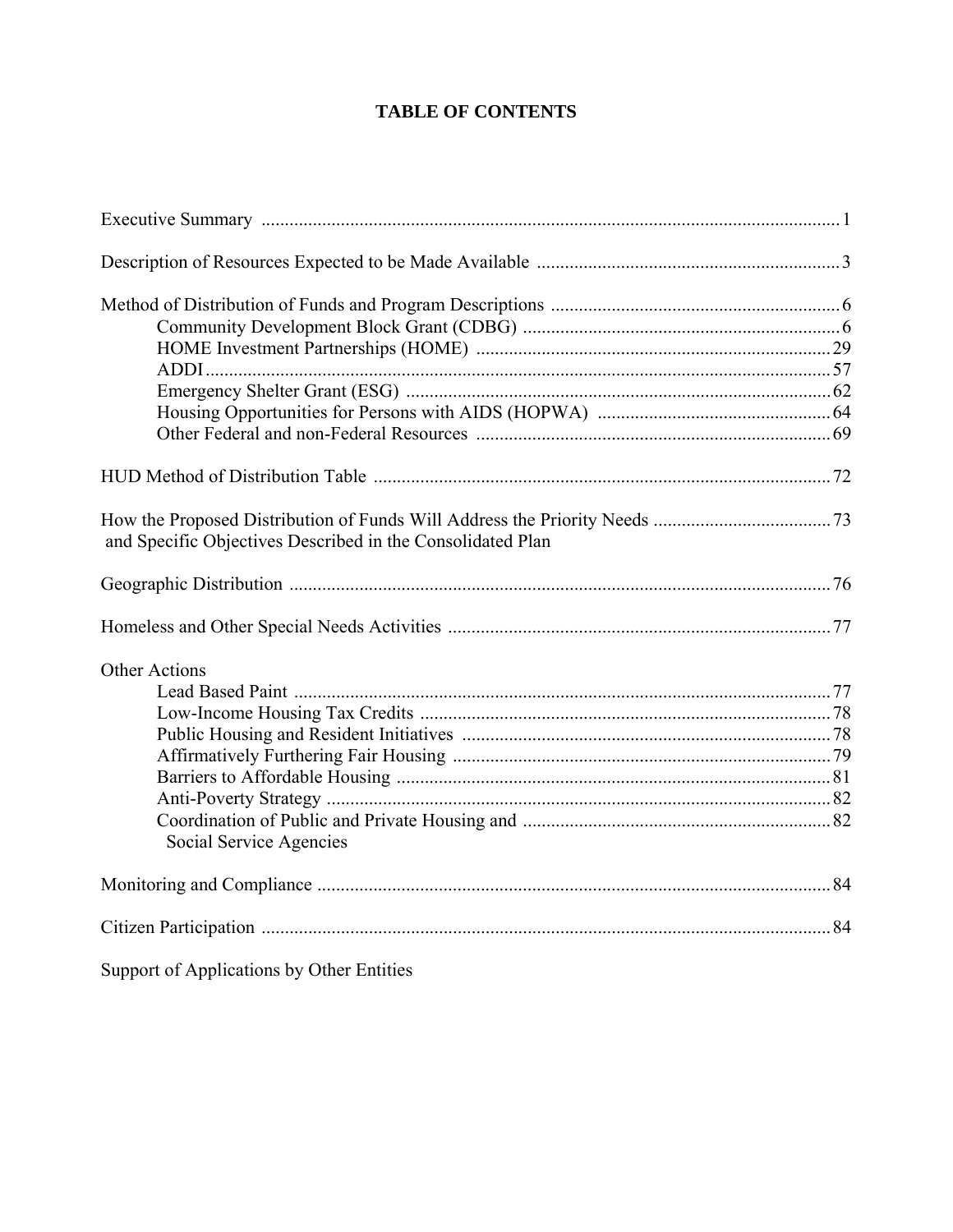#### **STATE OF TENNESSEE Fiscal Year 2007 Action Plan Executive Summary**

The Fiscal Year 2006-2007 Action Plan describes actions on the part of the State of Tennessee to administer and implement the four United States Department of Housing and Urban Development (HUD) Consolidated Plan grant programs. The period covered by this Action Plan is the State Fiscal Year, July 1, 2006 to June 30, 2007.

The four departments of state government which have administrative responsibility for these four programs and the expected HUD allocations are as follows:

The Tennessee Department of Economic and Community Development has responsibility for the Community Development Block Grant (CDBG) Small Cities program. This year the department expects to receive \$26,912,038 in CDBG Small Cities funds from HUD and anticipates receiving approximately \$1,500,000 in program income, for a total of \$28,412,038 that may be available through a competitive application process.

The Tennessee Housing Development Agency has responsibility for the HOME Investment Partnerships Program. This year the agency expects to receive \$16,041,905 in HOME funds from HUD, as well as \$234,329 in funds for the American Dream Downpayment Initiative (ADDI).

The Tennessee Department of Human Services manages the Emergency Shelter Grant (ESG) Program and expects \$1,414,939 in HUD funding.

The Tennessee Department of Health manages the Housing Opportunities for Persons with AIDS (HOPWA) Program and expects HUD funds in the amount of \$747,000.

Contained within this Action Plan are the Methods of Distribution which present the ways in which the aboved named agencies make the funds available to eligible applicants, either throught a competitive grant program, or through a formula basis, or, in some cases, both.

Citizens of the state interested in learning more about the programs and how their communities might take advantage of them should notice the Geographic Distributions described in the program descriptions. A number of larger cities and some counties in Tennessee are designated by HUD as entitlement or local participating jurisdictions, and as such receive funds directly from HUD.

The Action Plan contains descriptions of other Federal and non-Federal resources which are administered by THDA: Section 8 Rental Assistance and Contract Administration programs, the Low Income Housing Tax Credit program and the Homeownership Programs.

This year we include two new programs. The BUILD Loan Program created to develop capacity of nonprofit organizations that provide affordable housing to low income Tennesseans. The Community Investment Tax Credit (CITC) program, a partnership with the Tennessee Department of Revenue.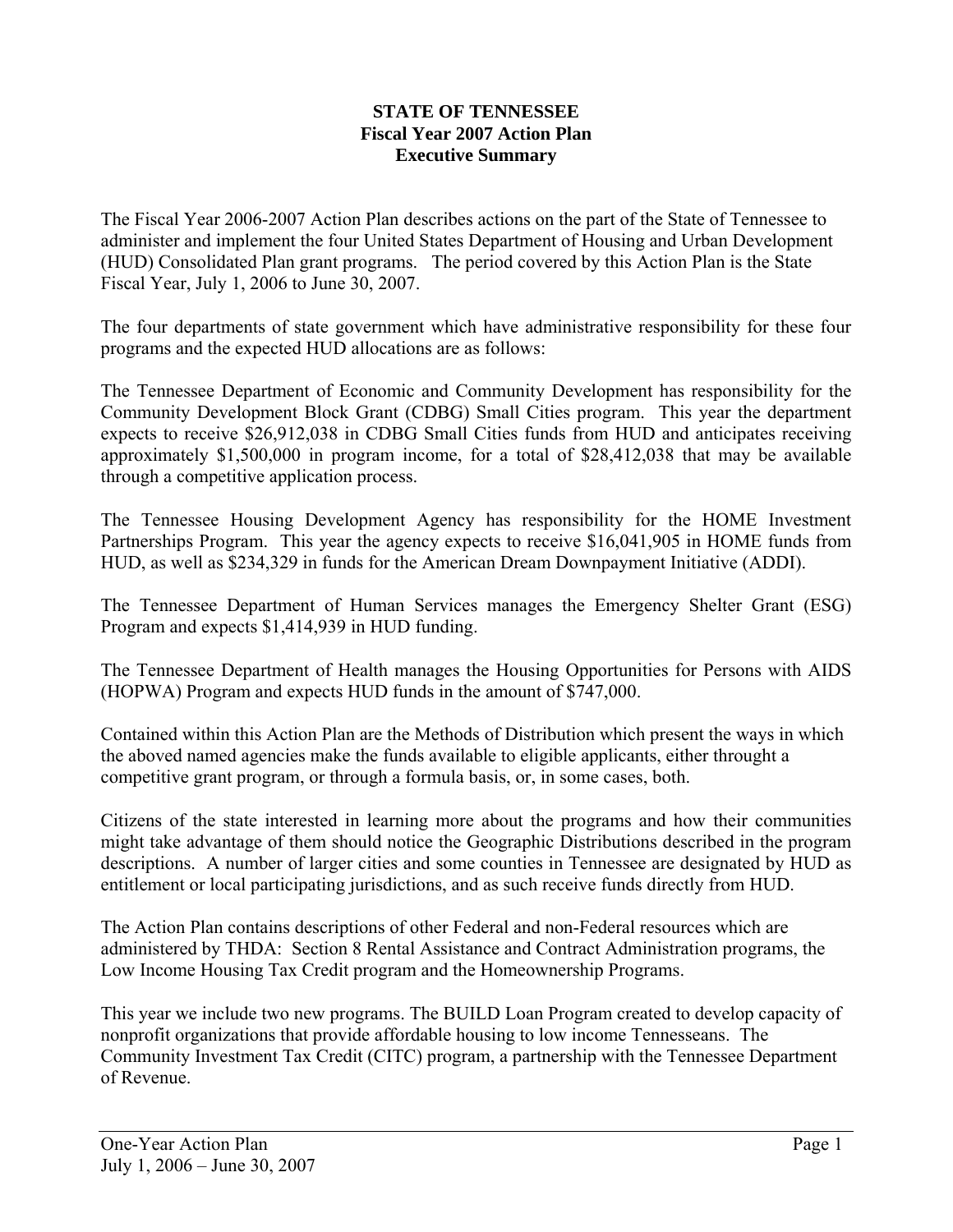Finally, the action plan presents the ways in which these programs propose to address the priority needs and objectives described in the Consolidated Plan, as well as homeless and other special needs activities, the anti-poverty strategy, and other actions taken by the respective agencies to further affordable housing and community development.

While Tennessee Housing Development Agency is the designated lead agency, all of the above named state agencies participate in and have responsibility for the development of this Action Plan and the implementation of their respective programs. The Action Plan represents the cooperation of these agencies in working together to further affordable housing and community development in the State of Tennessee.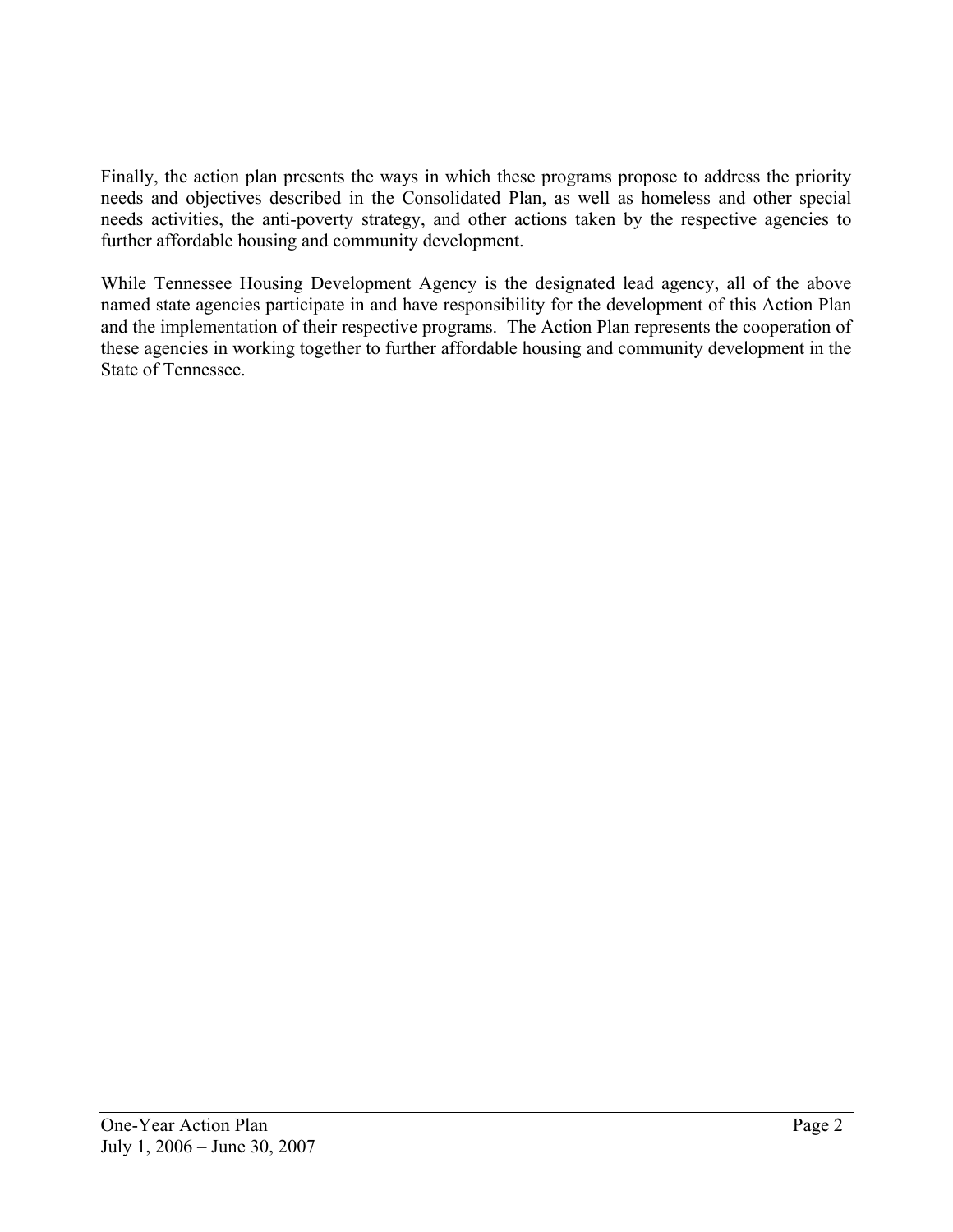#### **DESCRIPTION OF RESOURCES EXPECTED TO BE MADE AVAILABLE**

#### **I. HUD Resources Required Under Consolidated Planning**

#### **A. Community Development Block Grant (CDBG) Small Cities Program**

The State of Tennessee, Department of Economic and Community Development, Office of Program Management, administers the Small Cities program for all those jurisdictions not designated by HUD as entitlement. In Tennessee thirteen cities and/or counties are designated as entitlement to receive direct CDBG funding. During State Fiscal Year 2007, the State of Tennessee will receive \$26,912,038 in CDBG Small Cities funds from HUD and anticipates receiving approximately \$1,500,000 in program income, for a total of \$28,412,038 that may be available through a competitive application process.

#### **B. HOME Investments Partnership (HOME)**

The State of Tennessee, through the Community Programs Division of Tennessee Housing Development Agency (THDA), administers the HOME program for those jurisdictions in the State not designated by HUD as a local Participating Jurisdictions (PJ). During the state fiscal year 2007, the State of Tennessee will receive \$16,041,905 in HOME funds from HUD, as well as \$234,329 in funds for the American Dream Downpayment Initiative (ADDI), which is administered as part of the HOME program. ADDI funds will be made available for first time homebuyers across the state in a fair, equitable manner. Special consideration may be given to persons moving from public housing to homeownership, Section 8 to homeownership, minorities and special needs clients.

#### **C. Emergency Shelter Grants (ESG)**

The State of Tennessee, through the Department of Human Services (DHS) administers the ESG program. Funds are available through a competitive grant process to local government and nonprofit service providers to assist homeless persons in Tennessee. The State will receive \$1,414,939 for the ESG program.

#### **D. Housing Opportunities for Persons with AIDS (HOPWA)**

The Tennessee Department of Health, which administers the state HOPWA program, will receive \$747,000 in HOPWA funds from HUD. The Department of Health will provide funds to nonprofit service providers to assist HIV-infected individuals and their family members threatened with homelessness. State HOPWA funds are available on a formula basis to seven regional service providers outside of the two entitlement cities that receive HOPWA funds directly from HUD.

#### **II. Other Federal Resources to be Made Available**

#### **A. HUD Section 8 Tenant-Based and Project-Based Assistance Programs**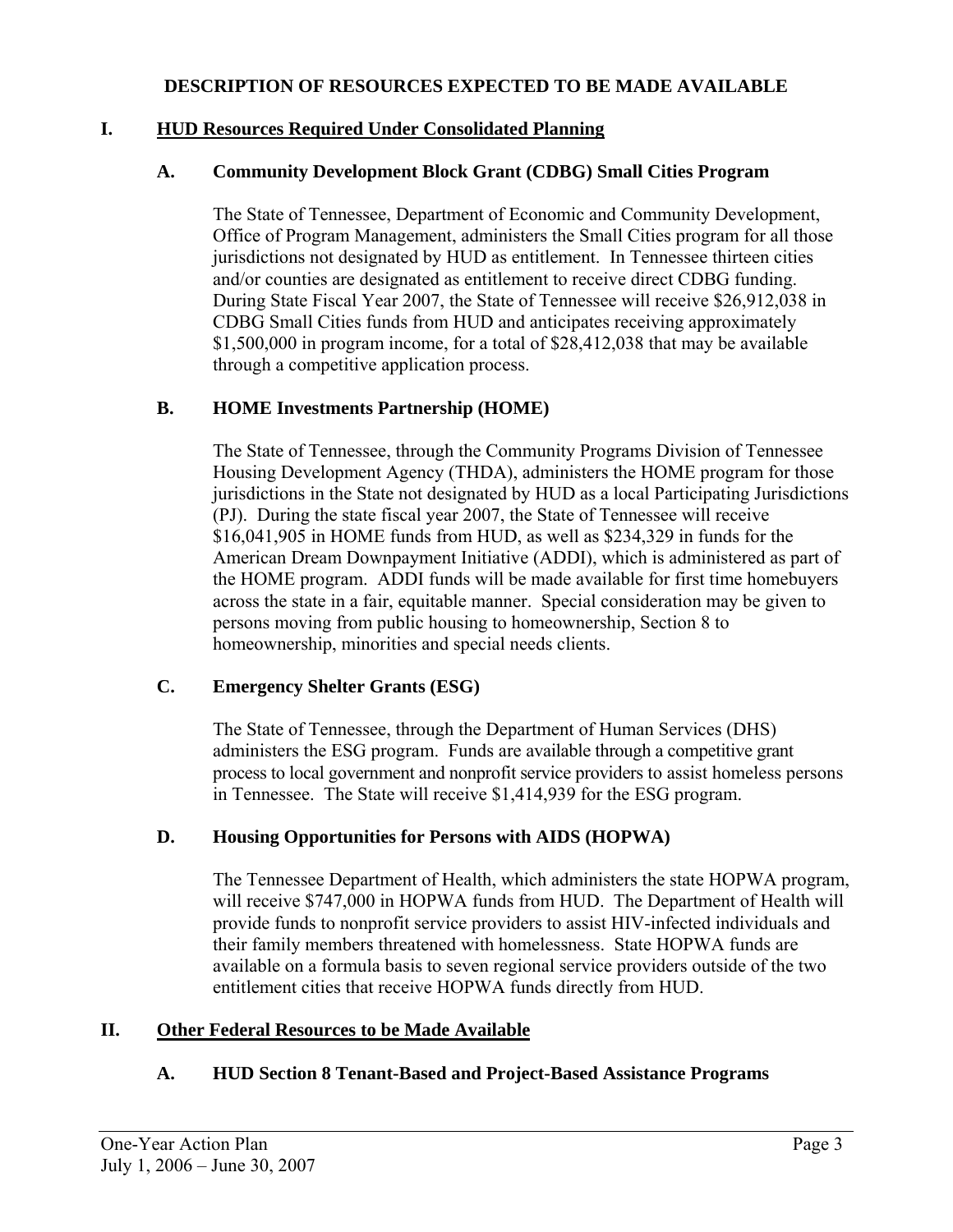The State of Tennessee, Tennessee Housing Development Agency, administers both Section 8 Rental Assistance and Section 8 Contract Administration. The Rental Assistance Division of THDA, which administers the Section 8 Tenant-Based Rental Assistance program, is authorized to operate in all 95 counties in Tennessee. During Fiscal Year 2007, it is anticipated that approximately \$30,000,000 will be made available for this program. The Contract Administration Division of THDA, which administers Section 8 Project Based contracts, is responsible for the monthly Housing Assistance Payments (HAP) to Section 8 Project base properties throughout the state.

# **B. Low Income Housing Tax Credit Program (LIHTC)**

The State, through Tennessee Housing Development Agency, administers the Low-Income Housing Tax Credit (LIHTC) program, which is authorized under Section 42 of the Internal Revenue Code, as amended. The program offers owners of and investors in low-income rental housing a reduction in federal income tax liability over a period of ten years. The Internal Revenue Service allocates tax credit authority to states on a calendar year basis. The State of Tennessee anticipates receiving approximately \$11.2 million in tax credit authority in calendar year 2006 to be issued to nonprofit and for-profit developers of low-income housing.

# **III. Other Non-Federal Resources Expected to be Made Available**

# **A. THDA Homeownership Programs**

The State of Tennessee, through the Homeownership Division of Tennessee Housing Development Agency, administers homeownership programs designed to provide opportunities for low- and moderate-income persons to purchase their first home. Funds are made available through the issuance of tax-exempt mortgage revenue bonds. Each program requires limitations on eligibility based on household income and acquisition costs.

THDA is not a direct lender to borrowers but works with approximately 130 approved mortgage lenders across the State to originate the loans. THDA either provides funds to approved mortgage lenders to close pre-approved THDA loans, or purchases pre-approved loans from the lenders after the loans are closed. During Fiscal Year 2006-2007, THDA anticipates that approximately **\$**300,000,000 in mortgage funds will be available for this program.

# **B. Community Investment Tax Credit**

 The Community Investment Tax Credit (CITC) was authorized by a bill signed into law by Governor Phil Bredesen in June 2005. The program is administered by THDA in cooperation with the Tennessee Department of Revenue. The Law allows any financial institution a credit against franchise and excise tax liability when that institution makes a qualified loan, investment, grant or contribution to an eligible housing entity that engages in activities which are eligible low income housing activities. Qualified housing entities include Tennessee nonprofit organizations, development districts, public housing authorities,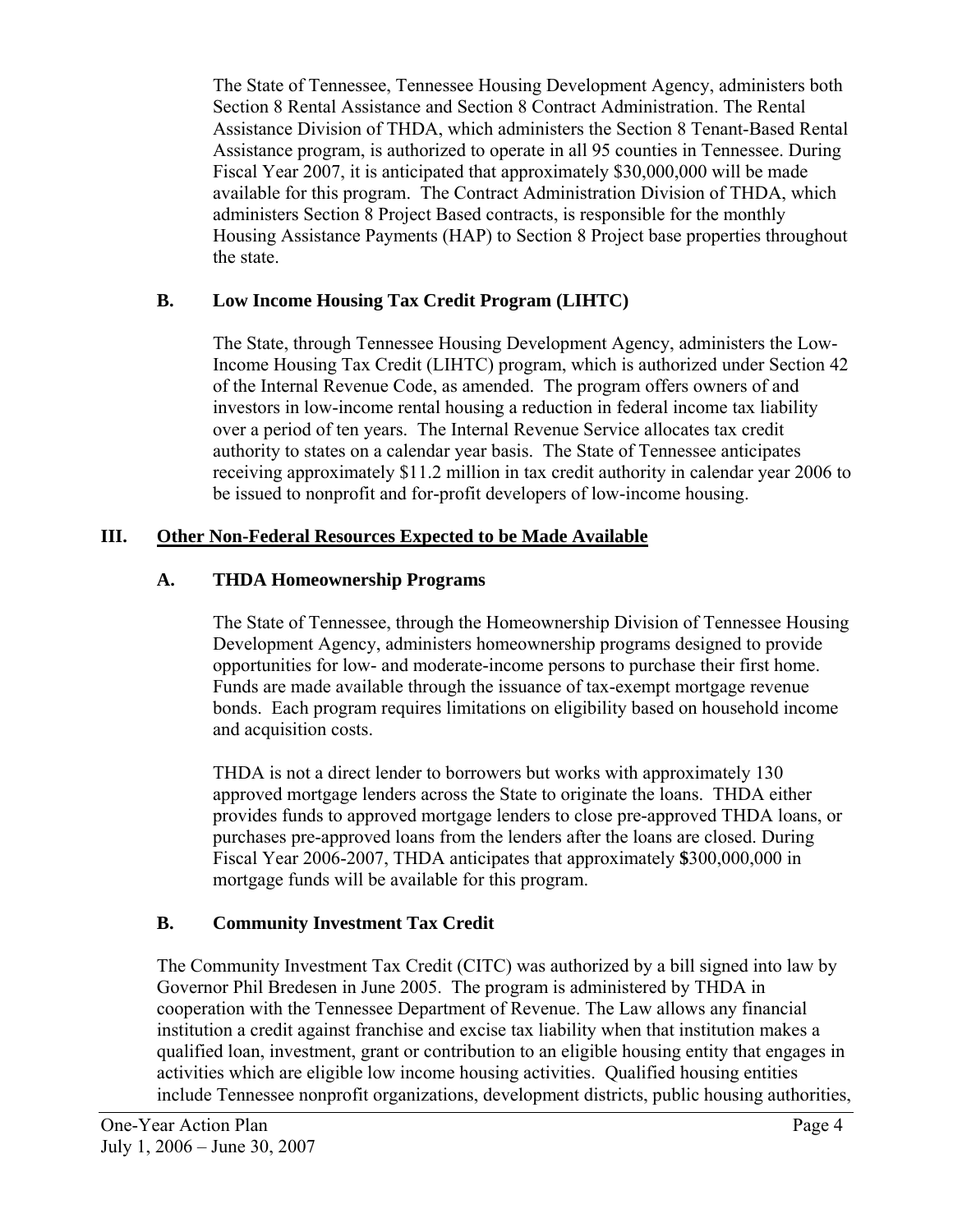and THDA. Qualified activities include those that create or preserve affordable housing, activities that assist in obtaining affordable housing, activities that help build the capacity of a nonprofit to provide affordable housing, and any other activity as approved the THDA Executive Director and the Commissioner of the Department of Revenue.

# **C. BUILD Loan Program**

 In November 2005, THDA initiated the BUILD Loan Program to develop the capacity of nonprofit organizations to provide affordable housing to low income Tennesseans. The \$5.0 million loan program supports the production of affordable housing by providing low interest short term loans to eligible nonprofit organizations. BUILD loan funds may be used for new construction or rehabilitation of units for homeownership or rental housing, land acquisition, pre-development activities, site preparation, program or operating expenses.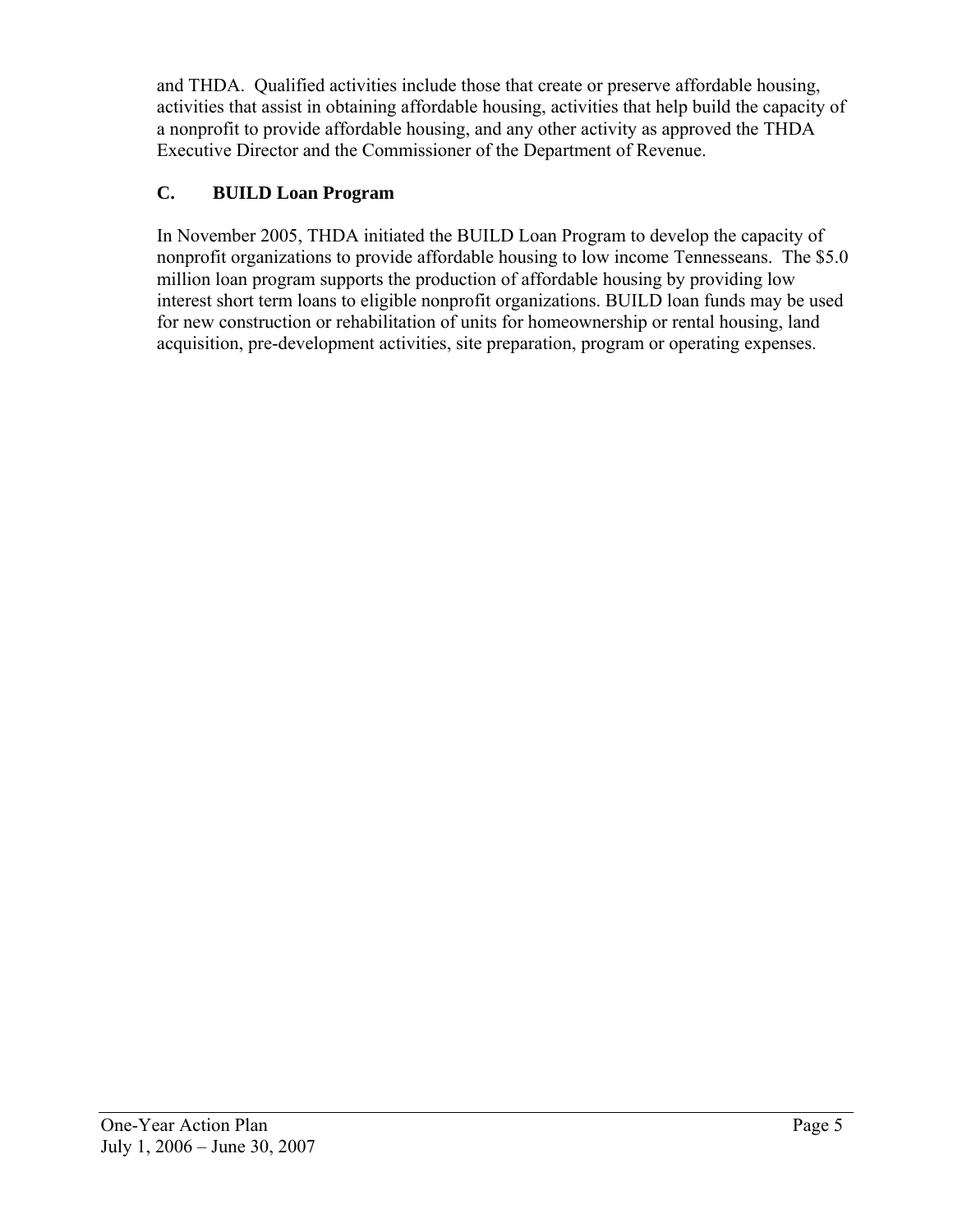#### **Method of Distribution of Funds and Program Description Community Development Block Grant (CDBG) Program State Fiscal Year 2007**

#### **I. Introduction**

The State of Tennessee has been allocated \$26,912,038 in CDBG funds for Fiscal Year. In addition, the State anticipates receipt of approximately \$1,500,000 in program income for a total operating budget of \$28,412,038. The purpose of this section is to describe the method of distribution of small cities Community Development Block Grant (CDBG) funds within Tennessee for meeting housing and community development policies and objectives. This section will describe all criteria used to select applications for funding, including the relative importance of the criteria. This section will also describe how CDBG funds will be allocated among all funding categories, any threshold factors, and grant size limits.

## **II. National Objectives**

The federal authorizing legislation for the CDBG program requires that the program activities be used to accomplish at least one of three national objectives, these being:

- A. Activities benefiting low and moderate income (LMI) persons;
- B. Activities which aid in the prevention or elimination of slums or blight;
- C. Activities designed to meet community development needs having a particular urgency. These have been defined as activities designed to alleviate existing conditions that pose a serious and immediate threat to the health or welfare of the community which are of recent origin or which recently became urgent, that the recipient is unable to finance the activity on its own, and that other sources of funding are not available. This condition is sometimes called an "imminent threat".

#### **III. Community Development Objectives**

The objectives of the Tennessee CDBG program are the following:

- A. Human Resources Development to develop a human resource base that is healthy and capable of working at full capacity and that has the skills and education that enable them to do so.
- B. Physical Infrastructure Development to create the base of infrastructure that will provide for a high quality of life for individuals and productive capacity for communities.
- C. Job Opportunity Development to implement programs that will create a climate that is receptive to and encourages the growth of private sector jobs.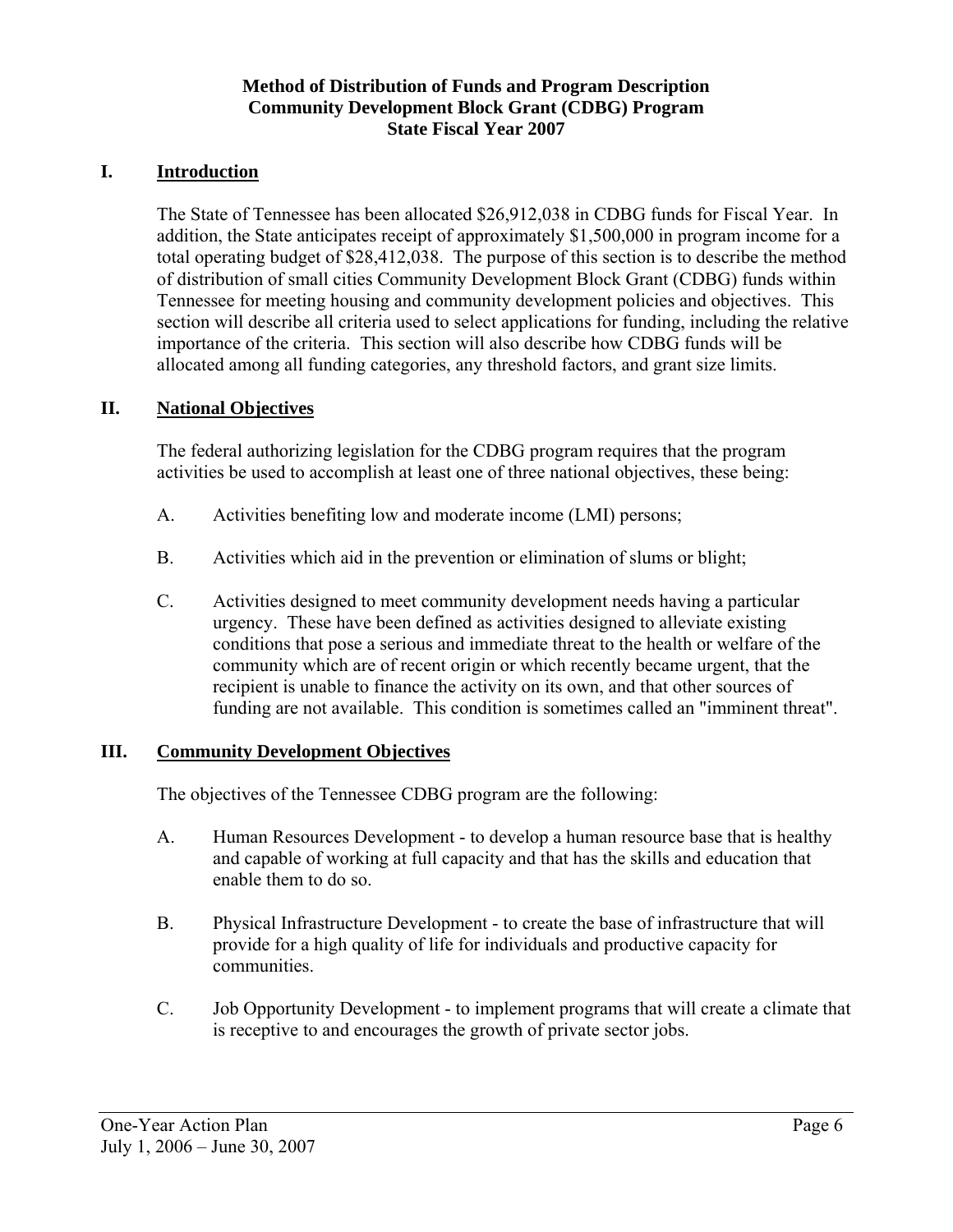- D. Target on Economic Distress to deliver community development programs in a manner that provides maximum assistance not only to economically disadvantaged individuals, but also to economically disadvantaged areas of the state.
- E. Maximize Grantees to use the resources available to the state in a manner which will maximize the number of grantees and, therefore, beneficiaries of the programs.

# **IV. Eligible Recipients of Funds**

Eligible applicants shall be city and county governments in Tennessee, except those cities of over 50,000 population and all principal cities of Metropolitan Statistical Areas (MSA). Local governments excluded from the state-administered CDBG program include: the cities of Bristol, Chattanooga, Clarksville, Cleveland, Jackson, Johnson City, Kingsport, Knoxville, Memphis, Morristown, Murfreesboro, Oak Ridge, the Metropolitan Government of Nashville-Davidson County, and the counties of Knox and Shelby.

# **V. Eligible Activities**

Local governments may undertake a wide range of activities under the CDBG program. Eligible activities include:

- A. Acquisition of real property;
- B. Acquisition, construction, reconstruction, or installation of public works facilities (except for buildings for the general conduct of government), and site or other improvements;
- C. Code enforcement in deteriorated or deteriorating areas;
- D. Clearance, demolition, removal, and rehabilitation (including rehabilitation which promotes energy efficiency) of buildings and improvements;
- E. Disposition (through sale, lease, donation, or otherwise) of any real property acquired pursuant to Title I or its retention for public purposes;
- F. Special projects directed to the removal of material and architectural barriers which restrict the mobility and accessibility of elderly and handicapped persons;
- G. Payments to housing owners for losses of rental income incurred in holding for temporary periods housing units to be utilized for the relocation of individuals and families displaced by activities under Title I;
- H. Provisions of public services;
- I. Payment of the non-Federal share required in connection with a Federal grant-in-aid program undertaken as part of activities under Title I;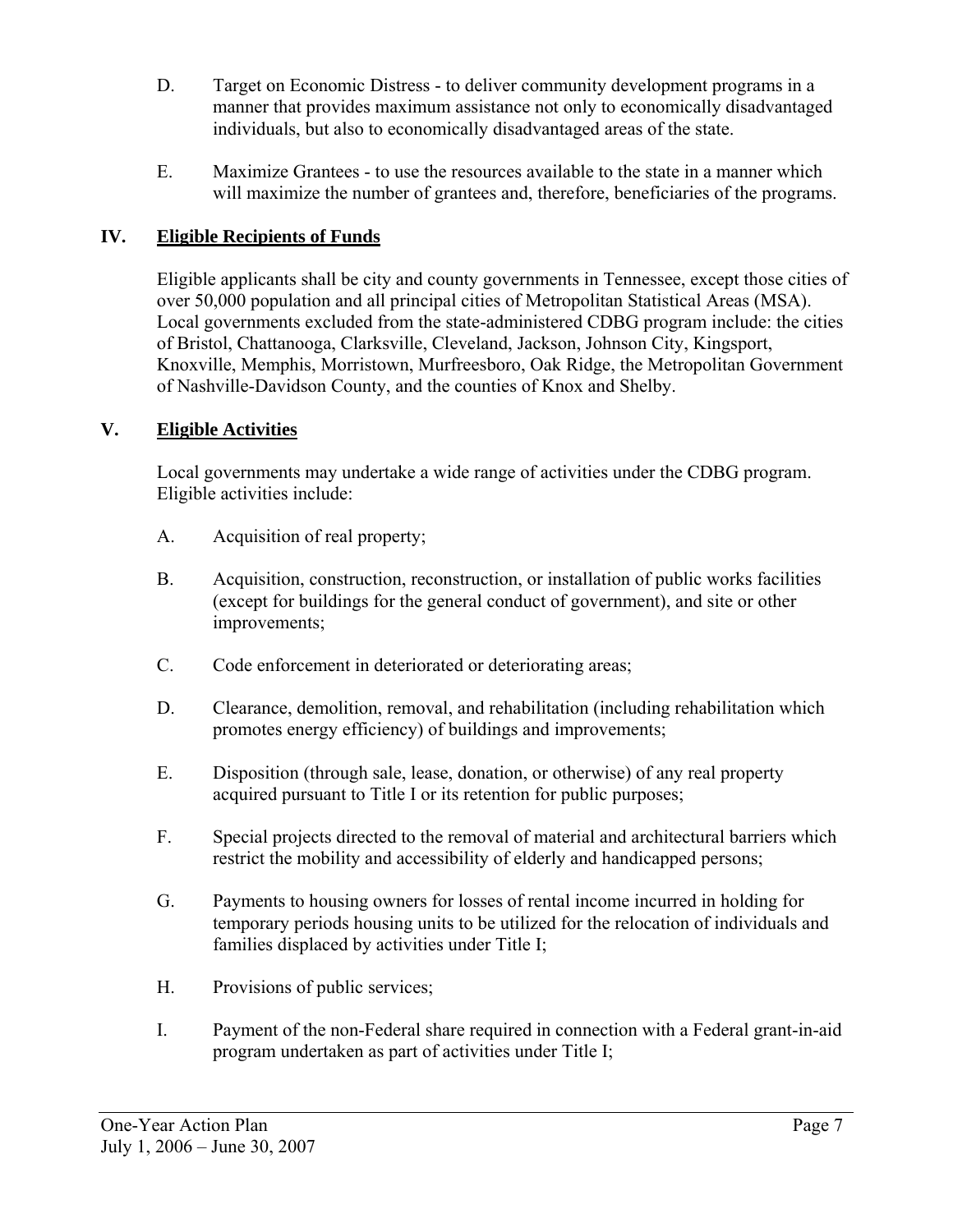- J. Payment of the cost of completing a project funded under Title I of the Housing Act of 1949;
- K. Relocation payments and assistance for displaced individuals, families, businesses, organizations, and farm operations, when determined by the grantee to be appropriate;
- L. Activities necessary to develop a comprehensive community development plan;
- M. Payment of reasonable administrative costs and carrying charges related to the planning and execution of community development and housing activities;
- N. Activities which are carried out by public or private non-profit entities;
- O. Assistance to neighborhood-based non-profit organizations, local development corporations, or entities organized under Section 301(d) of the Small Business Investment Act of 1958;
- P. Activities necessary to the development of a comprehensive community-wide energy use strategy;
- Q. Provision of assistance to private, for-profit entities, when the assistance is necessary or appropriate to carry out an economic development project;
- R. Rehabilitation or development of housing assistance under Section 17 of the United States Housing Act of 1937;
- S. Provision of assistance to facilitate substantial reconstruction of housing owned and occupied by LMI persons (1) where the need for the reconstruction was not determinable until after rehabilitation had already commenced, or (2) where the reconstruction is part of a neighborhood rehabilitation effort and the grantee (a) determines the housing is not suitable for rehabilitation, and (b) demonstrates that the cost of substantial reconstruction is significantly less than the cost of new construction and less than the fair market value of the property after substantial reconstruction;
- T. Assistance for the development, establishment, and operation for not to exceed two years after its establishment of a uniform emergency telephone number system if: (1) such system will contribute substantially to the safety of the residents of the area served by such system, (2) not less than 51 percent of the use of the system will be by persons of low and moderate income, and (3) other Federal funds received by the grantee are not available for the development, establishment, and operation of such system due to the insufficiency of the amount of such funds, the restrictions of the use of such funds, or the prior commitment of such funds for other purposes by the grantee;
- U. Homeownership assistance.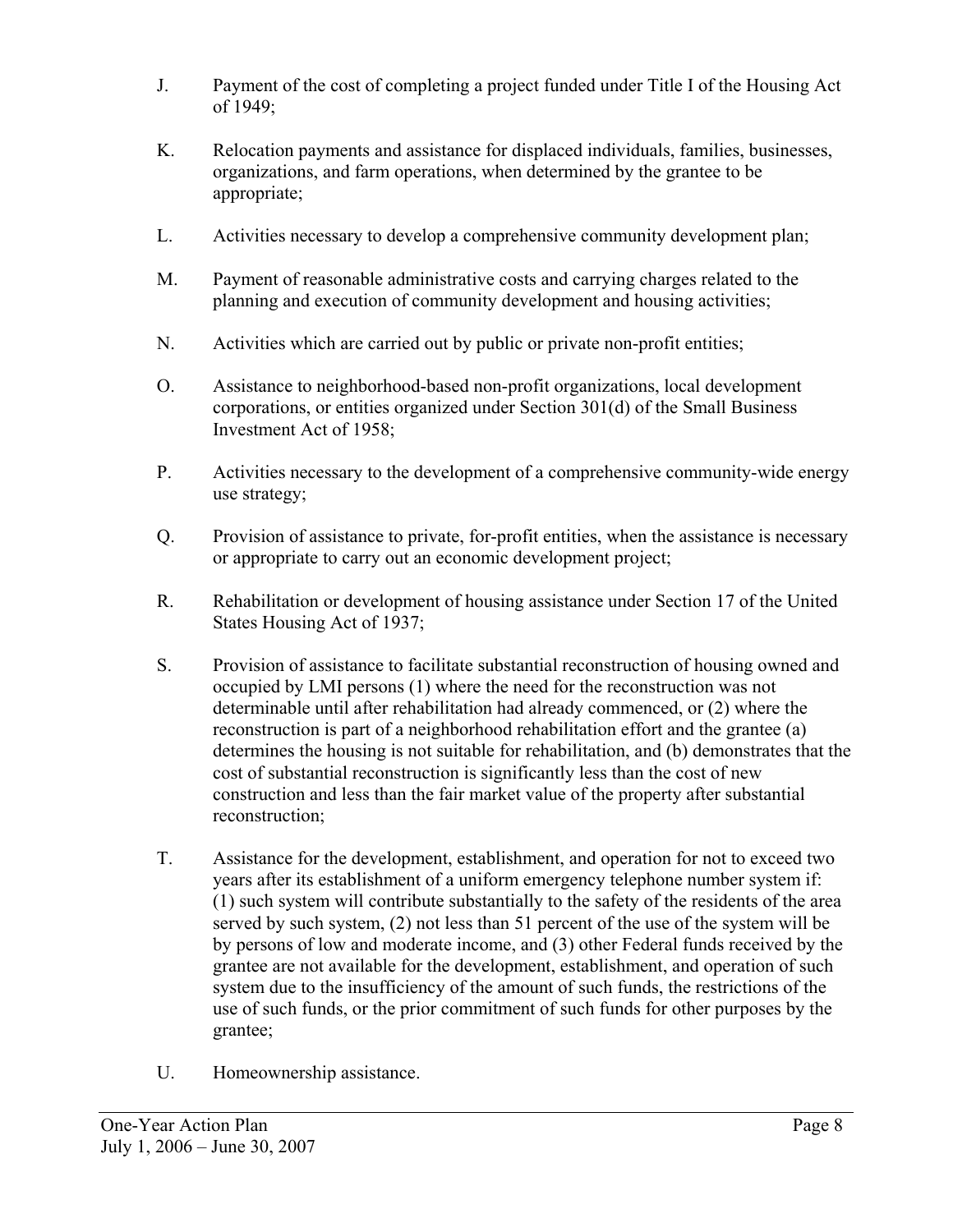# **VI. Grant Categories**

For State Fiscal Year 2007, applicants may apply for funding under four different program categories: Economic Development, Community Livability, Water/Sewer, and Housing Rehabilitation.

Economic Development projects include activities where a majority of funds are used to promote the creation or retention of jobs and enhance income through industrial locations and expansions where the funds are used as loans, and also to provide needed infrastructure to industries where funds are used as grants.

Water/Sewer project funds will be targeted at improving and extending water and sewer line systems, expanding water and wastewater treatment plant capacities, and addressing conditions detrimental to health, safety, or public welfare.

Housing Rehabilitation funds are targeted in communities with areas of substandard or dilapidated housing and community facilities in LMI neighborhoods.

Community Livability projects are activities designed to provide other community development services, particularly to benefit persons of low and moderate income.

Set-Aside funds may be used for projects with high project need scores but with other scores so low that the project did not rank high enough to be funded.

All funds awarded under the categories of Community Livability, Water/Sewer, and Housing Rehabilitation qualifying under the LMI objective must be spent in LMI target areas identified by the applicant unless the community is 100 percent eligible  $(51\% \text{ or more LMI}).$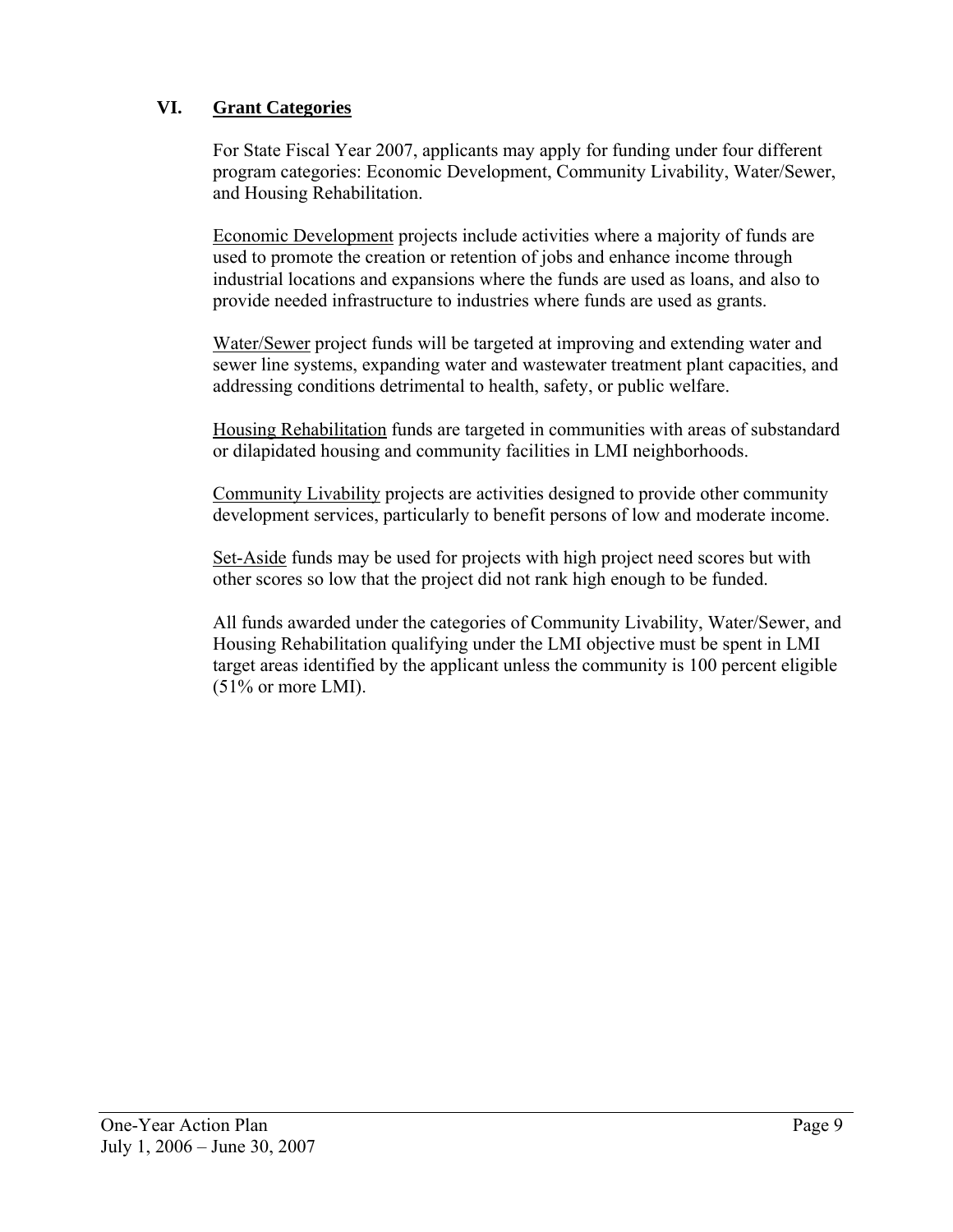# **VII. Funding Levels**

| Acquisition                                                               | \$<br>250,000 |
|---------------------------------------------------------------------------|---------------|
| <b>Public Facilities</b>                                                  | 20,173,797    |
| Clearance/Demolition                                                      | 50,000        |
| Relocation                                                                | 500,000       |
| Housing Rehabilitation                                                    | 1,400,000     |
| <b>Economic Development For-Profits</b>                                   | 3,000,000     |
| <b>Project Administration - Local Governments</b>                         | 1,400,000     |
| General Administration & Technical<br><b>Assistance- State Government</b> | 638,241       |
| Set-Aside Funds                                                           | 1,000,000     |
| <b>TOTAL</b>                                                              | \$28,412,038  |

**Shown below are the CDBG allocation and funding categories for the fiscal year.** 

The Set-Aside is designed to permit funding for meritorious community livability, water, sewer, solid waste, or housing rehabilitation projects (those with high project need scores) but where other scores in the selection criteria are low and the total points earned are lower than required for funding. Set-Aside projects must meet all program requirements. Funds not utilized from the Set-Aside will be returned to other categories.

If approvable projects are not available in Economic Development in sufficient quantities to utilize the target allocation, the amounts not so utilized will be allocated to the other categories. A 50 percent reduction in any category will also be permitted to facilitate proper program management and allow administrative flexibility, and the funds so reduced shall be allocated to other categories.

For all years, program recoveries of both recaptured and reallocated funds shall be reappropriated to any categories and distributed in accordance with the 2006 Final Statement.

If additional funds become available, they will be allocated using the same percentages outlined above, with the State reserving the right to apply this 50 percent flexibility to any of the categories.

Under certain circumstances, the State may increase funding on economic development projects previously funded in order to protect the State's investment in the project. Where grants to local governments are loaned to private for-profit business, the State requires loan repayments. These repayments will be returned to the State and will be used for CDBG eligible activities. Up to 2 percent of this program income can be used by the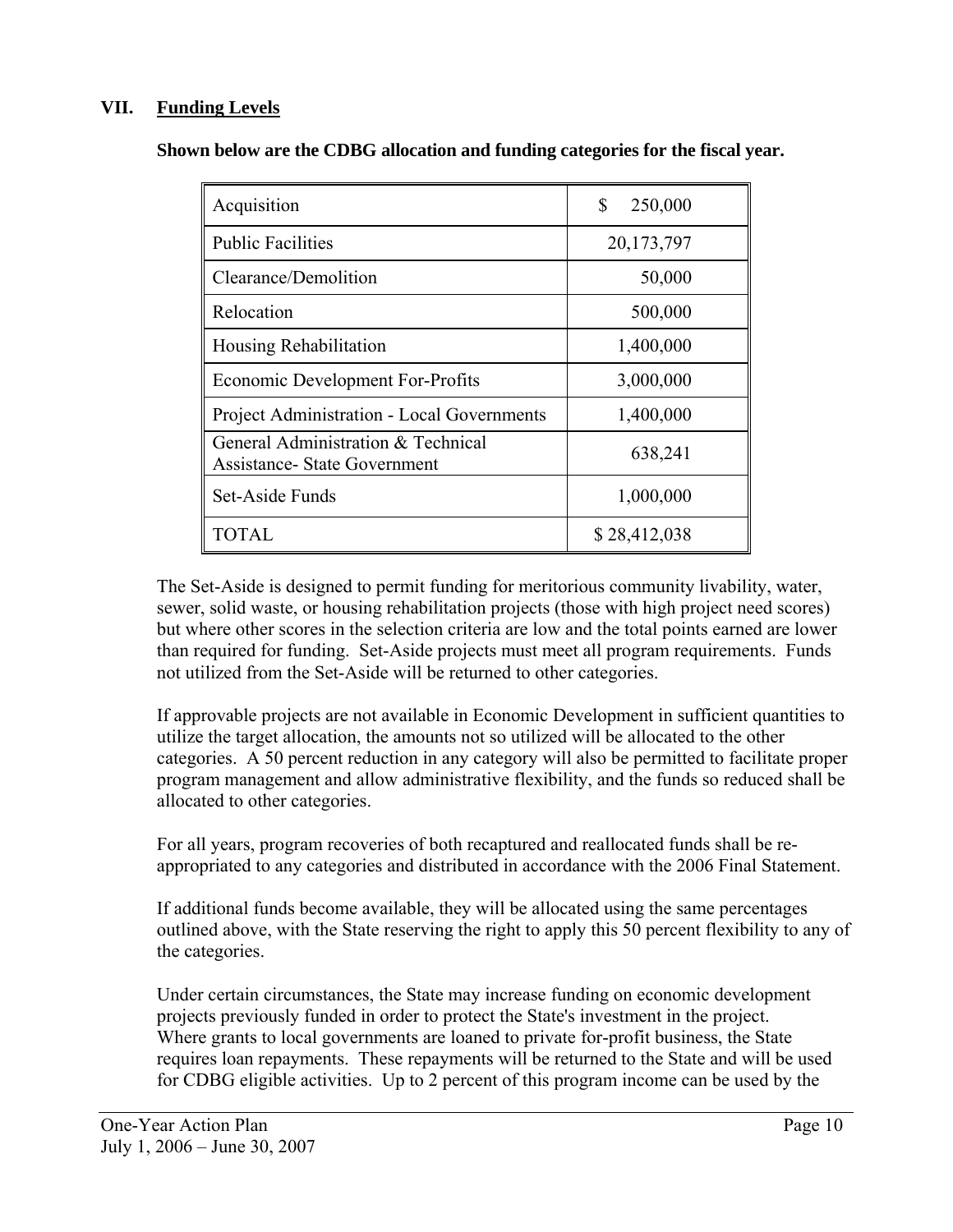State for administration. In the event that program income is generated in a non-economic development project, the income will remain at the local level to be used for the same activity.

# **VIII. Project Eligibility Criteria for Community Development Projects in the Annual Competition**

- A. Grant categories in the annual competition are the following:
	- 1. Water/Sewer;
	- 2. Housing Rehabilitation;
	- 3. Community Livability.
- B. Applications are due in the Program Management Office on February 24, 2006**.** If hand-delivered to the office, they must be brought in no later than February 24, 2006, 4:30 p.m. (CST). A postmark of February 24, 2006, is not acceptable. They must be in the program management office on February 24, 2006. Applications should be complete as no additional required application material will be accepted after the deadline. However, additional information may be requested. Deadline for Metro counties is March 24, 2006.
- C. All projects through 2005 must have their final budget revisions and change orders to ECD by March 24, 2006. The economic development projects will not count against the draw down restrictions.
- D. All projects through 2005 must have their final request for payment including supporting documentation and closeouts to ECD by March 24, 2006.
- E Only one application may be submitted by each governmental unit except metro governments.
- F. The level of CDBG assistance for individual projects shall be limited by the following factors:
	- 1. The grant ceiling for all applicants is \$500,000, except for the following: Economic development projects may exceed \$500,000 but not be more than \$750,000 provided the county meets the economically distressed county criteria as described in part IX of this section.
	- 2. Community livability projects have a maximum grant of \$300,000.
	- 3. Maximum grants to any applicant of \$750,000 in two successive years, except for economic development projects.
	- 4. The grantee's ability-to-pay (see Section XII for a description of ability-topay).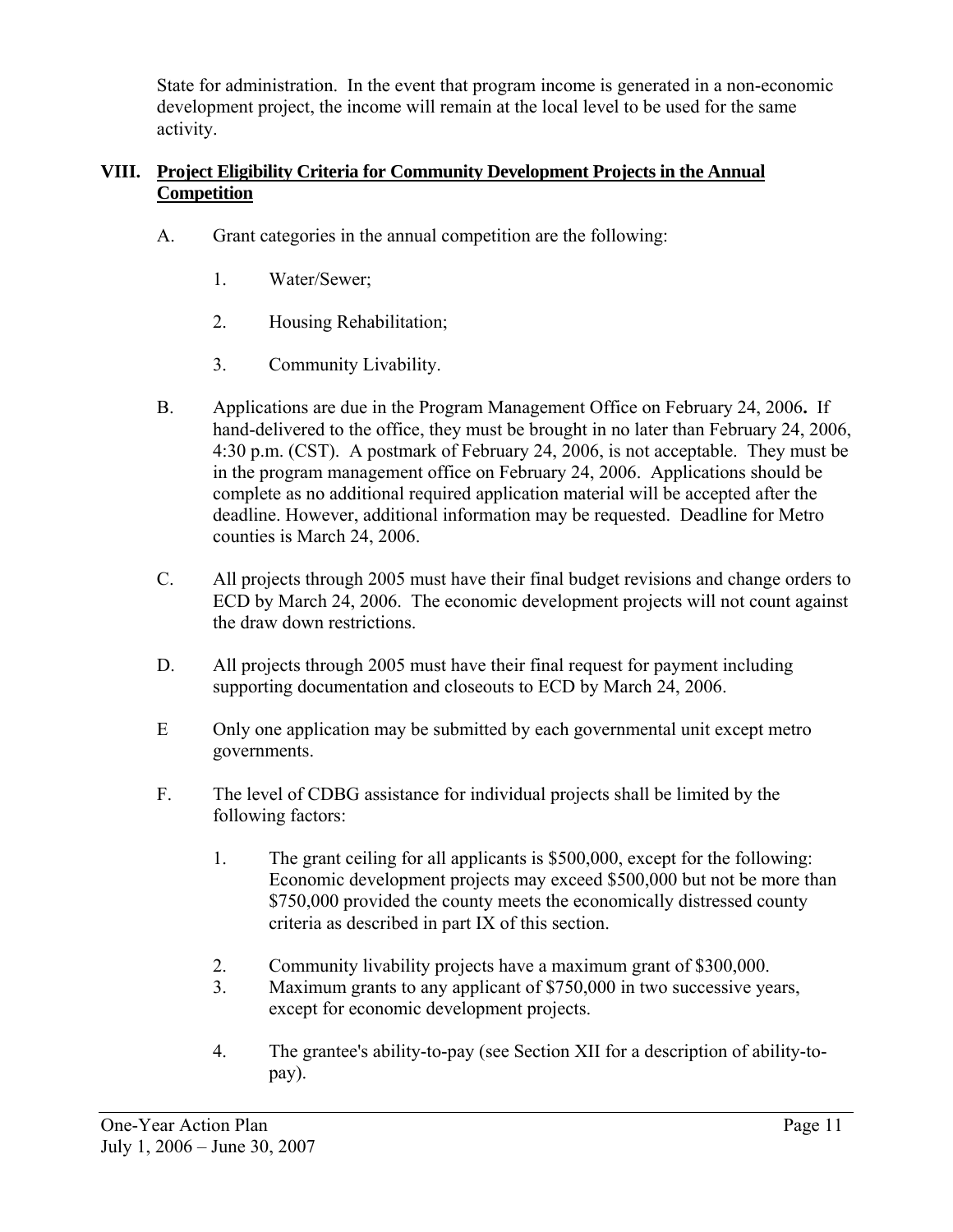- 5. Higher grant levels (up to \$1,000,000) may be approved for regional projects.
- G. Funds are not available to cover cost overruns. Estimate project costs carefully.
- H. Local governments are required to hold two public meetings. These meetings must be advertised in the local newspaper at least one week prior to the date of the meeting. The advertisement must contain a statement of nondiscrimination and the name of a contact person for special accommodation required for persons with disabilities. All meeting places must be accessible to persons with disabilities.

 The first meeting is designed to solicit information about community needs and how CDBG funds can best address those needs. Communities are required to present information about how much money is available, what kinds of projects are being considered, and what activities are eligible. To ensure compliance with Title VI of the Civil Rights Act of 1964, applicants must make an additional effort to secure minority participation in this process. This meeting must be conducted 30 days before the application due date. The final date to have is January 24, 2006. The second meeting occurs after the project is completed and is to discuss the accomplishments of the project.

I. The target area survey documenting the low- and moderate-income benefit must be random in order to have an eligible application under the LMI National Objective. Surveys conducted for 2004 and 2005 applications are acceptable for system wide projects. They must be compared to the new LMI threshold figures. Water line, sewer lines and housing projects can use the surveys conducted for 2005 applications if it is the exact application and no changes in the target area are proposed. The ECD form and randomness information distributed at the Application Workshop must be used. If another survey method is not specifically discussed in the survey procedure information presented in the application packet, please call Paula Lovett to discuss the survey method being proposed. Survey methods that are not described in the application information or are not pre-approved by Program Management may be considered unacceptable for the application process.

Census data is acceptable. It may be obtained from Program Management.

 The LMI threshold figures dated February 11, 2005, must be used to determine LMI%. These figures were distributed at the public hearings and at the Application Workshop. Additional copies may be obtained from Program Management. Appropriate response rates for communities/target areas are in the application package. A 100% survey is required for line extension projects.

- J. Multi-target areas (line extension projects) must each meet the 51% LMI threshold.
- K. For line extension projects where a household indicates that they do not want the service, that household should not be calculated as a beneficiary. The house should be shown on the map and on the Map/Survey Form. Please code it as a household that does not want the service.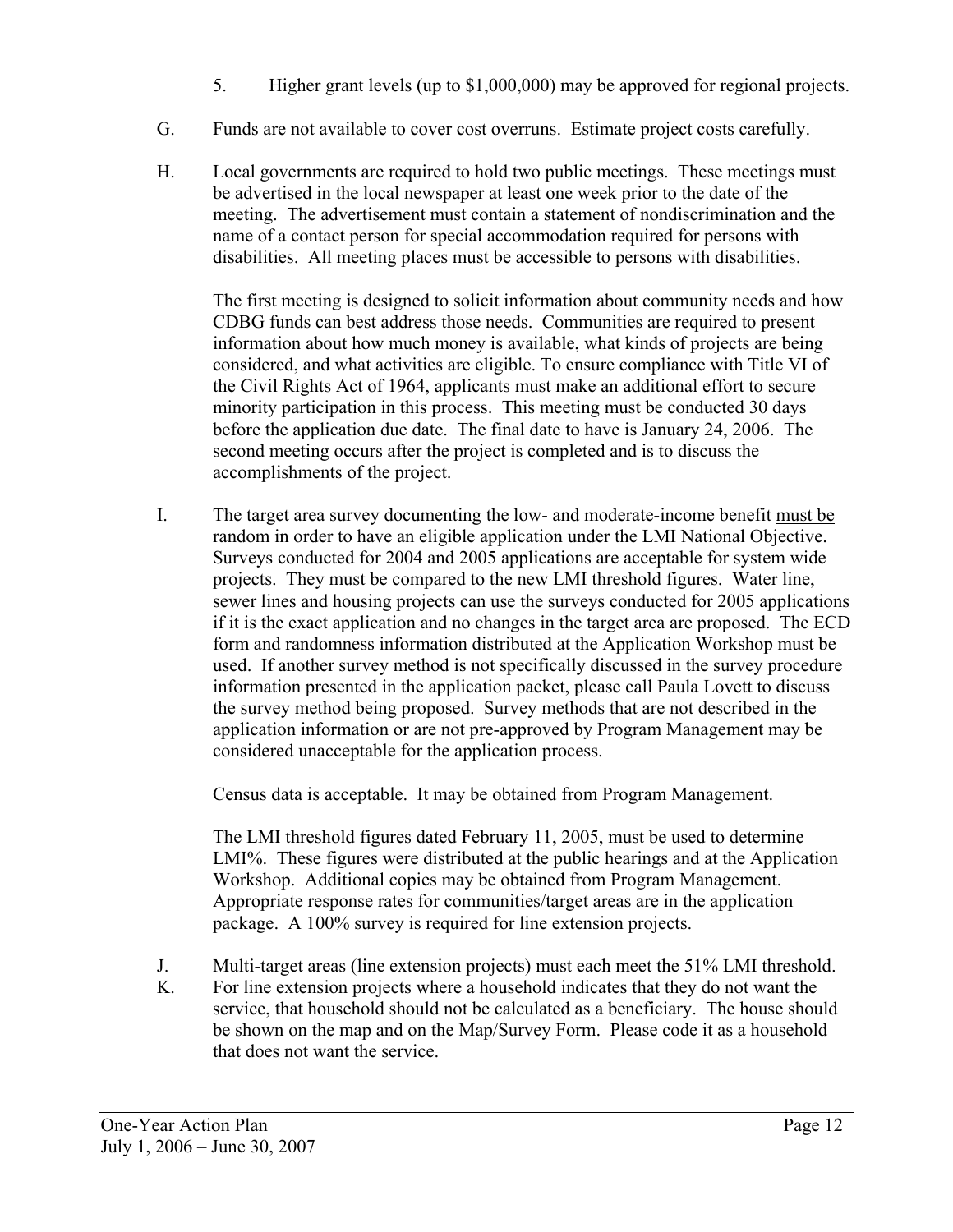- L. The target area survey should be used to calculate target area per capita income for the community-need score. Instructions for calculating per capita income from the target area survey were explained at the Application Workshop and are included in the application.
- M. To submit a project under the national objective of Slums/Blight on an area basis, an activity must meet all of the following criteria:
	- 1. The area must be designated by the grantee and must meet a definition of a slum, blighted, deteriorated or deteriorating area under State or local law;
	- 2. There must be a substantial number of deteriorated or deteriorating buildings or public improvements throughout the area. As a "safe harbor," ECD will consider this criteria to have been met if either of the following conditions prevails in the area:
		- a. If State law does not specifically indicate the percentage of deteriorated or deteriorating buildings required to qualify the area, then at least one quarter of all the buildings in the area must be in a state of deterioration; or,
		- b. Public improvements throughout the area are in a general state of deterioration.

 It is insufficient for only one type of public improvement, such as a sewer system, to be in a state of deterioration; rather, the public improvements taken as a whole must clearly exhibit signs of deterioration.

- 3. Documentation must be maintained by the grantee on the boundaries of the area and the condition that qualified the area at the time of its designation;
- 4. The activity must address one or more of the conditions that contributed to the deterioration of the area.

If submitting a project under Slums/Blight, this information should be submitted to ECD by December 6, 2005, so that, if Slums/Blight is not approved, sufficient time remains to complete a target area survey.

- N. To submit a project under the national objective of urgent need (or imminent threat), the following information must be provided:
	- 1. Nature of problem/documentation;
	- 2. How long problem has existed;
	- 3. Explanation of why this problem is now so critical;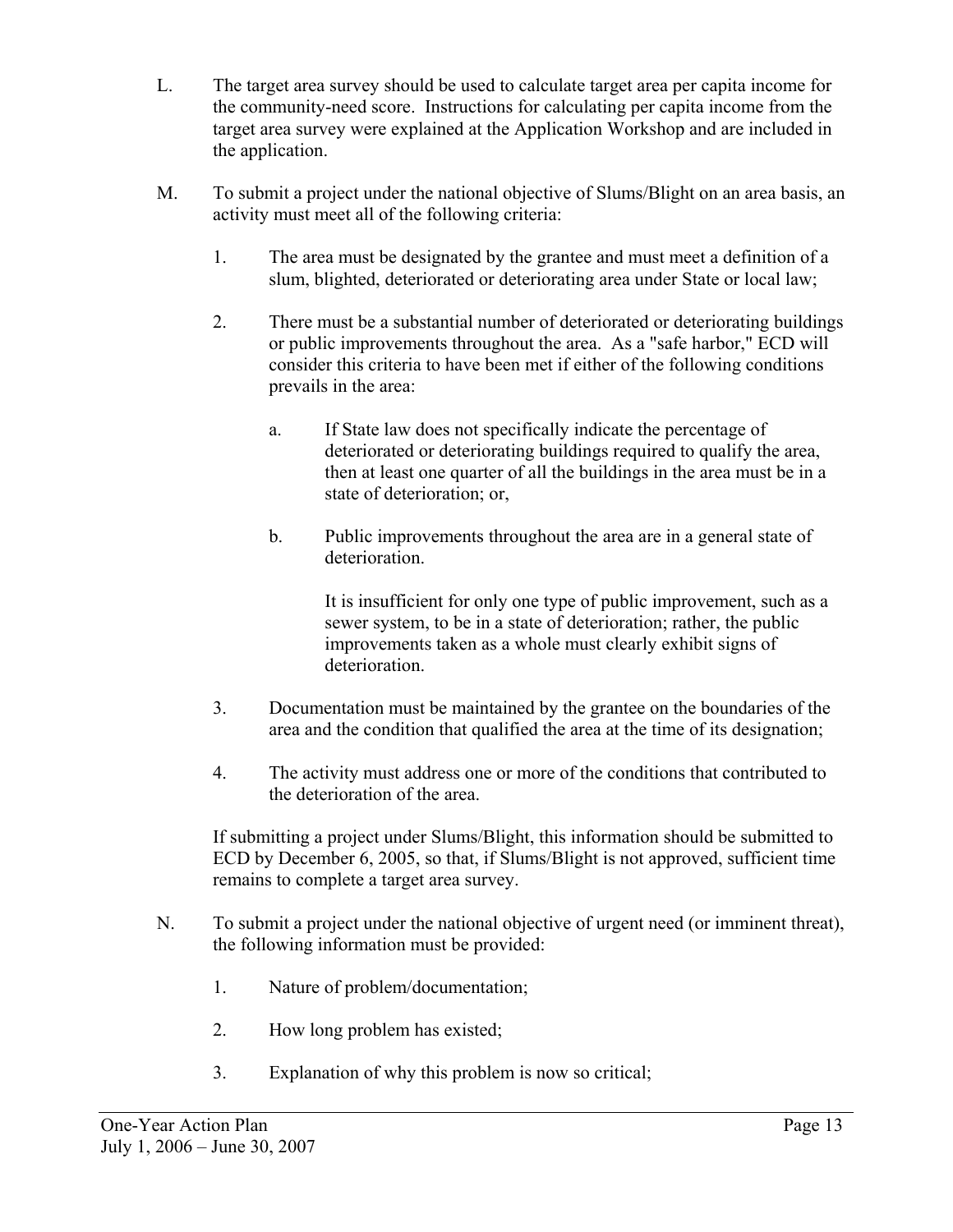- 4. Any previous measures undertaken to correct problem;
- 5. Alternatives;
- 6. Projected date that problem must be corrected;
- 7. Why local and other funds are not available to correct the problem.

Imminent threat problems must be unique, unforeseen, and have developed to a critical stage in the last 18 months. Its continuation must represent a serious threat of loss of life.

The information will be reviewed and a determination will be made as to whether it meets the imminent threat national objective. A written determination will be provided.

Imminent threat projects will be received at any time. Threshold requirements will not count against the submittal of an application.

- O. Line Extension Projects
	- 1. A 100 percent survey is required including owners and current tenants of rental houses in the target area.
	- 2. All low and moderate income households must be provided free water/ sewer service. This includes tap fees, service lines and connection charges.
	- 3. If the property is rental and the homeowner is low and moderate- income then free service lines, taps and connections must be provided. The renter counts as the beneficiary.
	- 4. If the property is rental and the property owner is high income and pays for the service, then the renter can be counted as the beneficiary.
	- 5. People who only live in their house seasonally and receive service will count as a beneficiary. A survey or household verification form must be on file for them.
	- 6. If the seasonal homeowner is a low and moderate-income person, they are still entitled to free service. This includes tap fees, service lines and connection charges.
	- 7. If a household does not request the service, do not count as beneficiaries. If hook-up to the sewer system is mandatory, include a signed statement from the chief elected official plus a copy of the local ordinance and count all as beneficiaries.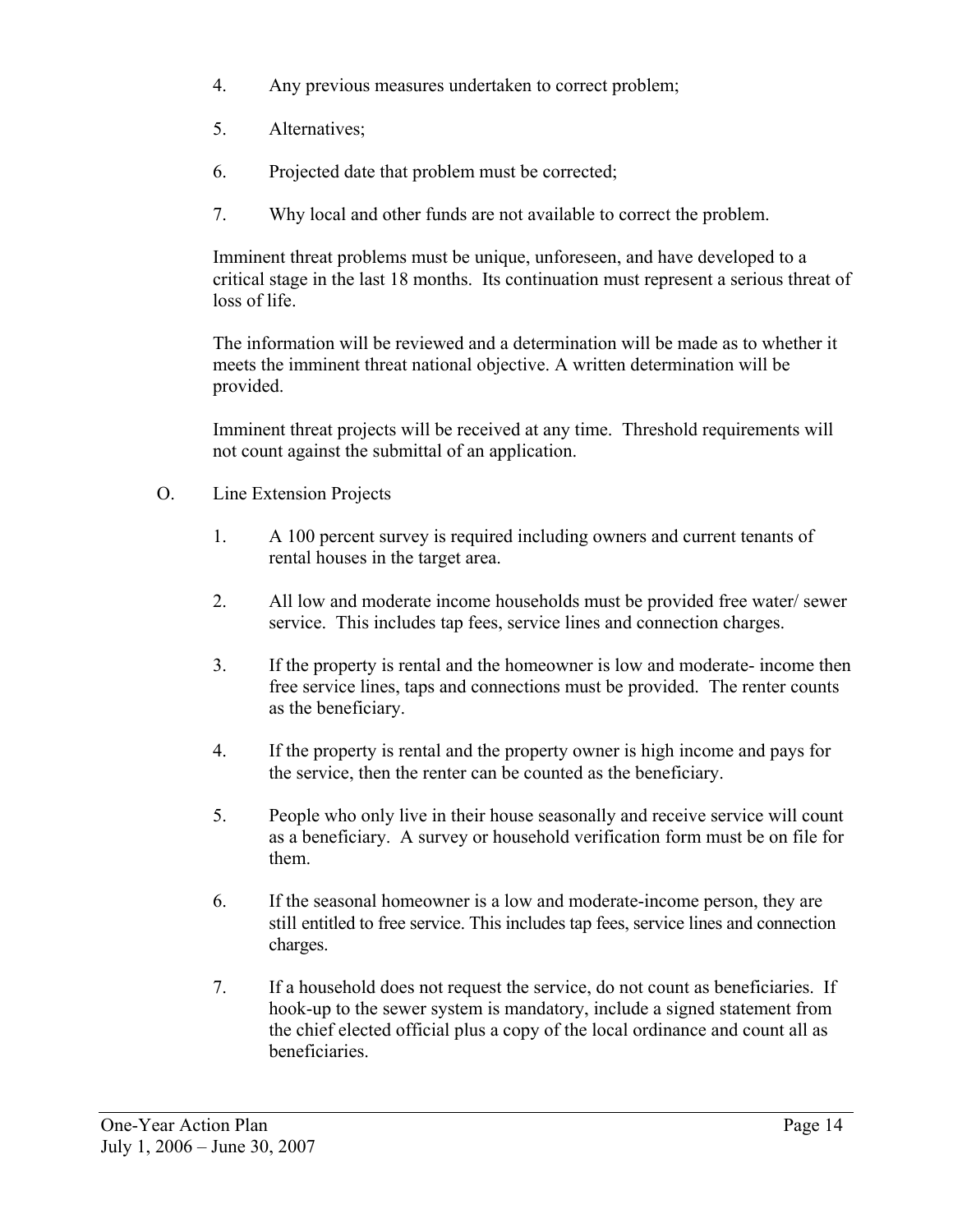- 8. Dry taps for purposes other than household use are not counted as beneficiaries. Dry taps for LMI are not paid for by CDBG funds.
- 9. The service must be run to the interior of the house, and must be utilized for domestic purposes. If service is not in the house, then they are not counted as beneficiaries.
- 10. If the service lines and connection charges are to be part of the construction bid then they must be included on the bid form.
- 11. If the service lines and connection charges for LMI are not going to be part of the construction bid, then approval from ECD must be obtained for the method of installation.
- P. Water Line Extensions
	- 1. All water quality sample collections for bacteria and minerals must be done by a qualified person. A qualified person is defined as anyone certified by the Tennessee Department of Environment and Conservation Board of Certification as a water operator, a local environmental specialist or a person employed by a water utility that has at least one year of experience in collecting water samples. A letter from the person collecting the water quality samples must include:
		- a. Number of samples collected for bacteria and/or mineral testing;
		- b. Date collected;
		- c. Date delivered to lab;
		- d. Name of testing lab;
		- e. Signature and title of sample collector.
		- f. License Number
	- 2. The samples must be sent to the lab within 24 hours of collection.
	- 3. All water quality testing must be done by a State approved lab. A list of approved labs is available from Program Management and was distributed at the Application Workshop.
	- 4. If the collection and testing for bacteria and minerals are not done by a qualified person and approved lab, the applicant will receive zero points in project need in the water category for bacteria and minerals.
	- 5. Requirement for the maximum number of mineral tests is 10% of the number of houses in the target area. The minimum sampling is 2% of the houses in the target area. The tests must be random within the target area.
	- 6. Requirements for the maximum number of bacteria tests are 35% of the number of houses in the target area. The minimum sampling is 10% of the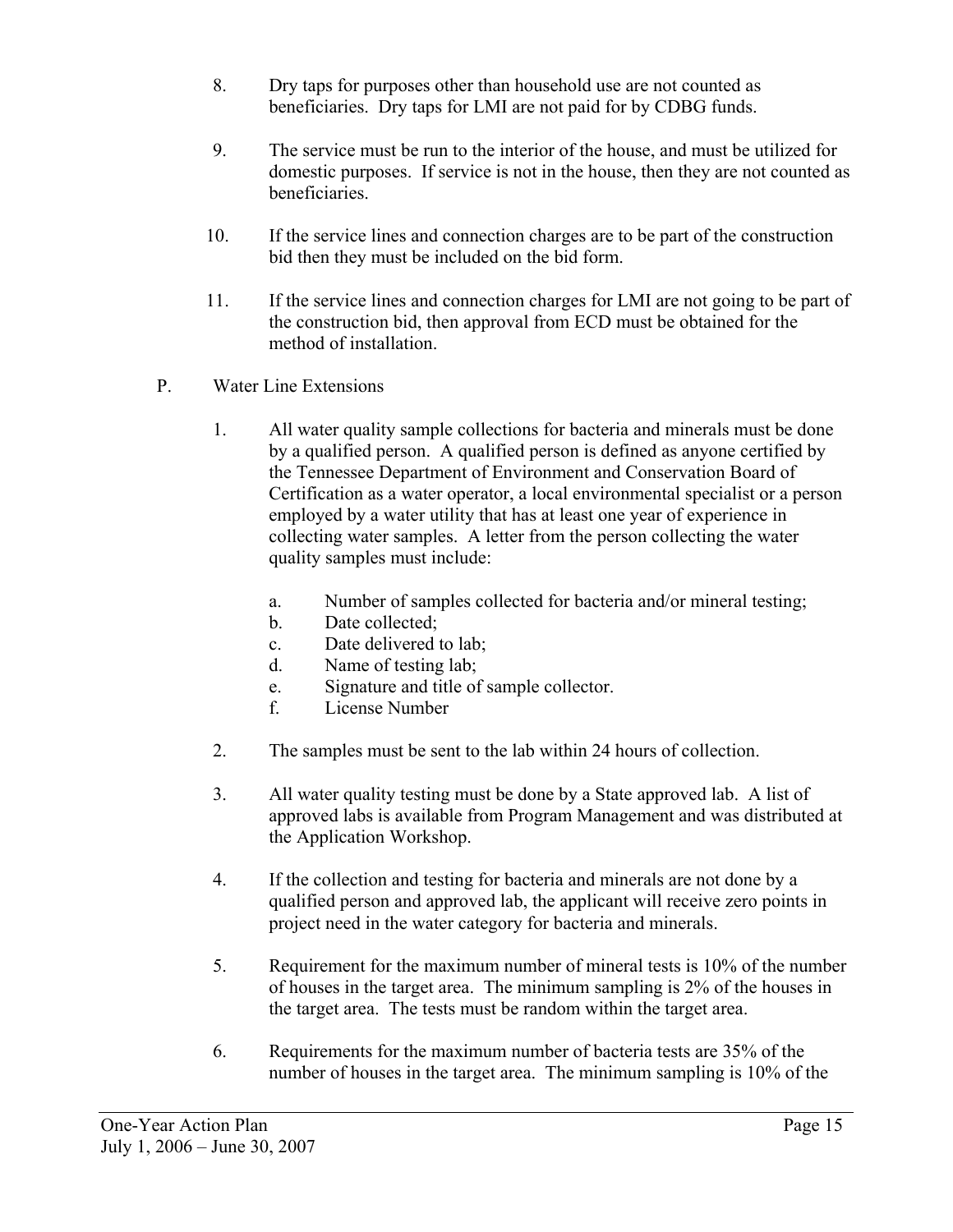houses in the target area. The tests must be random within the target area.

- 7. If your project involves a supply problem, then questions 15 and 16 of the target area survey must be completed.
- 8. The applicant will receive zero points in project need in the water category for bacteria and minerals if the test results are not submitted with the application on February 24, 2006**.**
- 9. Sampling must be random or applicant will receive zero (0) project need points.
- 10. Test results completed for 2005 applications are acceptable. Test results older than a year will not be acceptable.
- 11. Bacteria sampling must occur at the house.
- 12. Mineral sampling must occur at the source.
- 13. You must choose one problem to document for the project.
- Q. For water distribution projects documenting inadequate pressure, project need will be evaluated in terms of the percentage of residential hookups with measured pressures below 20 PSI. All pressure readings must be taken by a qualified person (as defined in 16a) or an engineer. The readings must be made at residential meters and recorded in static readings. The tests must be random within the target area or system. A letter from the person conducting the pressure readings must include:
	- 1. Address, date, and time of each pressure reading;
	- 2. Statement that pressure readings were taken under normal system operating conditions;
	- 3. Signature, title, and if certified, the certification status including license number of person conducting the pressure readings.
- R. Sewer Projects: The testing for septic tank failure rates for sewer line extension projects must be done by the Tennessee Department of Environment and Conservation. TDEC have requested that they be given at least two months in which to do the test. It must be a 100 percent survey and form RDA 2403 must be used. Use the RDA 2403 form handed out at the application workshop. Gray water alone does not count as a failure. If the community has a sewer use ordinance, it should be included in the application appendix along with written assurance from the chief elected official that the ordinance is and will be enforced. Community sewer system projects must be listed on the TN. Dept. of Environment and Conservation, Division of Community Service 2004-2005 priority list. Requests should be submitted to that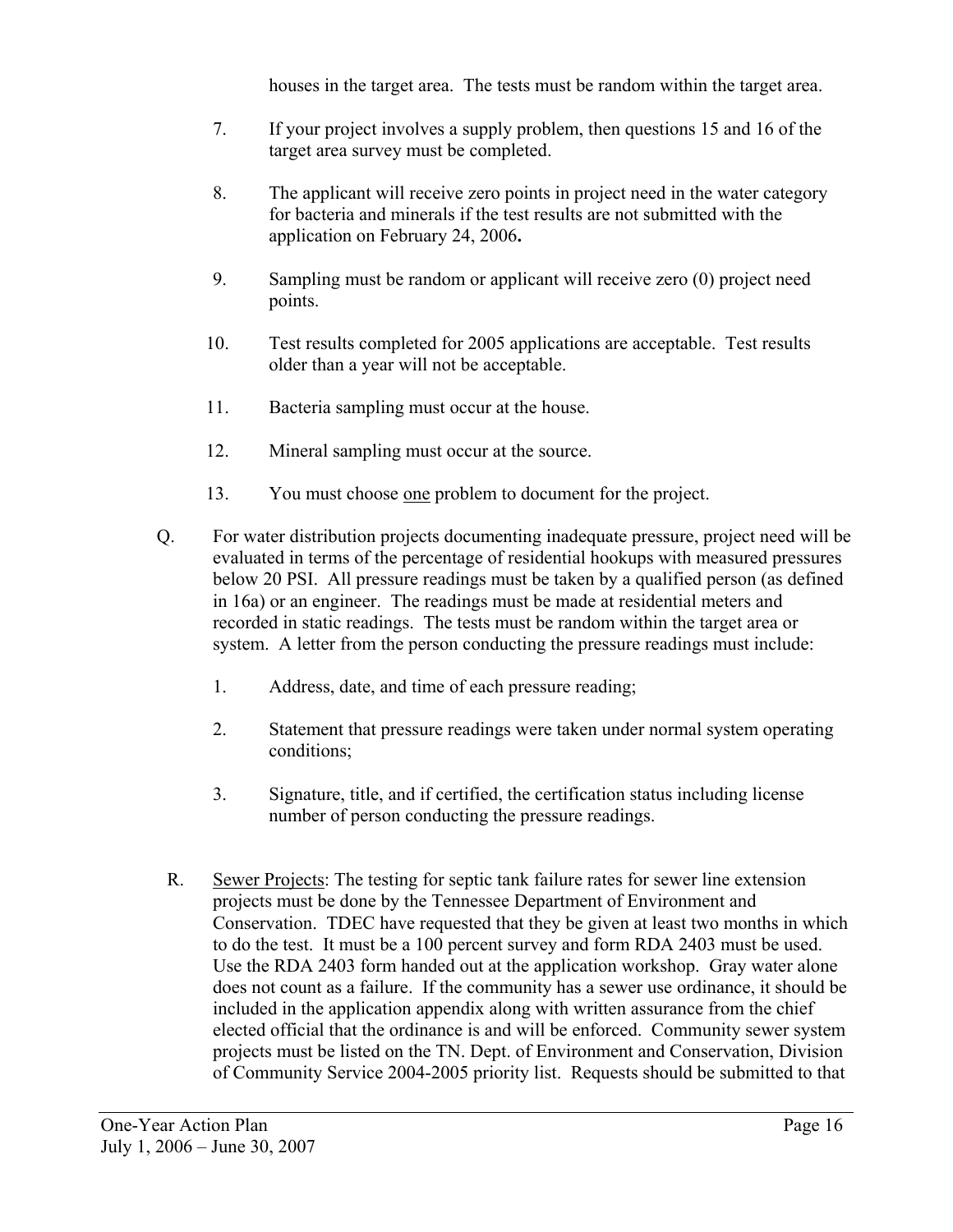department no later than January 24, 2006, to meet the CDBG deadline. For more information contact the Tenn. Department Environment and Conservation, Division of Community Services, 401 Church St., Nashville, Tenn. 37243-1533, 615-532- 0445.

- S. Housing Rehabilitation
	- 1. In order for an application to be considered under "Housing," all activities in the application should be directly related to housing.
	- 2. CDBG funds will be limited to the renovation of owner occupied dwellings.
	- 3. CDBG funds will be limited to grants.
	- 4. CDBG funds used for rehabilitation will be dispersed only through competitive bids to private contractors, not through force account city work.
	- 5. The CDBG program is not to be used primarily as a new construction program or a relocation program. New construction should be minimal.
- T. Appropriate Applicant
	- 1. A county may apply for any project within the county.
	- 2. City applicants must provide the services or have a majority of the beneficiaries.

The objective is that the applicant should bear some logical relationship to the service area. If the project deviates from 1 or 2, contact Program Management for a determination of eligibility.

# **IX. Project Eligibility Criteria for Economic Development Projects**

- A. The only purpose of the CDBG economic development program is to generate employment opportunities for Low-Moderate Income persons. Each application must contain a commitment by a private business that it will locate or expand as a result of the CDBG assistance, and that at least 51 percent of the jobs to be created or retained will be taken by LMI persons.
- B. Only basic-type economic activities will be supported. These are businesses which export more than half of their products or services outside of Tennessee, generating income that supports the growth of the non-basic sector (retail, local services, etc.). Manufacturing is the classic basic economic activity, but businesses other than manufacturing will be considered if they can meet the test for a basic economic activity.
- C. Applications are reviewed on a first-come, first-serve basis and need not be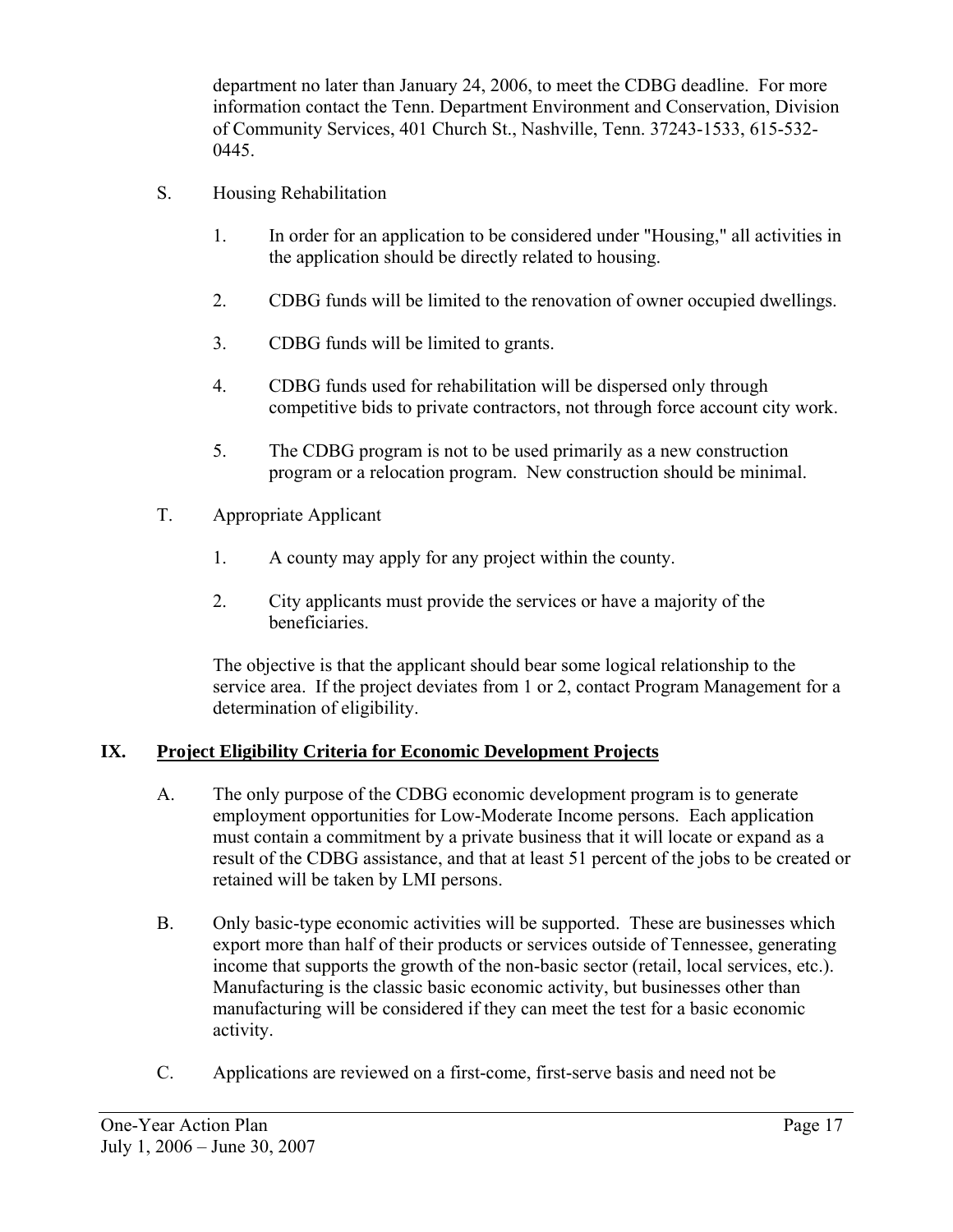submitted on any particular date. *Applications submitted must be complete.* Incomplete applications will be returned to the applicant community with a copy of the transmittal letter to the company and the application preparer. Once the complete application is received, it will be reviewed as a new application and will not assume its former position in the order of review.

- D. Local governments are required to hold two public meetings. The first meeting, which must be advertised in a local public paper at least one week prior to the date of the meeting, is designed to solicit information about the community needs and how CDBG funds can best be used to address these needs. Communities are required to present information about how much money is available, what types of projects are being considered, and what activities are eligible. After the grant is awarded, a second public hearing must be held to discuss the impact/accomplishments of the project.
- E. The maximum loan or grant any community/company may receive is \$500,000, except in Economically Distressed Counties which meet threshold tests for income, unemployment, and poverty and therefore may receive up to \$750,000. The amount of financing is negotiated with the company and is usually less than the maximum amounts available depending on the location of the project. The maximum term of a loan for equipment is seven years for any project. Special economic development incentives are provided for economically distressed counties. These are increasing the loan amount limits, extending the term of industrial buildings, and reducing the interest rates in economically distressed counties. Economically Distressed Counties (EDC) are those which are among the 10 worst counties for each of the following: unemployment, income, and poverty. The Commissioner of Economic and Community Development may designate additional counties as EDC if they exhibit substantial characteristics of economic distress such as major loss of employment, recent high unemployment rates, traditionally low levels of family incomes, high levels of poverty, and high concentrations of employment in declining industries.
- F. All federal requirements that apply to the community development projects in the annual competition apply to the economic development program.
- G. Interest rates have been established which fluctuate as the prime rate fluctuates. The prime rate will be established quarterly on the first day of the following months: January, April, July and October as quoted in the Wall Street Journal. The base prime rate will be for the quarter in which the loan is approved by ECD Loan and Grant Committee. Once the base prime rate is established, it will be in effect for the life of the loan. The only adjustments to the loan's interest rate will be the adjustment made every five years, but this will not change the base rate set at the time the loan was approved by ECD Loan and Grant Committee, only the points below the set prime rate.

Loan terms and rates are presented on the following chart. Note that in no case shall the effective rate of interest charged on CDBG loans be less than One Percent.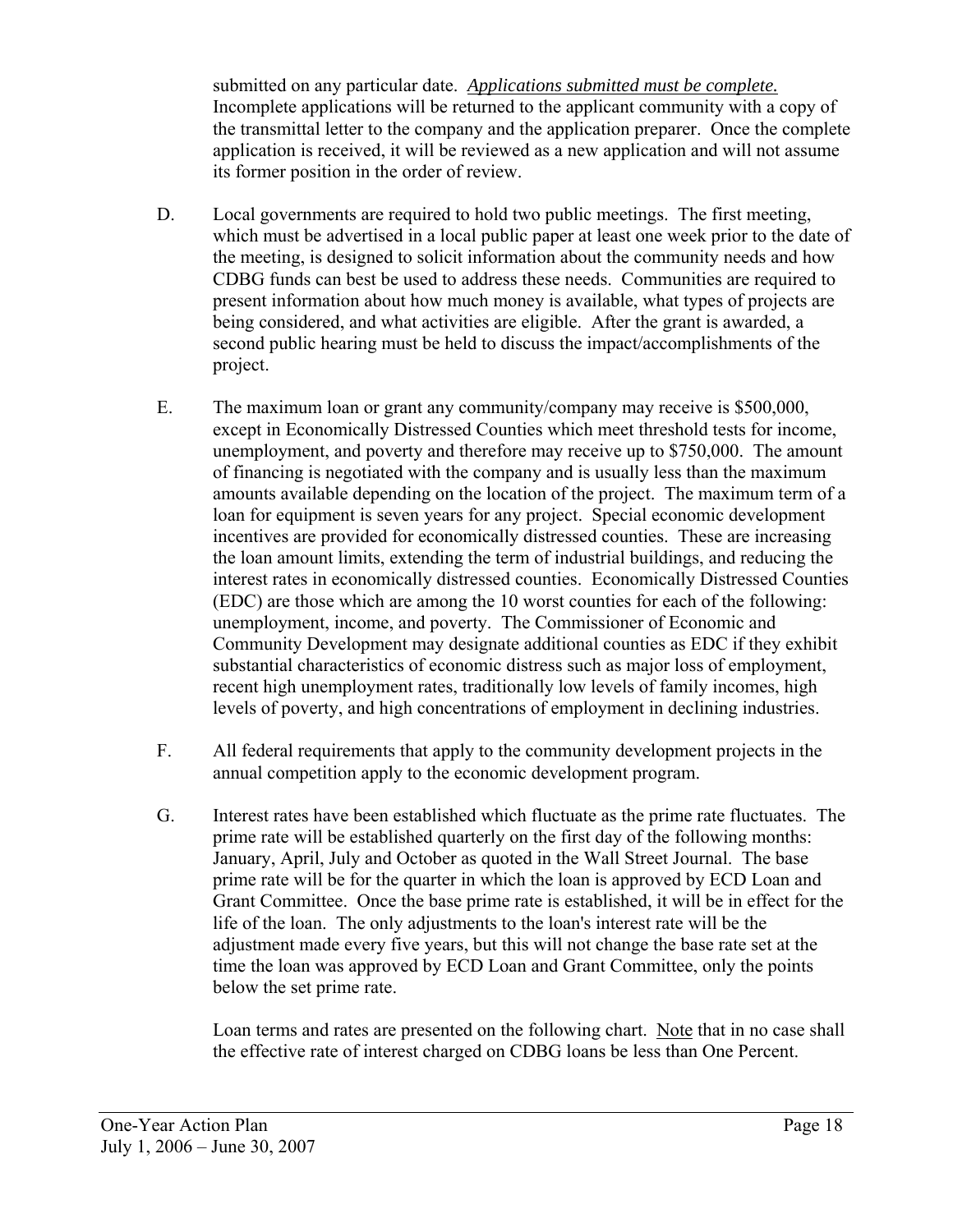| <b>PROVISION</b>                         | <b>Economically</b><br><b>Distressed</b> | <b>Other</b><br><b>Counties</b> |  |
|------------------------------------------|------------------------------------------|---------------------------------|--|
| Maximum Loan/Grant                       | \$750,000                                | \$500,000                       |  |
| Maximum Term on Building                 | 20 Years                                 | 15 Years                        |  |
| Maximum Term on Equipment                | 7 Years                                  | 7 Years                         |  |
| Minimum Interest Rate:                   |                                          |                                 |  |
| Years 1-5                                | 5 PBP                                    | 3 PBP                           |  |
| Years $6-10$                             | 4 PBP                                    | 2 PBP                           |  |
| <b>Years</b> 11-20                       | 3 PBP                                    | 1 PBP                           |  |
| PBP means percentage points below prime. |                                          |                                 |  |

- H. Applicants for start-up funding must have 20 percent equity and at least 30 percent of project financing must come from private sources. Any start-up applicant must have not only adequate working capital based on reasonable project success, but the potential for a second line of working capital should business conditions require it. Applications for start-up businesses will take approximately one month longer than other applications to review and make recommendations.
- I. A pre-application meeting is required for all economic development projects. This is to provide advice and give companies and communities the opportunity to ask questions.
- J. Companies applying for CDBG loan assistance must demonstrate their ability to ensure loan repayment. The state will determine the adequacy of public benefit by comparing the amount of loan funds requested, the number of jobs being generated, and the economic conditions in the country in which the loan will be made.

# **X. Project Selection Criteria for Community Development Projects in the Annual Competition**

A. The allocation of funds for community development projects in the annual competition will be on a competitive basis because the demand for funds far exceeds the amounts available. ECD will utilize an annual grant cycle for Community Livability, Water/Sewer and Housing Rehabilitation grants. Units of local government will submit applications to ECD by the aforementioned deadline using the CDBG application package made available to them.

Selection Criteria for projects in the annual competition shall be objective and quantitative, and shall be based on project need, project feasibility, project impact, community need and project essentialness (for Community Livability only).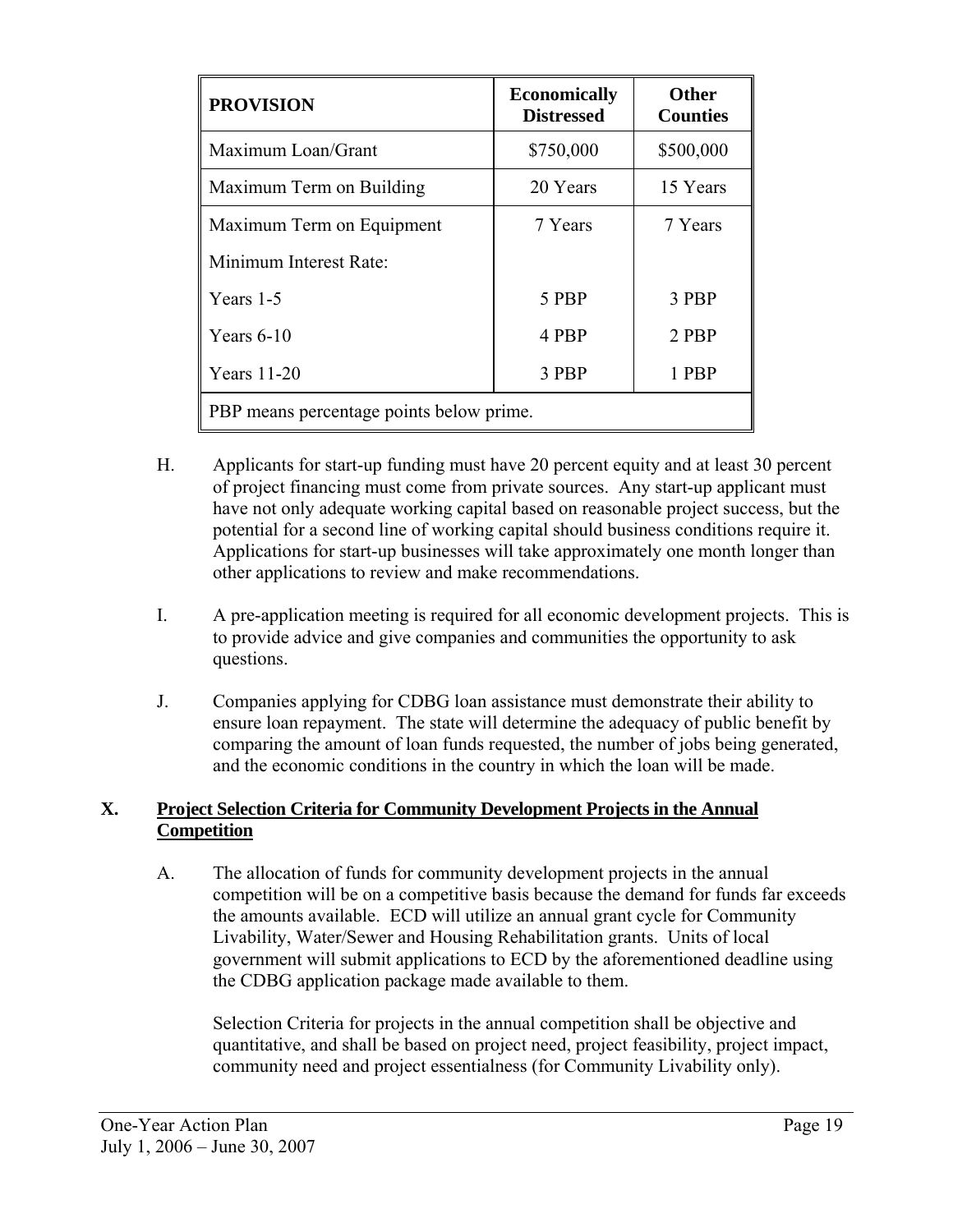|                              | Community<br>Need | Project<br>Need | Project<br>Feasibility | Project<br>Impact | Project<br>Essentialness |
|------------------------------|-------------------|-----------------|------------------------|-------------------|--------------------------|
| Water, Sewer,<br>Solid Waste | 100               | 100             | Threshold              | 100               | 0                        |
| Community<br>Livability      | 100               | 50              | 50                     | 50                | 50                       |
| Housing<br>Rehabilitation    | 100               | 50              | 50                     | 50                | 0                        |

Points for projects in the annual competition in various categories will be rated by staff evaluation with maximum points as shown below:

The points for each criteria (community need, project need, etc.) will be totaled and the individual projects will be ranked from highest to lowest based on the total number of points earned. Projects in one category will not compete against projects in another category (water/sewer projects will not compete in the housing category). Projects will be approved in each category based on the total number of points earned, subject to the amount of money allocated to that category.

The selection criteria for Set-Aside projects will not be quantitative. The Set-Aside category was established to allow the state the flexibility to address situations where the selection criteria failed to operate as envisioned, and meritorious projects did not score enough total points to be approved. Therefore, the approval of Set-Aside projects must necessarily be subjective. Nevertheless, there are certain factors that will be considered when approving projects under the Set-Aside category.

Principal among these is the following:

- The project need points earned;
- The ability of the applicant to finance the project locally;
- The potential loss of other funding that has been committed;
- The number and percentage of LMI residents.

Project application materials will be supplemented, as appropriate, by site visits and by informed opinions of state agencies knowledgeable about particular projects.

- B. Imminent threat projects (those meeting the national objective of imminent threat) will be automatically approved if all selection criteria and thresholds are met. Applications are accepted any time.
- C. Community Need Points

Community need is a measure of economic distress based on unemployment and income, and is calculated as follows:

■ Latest annual county unemployment rate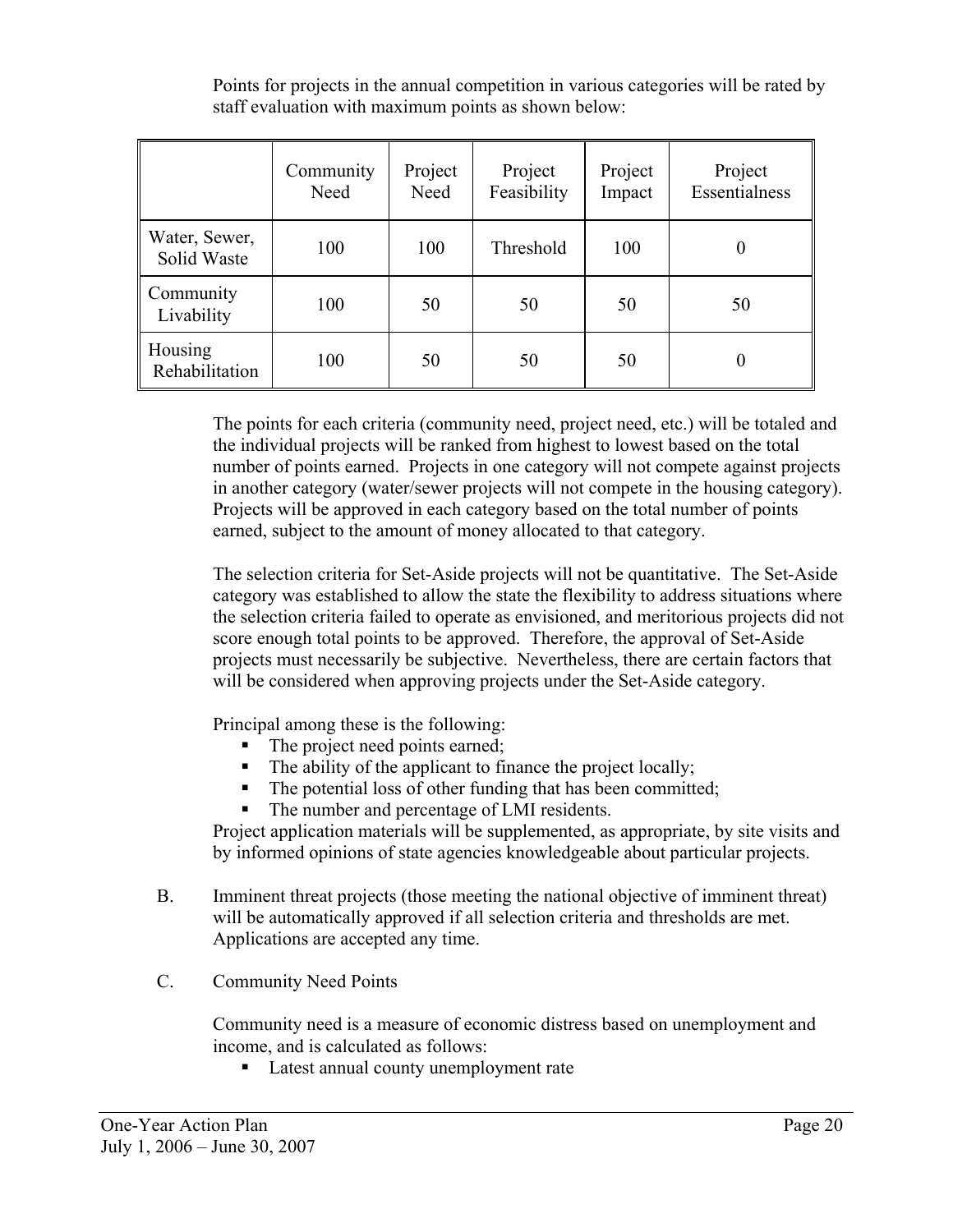- Target area per capita income
- <sup>1995-2004</sup> average county unemployment rate
- 1999 per capita income
- D. Project Need Points

Project need points measure the degree to which there is a need for the project (no existing facilities or existing facilities are inadequate). Because of the different types of projects, project need points must be structured differently for different types of projects. Listed below are the methods of calculating project need points for water, wastewater, and community livability projects.

1. Water Line Extensions

Project need for water line extensions relates to deficiencies with private sources (wells, springs, etc.) and is based upon a) water quantity problems which are measured by days of water shortage or b) water quality problems as measured by bacteria content or c) water quality problems as measured by mineral content. Water testing is required to document bacteria and mineral problems.

2. Water Treatment Plants

Project need for water treatment plants is based on the ability of the existing plant to provide the quantity and quality of water required to meet customer needs and standards of TDEC. Quantity problems are evaluated based on the percent of the existing capacity being utilized. Quality problems are evaluated by engineers in TDEC.

3. Water Distribution Facilities

Water distribution problems relate to deficiencies in existing distribution facilities and are based upon a) lack of water storage, b) pressure problems, c) water loss. The adequacy of storage is measured against TDEC's requirement for storage capacity equal to 24 hours average usage. Pressure problems are documented by pressure tests. Water loss is calculated based on the difference between water produced and water sold.

4. Water Source Development

Water source problems are documented by the ability of the current source to meet projected demands for quantity or quality of water.

5. Sewer System Projects

Sewer system projects are those eligible for Federal funding from the Environmental Protection Agency (EPA). The CDBG evaluation system is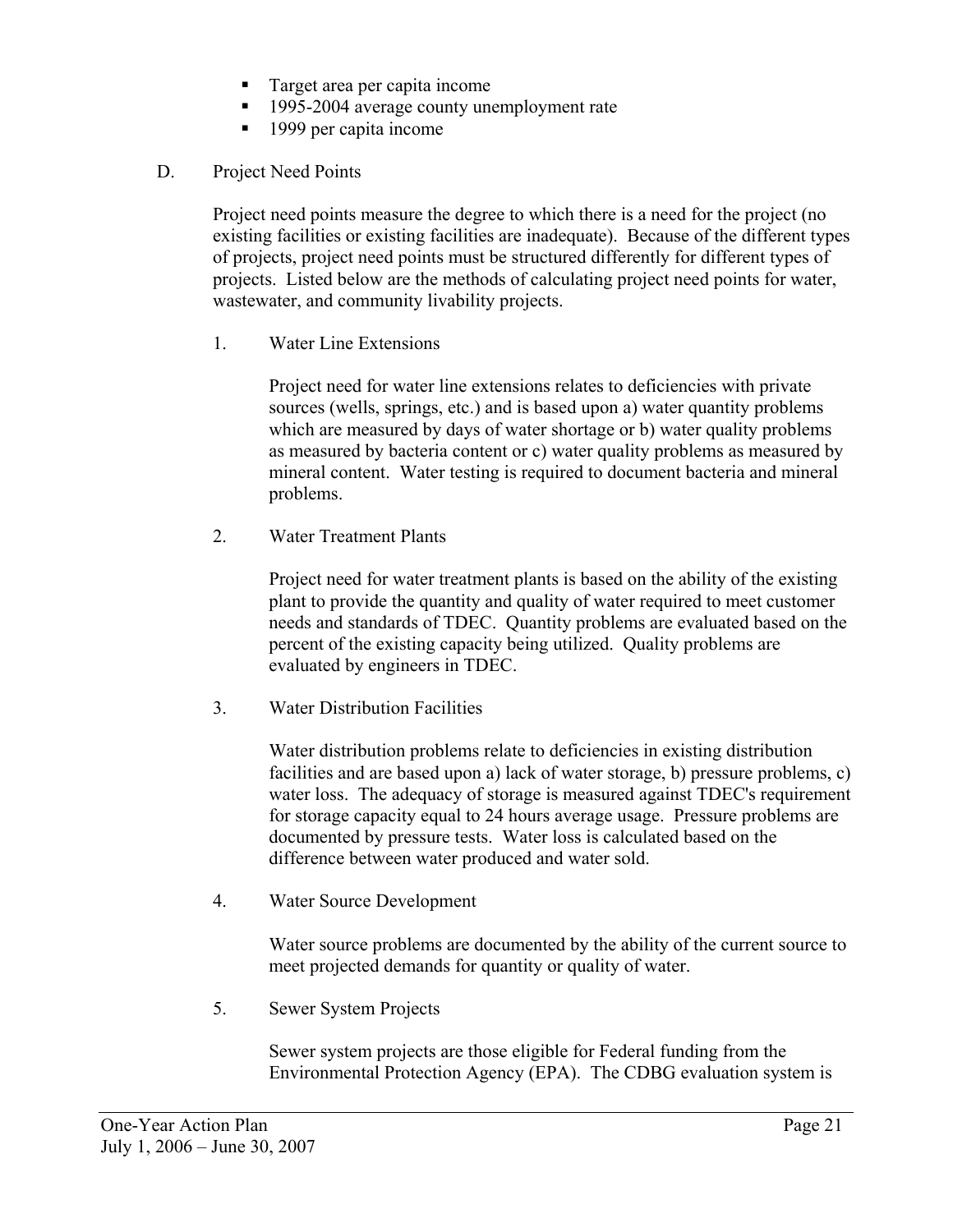based upon the points assigned by the TDEC for the EPA priority list plus 100 points for new treatment plants, SAWS and innovative alternatives, 75 points for sewer plant rehabilitation, upgrade, and/or additional plant, 50 points for line rehabilitation, and 25 points for interceptors.

6. Sewer Line Extensions

Project need for sewer line extensions is based upon septic tank failure rates. Testing of all septic tanks in the target area is required. Gray water problems alone do not count as septic tank failures.

7. Community Livability

Project need points for community livability projects are subjective because of the wide variety of projects that may be submitted under the community livability category. Project need points reflect the degree to which there is a need for the project. The adequacy of documentation to substantiate the nature and magnitude of the problem is very important.

8. Housing Rehabilitation

Project need points for housing applications will be based on two factors as follows:

- a. Percent of substandard houses to be rehabilitated with CDBG funds in the target area;
- b. Percentage of residents who are 62 years of age or above, and/or female head of household, and/or handicapped.
- E. Project Feasibility
	- 1. Water/Sewer

Project feasibility for water and sewer projects is a threshold. All projects will be reviewed for technical feasibility by the Department of Environment and Conservation engineers. If they do not meet this threshold, they will not be allowed to compete for funding.

2. Community Livability

Project feasibility points for community livability projects will be based upon the following considerations:

- a. Quality of design compared to accepted standards;
- b. Cost effectiveness, designed to create greatest benefit for least cost;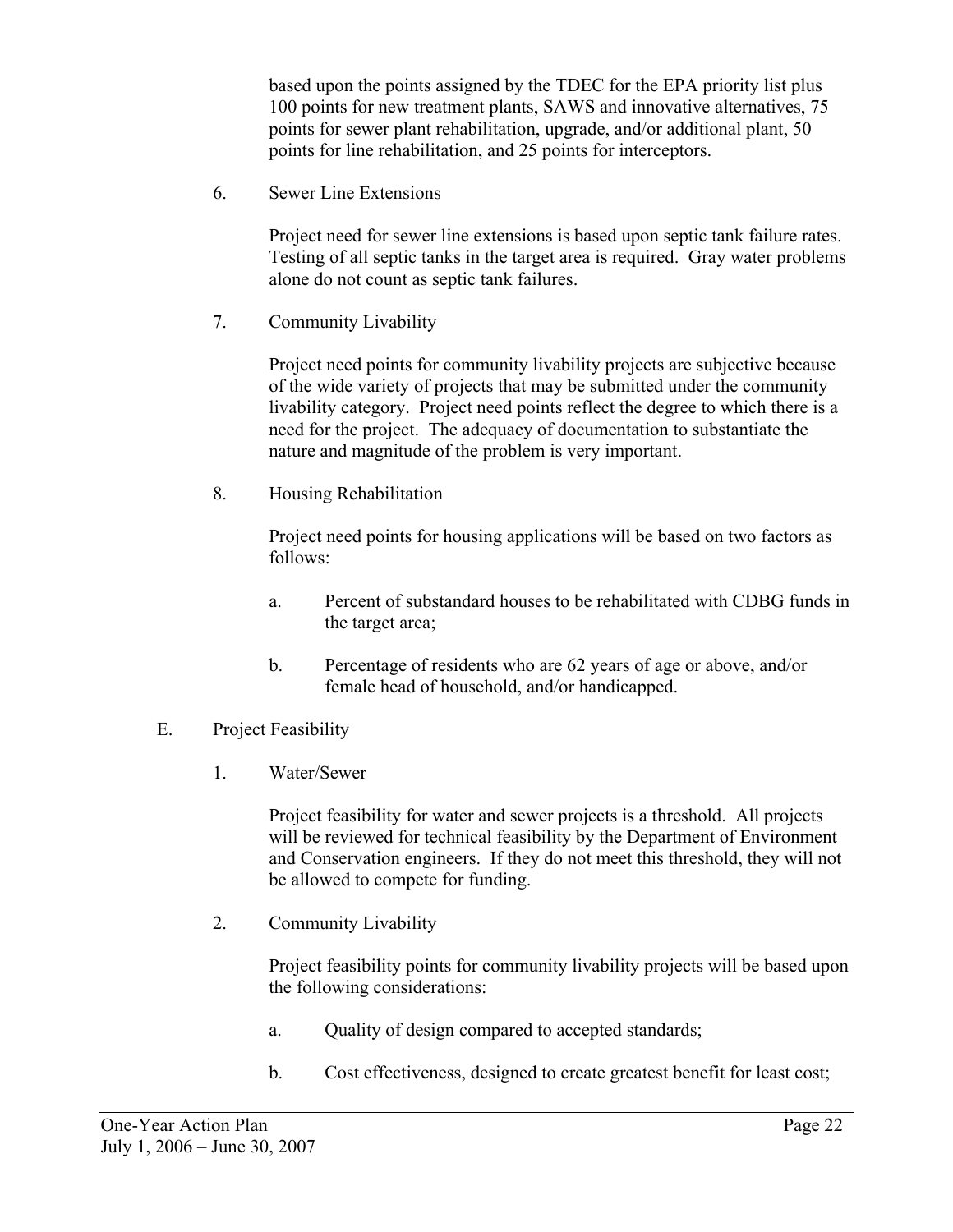- c. Alternatives examined;
- d. Adequacy of operating budget;
- e. Quality of documentation that the project will solve the problem.
- 3. Housing Rehabilitation

Project feasibility points for housing applications will be based on the following considerations:

- a. A total of 25 points based on an assessment of whether the work proposed in the application can be accomplished with the funds available (including CDBG and other funds);
- b. A total of 25 points based on the relative magnitude of the problems identified in each application based on observations made on site visits.

# F. Project Impact

1. Water/Sewer

Project impact points for water and sewer projects will be calculated as follows:

| a.        | CDBG cost per person;     | 25 Points  |
|-----------|---------------------------|------------|
| $b$       | CDBG cost per LMI person; | 25 Points  |
| c.        | LMI percent;              | 30 Points  |
| $\rm d$ . | Rate factor;              | 20 Points  |
|           | Monthly bill 5000 gals.   |            |
|           | <b>TAS PCI</b>            |            |
|           |                           | 100 Points |

2. Community Livability

Again, because of the variety of community livability projects that may be submitted, the calculation of project impact points must be able to be used for a variety of projects. Therefore, project impact points will be assigned as follows:

| a.            | CDBG cost per LMI person; | 25 Points |
|---------------|---------------------------|-----------|
| $\mathbf b$ . | CDBG cost per LMI person; | 25 Points |
|               |                           | 50 Points |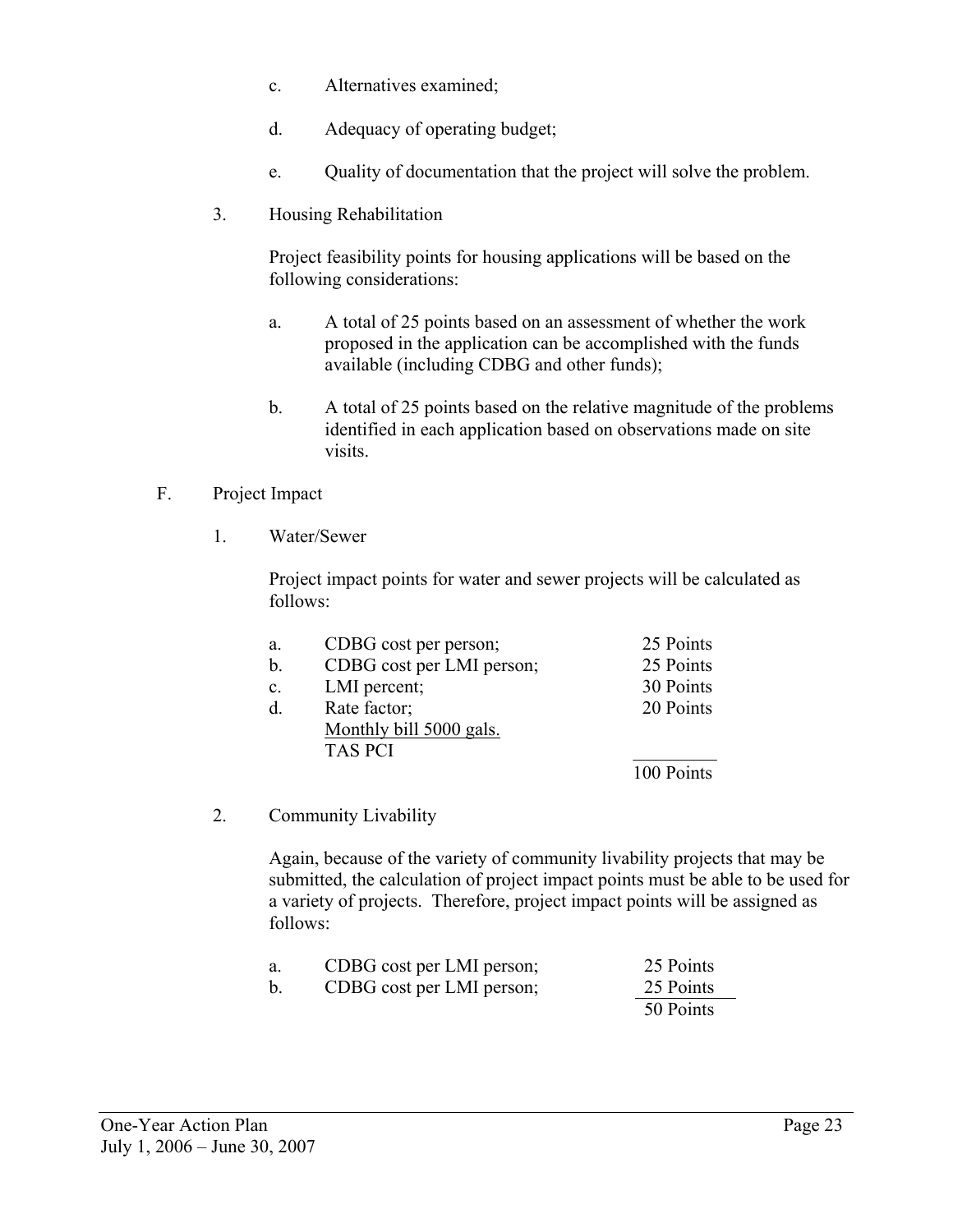3. Housing Rehabilitation

Project impact points for housing applications will be based on the following considerations:

| а.                   | LMI Percentage; | 25 Points |
|----------------------|-----------------|-----------|
| Cost per LMI person; |                 | 25 Points |
|                      |                 | 50 Points |

#### G. Project Essentialness

Project essentialness points apply only to community livability projects, and are designed to assess the degree to which the project is essential for the maintenance of safe and tolerable living conditions. Project essentialness points are subjective and are assigned as follows:

| $\mathbf{1}$   | Extremely critical - restricted to life threatening situations; | 50 Points |
|----------------|-----------------------------------------------------------------|-----------|
| 2.             | Critical - related to solving health and safety problems;       | 30 Points |
| 3.             | Important – improves living conditions, quality of life;        | 20 Points |
| $\overline{4}$ | Needed – removes inconvenience, improves quantity or            | 10 Points |
|                | quality of public services;                                     |           |

5. Not Needed – does not address current problem 0 Points

## **XI. Project Selection Process for Economic Development Projects**

Unlike the community development projects in the annual competition, it is not possible to use a point system to select economic development projects for funding. Because of this, the economic development program operates very much like a bank, with loan officers gathering as much information about a project as possible, analyzing this information and making a recommendation regarding funding, with the final decision regarding funding being the responsibility of the Department of Economic and Community Development's Loan/Grant Committee.

In making a funding decision on economic development projects, the Loan/Grant Committee shall give consideration to the following:

- A. Economic development projects must create and/or retain jobs. The creation of private investment without the creation and/or retention of jobs will not qualify a project for CDBG assistance. Of the jobs created and/or retained, 51 percent must go to individuals who, prior to employment in the assisted business, were classified as having low or moderate income. Subsection I provides additional information regarding public benefit issues related to jobs created and/or retained compared to CDBG investments.
- B. The project costs of activities assisted with CDBG funds must be reasonable. For construction projects, reasonableness will be determined by competitive bidding, including the use of Davis-Bacon wage rates. For the acquisition of equipment,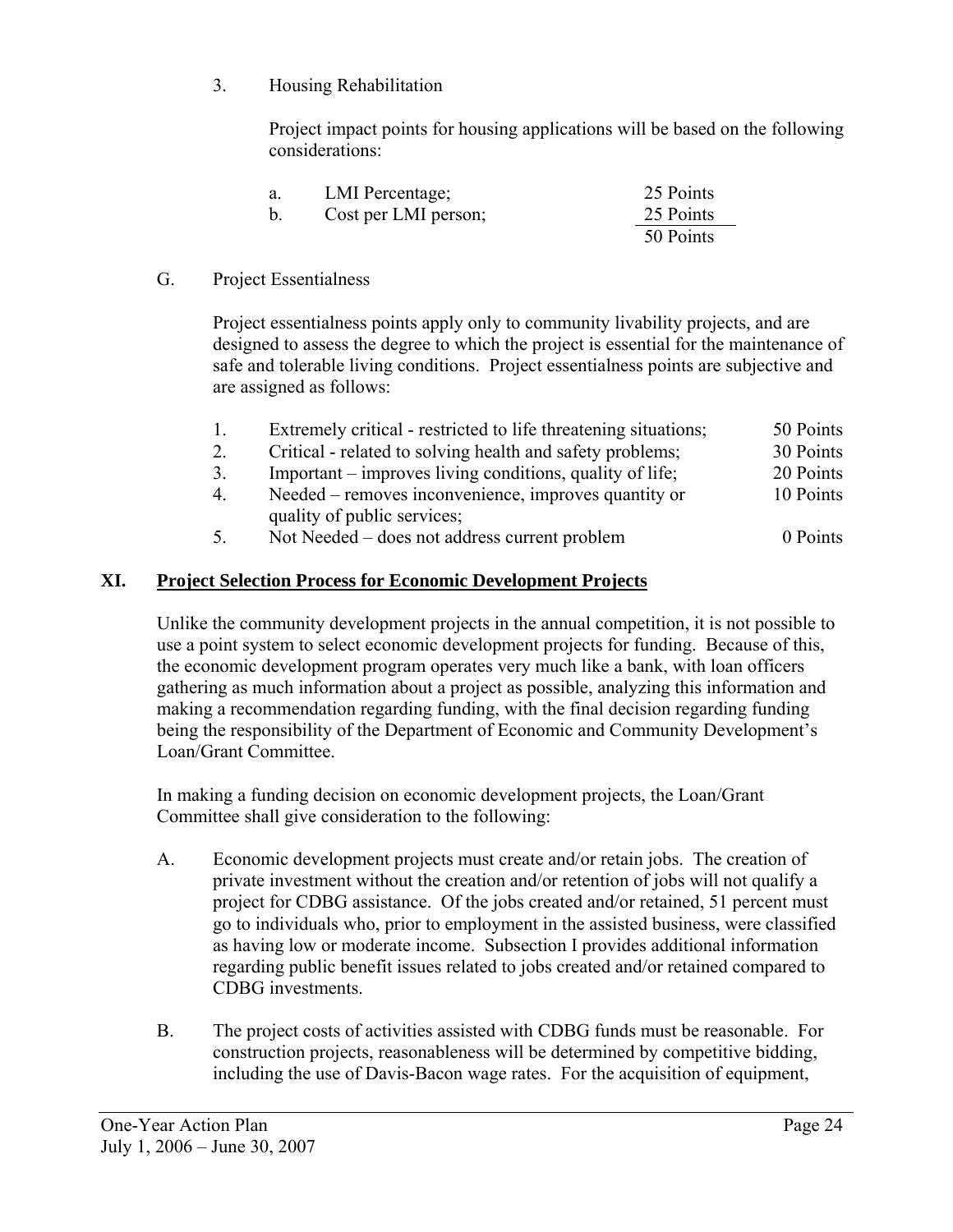reasonableness will be determined by industry standards. For the acquisition of used equipment, industry standards will be determined through the appraisal of equipment to be purchased, with the asking price of the equipment being compared to the appraisal. For new equipment, industry standards will be based on recent experience with similar equipment. The borrower also has a vested interest in obtaining reasonable costs since the equipment loan must be repaid. The state will retain the final determination of reasonableness which will be based on cost comparison with recently funded similar projects.

- C. To the extent practicable, reasonable financial support must be committed for project activities from non-federal sources prior to the disbursement of federal funds.
- D. To the extent practicable, any grant funds to be provided for project activities must not substantially reduce the amount of non-federal financial support for the activities.
- E. Project activities must be financially feasible. Non-CDBG funds in a project must be sufficient to complete the project as proposed. When an infrastructure grant is involved, the assisted business must demonstrate a high expectation of success and long-term employment of low and moderate income individuals. When a building or equipment loan is involved, the business must demonstrate a high expectation of success and repayment of the federal funds.
- F. In determining a high expectation of success which includes the long-term employment of low and moderate income individuals and the repayment of federal funds, the Committee will consider the following:
	- 1. Historical financial statements.
	- 2. Projected financial statements.
	- 3. Dun and Bradstreet and/or business credit reports on the company.
	- 4. Marketing plan.
	- 5. Resumes of management to document operational expertise of the company.
	- 6. Financial strength of the owner(s) of the company, including personal credit bureau reports.

 In analyzing the historical and projected financial statements, comparisons are made to industry standards such as those contained in the Robert Morris Associates Annual Statement Studies (including debt to assets, profit to assets, profit to net worth, receivables, inventory, payables, etc.). Significant deviations from industry standards will result in a more in-depth review.

 Dun and Bradstreet and business credit bureau reports are reviewed to identify any recent problems the company may have had.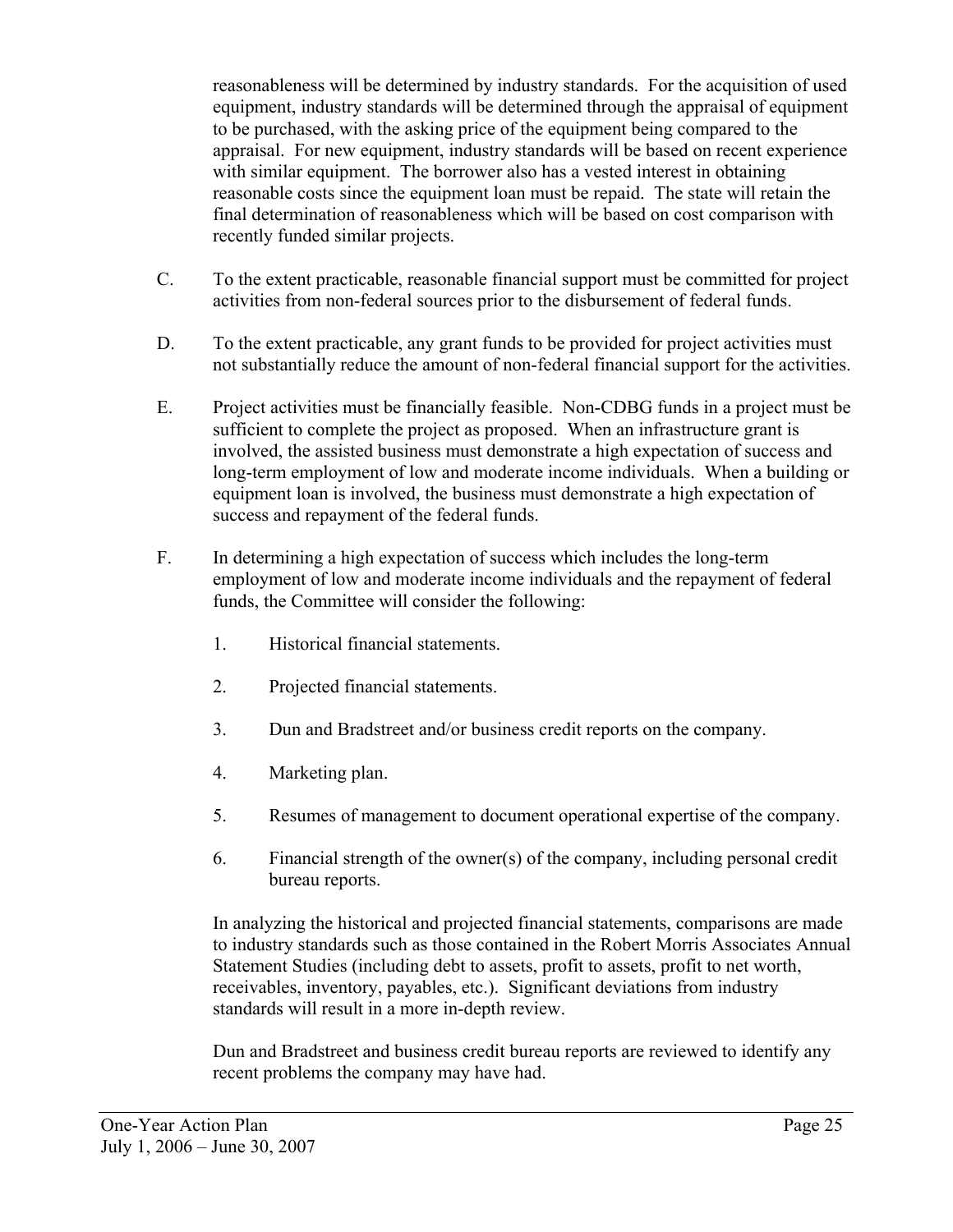Marketing plans are reviewed to assess current and future customers, and their continued interest in purchasing goods and services from the company.

 Management expertise is reviewed to determine the level of experience in the industry and the management skills of who will operate the company.

 The financial strength of the owner(s) of the company is assessed to ensure their ability to provide additional funding to the company if necessary. This may include discussion and verification of personal assets with owners' bankers.

- G. To the extent practicable, project activities assisted with CDBG funds must not provide more than a reasonable return on investment to the owner. The reasonableness of return on investment will take into consideration industry standards such as those contained in the Robert Morris Associates Annual Statement Studies. Projects which, as a result of the CDBG assistance, will have an unreasonably high return on investment will not be considered for assistance.
- H. To the extent practicable, grant amounts used for the costs of project activities will be disbursed on a pro-rata basis with the amounts of other sources.
- I. The public benefit provided by the project activities must be appropriate relative to the amount of assistance provided by grant funds. In determining appropriateness, the Committee will consider such factors as the number of jobs being created, the number of jobs being created for low and moderate income individuals, unemployment rates, income levels, poverty rates, recent plant closings, reliance on declining industries, isolation from centers of population and inadequate transportation facilities, labor force characteristics, and the amount of CDBG funds per full time equivalent job to be created or retained. HUD's threshold test of public benefit regardless of location is the creation or retention of at least one full-time equivalent permanent job per \$35,000 of CDBG funds used. Historically, Tennessee grants have created one job for each \$7,500, and rarely have exceeded one job per \$15,000, and the state would expect that trend to continue. There may be exceptional cases, however, where it is appropriate for the cost per job to exceed \$15,000. These grants will be looked at on a case by case basis, considering the factors listed above that determine the appropriateness of the funding level. However, in no case will the state fund a project in excess of the HUD threshold of \$35,000 per job.

 Grant and loan requests are presented to the ECD Loan/Grant Committee which consists of 1) the Commissioner of ECD, 2) the Deputy Commissioner of ECD; 3) the Assistant Commissioner of Community Development in ECD, 4) the Assistant Commissioner of Business Services in ECD, 5) the Assistant Commissioner of Business Development in ECD, and 6) the Assistant Commissioner for Communications in ECD. The final disposition of the grant or loan request may be approval, denial, approval with conditions, or re-negotiation based on these same criteria.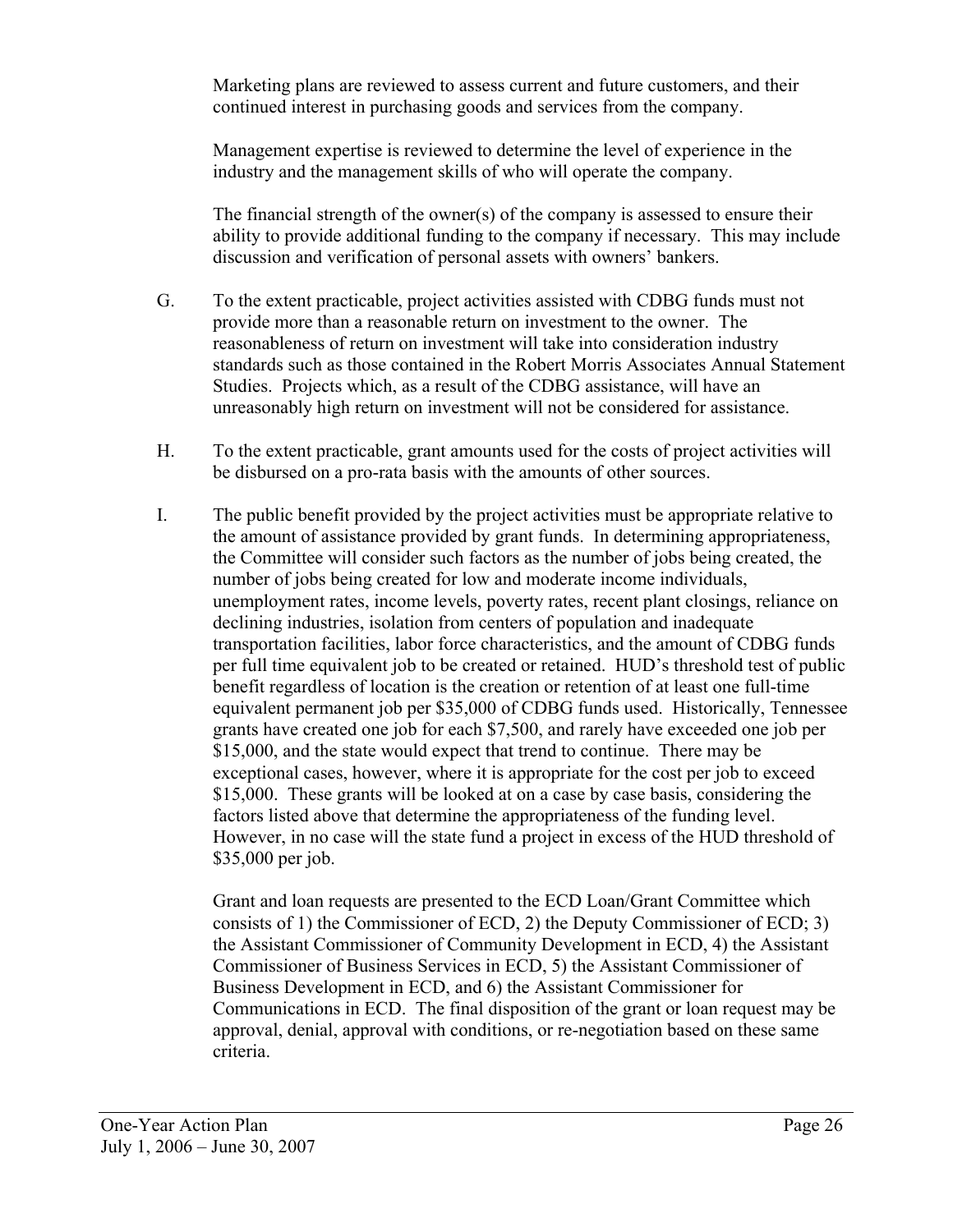The final decision on the loan or grant will be made by the Committee based on the following considerations:

- A. Does the project meet the basic federal requirements (especially LMI and public benefit test)?
- B. Is the level of risk acceptable? Based on the analysis of the business plan, marketing plan, historical and projected financial statements, and the organizational structure and expertise of the management of the company, does it appear that the company will remain in production for a significant period of time meeting its employment obligations, and if a loan is involved that the loan will be repaid.

The funding decision for economic development is necessarily subjective by the Committee, but it is based on specific criteria which are designed to identify those companies which hold promise for long-term success and continued employment of LMI persons.

Unlike the community development projects in the annual competition, it is not possible to use a point system to select economic development projects for funding. Because of this, the economic development program operates very much like a bank, with loan officers gathering as much information about a project as possible, analyzing this information and making a recommendation regarding funding, with the final decision regarding funding being the responsibility of a Loan/Grant Committee.

Each business requesting CDBG assistance is required to provide the following information:

Business plan; Marketing plan: Historical financial statements; Projections; Resumes.

This information is thoroughly analyzed and verified. This involves checking with customers, suppliers, banking references, and others that may provide information on the business and the principals in the business.

The grant or loan request is presented to a Loan/Grant Committee which consists of the Commissioner of ECD, the Deputy Commissioner of ECD, and the Assistant Commissioners of the Department as described above in Part XI. The final disposition of the grant or loan request may be approval, denial, approval with conditions, or renegotiation based on these same criteria. The final decision on the loan or grant request is based on the following:

- 1. Does the project meet the federal requirements of LMI especially and public benefit?
- 2. Are the number and type of jobs to be generated appropriate for the amount of assistance being requested?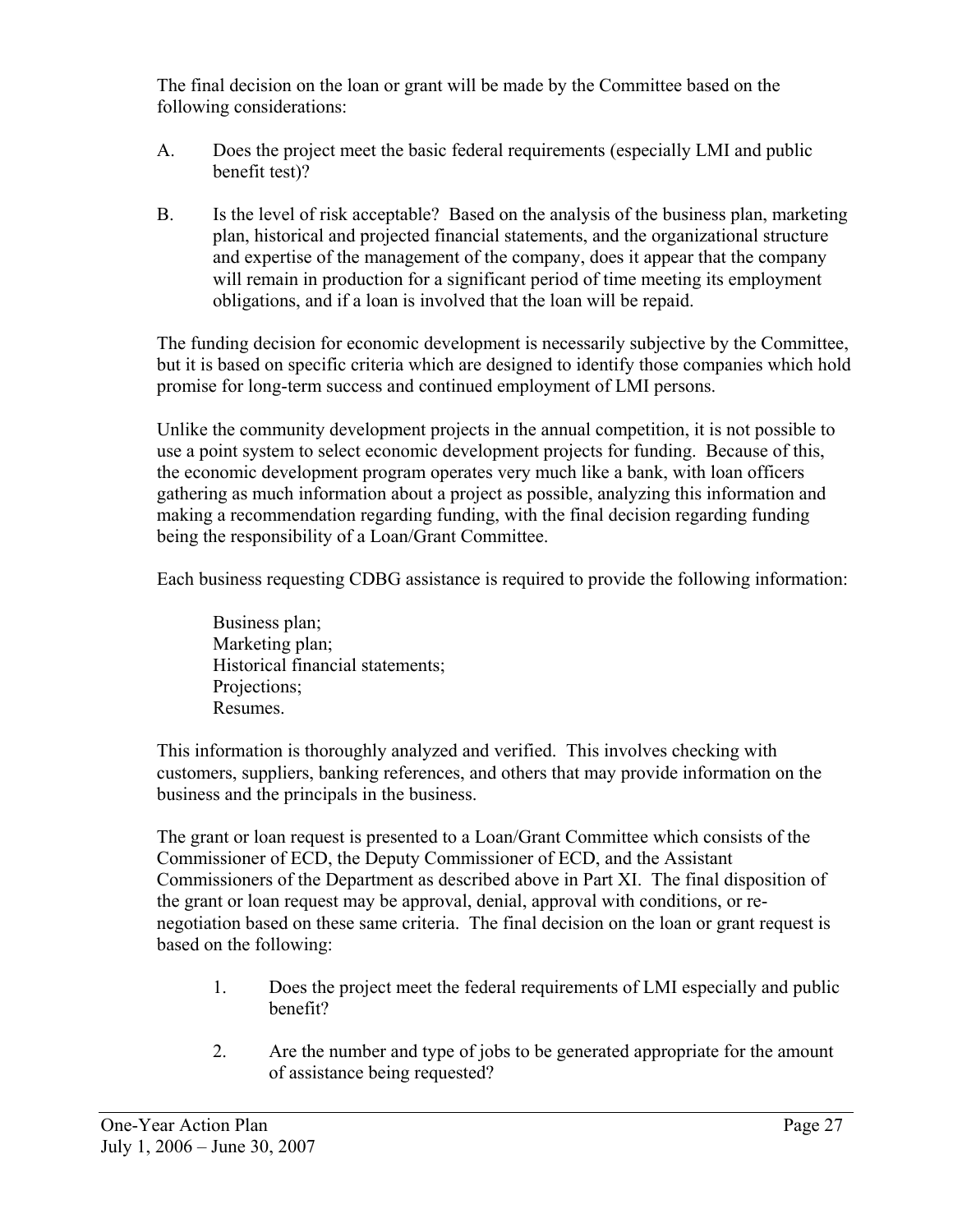3. Is the level of risk acceptable?

# **XII. Ability to Pay**

Each CDBG grant (not loan), except for housing, is based upon an ability-to-pay calculation that determines the level of local financial contribution that is required. This ability-to-pay determination includes per capita income, the value of taxable property, and the value of taxable sales.

User-financed projects are based on per capita income only. Tax financed projects are based on per capita income, property values, and sales.

Depending on the service area of the project, ability-to-pay is calculated for municipalities only, rural county only, and the county as a whole. The correct application of these different indices is as follows:

- A. For county applications where 75 percent of the beneficiaries are located in the county, use the county rural rate;
- B. For county applications where 75 percent of the beneficiaries are located in an incorporated area, use the city rate;
- C. For county applications that do not have 75 percent of the beneficiaries located in either the county or city, use the county aggregate rate;
- D. For city applications, use the city rate;
- E. For economic development applications, use the tax financed rate;
- F. For county economic development applications, use the county aggregate rate. Grant rates range from 60 to 100 percent for economic development projects and 70 to 100 percent for community development projects.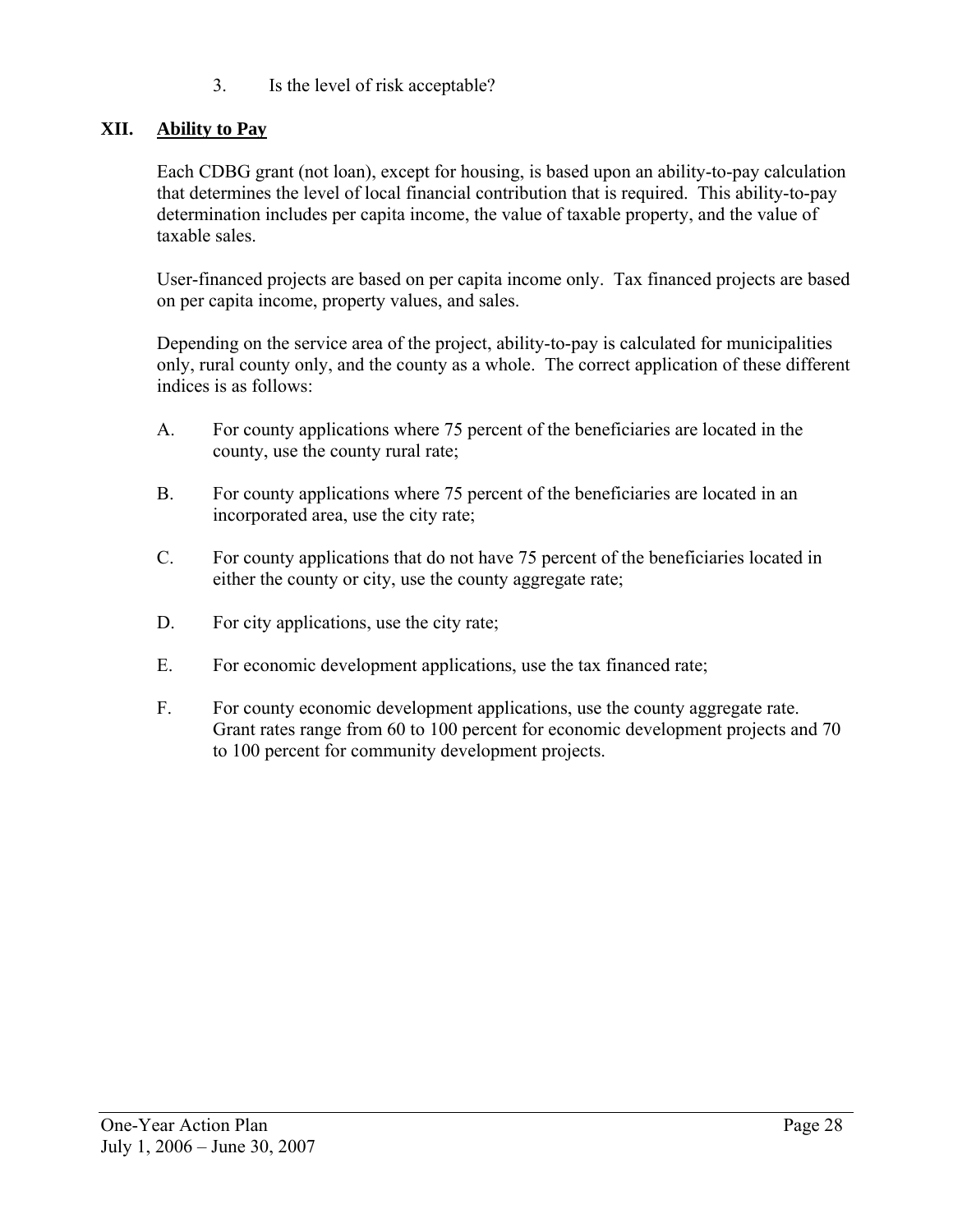# **Method of Distribution HOME Program for Fiscal Year 2006-2007**

The Tennessee Housing Development Agency (THDA) administers the federally funded HOME program to promote the production, preservation and rehabilitation of housing for low-income households. The purpose of this Program Description is to explain the requirements and the application process of the HOME program.

HOME funds are awarded through a competitive application process to cities, counties and nonprofit organizations outside local participating jurisdictions. Local participating jurisdictions (PJs) are those local governments in Tennessee that receive HOME funds directly from the Department of Housing and Urban Development. The Local PJs are Clarksville, Chattanooga, Jackson, Knoxville, Memphis, Nashville-Davidson County, Knox County, Shelby County and the Northeast Tennessee/Virginia Consortium (the cities of Bristol, Kingsport, Johnson City, Bluff City, and Sullivan and Washington counties). CHDOs and non-profit organizations located in a local participating jurisdiction may apply for projects located outside the local participating jurisdictions. An applicant must apply for at least \$100,000 and may apply for a maximum HOME grant of \$500,000. There is a \$500,000 limit on the amount of HOME funds that can be awarded to any one county.

Applications for the HOME program must be received by THDA on or before Friday, March 17, 2006. THDA anticipates notifying successful applicants by the end of May, 2006. HOME contracts will begin July 1, 2006 and will end June 30, 2009.

The program description is followed by the application package. The program description and pdffillable application is available at [www.tennessee.gov/thda](http://www.state.tn.us/thda). Once at the THDA website, click on GRANTS. There will be links on the left side of the Grants page for the program description, the application and the application attachments. If you have questions, call (615) 741-3007.

#### **The HOME Program**

This program is governed by Title 24 Code of Federal Regulations, Part 92. Those regulations are incorporated by reference in this Program Description. The federal regulations take precedence over this program description in cases of conflicting requirements.

#### **A. ELIGIBLE APPLICANTS**

The State of Tennessee, through THDA, will accept applications for the HOME program from cities, counties, and private, non-profit organizations.

To be eligible the non-profit organization must:

- 1. Be organized under Tennessee law, as evidenced by a Certificate of Existence from the Tennessee Secretary of State dated within twelve months of the application due date;
- 2. Have no part of its net earnings inuring to the benefit of any member, founder, contributor or individual;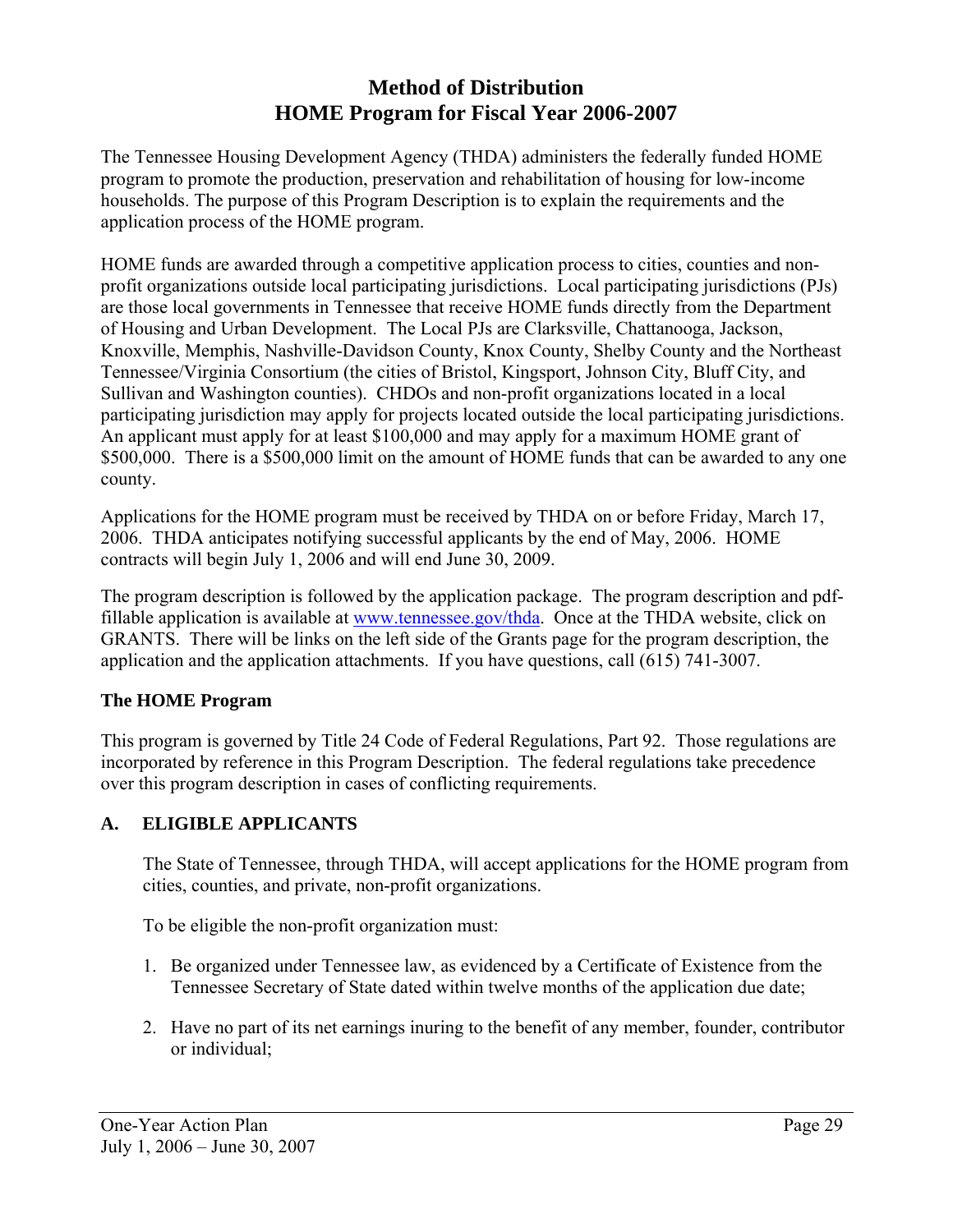- 3. Have among its purposes the provision of decent housing that is affordable to low-income and moderate-income persons, as evidenced in its charter, articles of incorporation, resolutions or by-laws, and experience in the provision of housing to low income households;
- 4. Have standards of financial accountability that conform to 24 CFR 84.21, *Standards of Financial Management Systems*; and
- 5. Have an IRS designation under Section 501(c)(3) of the tax code. *Non-profit applicants may not submit an application until they have received their 501(c)(3) designation from the IRS.*

THDA will also accept HOME applications from community housing development organizations (CHDOs). A CHDO is a private, non-profit organization that meets all the requirements for a nonprofit listed above, plus the following additional requirements:

- 1. Is neither controlled by, or under the direction of, individuals or entities seeking to derivederive profit or gain from the organization. A CHDO may be sponsored or created by for-profit entity, but
	- a. The for-profit entity may not be an entity whose primary purpose is the development or management of housing, such as a builder, developer or real estate management firm;
	- b. The for-profit entity may not have the right to appoint more than one-third of the membership of the organization's governing body. Board members appointed by the for-profit entity may not appoint the remaining two-thirds of the board members; and
	- c. The CHDO must be free to contract for goods and services from vendors of its own choosing.
- 2. Does not include a public body (including the participating jurisdiction). An organization that is State or locally chartered may qualify as a CHDO; however, the State or local government may not have the right to appoint more than one-third of the membership of the organization's governing body and no more than one-third of the board members may be public officials or employees of the participating jurisdiction or State Recipient. Board members appointed by the State or local government may not appoint the remaining two thirds of the board members;
- 3. Maintains accountability to low income community residents by:
	- a. Maintaining at least one-third of its governing board's membership for residents of low-income neighborhoods, other low-income community residents, or elected representatives of low-income neighborhood organizations. For urban areas, "community" may be a neighborhood or neighborhoods, city, county or metropolitan area; for rural areas, it may be a neighborhood or neighborhoods, town, village, county, or multi-county area (but not the entire State); and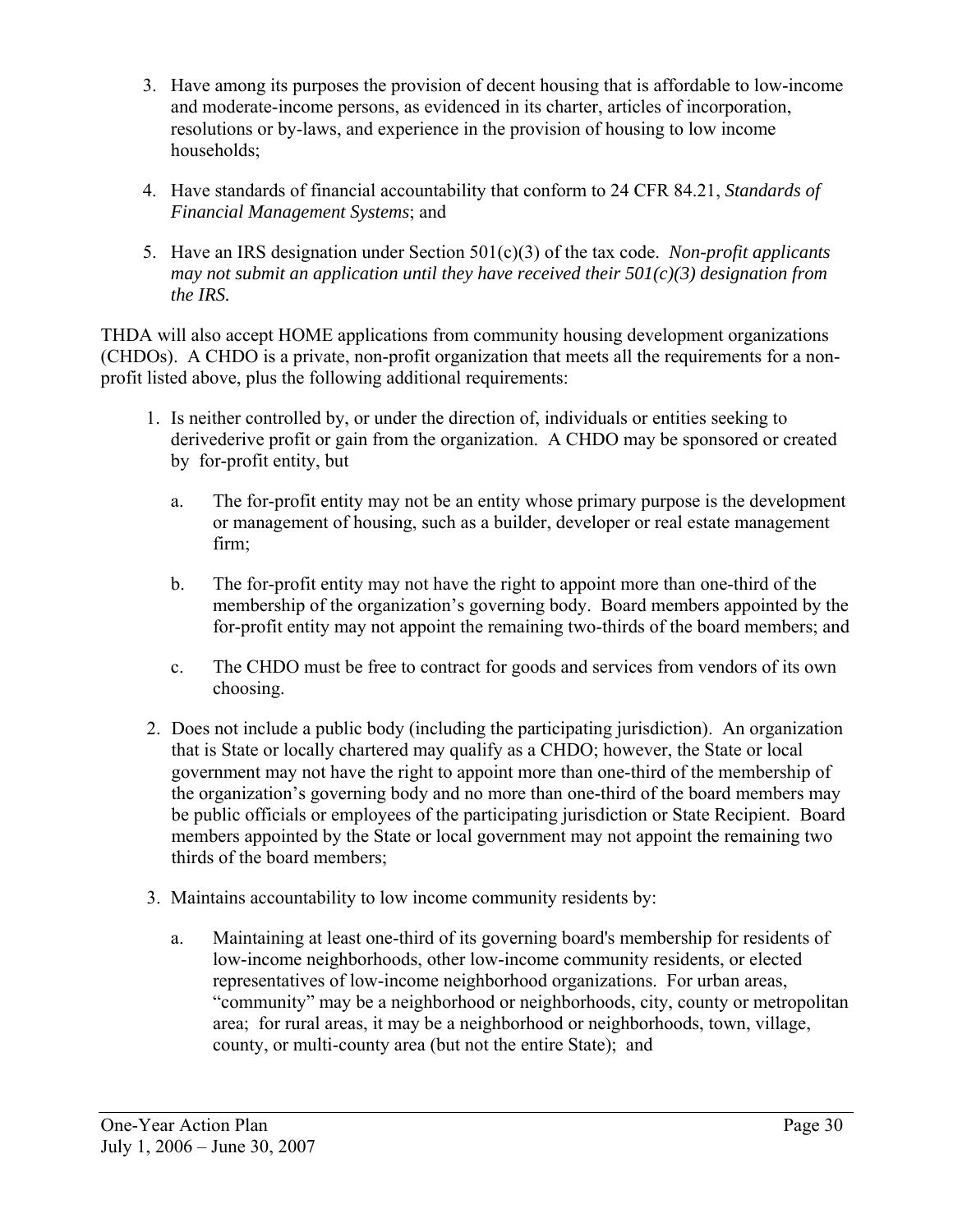- b. Providing a formal process for low-income program beneficiaries to advise the organization in its decisions regarding the design, site selection, development, and management of affordable housing.
- 4. Has a demonstrated capacity for carrying out activities assisted with HOME funds. An organization may satisfy this requirement by hiring experienced key staff members who have successfully completed similar projects, or a consultant with the same type of experience and a plan to train appropriate key staff members of the organization; and
- 5. Has a history of serving the community within which the housing to be assisted with HOME funds is to be located. In general, an organization must be able to show one year of serving the community before HOME funds are reserved for the organization. However, a newly created CHDO formed by local churches, service organizations, or neighborhood organizations may meet this requirement by demonstrating that its parent organization has at least a year of serving the community.

CHDOs may only apply for HOME funding for projects in which the CHDO is the owner, sponsor or developer. CHDO applicants must submit the Non-Profit Checklist/CHDO Designation with supporting documentation signed by the applicant's counsel. With their permission, unsuccessful CHDO applicants will be referred to the HUD Technical Assistance provider to develop capacity.

Applicants with prior HOME grants must also have *requested* (submitted an official Request for Payment Form with supporting documentation) the following percentages of their grants by February 28, 2006 to be eligible for the 2006 HOME program:

| <b>HOME GRANT YEAR</b> | <b>SPEND DOWN REQUIREMENT</b> |
|------------------------|-------------------------------|
| $1992 - 2002$          | $100\%$                       |
| 2003                   | 75%                           |
| 2004                   | 50%                           |
| 2005                   | 25%                           |

These spending requirements also apply to applications from CHDOs. In addition, CHDOs that were funded for homeownership programs that generate CHDO proceeds will have to demonstrate a need for additional HOME funds to be eligible for the 2006 HOME program.

Subject to review by the Grants Committee of the THDA Board of Directors, applicants who have not submitted required documentation to close a prior grant or applicants found in material noncompliance with THDA rules are disqualified.

# **B. ALLOCATION OF FUNDS**

HOME funds committed to the State of Tennessee, through THDA, will be allocated as promulgated in the State of Tennessee's Consolidated Plan, as amended. THDA will spend up to ten percent of its HOME allocation for administrative and planning expenses. THDA will use three percent of these funds for its own administrative expenses. The remaining sevenpercent is available to pay the administrative costs of local governments and non-profit grant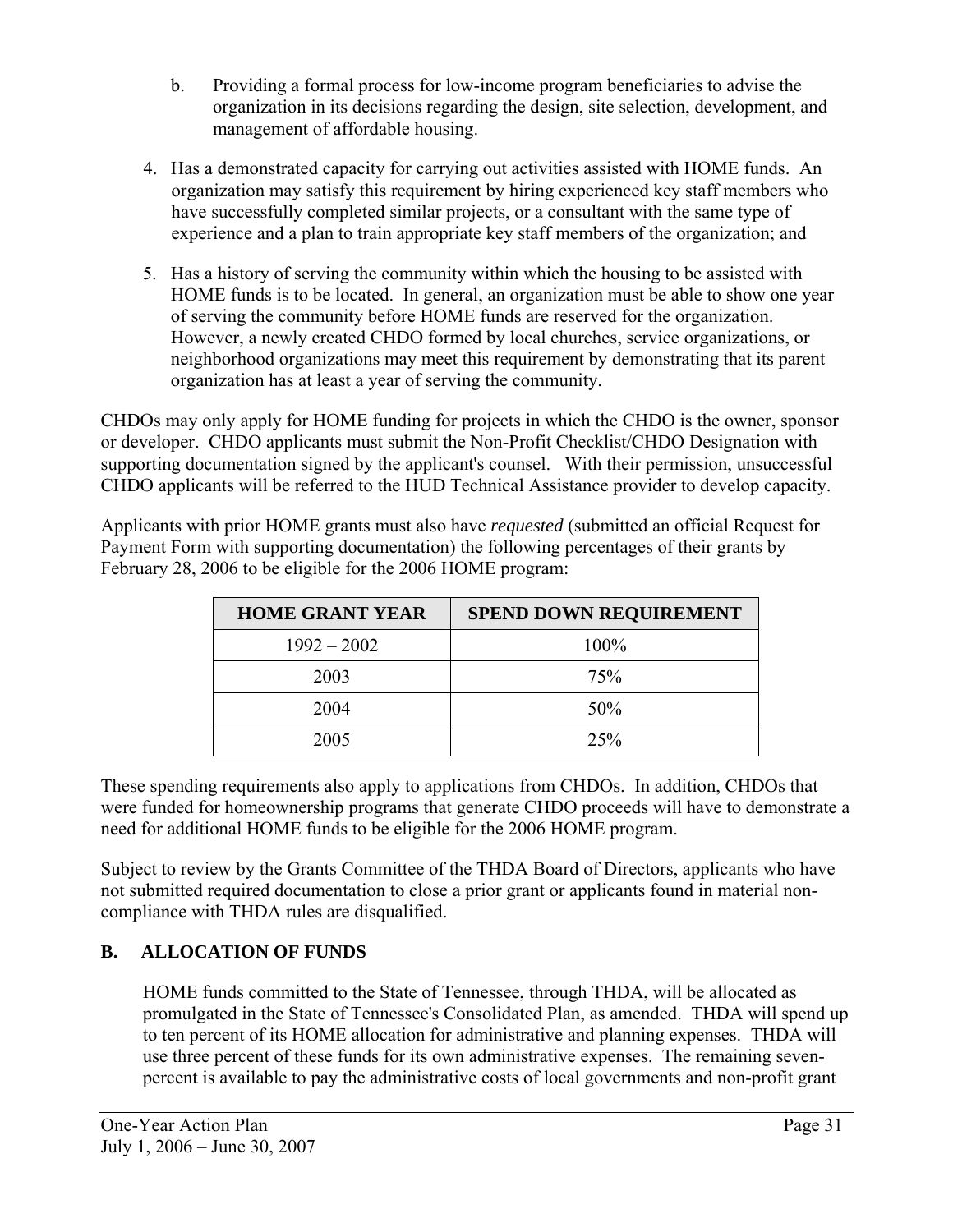recipients. The balance of the THDA FY 2006 HOME allocation will be divided as follows:

**CHDO Set-aside**. Fifteen percent (15%) of the total allocation will be reserved for eligible applications from CHDOs outside the local participating jurisdictions or from CHDOs located in local participating jurisdictions, but proposing projects outside the local participating jurisdictions. THDA may spend up to seven percent of the CHDO set-aside for CHDO operating expenses. Funds not committed to CHDOs within 24 months will be recaptured by HUD. If in the opinion of THDA, the applications submitted do not represent CHDOs with viable proposals or with the organizational potential to comply with all HOME affordability requirements, THDA may choose not to award all of the current CHDO funds in the current application round.

**Special Needs Set-aside**. Ten percent (10%) of the total allocation will be reserved for eligible applicants proposing special needs projects. Special needs projects include, but are not limited to, housing designed for persons with an unusual need due to a condition that can be either a permanent or temporary disability. In a mixed project, over one half of the units must be targeted to special needs households to be considered a special needs project. Projects targeted to the elderly are not considered special needs projects. Special needs projects will be scored and ranked on a separate special needs matrix. See *Eligible Activities,- Section C, Special Needs-Housing* for additional information. If there are not enough applicants for the Special Needs Set-aside, the remaining funds will be combined with the funds in the Regional Allocation.

**Regional Allocation**. The remaining 65% of the HOME funds will be allocated regionally, based upon the percentage of low-income households outside the local participating jurisdictions. Counties will be grouped in regions that correspond to the existing nine development districts across the state with three regions in each Grand Division. There will be a matrix for each region and the applicants will be scored, ranked and funded until the funds are used. There will be a \$500,000 maximum grant per county in each region, and grants will be reduced proportionately should there be multiple successful applicants from the same county. In the event that the regional allocation is not utilized, the funds will be reallocated within the Grand Division, and the unfunded applicants from the other two regions would compete for the remaining funds in that Grand Division matrix.

The Regional Allocation Plan is presented on the following page.

HOME awards will be in the form of a grant. There is, however, an exception for rental housing projects. For small rental projects (those with less than 12 units) the HOME funds awarded to a successful applicant can be in the form of a loan or grant. For rental projects of 12 or more units, HOME funds will be awarded to successful applicants only in the form of a loan, subject to terms and conditions approved by THDA.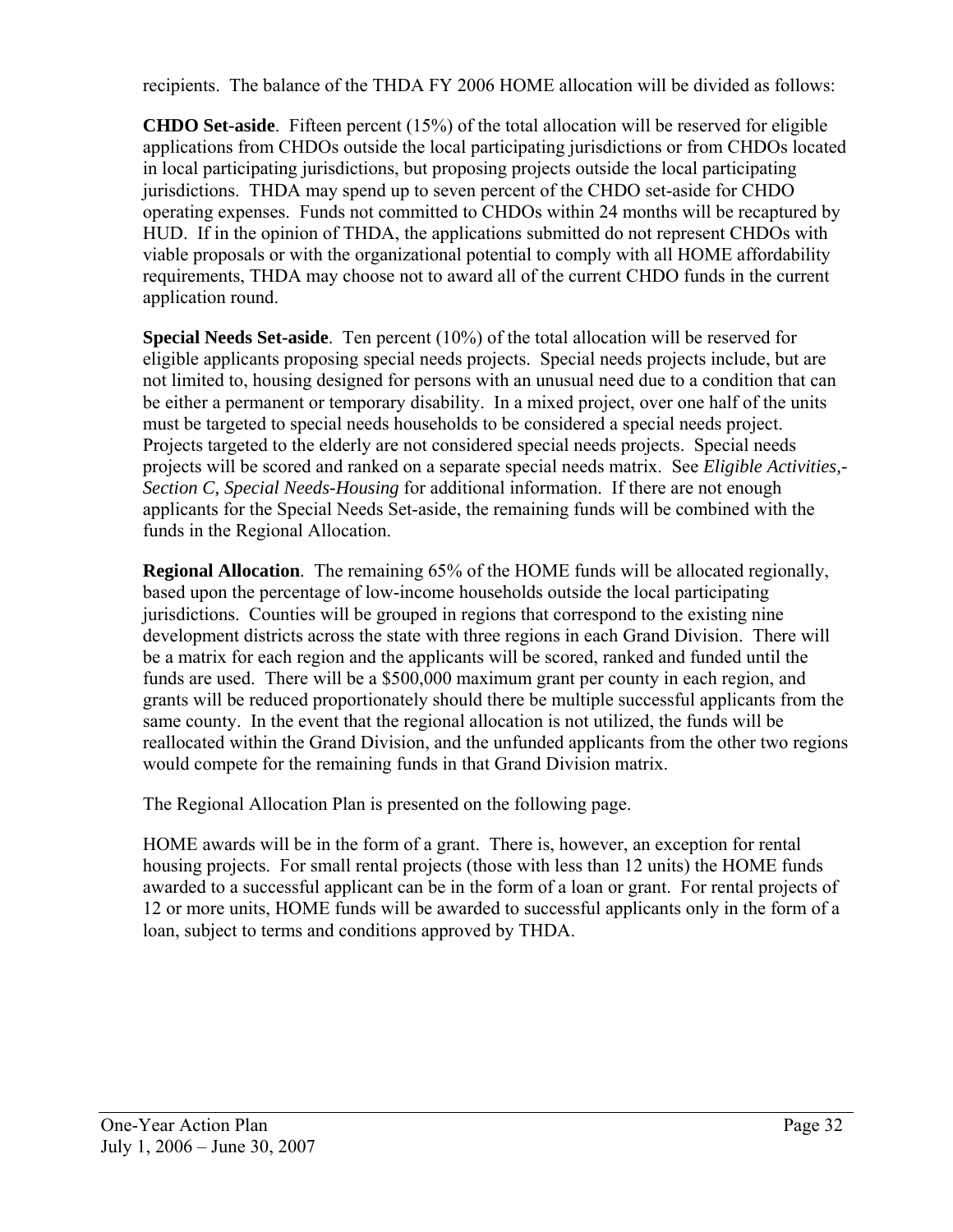#### **2006 REGIONAL ALLOCATION PLAN**

| <b>REGION</b><br>(Excluding Local PJs)                                                                                                                                                     | 2006<br><b>ALLOCATION</b> | <b>GRAND</b><br><b>DIVISION</b> | \$PER<br><b>GRAND</b><br><b>DIVISION</b> |  |
|--------------------------------------------------------------------------------------------------------------------------------------------------------------------------------------------|---------------------------|---------------------------------|------------------------------------------|--|
| <b>FIRST TN</b><br>Carter, Greene, Johnson, Hancock, Hawkins, Unicoi                                                                                                                       | \$792,470                 |                                 | \$4,383,611                              |  |
| <b>EAST TN</b><br>Anderson, Blount, Campbell, Claiborne, Cocke,<br>Grainger, Hamblen, Jefferson, Loudon, Monroe, Morgan,<br>Roane, Scott, Sevier, Union                                    | \$2,353,428               | <b>EAST</b>                     |                                          |  |
| <b>SOUTHEAST TN</b><br>Bledsoe, Bradley, Grundy, Hamilton, Marion, McMinn,<br>Meigs, Polk, Rhea, Sequatchie                                                                                | \$1,237,713               |                                 |                                          |  |
| <b>UPPER CUMBERLAND</b><br>Cannon, Clay, Cumberland, DeKalb, Fentress, Jackson,<br>Macon, Overton, Pickett, Putnam, Smith, Van Buren,<br>Warren, White                                     | \$1,064,621               |                                 |                                          |  |
| <b>GREATER NASHVILLE</b><br><b>MIDDLE</b><br>Cheatham, Dickson, Houston, Humphreys, Montgomery,<br>Robertson, Rutherford, Stewart, Sumner, Trousdale,<br>\$1,968,663<br>Williamson, Wilson |                           |                                 | \$4,241,801                              |  |
| <b>SOUTH CENTRAL TN</b><br>Bedford, Coffee, Franklin, Giles, Hickman, Lawrence,<br>Lewis, Lincoln, Marshall, Maury, Moore, Perry, Wayne                                                    | \$1,208,517               |                                 |                                          |  |
| <b>NORTHWEST TN</b><br>Benton, Carroll, Crockett, Dyer, Gibson, Henry, Lake,<br>Obion, Weakley                                                                                             | \$864,418                 |                                 |                                          |  |
| <b>SOUTHWEST TN</b><br>Chester, Decatur, Hardeman, Hardin, Haywood,<br>Henderson, Madison, McNairy                                                                                         | \$614,164                 | <b>WEST</b>                     | \$1,801,826                              |  |
| <b>MEMPHIS-DELTA</b><br>Fayette, Lauderdale, Tipton                                                                                                                                        | \$323,244                 |                                 |                                          |  |

<sup>1</sup> Allocations as of 01/19/2006. The 2006 HOME allocation for Tennessee is \$16,041,905. The amount available for the regional allocation is \$10,427,238. This is the total HOME allocation less the 15% CHDO set-aside (\$2,406,286, the 10% Administrative set-aside (\$1,604,190.50) and the 10% Special Needs set-aside (\$1,604,190.50).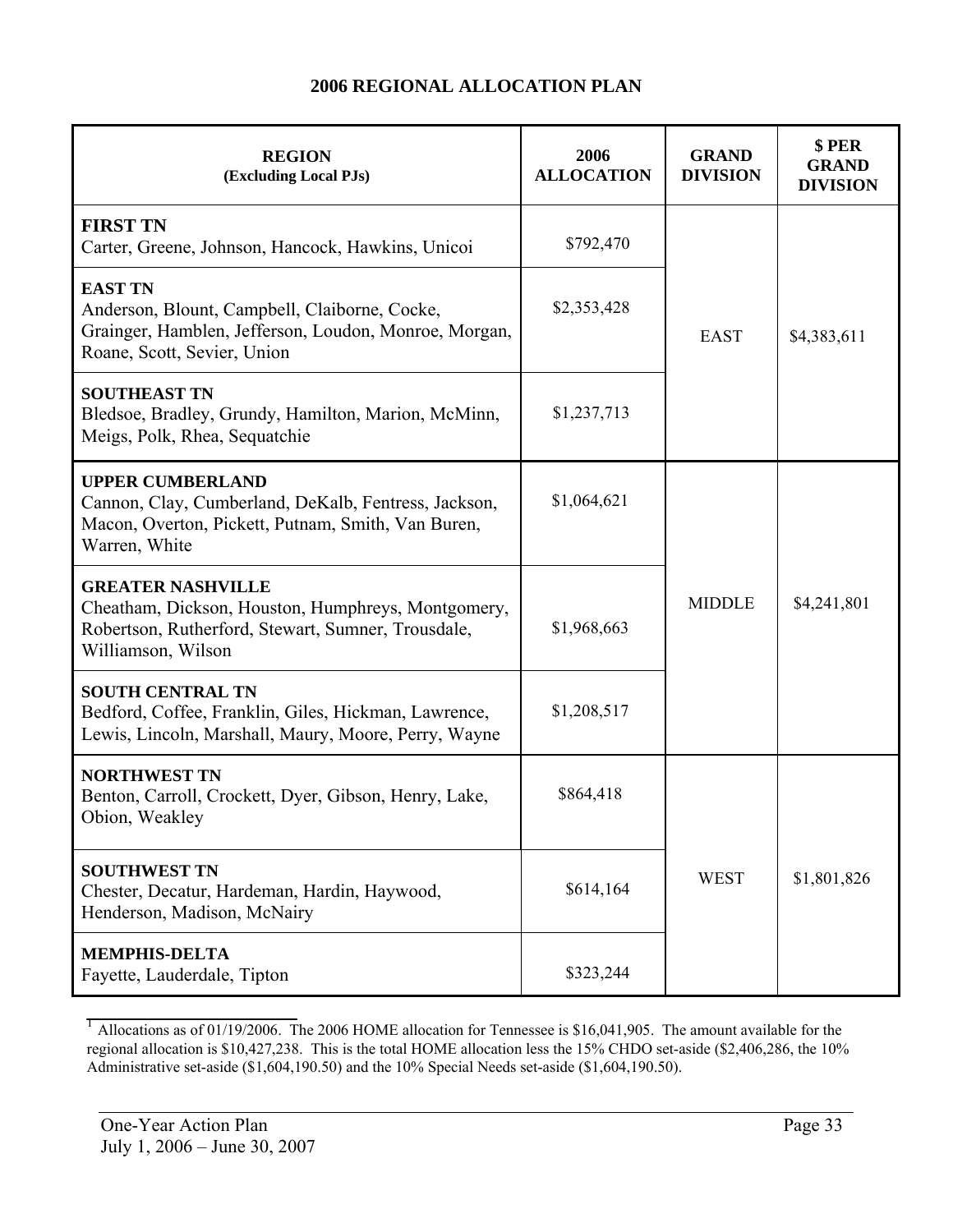# **C. ELIGIBLE ACTIVITIES**

There are specific eligible activities under the HOME Program that must address the housing needs of low-income households. Housing includes manufactured housing and manufactured housing lots, permanent housing for disabled homeless persons, transitional housing, single-room occupancy housing and group homes. Housing does not include emergency shelters (including shelters for disaster victims) or facilities such as nursing homes, convalescent homes, hospitals, residential treatment facilities, correctional facilities and student dormitories. Eligible housing activities include:

#### **1. Homeowner rehabilitation programs.**

*Reconstruction*. For the purposes of the HOME program, rehabilitation includes the demolition and rebuilding or reconstruction of substandard housing. Reconstruction is defined as the rebuilding, on the same lot, of housing standing on a site at the time of project commitment. The number of housing units on the lot may not be decreased or increased as part of a reconstruction project. However, the number of rooms per unit may be increased or decreased depending upon the needs and the size of the household. The reconstructed housing must be substantially similar (i.e., single- or multi-family housing) to the original housing. Reconstruction also includes replacing an existing substandard unit of manufactured housing with a new or standard unit of manufactured housing. All reconstructed units will have a compliance period of 15 years.

*New Construction without acquisition*. Based upon approval by THDA, replacement of a manufactured housing unit with a stick-built unit is considered new construction. It can be considered an eligible activity as long as all of the requirements for homeownership, including the affordability period and the resale/recapture provisions, are met.

*Conversion.* Under the HOME program, rehabilitation also includes the conversion of an existing structure from an alternative use to affordable, residential housing. If conversion involves additional units beyond the walls of an existing structure, the project will be deemed new construction. Conversion of a structure to commercial use is not an eligible use of HOME funds.

*Manufactured Housing*. For purposes of this program description, the definition of manufactured housing contained in the Code of Federal Regulations and used by HUD is adopted. Manufactured housing is transportable in one or more sections, which in the traveling mode is eight feet or more in width, or forty feet or more in length, or when erected on site, is 320 or more square feet in size; is built on a permanent chassis to assure the initial and continued transportability of the structure; and is designed to be used as a dwelling with or without a permanent foundation.

Under limited circumstances, HOME funds may be used to renovate existing manufactured housing, but the HOME assistance will be limited to a maximum of \$10,000 for single-wide units. Multiple-width units will be evaluated and preapproved by THDA on a case by case basis. The \$10,000 limit does not apply to the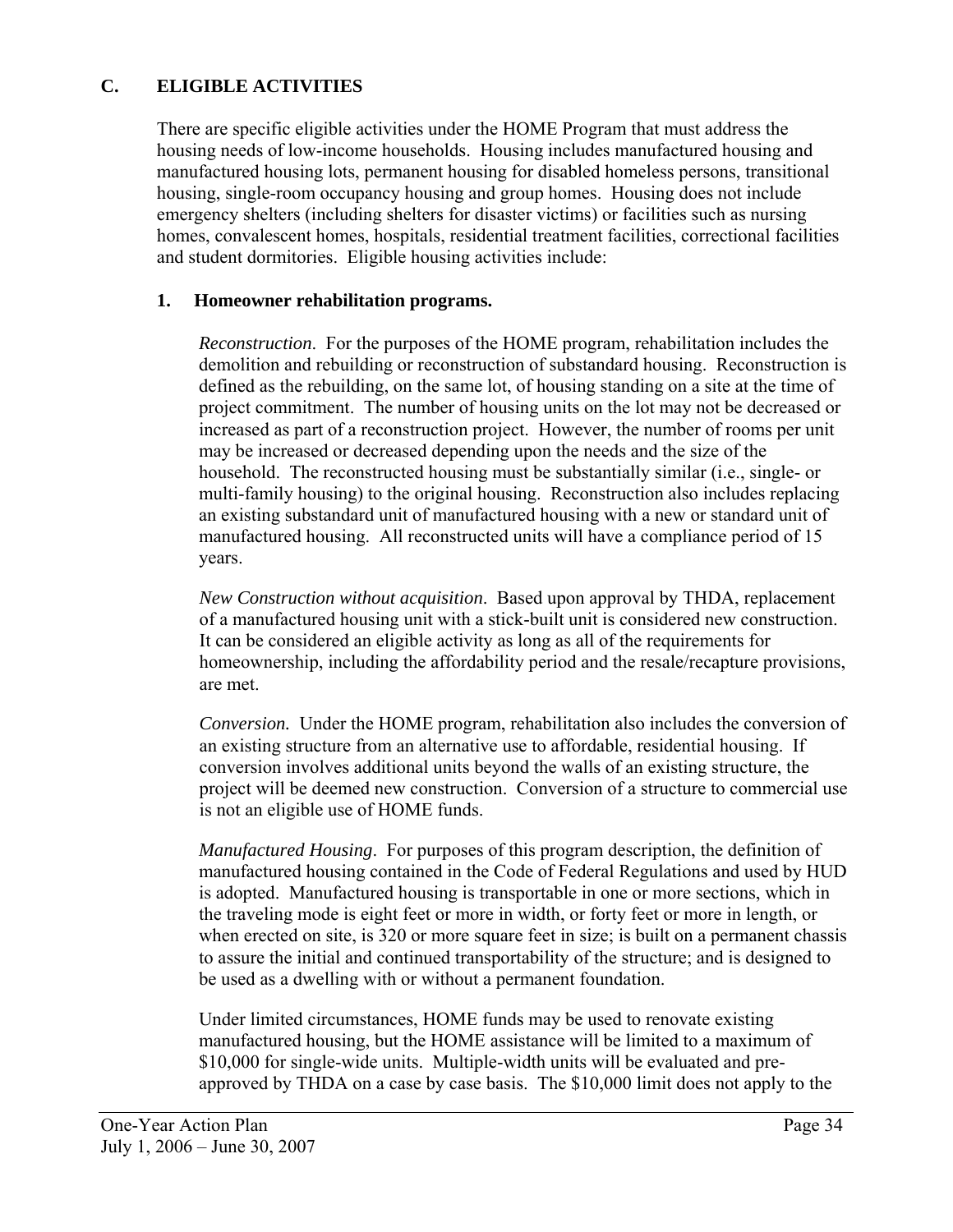replacement of substandard manufactured housing units under reconstruction; however, replacement must also be pre-approved by THDA.

To receive assistance, the owner of the manufactured home must also own the land on which the home is located or have a 99-year lease.

 *Housing Rehabilitation and Lead-based Paint*. Rehabilitation subsidies are capped at \$25,000 per unit for all rehabilitation hard costs. The \$25,000 cap does not include the hard costs required to treat lead paint hazards. The costs for lead-based paint inspections, risk assessments and clearance testing are project soft costs, as are the costs for work write-ups and inspections. Soft costs are not included in the \$25,000 cap on rehabilitation. The cap does not apply to instances of reconstruction.

If a risk assessment indicates that there is no lead present in a given house, THDA will consider a request to exceed the \$25,000 limit on the cost of the rehabilitation of the unit. If a risk assessment indicates the presence of lead, THDA will consider a request on a case by case basis to exceed the \$25,000 limit which will require abatement.

### **2. Homeownership Programs.**

*CHDOS*. Construction financing or acquisition/rehabilitation to provide applicants an up front source of funds (without interest costs) to build affordable new single-family units. The CHDO must be the owner, sponsor or developer of the project. At the time of permanent financing the HOME funds are repaid to the CHDO as CHDO proceeds and are used for additional single-family units under homeownership. A CHDO must allow up to \$14,999 of HOME funds to remain with the unit as a soft second mortgage necessary to qualify the family for permanent financing. THDA requires that a subsidy remain in the financing when the unit is sold so affordability is based on the less restrictive recapture provision of the HOME rule.

 *Cities, counties and non-profit organizations (non-CHDO).* Homeownership programs are restricted to a soft second mortgage necessary to qualify the family for permanent financing.

*Soft second mortgages.* Any HOME funds used for a soft second mortgage in homeownership programs are limited to a maximum subsidy of \$14,999 per household with a five-year affordability period forgiven at the end of the fifth year.

Under homeownership programs, THDA encourages the use of THDA mortgages or comparable financing whenever possible. The proposed permanent financing must be at an interest rate which does not exceed the prevailing THDA Great Rate by more than two percentage points. All loans must have a fixed interest rate fully amortizing over the term of the loan. There can be no pre-payment penalty for early payoffs.

Before construction or acquisition and rehabilitation can begin under homeownership, all units must have qualified buyers pre-approved for a permanent loan. No speculative construction or acquisition is allowed. However, lease purchase is permitted if necessary. In addition, all buyers must complete a homebuyer education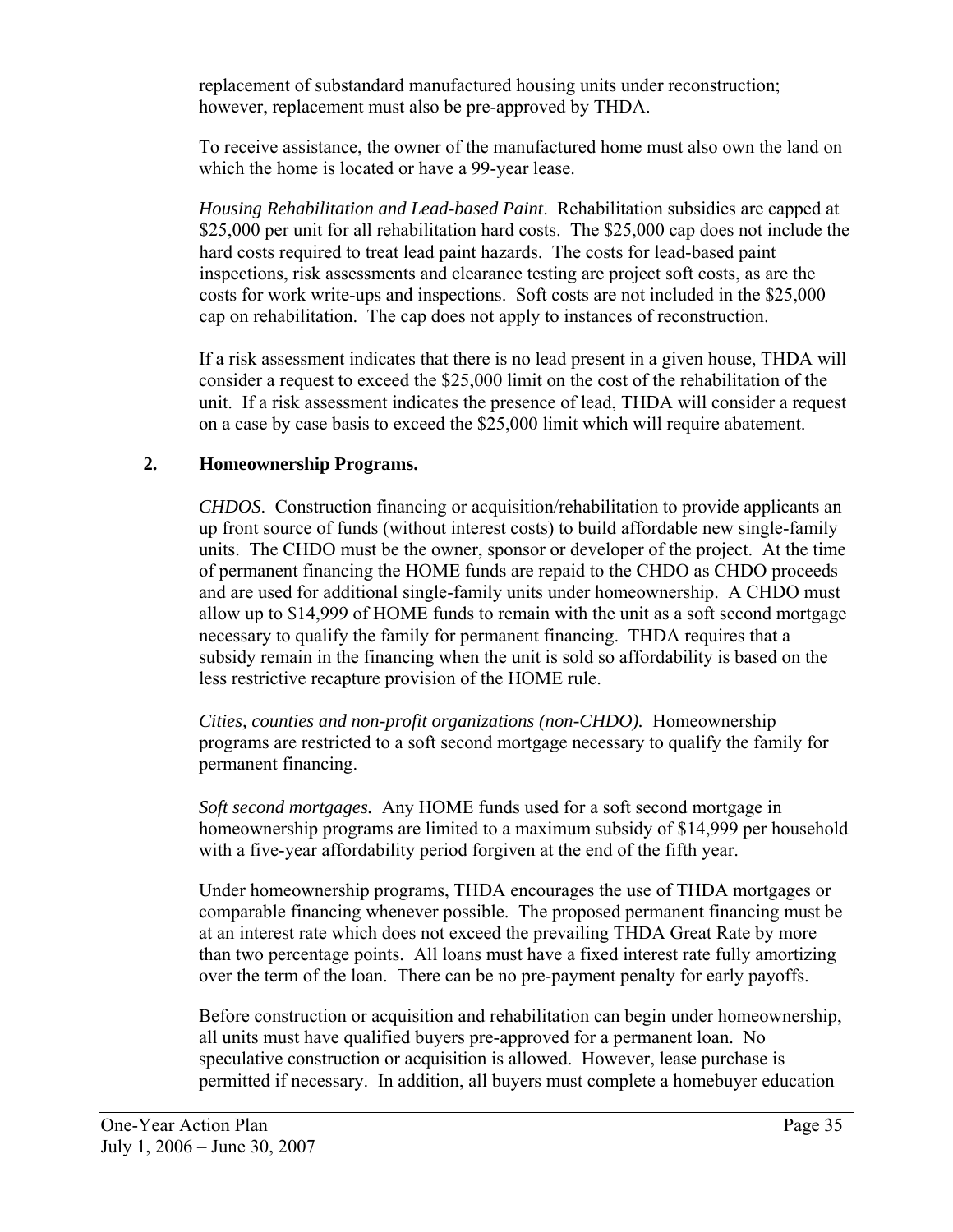program prior to purchase. The sales price limits for homeownership programs are the same as the property value limits for homeowner rehabilitation programs.

### **3. Rental Housing Programs.**

New construction of rental housing units.

Acquisition and/or rehabilitation of rental housing units.

*Special Needs Housing*. New Construction, acquisition and/or rehabilitation of special needs housing, including transitional housing, single-room occupancy housing and group homes, for persons with a physical, emotional or mental disability.

A *person with disabilities* means a household composed of one or more persons, at least one of who is an adult, who has a disability. A person is considered to have a disability if the person has a physical, mental or emotional impairment that is expected to be of long-continued and indefinite duration; substantially impedes his or her ability to live independently; and is of such a nature that such ability could be improved by more suitable housing.

A person will also be considered to have a disability if he or she has a developmental disability, which is a severe, chronic disability that is attributable to a mental or physical impairment or combination of mental and physical impairments; is manifested before the person attains age 22; is likely to continue indefinitely; results in substantial functional limitations in three or more of the following areas of major life activity: self-care, receptive and expressive language, learning, mobility, selfdirection, capacity for independent living, and economic self-sufficiency; and reflects the person's need for a combination and sequence of special interdisciplinary, or generic care, treatment, or other services that are of lifelong or extended duration and are individually planned and coordinated.

*Transitional housing* means housing that is designed to provide housing and appropriate support services to persons, including (but not limited to) deinstitutionalized individuals with disabilities, homeless individuals with disabilities, and homeless families with children; and has as its purpose facilitating the movement of individuals and families to independent living within a time period that is set by the grantee or project owner before occupancy.

*Group Home* means housing occupied by two or more single persons or families consisting of common space and/or facilities for group use by the occupants of the unit, and (except in the case of shared one-bedroom units) separate private space for each household. Supportive services may be provided. A group home is generally a large single-family unit, and is considered a one-unit project.

The subsidy limit is based upon the number of bedrooms in the unit, including bedrooms occupied by resident support service providers.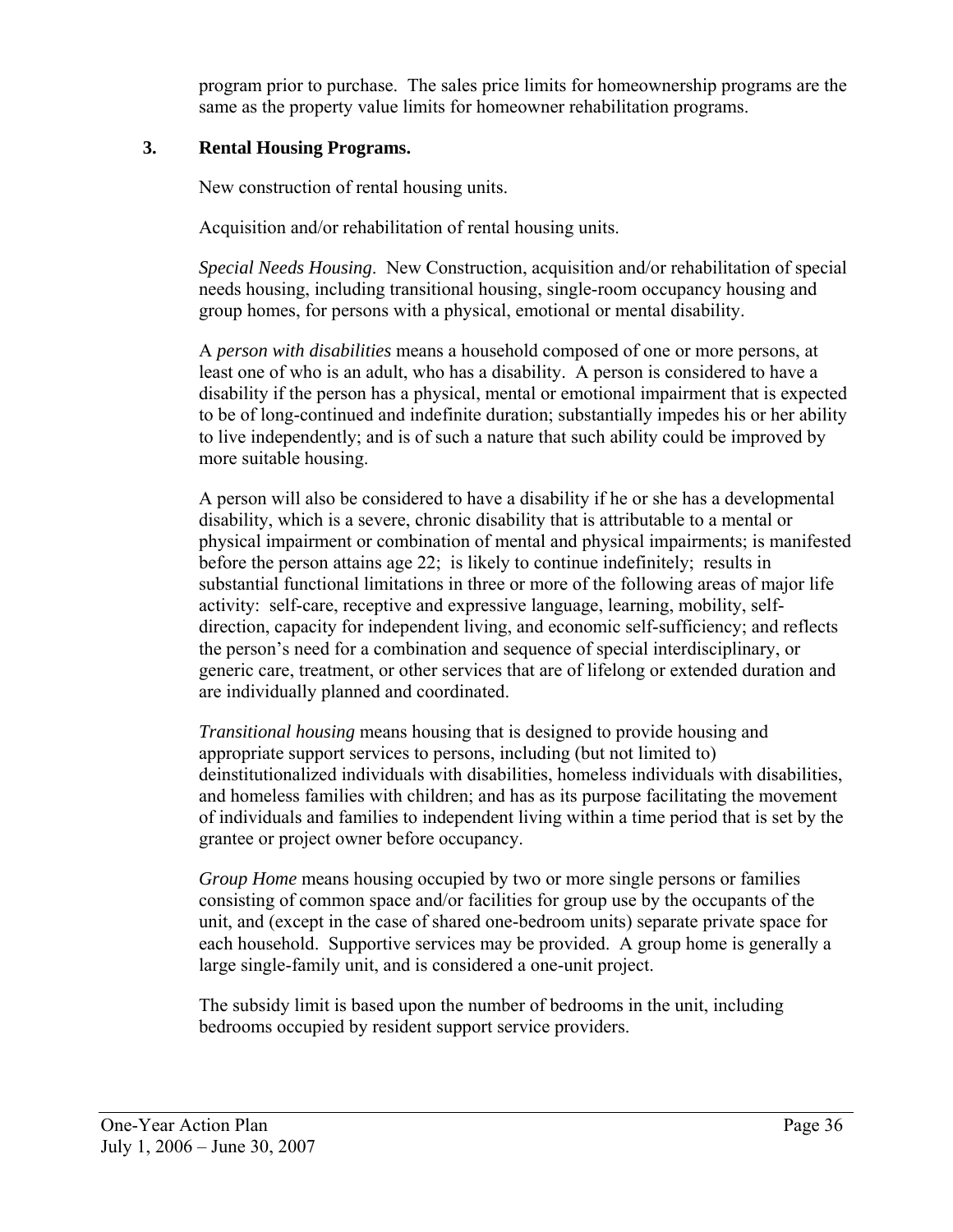Rents for HOME-assisted group homes are based upon the number of bedrooms in the unit, excluding bedrooms occupied by live-in support service providers, with each household paying its proportionate share of the total unit rent.

*Single Room Occupancy (SRO)* housing means housing consisting of clearly identifiable separate dwelling units that is the primary residence of its occupant or occupants. The unit must contain either food preparation or sanitary facilities (and may contain both) if the project consists of new construction, conversion of nonresidential space, or reconstruction. For acquisition or rehabilitation of an existing residential structure or hotel, neither food preparation nor sanitary facilities are required to be in the unit. If the units do not contain sanitary facilities, the building must contain sanitary facilities that are shared by the tenants.

The maximum per unit subsidy is the subsidy for zero-bedroom units times the number of HOME-assisted units in the structure. However, in no event may the maximum subsidy exceed the actual development cost of the HOME-assisted units based on their proportionate share of the total development cost.

If the HOME-assisted SRO unit has neither food preparation nor sanitary facilities, or only one, the rent may not exceed 75% of the FMR for a zero bedroom unit.

If the HOME-assisted SRO unit has both food preparation and sanitary facilities in the unit, the High and Low HOME rent requirements of the HOME program apply.

Applicants proposing rental housing programs will need to complete Rental Housing Feasibility Worksheet. HOME funds are used as gap financing, and the applicant must demonstrate a need for the HOME funds. If the project development costs require additional financing, documentation must be provided that the other financing has been secured. If the project can support a debt, other financing will be a threshold requirement. Projects which propose assistance to private, for-profit rental property owners will be required to provide a one to one match for the HOME dollars as a threshold requirement.

## **4. CHDO Operating Expenses, Developer's Fees and CHDO Proceeds.**

*CHDO Operating Expenses.* CHDO may request up to 7% of the grant as CHDO operating expenses to help with the administrative costs of operating a housing program. Operating expenses are separate from project funds.

*Developers Fee*s. A CHDO may also request an 8% developer's fee if the CHDO is acting as a developer of housing. The developer's fee is 8% of the HOME funds used to construct or acquire and rehabilitate the unit. The developer's fee is a project soft cost and counts against the maximum per unit subsidy limit.

*CHDO Proceeds*. CHDO proceeds are the HOME funds returned to a CHDO upon the sale of a unit developed by the CHDO from the buyer's permanent financing. The CHDO must use its CHDO proceeds to develop more housing. A CHDO may use 15% of the CHDO proceeds for operating expenses, 7% for administration and 8% for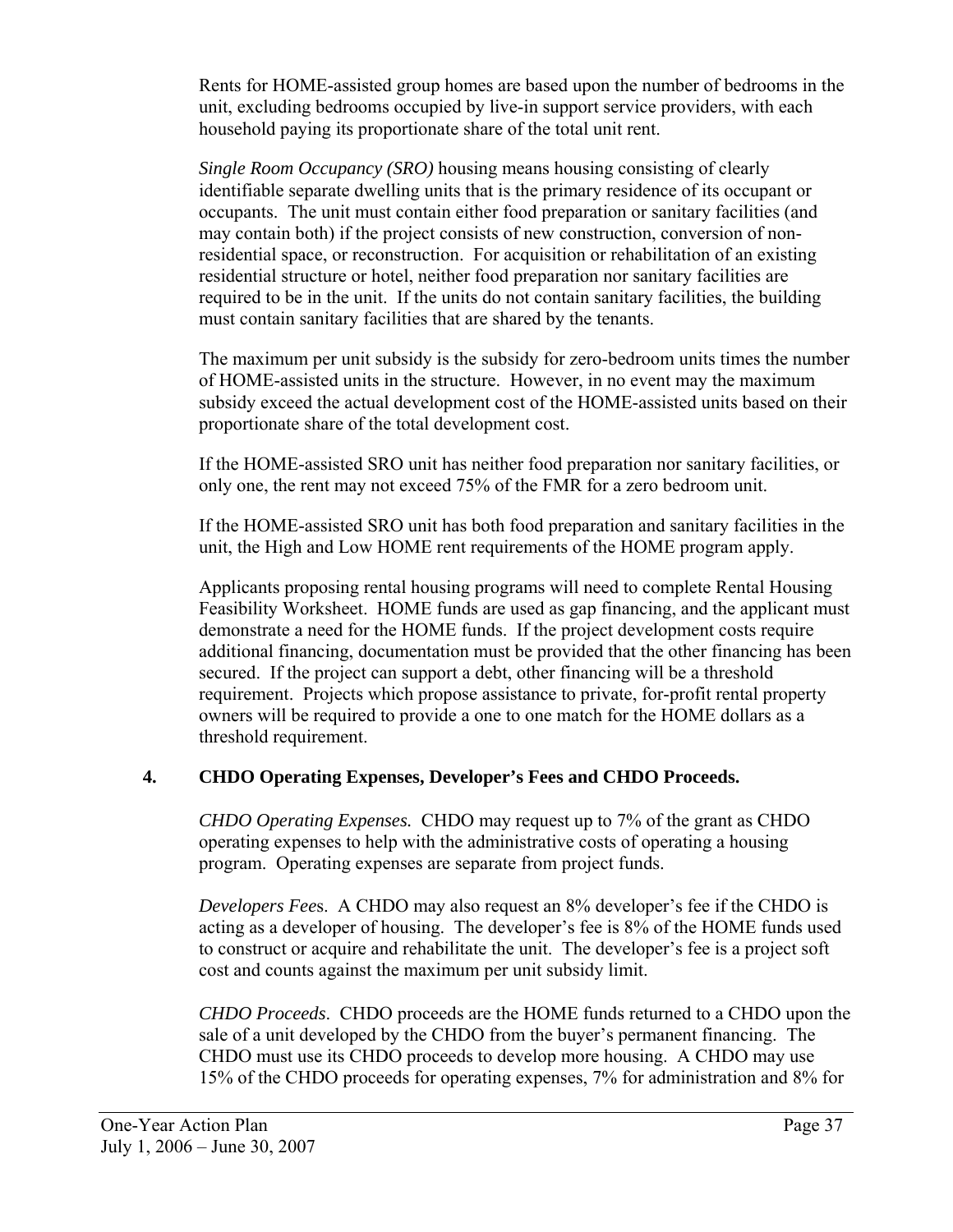developer's fees. Once the CHDO proceeds are used a second time to develop more housing, the HOME restrictions on the use of proceeds are eliminated. There is, however, a cap of 25% on the amount of CHDO proceeds that can be used for operating or administrative expenses and a CHDO must submit audited financial statements annually that the 25% cap has not been exceeded. (This policy applies retroactively to existing CHDO proceeds as well as the 2006 and future HOME programs.)

## **5. Project Soft Costs.**

In planning their programs, applicants may include as a project soft cost the costs for inspections and work write-ups. There is a limit to these costs of 7% of the hard costs of the rehabilitation or construction, not to exceed \$1,800 or be less than \$500. In addition to the costs for inspections and work write-ups, the costs for lead-based paint inspections, risk assessments and clearance testing are also paid as project soft costs. All project soft costs are not included in the \$25,000 cap on rehabilitation, but they do count toward the maximum per unit subsidy limit.

## **D. PROHIBITED ACTIVITIES**

- 1. Provide project reserve accounts, or operating subsidies;
- 2. Provide tenant-based rental assistance for the special purposes of the existing Section 8 program, in accordance with Section 212(d) of the Act;
- 3. Provide non-federal matching contributions required under any other Federal program;
- 4. Provide assistance authorized under Section 9 of the 1937 Act (annual contributions for operation of public housing);
- 5. Carry out activities authorized under 24 CFR Part 968 (Public Housing Modernization);
- 6. Provide assistance to eligible low-income housing under 24 CFR Part 248 (Prepayment of Low Income Housing Mortgages;
- 7. Provide assistance (other than assistance to a homebuyer to acquire housing previously assisted with HOME funds) to a project previously assisted with HOME funds during the period of affordability established by HUD and THDA in the written agreement. However, additional HOME funds may be committed to a project up to one year after project completion, but the amount of HOME funds in the project may not exceed the maximum per-unit subsidy amount;
- 8. Pay for any cost that is not eligible under 24 CFR 92.206 through 92.209; and
- 9. Homeowner rehabilitation projects are not an eligible activity for a CHDO. A CHDO can only participate in the HOME program if they are the owner, sponsor or developer of a project.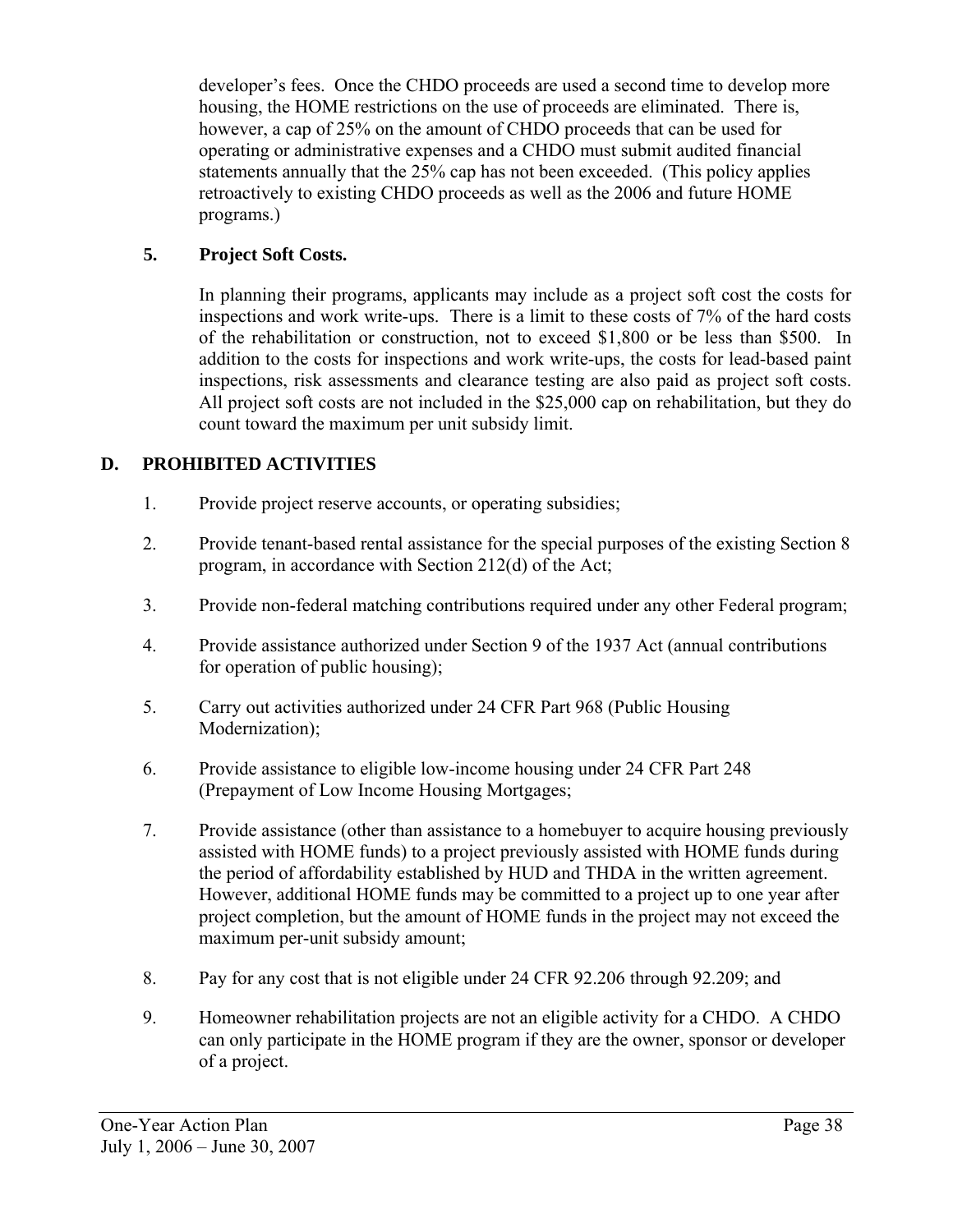# **E. LAYERING**

Layering is the combining of other federal resources on a HOME-assisted project that results in an excessive amount of subsidy for the project. Such activity is prohibited. Grantees will analyze each project to insure that only the minimum amount of assistance is allocated to the project. In no case may the amount of HOME funds exceed the Maximum Per Unit Subsidy Limit.

## **F. MATCH AND LEVERAGE**

For the FY 2006 HOME program, THDA will continue to provide the required federal match. Although, no local match is required from applicants, THDA will count toward its matching requirement any non-federal project funds that qualify as match under the HOME rule.

Leverage as been eliminated from the scoring criteria, but projects which leverage other funds are awarded points under innovation in the scoring matrix. In addition, for rental projects, HOME funds are to be used a gap funding, and the applicant must demonstrate a need for the HOME funds. If development costs require other financing, documentation must be provided that the other financing has been secured. If a rental project can support a debt, other financing will be a threshold requirement. For projects that provide assistance to private, forprofit owners of rental property, a dollar for dollar match of the HOME funds will be required as threshold.

### **G. HOME PROGRAM REQUIREMENTS**

## **1. INCOME LIMITS**

HOME funds may be used to benefit only low-income or very low-income households. "Low income households" means an individual or family unit whose income does not exceed 80% of the area median income, adjusted for family size. "Very low income household" means an individual or family unit whose income does not exceed 50% of the area median income, adjusted for family size.

For rental property, the income limits apply to the incomes of the tenants, not to the owners of the property. At initial occupancy 90% of the tenant households must have incomes below 60% of the area median income, adjusted for family size. (Refer to *Section H - Additional Requirements for HOME Rental Programs*.)

The income of the household to be reported for purposes of eligibility is the sum of the annual gross income of the beneficiary, the beneficiary's spouse, and any other family member residing in the home or rental unit. Annual gross income is "anticipated" for the next 12 months, based upon current circumstances or known upcoming changes, minus certain income exclusions.

Median income for an area or the state shall be that median income estimate made by the Department of Housing and Urban Development. Median incomes change when HUD makes revised estimates.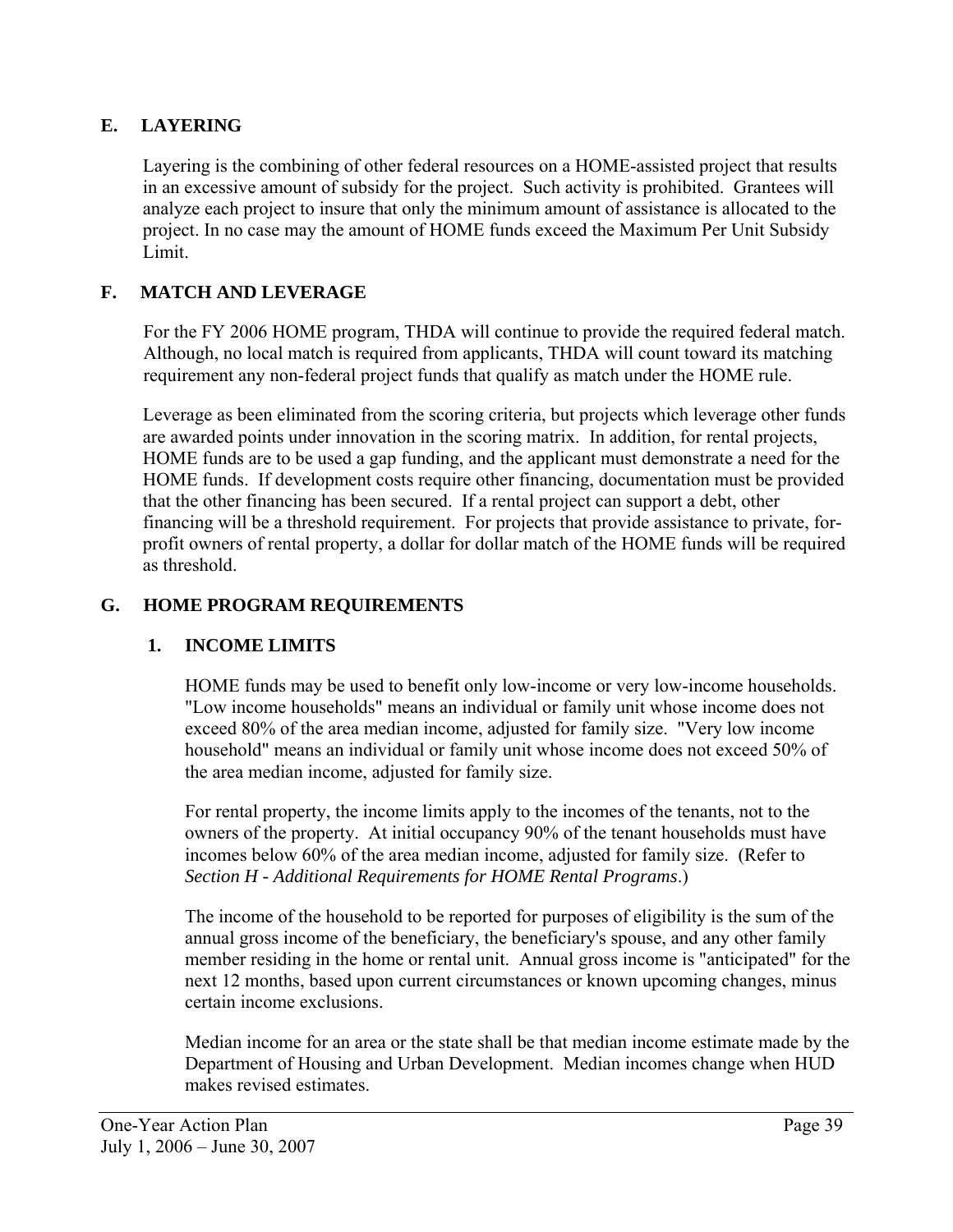## **2. FORMS OF ASSISTANCE**

*Homeowner rehabilitation and rental housing programs*. Assistance from grant recipients to program beneficiaries will be limited to forgivable grants that are completely forgiven after a specified period of time as long as the beneficiary adheres to the conditions of the grant.

*Homeownership programs*. Assistance from grant recipients to program beneficiaries as soft second mortgages will be limited to loans which are forgiven at the end of 5 years.

*Rental programs.* For small rental projects (those with less than 12 units) the HOME funds awarded to a successful applicant can be in the form of a loan or grant. For rental projects of 12 or more units, HOME funds will be awarded to successful applicants only in the form of a loan, subject to terms and conditions approved by THDA.

Applicants may request approval from THDA to provide loans which generate program income. During the time the HOME grant is active, drawn requests must be reduced by accumulated program income before drawing down "new" HOME funds. Once a HOME grant is closed out, program income must be accounted for and reported to THDA at least quarterly. A Grantee may also elect to return accumulated program income to THDA on a quarterly basis.

## **3. COMPLIANCE PERIOD**

 *Homeowner rehabilitation without reconstruction*.Grants for homeowner rehabilitation projects that do not involve reconstruction shall have a compliance period of at least five years with a forgiveness feature of 20% annually. In order to enforce the compliance period, THDA will require that homeowners sign both a grant note and a deed of trust.

*Homeowner rehabilitation with reconstruction.* Grants for homeowner rehabilitation projects involving reconstruction of substandard units will have a compliance period of 15 years with a forgiveness feature of 6.66% annually. In order to enforce the compliance period, THDA will require that homeowners sign both a grant note and a deed of trust.

If the homeowner of a property that has been rehabilitated or reconstructed dies during the compliance period and the property is inherited by heirs, the property may be rented without repaying the unforgiven portion of the HOME subsidy to THDA. However, if the house is sold by the heirs during the affordability period, the remaining un-forgiven portion must be repaid to THDA. (This policy may be applied retroactively to prior HOME projects as needed.)

*Homeownership Programs***.** A CHDO must leave up to \$14,999 of HOME funds in the unit as a soft second mortgage necessary to qualify a household for permanent financing. There will be an affordability period of five years which is forgiven at the end of the  $5<sup>th</sup>$  year if the unit remains in compliance, i.e., remains the primary residence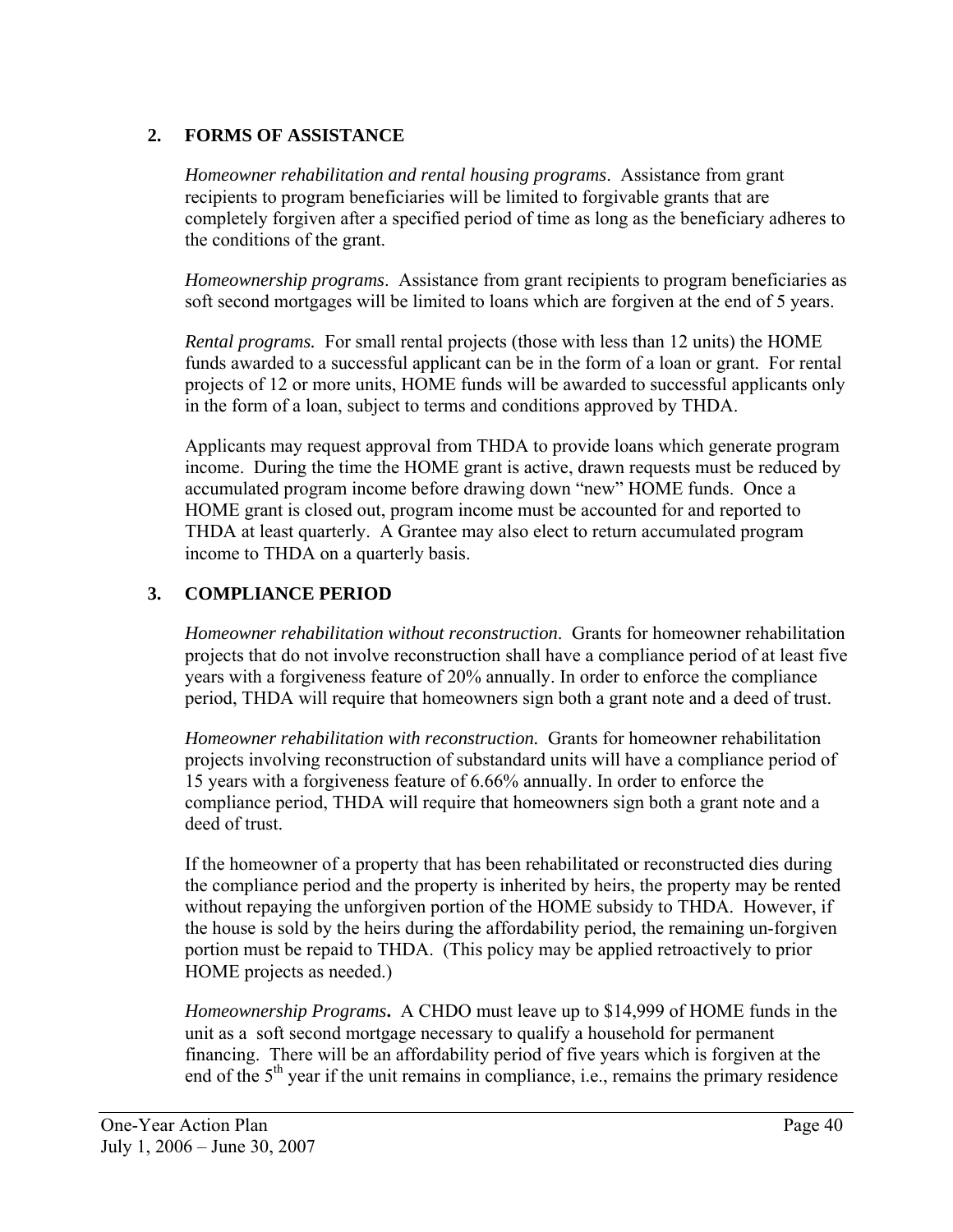of the initial homebuyer and is not leased. If the unit remains in compliance but is sold during the affordability period, the amount of the HOME subsidy subject to recapture will be reduced by 20% per year. In order to enforce the compliance period, THDA will require that the homebuyer sign both a note and a deed of trust.

Under construction financing, the per unit amount of HOME funds and the affordability period they trigger are based upon the amount of HOME funding invested in the unit. In order to enforce the provisions of the Working Agreement, THDA will require that a restrictive covenant be recorded against the property.

| <b>HOMEOWNERSHIP</b><br><b>ASSISTANCE</b><br><b>HOME SUBSIDY PER UNIT</b> | <b>MINIMUM PERIOD OF</b><br><b>AFFORDABILITY</b> |
|---------------------------------------------------------------------------|--------------------------------------------------|
| Under \$15,000                                                            | 5 Years                                          |
| $$15,000 - $40,000$                                                       | 10 Years                                         |
| Over \$40,000                                                             | 15 Years                                         |

*Rental Housing Projects.* Grants for rental housing projects will be subject to affordability requirements based upon the project type and the amount of HOME subsidy per unit. See *Section H-4, Affordability Terms For Rental Projects*. Prior to drawing down HOME funds, owners of rental projects will be required to sign a grant note, deed of trust and restrictive covenant to enforce the HOME affordability period.

# **4. LEVEL OF SUBSIDY**

| <b>MINIMUM HOME DOLLARS</b>           | \$1,000  | PER UNIT                       |
|---------------------------------------|----------|--------------------------------|
| <b>MAXIMUM HOME</b><br><b>DOLLARS</b> | \$46,267 | 0-BEDROOM (EFFICIENCY) LIMIT   |
|                                       | \$53,036 | 1-BEDROOM LIMIT                |
|                                       | \$64,492 | 2-BEDROOM LIMIT                |
|                                       | \$83,430 | <b>3-BEDROOM LIMIT</b>         |
|                                       | \$91,581 | <b>4-BEDROOM OR MORE LIMIT</b> |

# **5. PROPERTY STANDARDS**

 Minimal property standards must be met when HOME funds are used for a project Any housing constructed or rehabilitated with THDA grant funds under the HOME program must meet all applicable local codes, rehabilitation standards, and zoning ordinances at the time of project completion.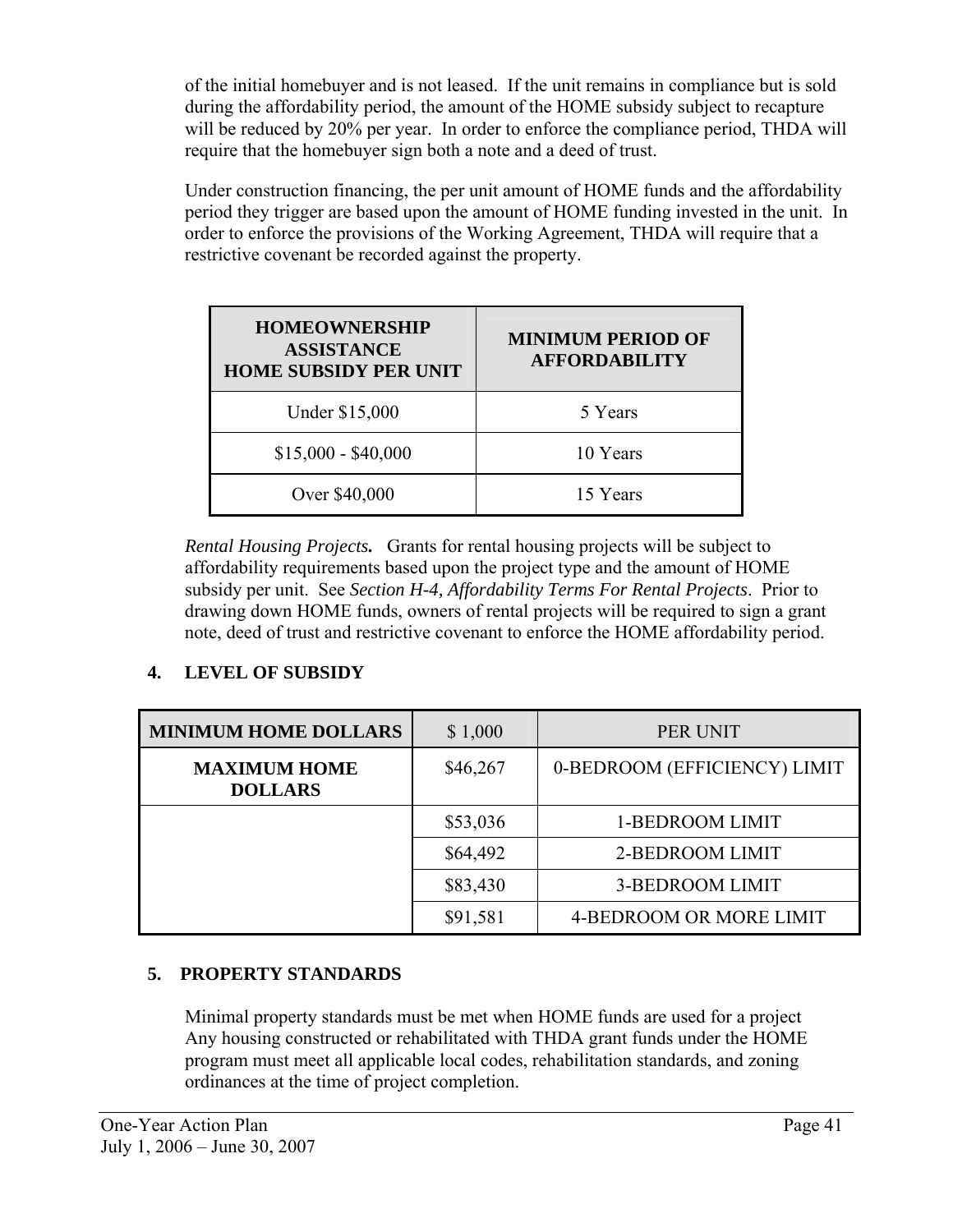In the absence of a local code, new construction of multi-family apartments of 3 or more units must meet the 2003 International Building Code; new construction or reconstruction of single-family units or duplexes must meet the 2003 International Residential Code for One- and Two-Family Dwellings; and rehabilitation of rental units or existing homeowner units must meet the 2003 International Property Maintenance Code. In addition, rental units must, at a minimum, continue to meet Section 8 Housing Quality Standards (HQS) on an annual basis.

The International Code books are available from:

 International Code Council 4051 W. Flossmore Road Country Club Hills, IL 60478-5795 Telephone: (800) 786-4452 Fax: (866) 891-1695

Website: [www.iccsafe.org](http://www.iccsafe.org/)

 *Energy Code*. New construction projects must meet the 2003 International Energy Conservation Code. Copies of the Energy Code may also be obtained from the International Code Council at the address listed above.

*Section 504.* Section 504 of the Rehabilitation Act of 1973 prohibits in federally assisted activities and programs on the basis of handicap, and imposes requirements to ensure that qualified individuals with handicaps have access to these programs and activities.

 For new construction of multi-family projects (five or more units), a minimum of 5% of the units in the project (but not less than one unit) must be accessible to individuals with mobility impairments, and an additional 2%, at a minimum, of the units (but not less than one unit) must be accessible to individuals with sensory impairments. The total number of units in a HOME-assisted project, regardless of whether they are all HOME-assisted, is used as the basis for determining the minimum number of accessible units. Also, in a project where not all the units are HOMEassisted, the accessible units may be either HOME-assisted or non-HOME-assisted.

The Section 504 definition of substantial rehabilitation for multi-family projects includes construction in a project with 15 or more units for which the rehabilitation costs will be 75% or more of the replacement cost. In such developments, a minimum of 5% of the units in the project (but not less than one unit) must be accessible to individuals with mobility impairments, and an additional 2%, at a minimum, (but not less than one unit) must be accessible to individuals with sensory impairments. As in the case of new construction, the total number of units in a HOME-assisted, regardless of whether they are all HOME-assisted, is used as the basis for determining the minimum number of accessible units, and, in a project where not all of the units are HOME-assisted, the accessible units may be either HOME-assisted or non-HOMEassisted.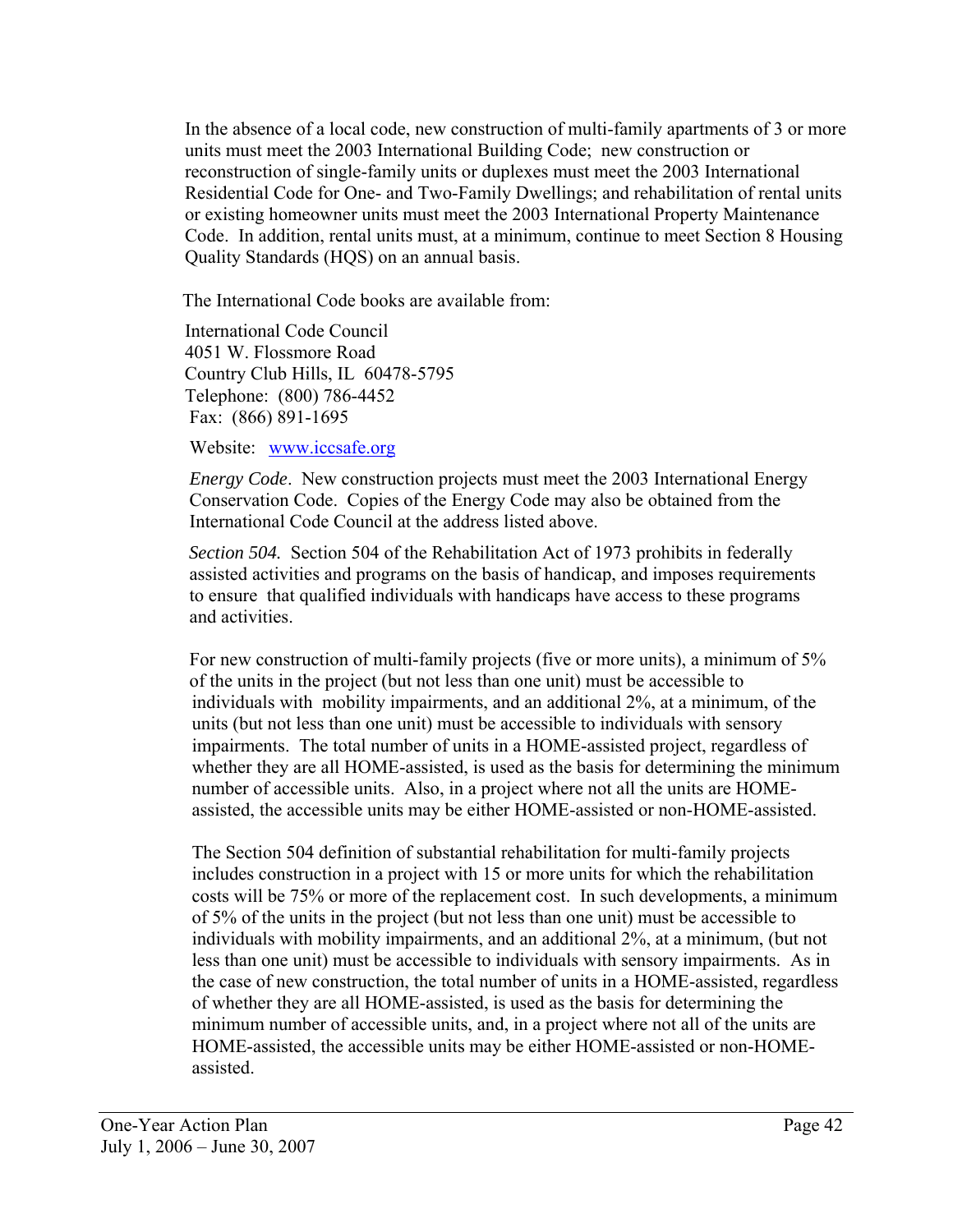When rehabilitation less extensive than substantial rehabilitation is undertaken in projects of 15 or more units, alterations must, to the maximum extent feasible, make the units accessible to and usable by individuals with handicaps, until a minimum of 5% of the units (but not less than one unit) are accessible to people with mobility impairments. For this category of rehabilitation, the additional 2% of units requirement for individuals with sensory impairments does not apply. Alterations to common spaces must, to the maximum extent feasible, make those areas accessible.

## **6. AFTER REHABILITATION PROPERTY VALUE**

F*or homeowner rehabilitation projects*, the maximum after rehabilitation value permitted for the type of single-family housing (1-4 family residence, condominium, cooperative unit, combination manufactured home and lot) shall not exceed 95% of the median purchase price for the area as established by HUD. The after rehabilitation value is determined by adding the appraised value of the land and improvements from the county assessor's office and the cost of the rehabilitation (construction hard costs plus project soft costs). See Property Value Limits. These limits are also the sales price limits for homeownership programs.

# **H. ADDITIONAL REQUIREMENTS FOR HOME RENTAL HOUSING PROGRAMS**

### **1. INCOME AND RENT REQUIREMENTS FOR HOME TENANTS AT INTIAL OCCUPENCY**

Rental housing will qualify as affordable only if, INITIALLY, the income composition is as follows:

*Five or more units.* In the case of projects with five or more rental units or in the case of an owner of multiple one or two unit projects with a total of five or more rental units:

 20% of the HOME-assisted rental units must be occupied by tenants who have annual incomes that are 50% or less of median income, adjusted for family size, and must pay the Low HOME rents;

70% of the HOME-assisted rental units must be occupied by tenants who have annual incomes that are 60% or less of median, adjusted for family size, and may pay the High HOME rents. (60% of median income is computed by multiplying the family income at 50% of the median, adjusted for family size, by 120%); and

The remaining 10% of the HOME-assisted rental units must be occupied by tenants who have annual incomes that are 80% or less of median income, adjusted for family size, and may pay the High HOME rents.

*Four or less units.* If the five or more unit rule does not apply to your project, then the tenants may pay the High HOME rents and the income composition *at initial occupancy is:*

10% of the HOME-assisted rental units must be occupied by tenants who have annual incomes that are 80% or less of median income, adjusted for family size; and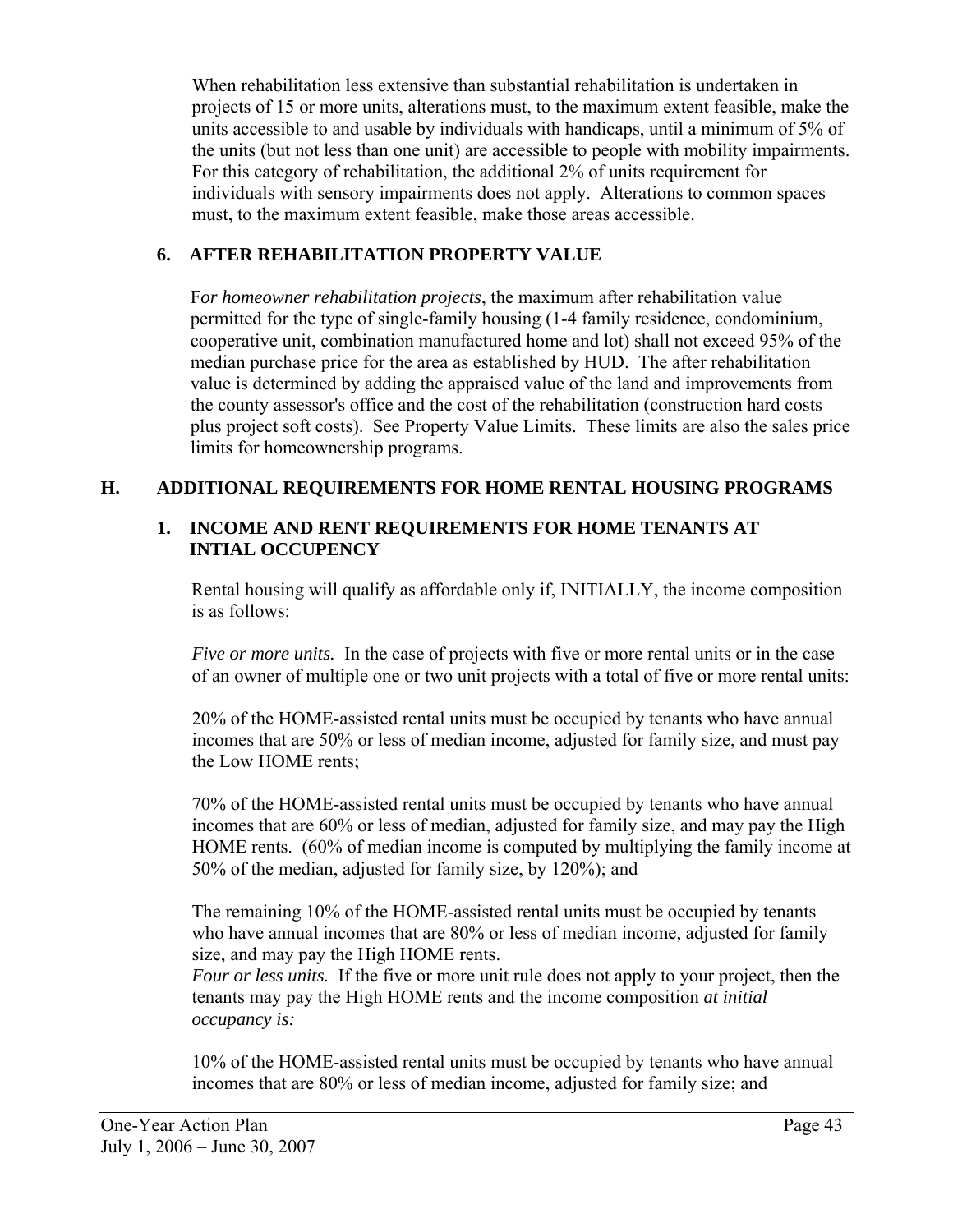90% of the HOME-assisted rental units must be occupied by tenants who have annual incomes that are 60% or less of median income, adjusted for family size.

# **2. LONG TERM OCCUPANCY REQUIREMENTS FOR HOME TENANTS**

Owners of rental property are required to maintain occupancy of units by low income and very low income persons for an affordability period ranging from 5 to 20 years.

*Five or more units*. In the case of projects with five or more rental units or in the case of an owner of multiple one or two unit projects with a total of five or more rental units:

During the applicable affordability period, 80 percent of the HOME-assisted units must be occupied by persons with incomes at or below 80 percent of median income, adjusted for family size, and may pay the High HOME rents;

20 percent of the HOME-assisted units must be occupied by households with incomes at or below 50 percent of median income, adjusted for family size, and pay the Low HOME rents.

*Four or less units.* In the case of projects with less than five rental units, all of the tenants may pay the High HOME rents and have incomes at or below 80 percent of area median income, adjusted for family size.

Tenants whose annual incomes increase to over 80 percent of median may remain in occupancy but must pay no less than 30 percent of their adjusted monthly income for rent and utilities.

HOME-assisted units retain their HOME designation for the entire period of affordability. However, units that are designated as Low HOME rent units and High HOME rent units can, but are not required to, "float" within the HOME-assisted units to maintain compliance with long-term occupancy requirements.

The owner shall make every effort to keep the project in compliance during the affordability period by leasing the next available unit to an individual at the income level needed for compliance.

# **3. RENT LEVELS**

Every HOME assisted unit is subject to rent controls designed to make sure that rents are affordable to low or very low-income households. These maximum rents may be referred to as HOME rents.Rents are controlled for the length of the applicable affordability period. These rents are determined on an annual basis by HUD. The owner will be provided with these rents, which include all utilities. The cost of utilities paid by tenants must be subtracted (using applicable utility allowances) from the published HOME rents to determine the maximum allowable rents. HOME rents are not necessarily representative of market conditions and HOME rents may increase or decrease from year to year. Regardless of changes in fair market rents and in median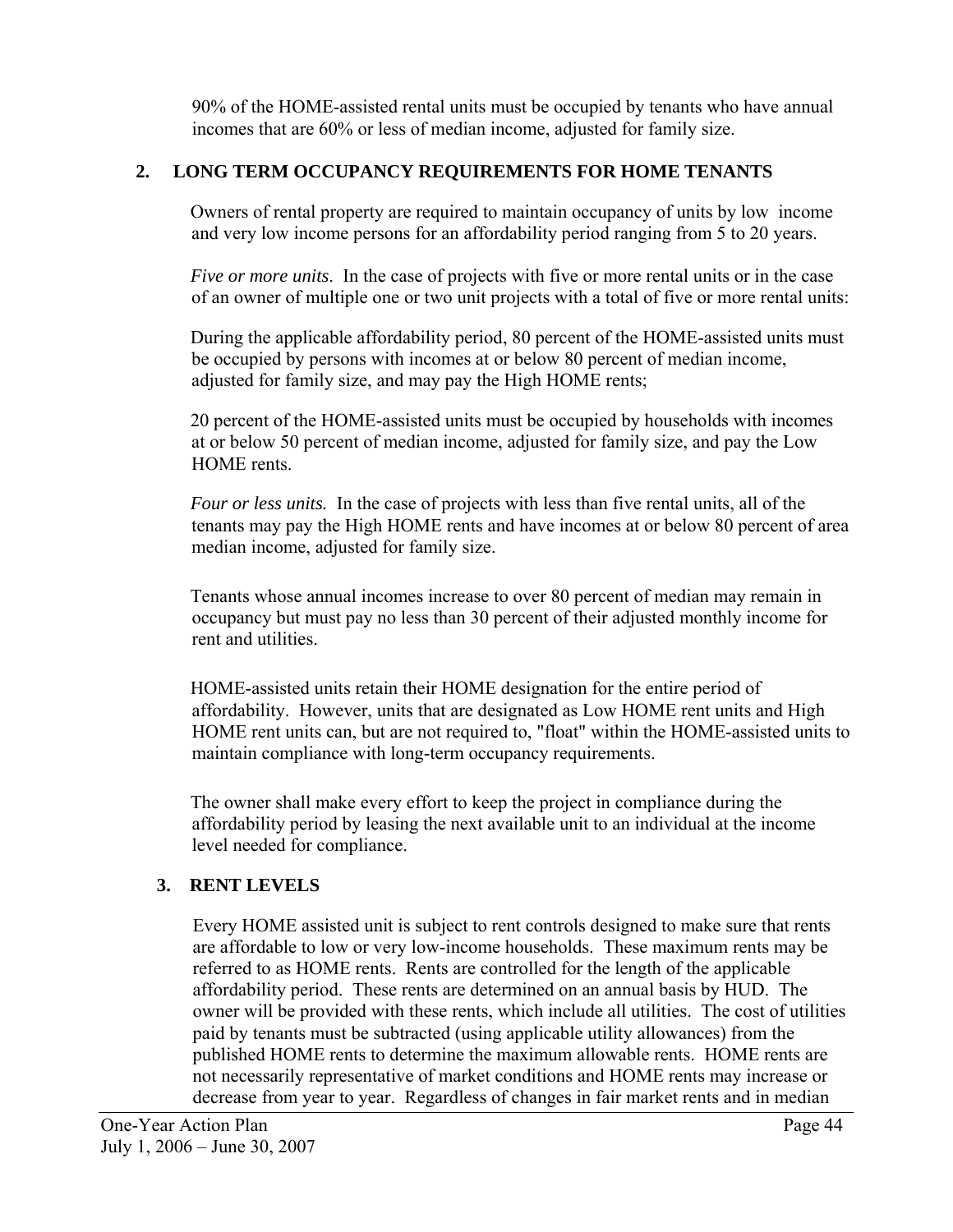income over time, the HOME rents for a project are not required to be lower than the HOME rents for the project in effect at the time of project commitment.HOME rents represent the following:

HIGH HOME RENTS. The LESSER of Fair Market Rents for existing units as determined by HUD OR 30% of 65% of median income, adjusted for family size.

LOW HOME RENTS. This rent is equal to 30% of 50% of median income, adjusted for family size.

Each Grantee should be aware of the market conditions of the area in which the project is located. The High HOME rents and Low HOME rents are maximum rents which can be charged. Each project should show market feasibility not based upon the High and Low HOME rents, but rather upon area housing markets and HOME occupancy requirements which demand occupancy by low-income persons. Rents shall not exceed the published High and Low HOME rents, adjusted for utility arrangements and bedroom size. However, because these rents must also be attractive to lower income tenants, actual rents may be lower than the High and Low HOME rents. Programs should be designed so they take into consideration the market feasibility of projects funded.

# **4. A**F**FORDABILITY TERMS FOR RENTAL PROJECTS**

| <b>ACTIVITY</b>                                                                                 | \$ PER HOME<br><b>UNIT</b> | <b>AFFORDABILITY</b><br><b>PERIOD</b> |
|-------------------------------------------------------------------------------------------------|----------------------------|---------------------------------------|
| Rehabilitation or Acquisition of existing<br>housing                                            | Less than $$14,999$        | 5 years                               |
| Rehabilitation or Acquisition of existing<br>housing                                            | $$15,000 - $40,000$        | 10 years                              |
| Rehabilitation or Acquisition of existing<br>housing or rehabilitation involving<br>refinancing | Over \$40,000              | 15 years                              |
| New Construction or Acquisition of New<br>Housing                                               |                            | 20 years                              |

 HOME assisted Rental units are rent and income controlled for varying lengths of time depending upon the average amount of HOME funds invested per unit:

# **5. GRANTEE'S ON-GOING OBLIGATIONS FOR RENTAL PROPERTY**

After the project is officially closed out by letter to the Grantee, the record will be transferred to the THDA Division of Program Compliance (PC) which will provide Grantees with information on HOME Long Term Compliance, and will monitor each grantee annually to determine each project's compliance with the HOME Rules and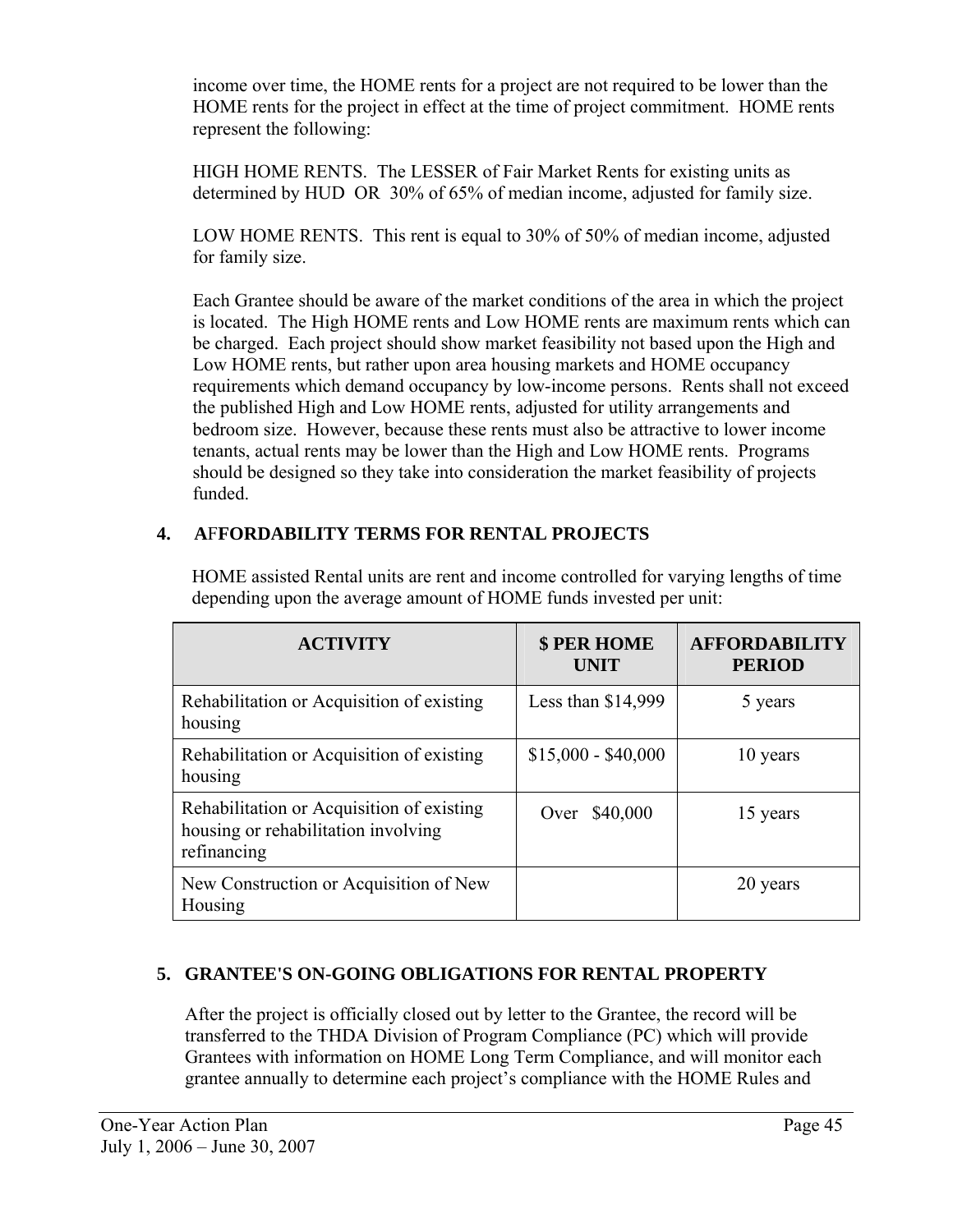Regulations. Each Grantee will also be monitored for adherence to its contract with **THDA** 

The rental housing long term monitoring requirements are the responsibility of the Grantees. They are responsible for:

- a. Annual income certification of tenants;
- b. Adherence to the HOME rent and income composition guidelines;
- c. Compliance with the Standard Housing Codes or Section 8 Housing Quality Standards;
- d. Reporting to THDA.

## **I. HOME RELOCATION REQUIREMENTS**

 THDA DISCOURAGES PROJECTS INVOLVING DISPLACEMENT OR RELOCATION. PRIOR TO APPLICATION, CONTACT THDA IF YOU ARE PLANNING ANY PROJECT THAT MAY INVOLVE DISPLACEMENT OR RELOCATION.

The Uniform Relocation Assistance and Real Property Acquisition Policies Act of 1970 (Uniform Act), and its implementing regulations, 49 CFR Part 24 requires relocation assistance where acquisition has occurred under the Uniform Act. In addition, the Uniform Act coverage was expanded in 1987 amendments to cover displacement of individuals resulting from rehabilitation, demolition or private acquisition carried out under a federally assisted project or program.

Section 104(d) of the Housing and Community Development Act ("The Barney Frank Amendments") and HUD's Residential Anti-Displacement and Relocation Assistance Plan include additional relocation requirements. This extra level of relocation protection may be triggered for low-income households when units are converted or demolished with CDBG, UDAG, or HOME funds. In addition, when Section 104(d) is triggered, jurisdictions may need to replace any low/moderate income dwelling units that are lost due to the conversion or demolition. This section refers only to residential relocation. If non-residential (commercial/industrial) relocation is involved, contact THDA.

Understanding how relocation requirements are triggered, alternate ways of meeting them, and the costs of the alternatives is essential in making HOME program decisions. Concerns about relocation may cause an administrator to consider establishing a preference for vacant buildings. However, administrators should also consider that vacant buildings are often very deteriorated. Rehabilitating an occupied building even with the cost of assisting tenants to remain or relocate, may be less costly than rehabilitating a vacant building. In occupied buildings, program administrators must consider whether occupants will be able to return after rehabilitation and whether Section 8 assistance is available to help meet relocation costs. Selecting vacant projects does not relieve all relocation concerns. Vacant buildings in good condition may have been recently occupied. If so, the program administrator must consider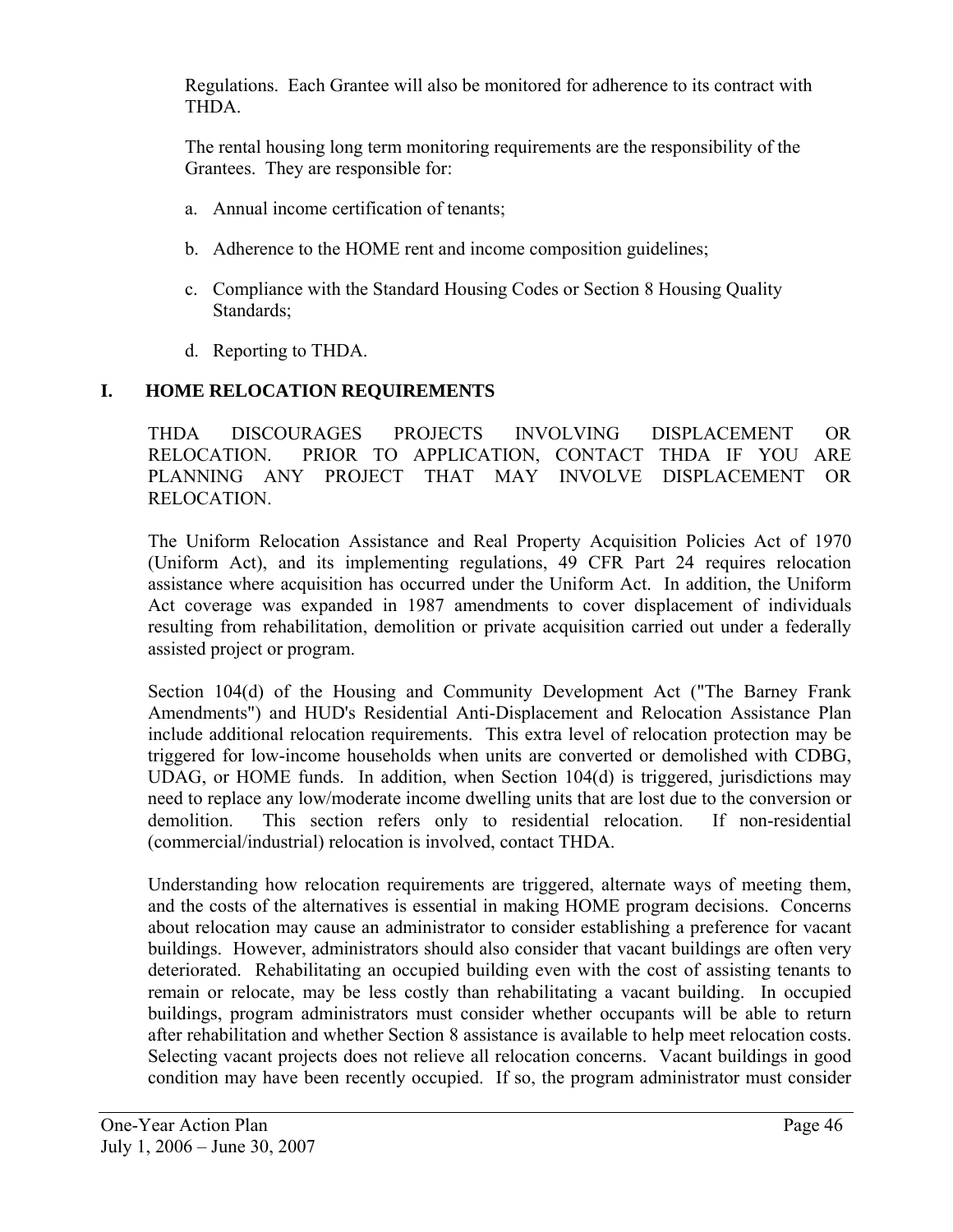whether the owner removed the tenants in order to apply for HOME assistance for a vacant building. If so, these tenants are displaced persons.

Skilled staff can save the local program money and build goodwill with owners and tenants. Failure to understand and follow relocation requirements can result in unnecessary costs for the local program. It is possible for uninformed owners and staff to take steps that would obligate the local program to provide significant relocation benefits and services. Early briefings for owners and program staff on relocation rules are essential. Handbook 1378, Tenant Assistance, Relocation and Real Property Acquisition consolidates relocation requirements for HOME and other HUD programs in one document. It is available from HUD Field Offices or by contacting THDA. HUD informational booklets for persons who are displaced or whose property is to be acquired are also available from HUD Field Offices or from THDA.

 URA requirements are triggered at the time the application is being prepared, and additional requirements are triggered at the time the working agreement is signed between the owner and the grantee and when rehabilitation is completed. Treatment of displaced persons depends upon whether the displaced person is (1) a tenant or owner; (2) a business or family; (3) has income above or below the Section 8 Lower Income Limit.

 **WHO IS A DISPLACED PERSON? -** Any person (family, individual, business, farm, or non-profit organization) that moves from the real property, permanently, as a direct result of rehabilitation, demolition, or acquisition for a project assisted with HOME funds. Relocation requirements apply to all occupants of a project/site for which HOME assistance is sought even if less than 100% of the units are HOME assisted.

 **WHO IS NOT A DISPLACED PERSON?** - A tenant evicted for cause, assuming the eviction was not undertaken to evade URA obligations. A person with no legal right to occupy the property under State or local law (e.g., squatter). A tenant who moved in after the application was submitted but before signing a lease and commencing occupancy, was provided written notice of the planned project, its possible impact on the person (e.g., the person may be displaced, temporarily relocated, or experience a rent increase), and the fact that the person would not qualify as a "displaced person" (or for any assistance under URA) as a result of the project. A person, after being fully informed of their rights, waives them by signing a Waiver Form.

## **HOW IS DISPLACEMENT TRIGGERED?**

*Before Application.* A tenant moves permanently from the property before the owner submits an application for HOME assistance **if** THDA or HUD determines that the displacement was a direct result of the rehabilitation, demolition, or acquisition for the HOME project. (e.g., THDA determines that the owner displaced tenants in order to propose a vacant building for HOME assistance.)

 *After Application.* A tenant moves permanently from the property after submission of the application, or, if the applicant does not have site control, the date THDA or the local program administrator approves the site because: (1) the owner requires the tenant to move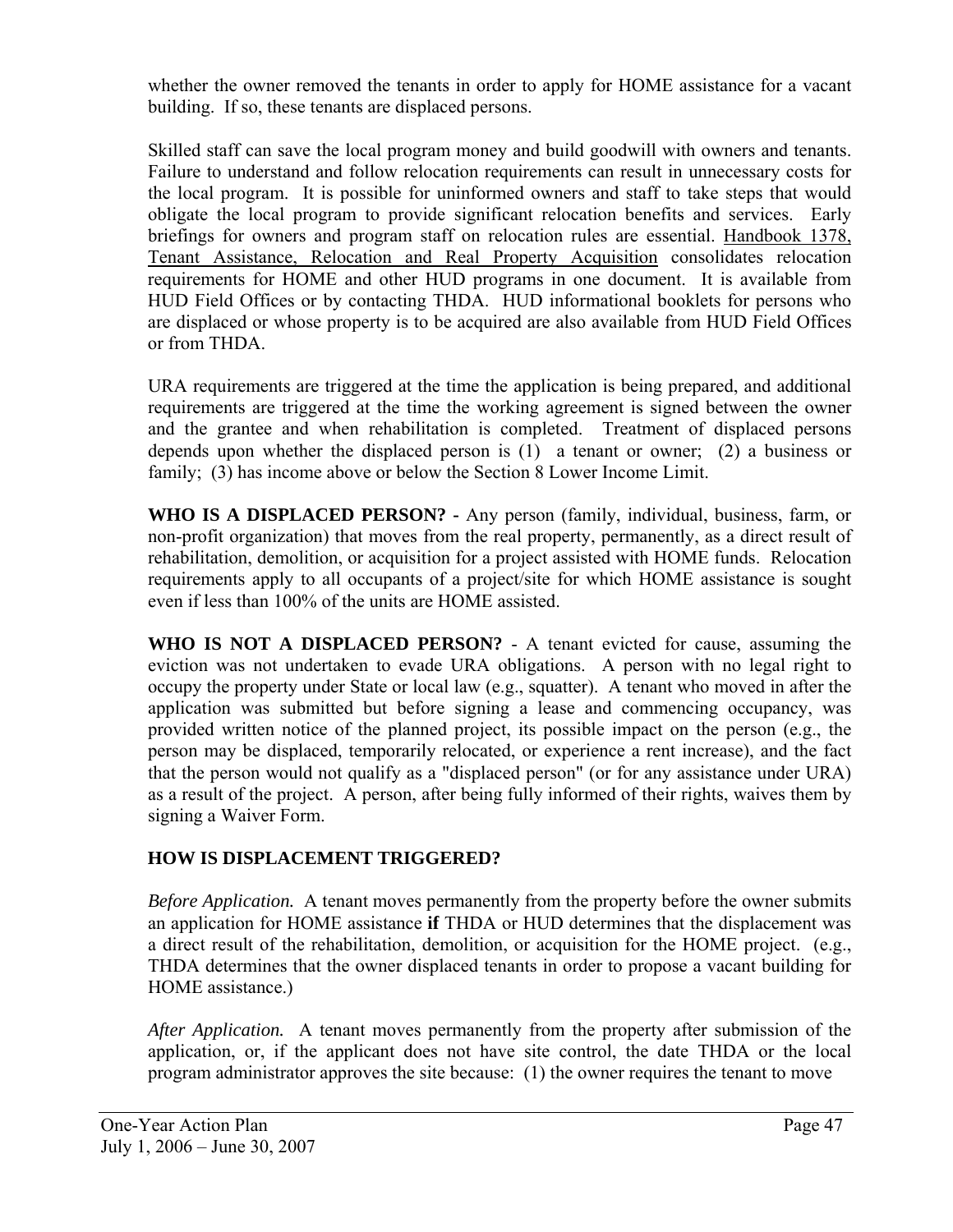permanently; or (2) the owner fails to provide timely required notices to the tenant; or (3) the tenant is required to move temporarily and the owner does not pay all actual, reasonable outof-pocket expenses or because the conditions of the move are unreasonable.

 *After Execution of Agreement.* A tenant moves permanently from the project after execution of the agreement covering the acquisition, rehabilitation or demolition because the tenant is not provided the opportunity to lease a suitable, affordable unit in the project.

### **J. HOME RESIDENTIAL ANTI-DISPLACEMENT AND RELOCATION ASSISTANCE PLAN**

The Tennessee Housing Development Agency will replace all occupied and vacant occupiable lower income housing demolished or converted to a use other than as lower income housing in connection with a project assisted with funds provided under the HOME Investment Partnership Act.

All replacement housing will be provided within three years after the commencement of the demolition or conversion. Before entering into a working agreement committing Tennessee Housing Development Agency to provide funds for a project that will directly result in the demolition or conversion, the Tennessee Housing Development Agency will make public by and submit to HUD, Knoxville HOME coordinator certain information. Each applicant proposing demolition or any reduction in lower income housing units must submit the following information to THDA:

- 1. A description of the proposed assisted project;
- 2. The address, number of bedrooms, and location on a map of lower income housing that will be demolished or converted to a use other than as lower income housing as a result of an assisted project;
- 3. A time schedule for the commencement and completion of the demolition or conversion;
- 4. To the extent known, the address, number of bedrooms and location on a map of the replacement housing that has been or will be provided;
- 5. The source of funding and a time schedule for the provision of the replacement housing;
- 6. The basis for concluding that the replacement housing will remain lower income housing for at least 10 years from the date of initial occupancy; and
- 7. Information demonstrating that any proposed replacement of housing units with smaller dwelling units (e.g., a 2-bedroom unit with two 1-bedroom units), or any proposed replacement of efficiency or single-room occupancy (SRO) units with units of a different size, is appropriate and consistent with the housing needs and priorities identified in the approved Consolidated Plan.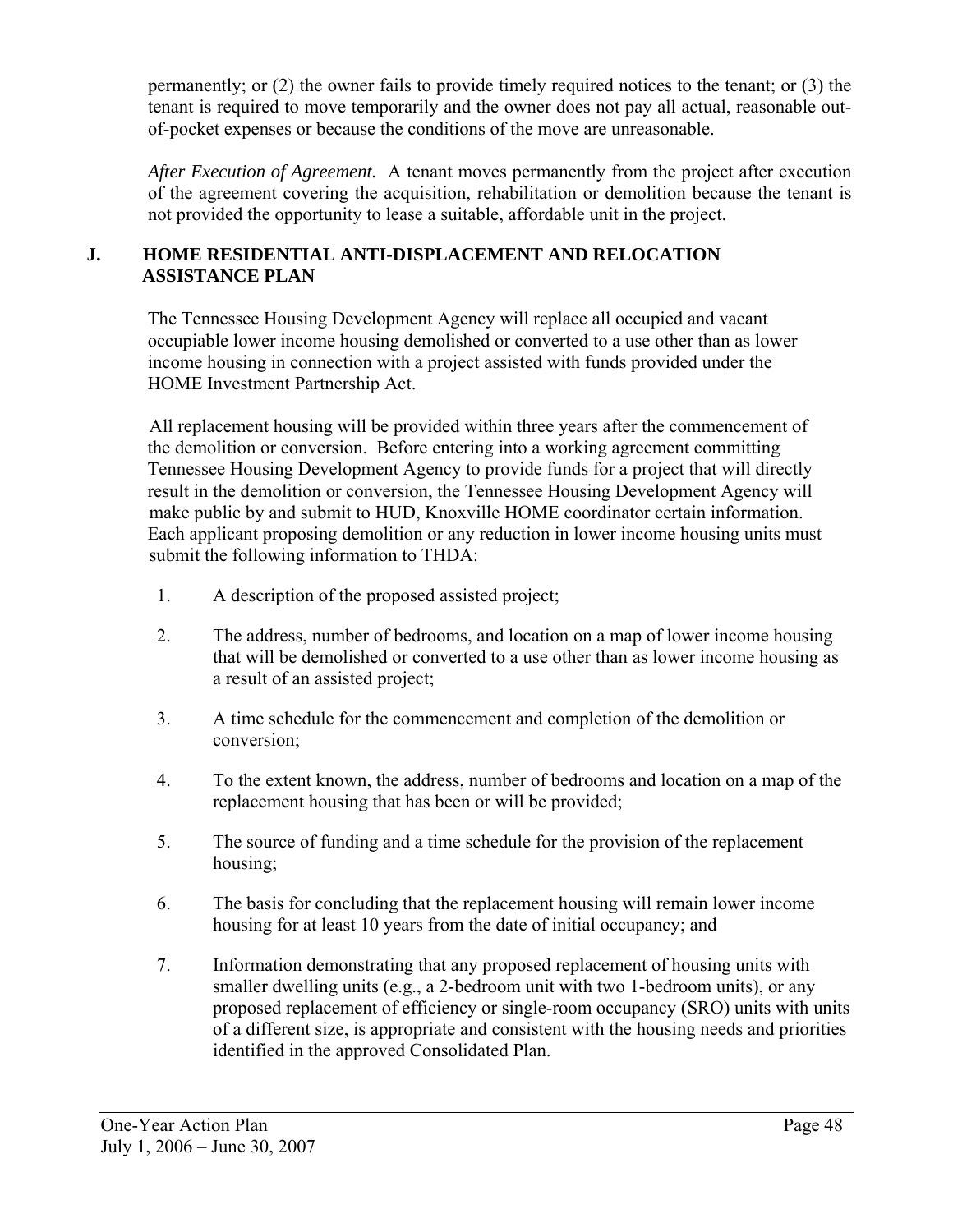## **K. EQUAL OPPORTUNITY AND FAIR HOUSING**

No person in the United States shall on the grounds of race, color, national origin, religion, sex, age, disability, or familial status, or be excluded from participation, denied benefits of or subjected to discrimination under any program funded in whole or in part by HOME funds. The following Federal requirements as set forth in 24 CFR 5.105(a), Nondiscrimination and equal opportunity, are applicable to HOME projects:

Fair Housing Act 24 CFR 100

 Executive Order 11063, as amended 24 CFR 107 (Equal Opportunity in Housing)

 Title VI of the Civil Rights Act of 1964 24 CFR 1 (Nondiscrimination in Federal programs)

Age Discrimination Act of 1975 24 CFR 146

Section 504 of the Rehabilitation Act of 1973 24 CFR 8

 Executive Order 11246, as amended 41 CFR 60 (Equal Employment Opportunity Programs)

Section 3 of the Housing & Urban Development Act of 1968 24 CFR 135

 Section 3 requires that the employment and other economic opportunities generated by Federal financial assistance for housing and community development programs shall, to the greatest extent feasible, be directed toward low-income persons, particularly those who are recipients of government assistance for housing.

Executive Order 11625, as amended (Minority Business Enterprises)

Executive Order 12432, as amended (Minority Business Enterprise Development)

Executive Order 12138, as amended (Women's Business Enterprise)

 Executive Orders 11625, 12432, and 12138 (Minority/Women's Business Enterprise) require that PJs and local programs must prescribe procedures acceptable to HUD for a minority outreach program to ensure the inclusion, to the maximum extent possible, of minorities and women and entities owned by minorities and women in all contracts. Local programs must also develop acceptable policies and procedures if their application is approved by THDA.

In addition to the above requirements, the PJ and local programs must assure that its Equal Opportunity and Fair Housing policies in the HOME Program are consistent with its current Consolidated Plan.

## **L. SITE AND NEIGHBORHOOD STANDARDS**

*General.* Housing provided through the HOME program must be suitable from the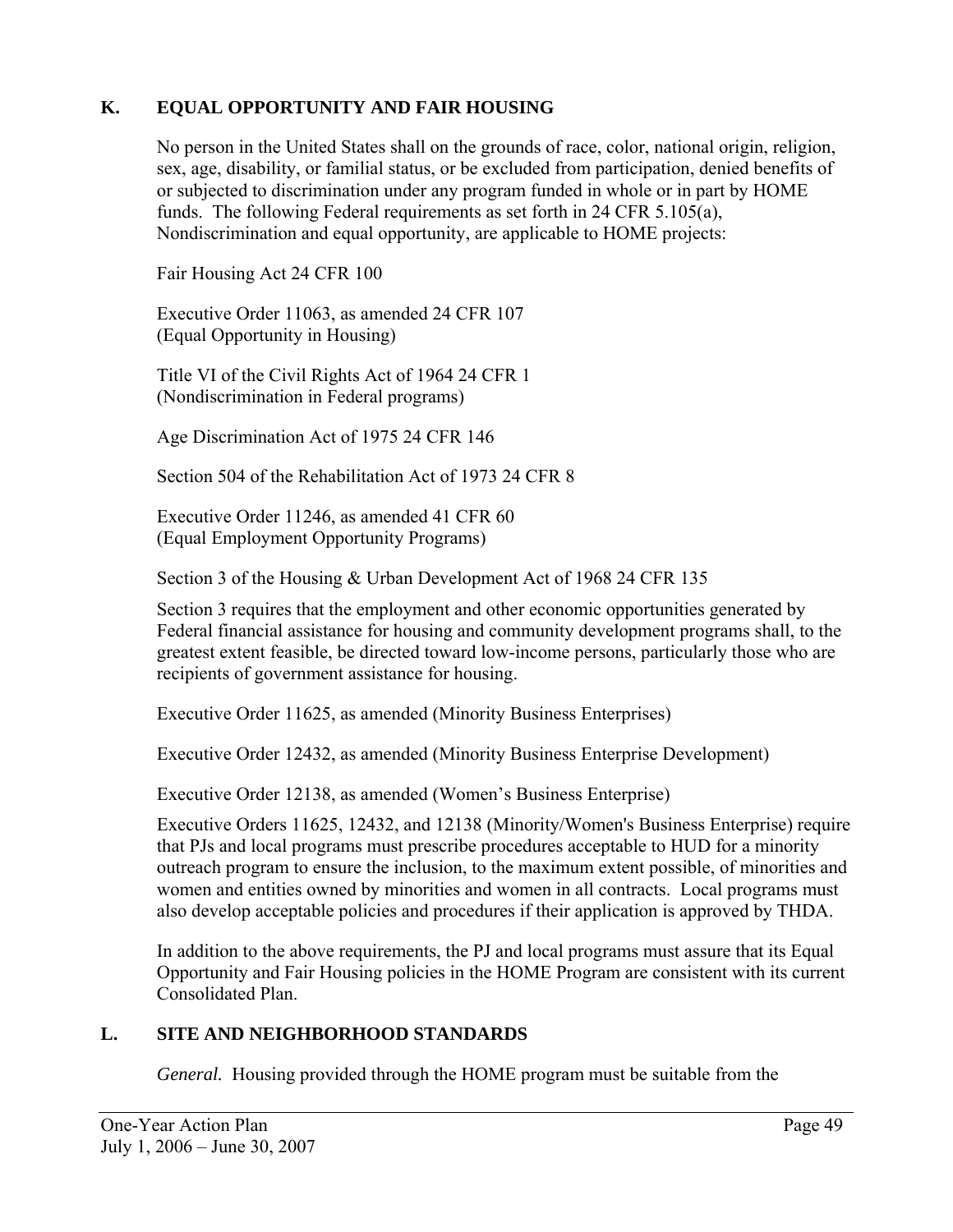standpoint of facilitating and furthering full compliance with the applicable provisions of Title VI of the Civil Rights Act of 1964, the Fair Housing Act, Executive Order 11063, and HUD regulations issued pursuant thereto; and promotes greater choice of housing opportunities.

 *New rental housing.* In carrying out the site and neighborhood requirements with respect to new construction of rental housing, the grantee is responsible for making the determination that proposed sites for new construction meet the requirements in 24 CFR 983.6(b) which places limiting conditions on building in areas of "minority concentration" and "racially mixed" areas.

These rules are complex and subject to interpretation. Several common sense actions will help in deciding on projects. Avoid action which would ultimately increase the racial segregation in your communities. Review rental new construction plans with your HUD field office. Try to get input from the Fair Housing person and the program person. Identify and address community concerns about projects to the greatest extent possible before committing funds.

# **M. AFFIRMATIVE MARKETING**

Local programs must adopt affirmative marketing procedures and requirements for all HOME rental housing with five or more units. These must be approved by THDA prior to any HOME funds being committed to a project. Requirements and procedures must include:

- 1. Methods for informing the public, owners and potential tenants about fair housing laws and the local program's policies;
- 2. A description of what owners and/or the program administrator will do to affirmatively market housing assisted with HOME funds;
- 3. A description of what owners and/or the program administrator will do to inform persons not likely to apply for housing without special outreach;
- 4. Maintenance of records to document actions taken to affirmatively market HOMEassisted units and to assess marketing effectiveness; and
- 5. Description of how efforts will be assessed and what corrective actions will be taken where requirements are not met.

# **N. ENVIRONMENTAL REVIEW**

In implementing the HOME program, the environmental effects of each activity must be assessed in accordance with the provisions of the National Environment Policy Act of 1969 (NEPA) and the related authorities listed in HUD's regulations at 24 CFR Parts 50 and 58.

THDA as the Participating Jurisdiction and the units of local government funded by THDA will be responsible for carrying out environmental reviews. THDA will approve the release of funds for local governments and must request the release of funds from HUD for any projects of CHDOs or non-profit organizations. The CHDOs and non-profit organizations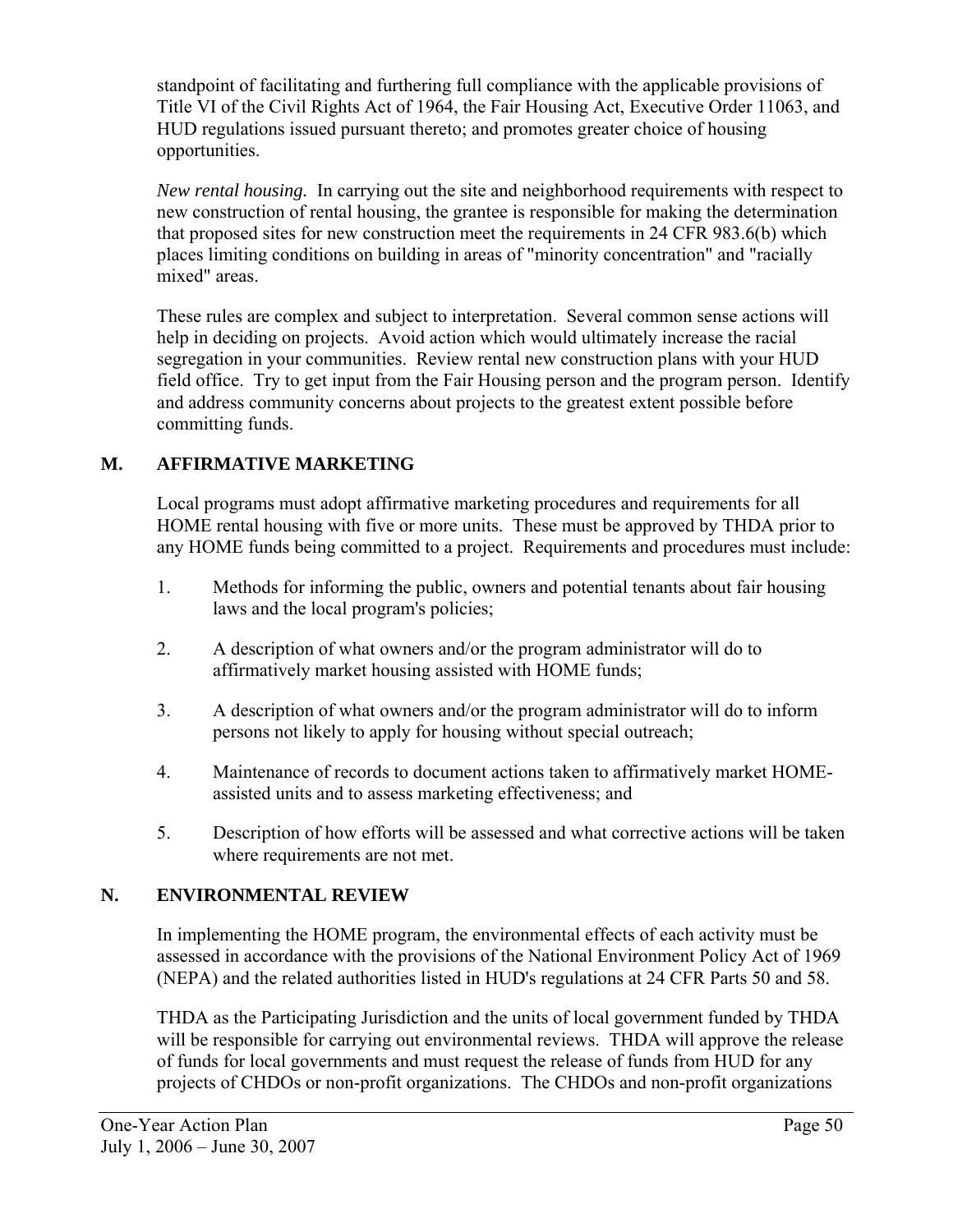will be responsible for gathering the information required for the environmental reviews. HOME funds cannot be committed until the environmental review process has been completed. Commitments for expenditures made prior to the approval of the environmental review cannot be reimbursed with HOME funds.

# **O. LEAD-BASED PAINT**

Housing assisted with HOME funds is subject to the Lead-Based Paint Poisoning Prevention Act (42 U.S.C. 4821 et seq.) and 24 CFR Part 35, Subparts C through M. The lead-based paint provisions of 982.401(j) also apply, irrespective of the applicable property standard under 24 CFR 92.251. The Lead-Based Paint regulations are available at [www.hud.gov/lea](http://www.hud.gov/lea) or by contacting 1-800-424-LEAD (5323). In a rental project in which not all units are assisted with HOME funds, the lead-based paint requirements apply to all units and common areas in the project.

# **P. LABOR STANDARDS**

Davis-Bacon wage compliance and other Federal laws and regulations pertaining to labor standards apply to all contracts for rehabilitating or constructing 12 or more units assisted with HOME funds. The contract for construction must contain the applicable wage provisions and labor standards. Davis-Bacon does not apply to projects using volunteer labor or to sweat equity projects.

## **Q. DEBARMENT AND SUSPENSION**

Local programs must require participants in lower-tier transactions covered by 24 CFR 24 to certify that neither it nor its principals are presently debarred, suspended, proposed for debarment, declared ineligible or voluntarily excluded from the covered transaction.

## **R. FLOOD PLAINS**

HOME funds may generally not be invested in housing located in an area identified by the Federal Emergency Management Agency as having special flood hazards. THDA discourages projects located in special flood hazard areas, but in a few instances and with written permission from THDA, houses located in a floodplain may be assisted. The community must be participating in the National Flood Insurance Program and flood insurance must be obtained on the units.

# **S. CONFLICT OF INTEREST**

In the procurement of property and services, the conflict of interest provisions in 24 CFR 85.36 and 24 CFR 84.42, respectively, apply. In all cases not governed by 24 CFR 85.36 and 24 CFR 84.42 the conflict of interest provisions of the HOME Rule apply.

The conflict of interest provisions of the HOME program are more strict than those of other federal programs. The HOME conflict of interest provisions apply to any person who is an employee, agent, consultant, officer, elected official or appointed official of THDA, a State recipient or subrecipient receiving HOME funds. No person listed above who exercises or has exercised any functions or responsibilities with respect to activities assisted with HOME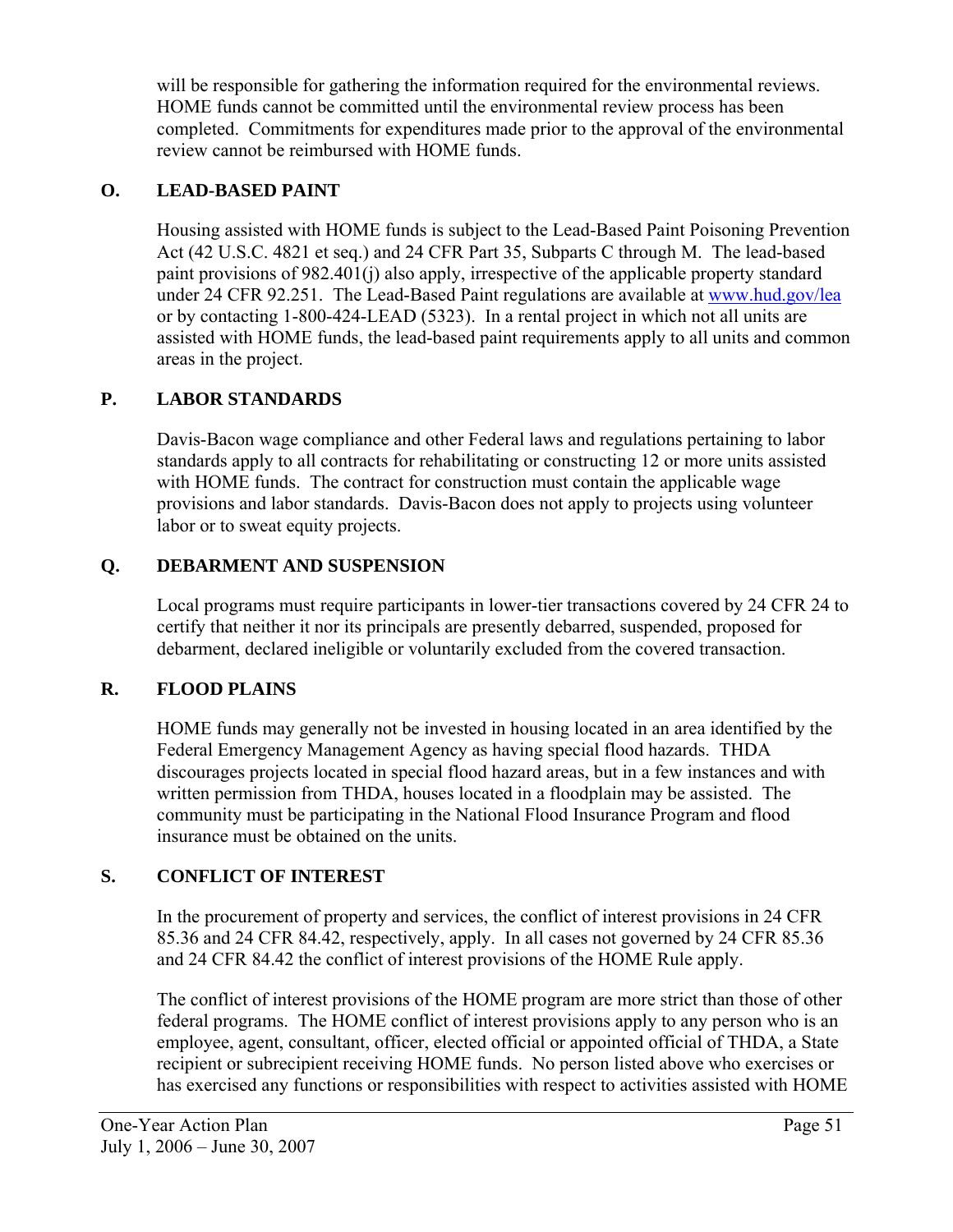funds or who is in a position to participate in a decision-making process or gain inside information with regard to these activities may obtain a financial interest or benefit from a HOME-assisted activity, or have an interest in any contract, subcontract or agreement with respect thereto, or the proceeds thereunder, either for themselves or those with whom they have family or business ties, during their tenure or for one year thereafter.

No owner, developer or sponsor of a project assisted with HOME funds (or officer, employee, agent or consultant of the owner, developer or sponsor) whether private, for profit or non-profit (including a CHDO when acting as an owner, developer or sponsor) may occupy a HOME-assisted affordable housing unit in a project. This provision does not apply to an owner-occupant of single-family housing or to an employee or agent of the owner or developer of a rental housing project who occupies a HOME-assisted unit as the project manager or maintenance worker.

THDA no longer routinely considers requesting exceptions to the conflict of interest provisions from HUD.

## **T. PROCUREMENT**

It is important to keep the solicitation of bids for goods and services as well as professional services contracts open and competitive. Cities, counties and non-profit organizations must follow their procurement policies and meet state and federal requirements. At a minimum, cities and counties must comply with 24 CFR 85.36 and non-profits (including CHDOS) must comply with 24 CFR 84.40 – 84.48.

Applicants should obtain 3 to 5 bids using formal advertising or requests for proposals for the procurement of professional services such as grant administration, inspections and work write-ups. There must be an established selection procedure and a written rationale for selecting the successful bid or proposal.

# **U. APPLICATION AND EVALUATION PROCEDURE**

THDA will evaluate each application to determine if the proposal meets threshold criteria. Threshold criteria includes: submission of a complete application; proposal of an eligible activity; proposal of a project that in the opinion of THDA is physically, financially and administratively feasible; proposal of a project that meets the requirements of 24 CFR Part 92, as amended; and documentation of an approved growth plan and the formation of a Joint Economic and Community Development Board (JECDB) prior to the submission of the 2006 HOME application. Threshold requirements for special needs applications includes documentation that funding for support services for program beneficiaries has been secured.

Additional requirements for non-profit organizations, including CHDOs, are listed on Non-Profit Checklist/CHDO Designation. Documentation must be submitted along with the completed Checklist to demonstrate that the organization meets threshold requirements and has the capacity to provide affordable housing for low income households, including the administration of the proposed project.

Applications meeting the threshold criteria will be scored and ranked in descending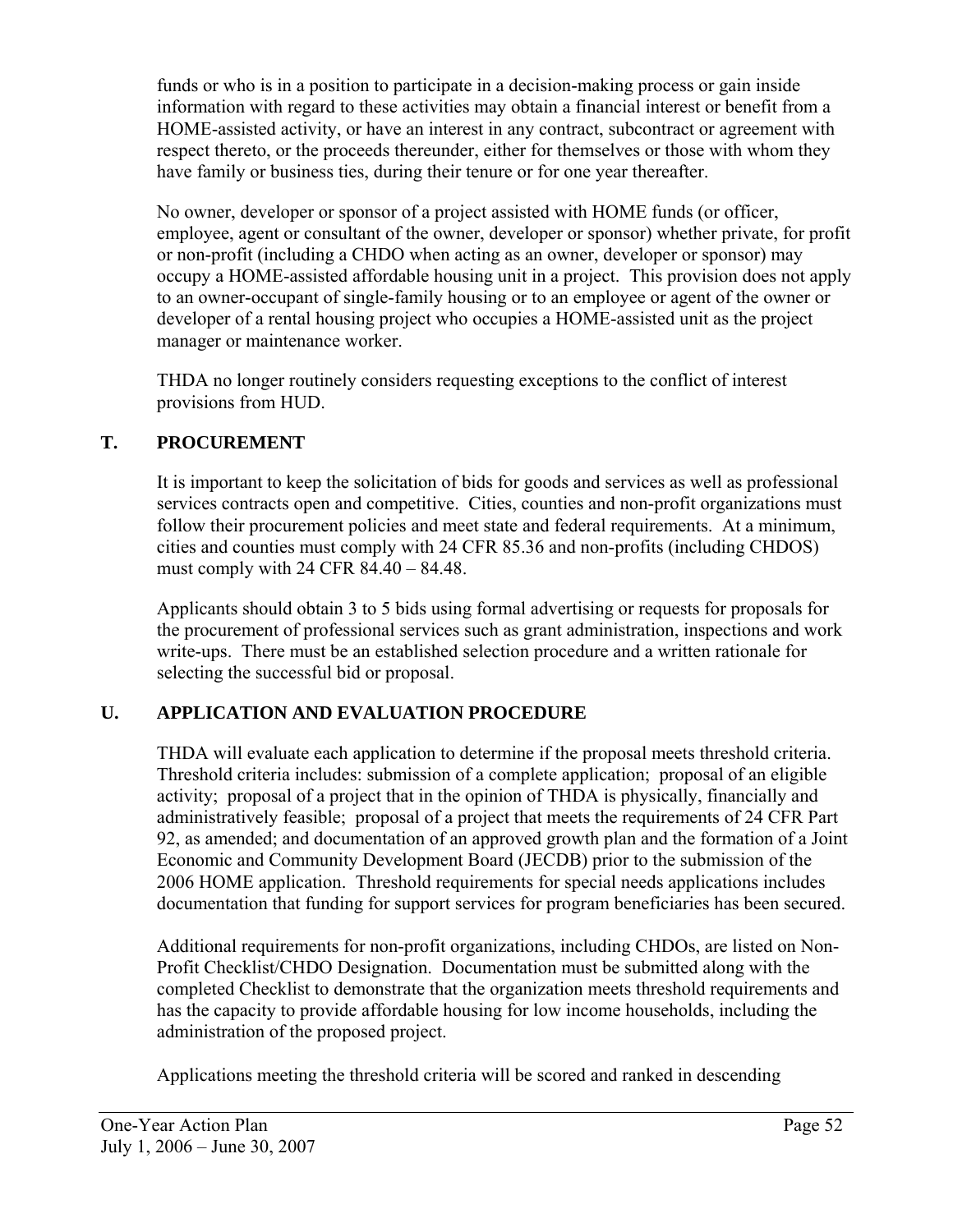numerical order within the nine regional rounds, the special needs round or the CHDO round, based on the following categories:

| REGIONAL AND SPECIAL NEEDS MATRICES<br>Up to 170 Points |                       |                                                                                                                                                                                                                |                 |
|---------------------------------------------------------|-----------------------|----------------------------------------------------------------------------------------------------------------------------------------------------------------------------------------------------------------|-----------------|
| 1.                                                      |                       | <b>CAPABILITY</b>                                                                                                                                                                                              | Up to 50 points |
|                                                         | $\blacktriangleright$ | The proposed program demonstrates exceptional planning,<br>readiness and administrative capability.                                                                                                            | Up to 20 points |
|                                                         |                       | The program design is complete and all necessary components<br>to accomplish the project are identified in the application.                                                                                    |                 |
|                                                         |                       | Program administrators have been identified.<br>$\bullet$                                                                                                                                                      |                 |
|                                                         |                       | Individuals/firms providing architectural, construction<br>$\bullet$<br>management and/or inspection services have been identified.                                                                            |                 |
|                                                         |                       | Local government is involved in the administration of the project.<br>$\bullet$                                                                                                                                |                 |
|                                                         |                       | The lead inspector/risk assessor has been identified, if applicable.<br>٠                                                                                                                                      |                 |
|                                                         |                       | For rental projects, potential sites have been identified.<br>٠<br>For rental projects, there is a demonstrated capability to secure<br>financial arrangements which exceeds threshold requirements.           |                 |
|                                                         | $\blacktriangleright$ | THDA assessment of the qualifications, training and previous<br>performance of the consultant, applicant (if administering own<br>project) and the inspector.                                                  | Up to 20 points |
|                                                         |                       | General knowledge of grants administration.                                                                                                                                                                    |                 |
|                                                         |                       | Ability to administer housing programs.                                                                                                                                                                        |                 |
|                                                         |                       | Number of projects underway.<br>$\Box$                                                                                                                                                                         |                 |
|                                                         |                       | Number of successfully completed projects.<br>$\Box$                                                                                                                                                           |                 |
|                                                         |                       | Qualifications of the individual or firm completing<br>the work write-ups and inspections.                                                                                                                     |                 |
|                                                         |                       | Available resources and staff to assist in the administration<br>of the project.                                                                                                                               |                 |
|                                                         | ➤                     | Amount of program administrator's relevant experience.                                                                                                                                                         | Up to 10 points |
|                                                         |                       | If previous experience under HOUSE or HOME, the ability<br>to draw down funds; the ability to complete a project<br>in a timely manner; monitoring findings; and<br>response to client concerns or complaints. |                 |
|                                                         |                       | If no previous experience under HOUSE or HOME,<br>relevant training, partnerships or mentoring arrangements<br>with experienced administrators                                                                 |                 |
|                                                         |                       | Oversight of rental housing programs.                                                                                                                                                                          |                 |

# **2.** NEED Up to 50 points

THDA has calculated need factors using housing statistics for counties. Factors are based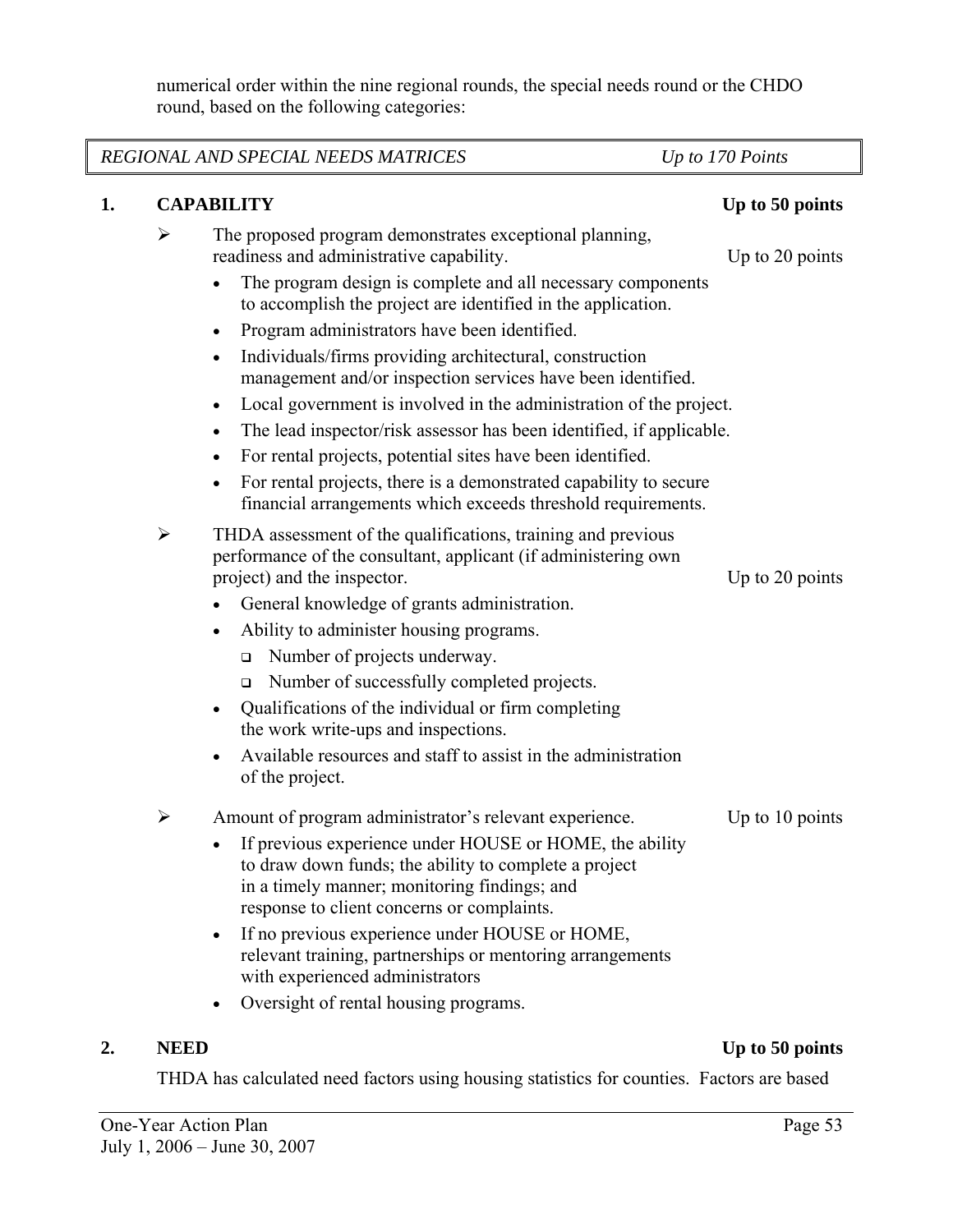on percentages rather than absolute numbers. For homeowner projects, the need factors used are the percentage of owner households that are low income; the percentage of low income owner households with cost burden or other problems; and the percent of affordable owner units built before 1960. Scores to be used in the evaluations are shown in 2006 HOME Need Scores for Homeowner Projects.

For rental projects, the county need factors used are the number of affordable units per 100 low income households; the percentage of low income households with cost burden or other problems; and the percentage of affordable units built before 1960. Scores to be used in the evaluation of rental projects are shown in 2006 HOME Need Scores for Rental Projects.

For multi-county projects, the need score is calculated proportionately according to the number of units proposed for each county.

### 3. NOT PROPORTIONALLY SERVED Up to 50 points

THDA shall award up to 50 additional points to applications submitted from areas where the amount of THDA and HOME funding is below the state average. The formula for awarding these points is based on the percentage of 2004, 2004, and 2005 HOME dollars awarded in each county. These calculations are shown in HOME Program Not Proportionally Served. For multi-county projects, this score is calculated proportionately according to the number of units in each county.

### **4. DISASTER AREAS. 10 points**

 THDA shall award 10 additional points to applications for projects located in counties that have been declared a presidential disaster area under the Robert T. Stafford Disaster Relief and Emergency Assistance Act in the year prior to the application due date. See Disaster Counties for the current disaster areas.

### **5. INNOVATION. Up to 10 points**

THDA shall award up to 10 additional points to applications that contain new approaches in the production of affordable housing or forge new or different partnerships. This might include involving program beneficiaries in contractor selection and program evaluation, training in home maintenance, or leveraging of other funds.

### *CHDO MATRIX Up to 170 Points*

## **1.** CAPABILITY Up to 50 points

The proposed project demonstrates exceptional planning and readiness. Up to 25 points

- The program design is complete and all necessary components to accomplish the project are identified in the application.
- Sites have been identified and CHDO has site control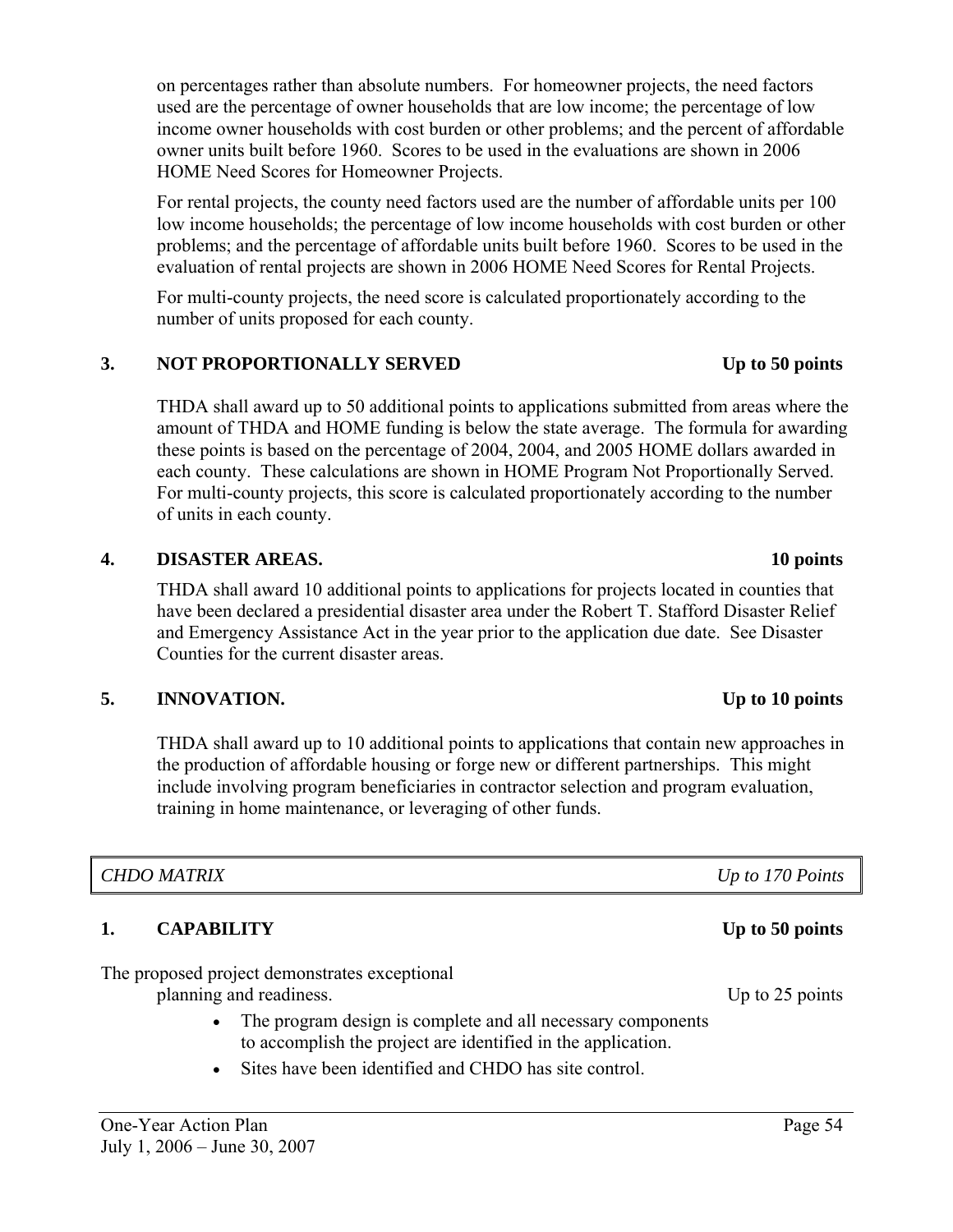July 1, 2006 – June 30, 2007

- Feasibility worksheet is complete and demonstrates need for HOME funds.
- CHDO has the capacity to secure other funding for the project. Commitment letters are included in the application.
- $\triangleright$  The organization demonstrates sufficient capacity beyond threshold. Up to 25 points
	- The organization has produced successful affordable housing projects.
	- The organization has a demonstrated capacity to manage rental or homeownership programs, if applicable.
	- The agency's budget reflects multiple sources of funding.
	- If previous experience under HOUSE or HOME, the ability to draw down funds; the ability to complete a project in a timely manner; monitoring findings; and response to client concerns or complaints.

### **2. NEED Up to 50 points**

 THDA has calculated need factors using housing statistics for counties. Factors are based on percentages rather than absolute numbers. For homeowner projects, the need factors used are percentage of owner households that are low income; the percentage of low income owner households with cost burden or other problems; and the percent of affordable owner units built before 1960. Scores to be used in the evaluations are shown in 2006 HOME Need Scores for Homeowner Projects.

For rental projects, the county need factors used are the number of affordable units per 100 low income households; the percentage of low income households with cost burden or other problems; and the percentage of affordable units built before 1960. Scores to be used in the evaluation of rental projects are shown in 2006 HOME Need Scores for Rental Projects.

For multi-county projects, the need score is calculated proportionately according to the number of units proposed for each county.

## **3.** NOT PROPORTIONALLY SERVED Up to 50 points

THDA shall award up to 50 additional points to applications submitted from areas where the amount of THDA and HOME funding is below the state average. The formula for awarding these points is based on the percentage of 2003, 2004 and 2054 HOME dollars awarded in each county. For multi-county projects, this score is calculated proportionately according to the number of units in each county.

# **4. DISASTER AREAS. 10 points**

THDA shall award 10 additional points to applications for projects located in counties that have been declared a presidential disaster area under the Robert T. Stafford Disaster Relief and Emergency Assistance Act in the year prior to the application due date.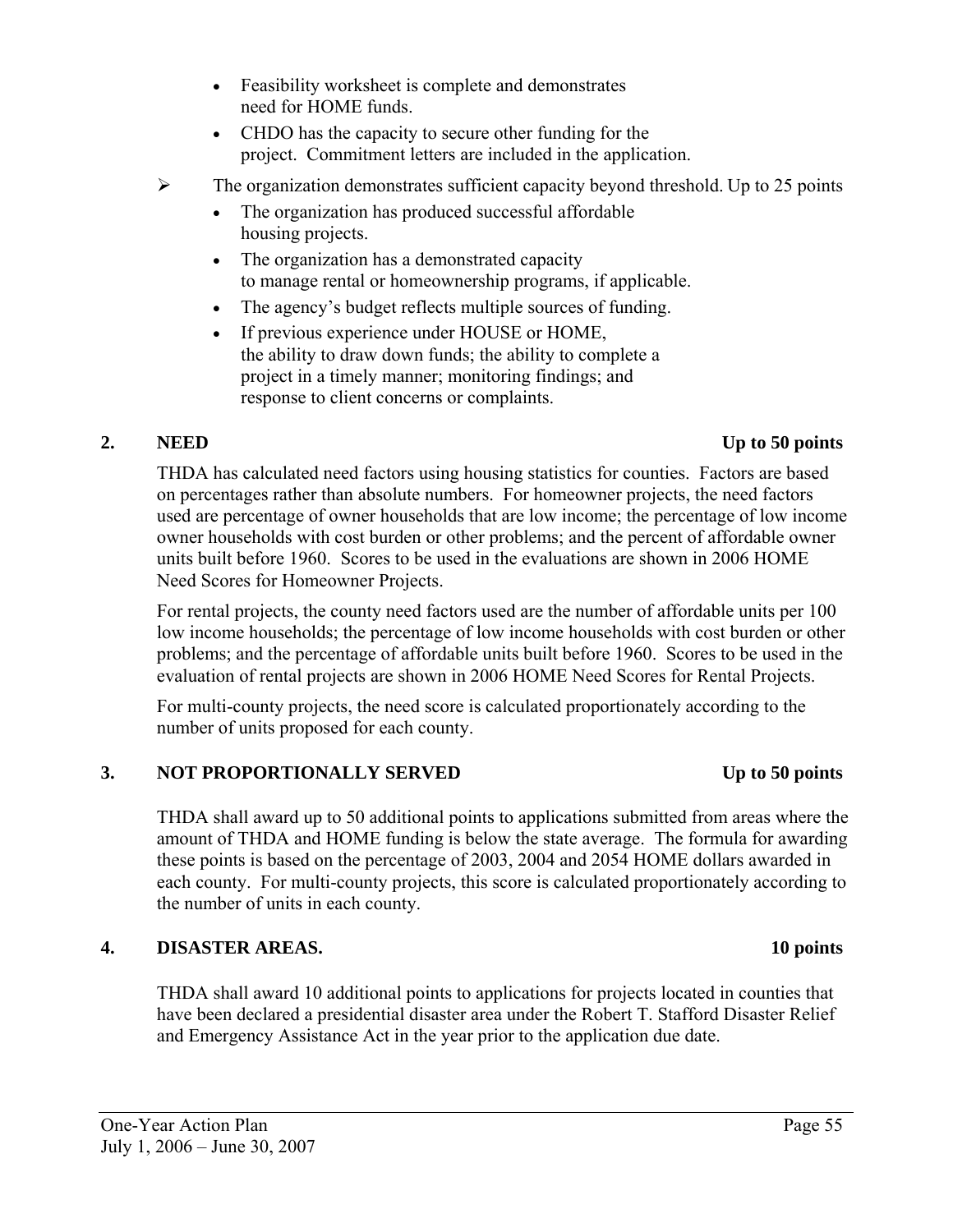## **5. INNOVATION. Up to 10 points**

THDA shall award up to 10 additional points to applications that contain new approaches in the production of affordable housing or forge new or different partnerships.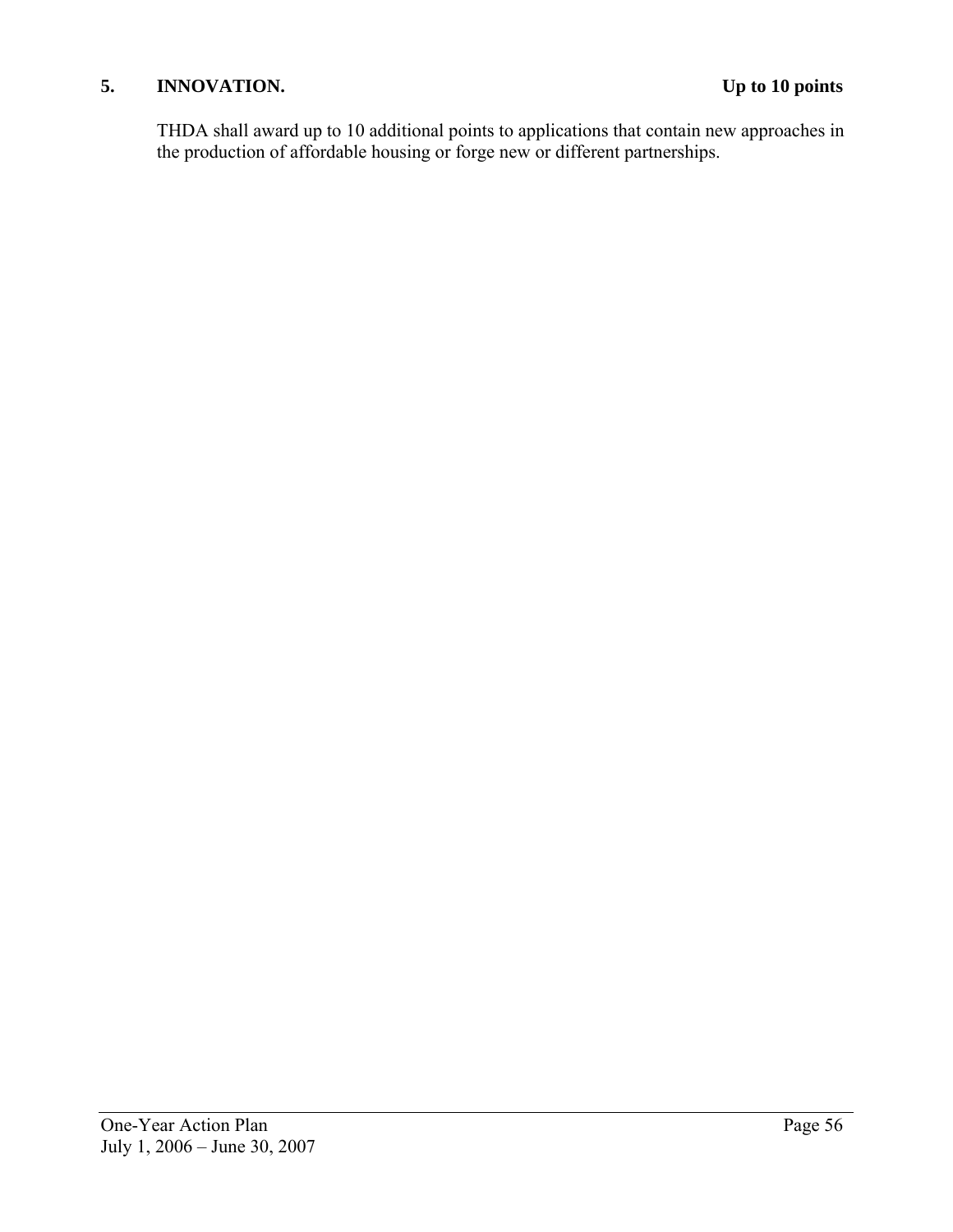# **TENNESSEE HOUSING DEVELOPMENT AGENCY THE AMERICAN DREAM DOWNPAYMENT INITIATIVE (ADDI)**

### **INTRODUCTION**

For the coming year, THDA will make \$500,000 available to assist first-time home buyers with down payment and closing cost assistance. THDA ADDI funds will be available to eligible applicants who are purchasing homes in areas outside the local participating jurisdictions of Memphis, Knoxville, Chattanooga, Shelby County, Knox County, Nashville-Davidson County, and the Northeast Consortium of Bristol, Johnson City, Bluff City, Kingsport, Sullivan County and Washington County (excluding the City of Jonesborough). These participating jurisdictions receive their own ADDI funds directly from HUD. The goal of ADDI is to increase homeownership rates, especially among lower income and underserved populations, and to revitalize and stabilize communities.

### **PARTNER AGENCIES AND APPLYING FOR ADDI FUNDS**

In partnership with non-profit agencies, public housing agencies and other public agencies, the Tennessee Housing Development Agency will provide \$5,000 for downpayment and closing cost assistance directly to eligible applicants for the purchase of single-family housing. THDA continues to invite new partner agencies to submit their Intent to Participate to THDA. A list of current participating partner agencies is available on the THDA website. (Current ADDI partner agencies need not resubmit an Intent to Participate.) THDA reserves the right to request documentation of the agency's status as a qualifying partner in the ADDI program.

The partner agencies can apply to THDA, on behalf of qualified applicants, to reserve ADDI funds for up to 120 days prior to closing. THDA will provide and maintain on its website an indicator, updated weekly, of the available, uncommitted balance of ADDI funds. In preparation for closing, the partner agencies will submit required documentation to THDA. Upon review and approval by THDA, a check for ADDI funds and the required legal documents securing the homebuyer's obligations will be sent to the closing attorney.

## **ADDI PRIORITY STATUS FOR PROGRAM MARKETING**

All persons residing in the identified THDA jurisdiction, who meet the income and first-time homebuyer requirements, are eligible to apply for ADDI assistance. However, THDA recognizes that there are persons who are in critical need of downpayment assistance in order to achieve homeownership. THDA will directly market the ADDI program to these populations who will be encouraged to contact the partner agencies to assist with obtaining ADDI assistance through THDA. The priority target populations are as follows:

- Section 8 Homeownership Voucher participants;
- Tenants in Public Housing or manufactured homes;
- Families transitioning from Public Housing to Homeownership; and
- Special Needs populations (the developmentally disabled; the mentally ill; and the physically disabled.)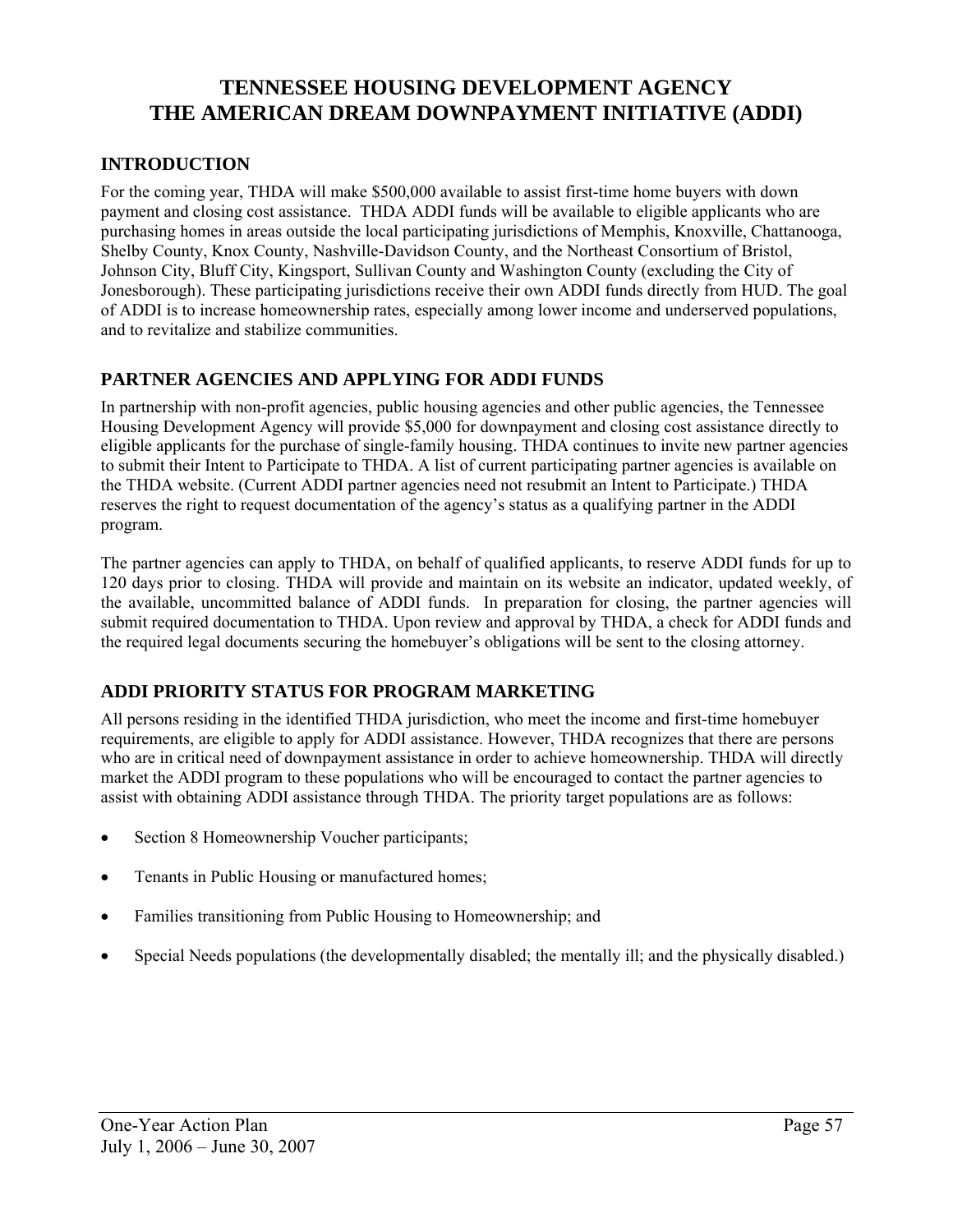### **HOMEBUYER ELIGIBILITY**

Applicants must meet all of the following requirements:

- The family income must be at or below 80% of area median income as defined by the Section 8 Rental Assistance Program.
- The family must be a first-time homebuyer (not having owned a home within the past three (3) years).
- The family must occupy the property as his/her principal residence.
- The family must complete a THDA approved homeownership education program prior to closing.
- The family must obtain fee simple title to the property.

### **PROPERTY REQUIREMENTS**

Property to be purchased using ADDI funds must meet all of the following requirements:

- The property must be a single-family (1-4 family residence, condominium unit, or combination manufactured home and lot).
- Homes that are tenant-occupied are not eligible properties (unless the tenant is the buyer).
- The sales price may not exceed the ADDI sales price limits as posted by Community Programs Division on the THDA website.
- The property being purchased must meet local codes, or in the absence of local codes, newly constructed units must meet the 2003 International Residential Code for One- and Two-Family Dwellings, and existing units must meet the 2003 International Property Maintenance Code.
- All homes built before 1978 must pass a visual lead-based paint assessment. Under HUD's lead-based paint regulations (24 CFR Part 35, et seq.), there must be no deteriorated paint in the dwelling at the time of the visual lead-based paint assessment (i.e., chipping, cracking, chalking, damaged, separated from substrate). The property being purchased must receive a passing lead-based visual assessment by a housing professional who has at a minimum completed HUD's Lead Based Paint Visual Assessment Training Course. This one hour course may be completed on HUD's web-site at http://www.hud.gov/offices/lead/training/visualassessment/h00200.htm.
- Should a home fail a visual assessment, it would be the responsibility of a willing seller to bring the home into compliance with all HUD lead based paint regulations using approved methods, workers, and clearance testing as more fully detailed under (24 CFR Part 35, et seq.) if the transaction were to proceed utilizing ADDI funds. ADDI funds cannot be used to pay for any rehabilitation activities.

## **ADDI HOME PROGRAM REQUIREMENTS**

- THDA ADDI funds cannot be combined with other HOME funds.
- UNIFORM RELOCATION AND PROPERTY ACQUISITION. Under the Uniform Act, the seller of the property to be acquired with ADDI funds must be informed of the fair market value of the property.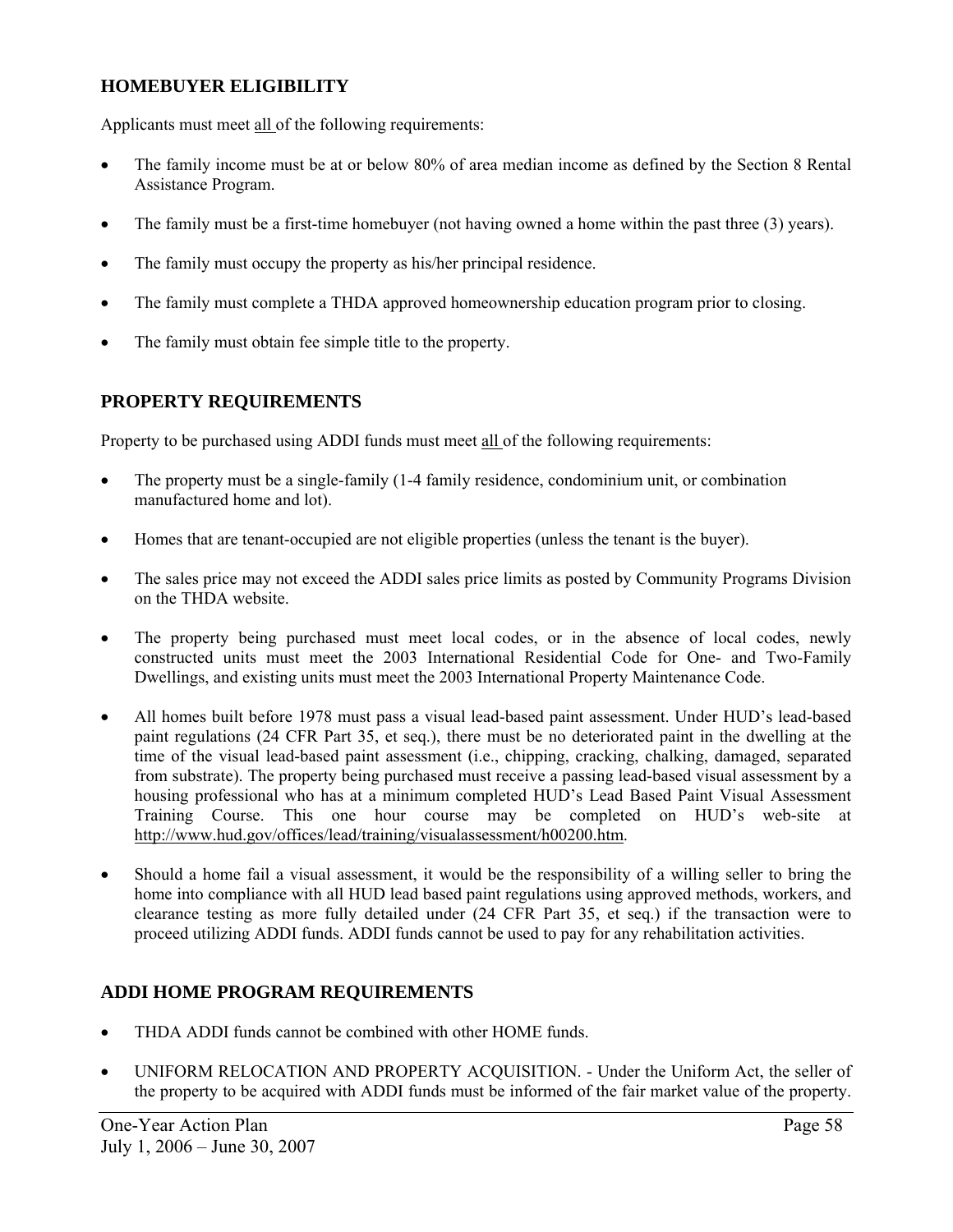The seller must also be informed that the power of condemnation or eminent domain is not being utilized in the purchase of the property.

- CONFLICT OF INTEREST. The strict conflict of interest provisions of the HOME program apply to employees or other persons related to THDA.
- ENVIRONMENTAL REVIEW. A limited Environmental Review covering flood plains, airport clear zones or runway clear zones of civil or military airports is required.

### **ADDI ASSISTANCE**

- \$5,000 per household which may be applied as follows:
	- $\triangleright$  ADDI funds can be applied to the downpayment, closing costs (as specified below) and to reduce the principal balance of the loan.
	- $\triangleright$  The closing costs and prepaids charged to the borrower must not exceed 5% of the purchase price of the property.
	- $\triangleright$  THDA reserves the right to evaluate the appropriateness of any Partner Agency fees charged to the borrower. Complex and time intensive transactions which advance homeownership for priority target populations, i.e. Section 8 homeownership voucher participants, may merit additional closing costs.
	- ¾ Homebuyer Education reimbursement to the partner agency will be limited to \$150 per ADDI household.
	- $\triangleright$  Closing costs may include a \$100 processing fee for the partner agencies working directly with the applicant who receives the ADDI assistance.
	- $\triangleright$  Closing costs of \$100 per ADDI recipient may be included for lead-based paint visual assessment, if required.
	- $\triangleright$  No funds shall be disbursed to the borrower at closing. If a settlement statement inadvertently shows any amounts to be paid to the borrower, such amounts must, instead, be applied as a prepayment of principal for the permanent loan.
- ADDI funds cannot be used for rehabilitation or repair work.
- To ensure that mortgage loans used in conjunction with ADDI go through sound underwriting procedures with appropriate predatory lending safeguards and that borrowers obtain lower than market interest rates, all ADDI mortgage loans must be either THDA Great Rate loans, or direct USDA Rural Development loans.
- The HOME recapture regulations apply to downpayment assistance provided under ADDI.
	- $\triangleright$  If the property stays in compliance with the HOME regulations, i.e. it remains the principal residence of the purchasing household for five years, the amount of the ADDI grant is forgiven at the end of the five year period. If the property is rented or otherwise does not remain the principal residence of the purchasing household during the five year period, the full amount of the ADDI grant must be repaid. If the property is sold within the five-year term, the amount of the ADDI grant is reduced by 20% per year and net proceeds are shared.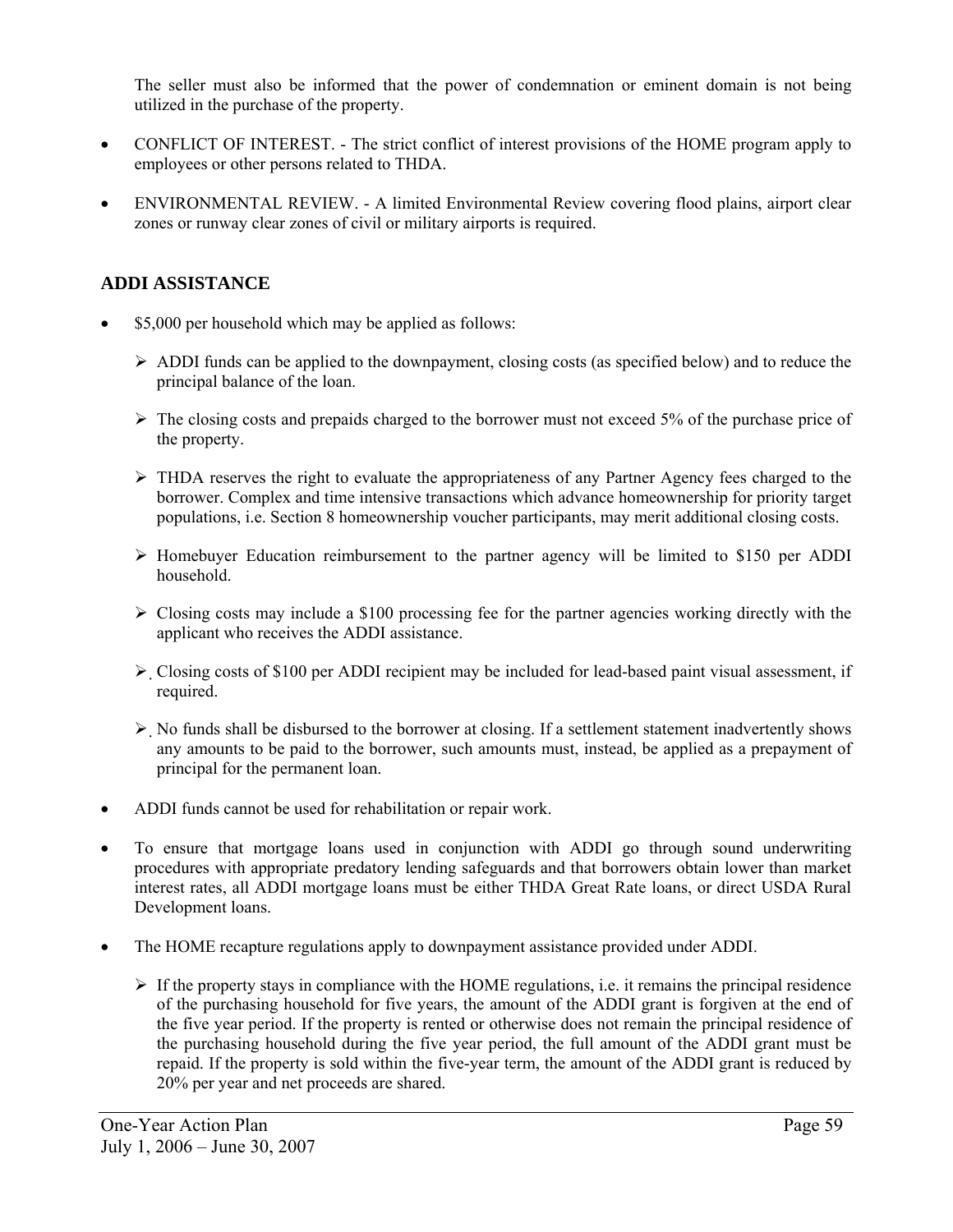- $\triangleright$  Net proceeds of the sale are the sales price minus closing costs and any non-HOME/ADDI loan repayments.
- $\triangleright$  All recaptured funds are returned to THDA.
- Refinancing the first mortgage at any time during the ADDI five year compliance period will require repayment of the full \$5,000 of ADDI funds to THDA.

### **DOCUMENTATION REQUIRED TO RESERVE ADDI FUNDS**

- THDA Application for ADDI funds from prospective homebuyer.
- ADDI Partner Agency Certification of the following:
	- $\triangleright$  The purchase of the property is a voluntary transaction between the buyer and seller, and the seller is the owner-occupant of the property; and
	- $\triangleright$  The unit was not occupied by a tenant at the time the offer to purchase the property was made (unless the tenant is the buyer); and
	- $\triangleright$  The prospective homebuyer is a first-time homebuyer and is income eligible; and
	- $\triangleright$  The Good Faith Estimate does not include closing costs and prepaids charged to the borrower in excess of 5% of the purchase price of the property; and
	- ¾ The permanent financing is a THDA Great Rate loan or a direct Rural Development loan; and Certification that home buyer has made a 1% out of pocket contribution toward the purchase price of the property. (This amount may include earnest money, credit report, and appraisal fee.)
- Copy of the signed contract for Sale of Real Estate.
- Copy of the signed Eminent Domain Disclosure to the Seller.
- Copy of Commitment Letter from lender for permanent financing.
- Copy of Environmental Review.

### **DOCUMENTATION REQUIRED TO DRAW DOWN ADDI FUNDS**

- The ADDI Invoice for Payment with the following required supporting documentation shall be received by THDA no later than five (5) working days prior to the desired closing date:
	- $\triangleright$  Name, address and telephone number of the closing agent;
	- $\triangleright$  A copy of the property appraisal;
	- $\triangleright$  Date of the scheduled closing;
	- $\triangleright$  Certification of visual lead-based paint assessment and supporting invoice for \$100, if required;
	- $\triangleright$  Certification of codes compliance: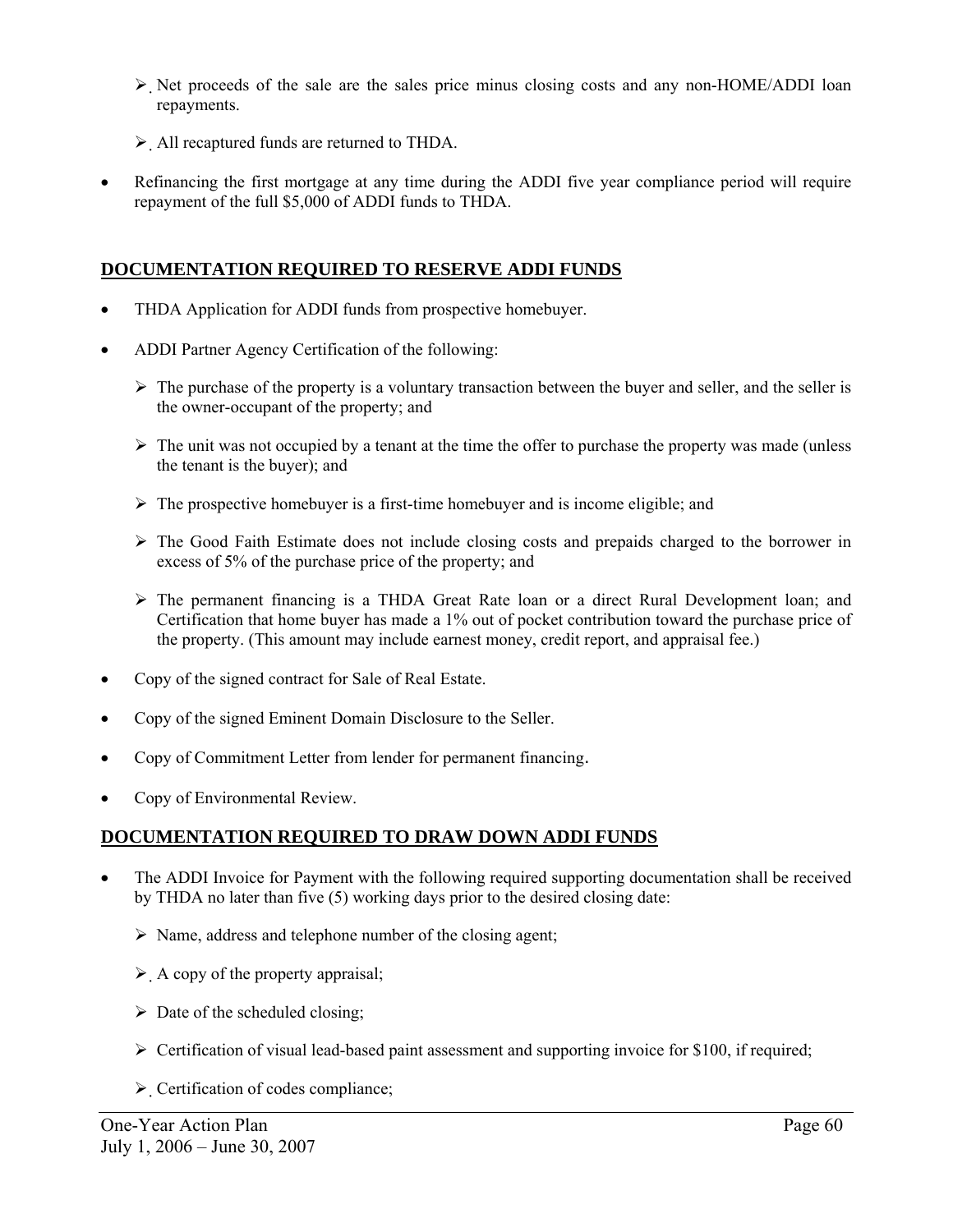- ¾ Copy of the Homebuyer Education Certificate and supporting invoice for \$150 for homebuyers education counseling; and
- ¾ Invoice for Partner Agency processing fee of \$100.
- Upon approval by THDA, a copy of the ADDI Invoice, the check for the ADDI funds, and the Note and Deed of Trust will be sent to the closing agent.

### **DOCUMENTATION REQUIRED POST CLOSING**

- The Partner Agency will ensure that the closing agent forwards the following documents to THDA following the closing:
	- ¾ Fully executed Note and Settlement Statement, and
	- ¾ Fully executed and recorded Deed of Trust to THDA.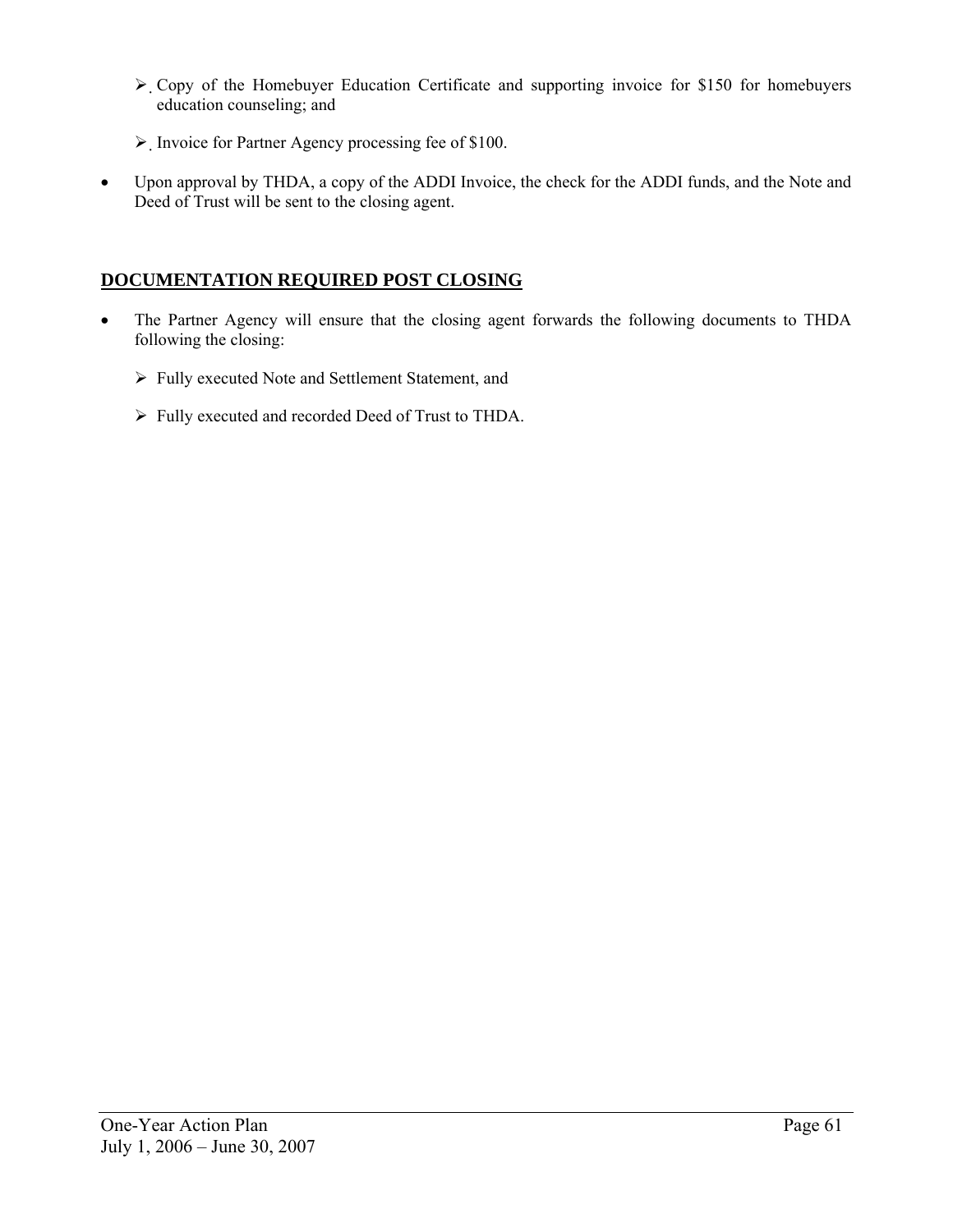### **Method of Distribution of Funds and Program Description Emergency Shelter Grant (ESG) Program 2006-2007**

The State of Tennessee has been allocated \$1,414,939 from HUD for the State Fiscal Year 2006- 2007 ESG program. Funds will be allocated through small cities set-aside, statewide prevention, and statewide competition mechanisms.

Core activities for the year are focused on helping meet the operational expenses of emergency homeless shelters and programs in under-served areas of the State. The State is particularly interested in developing and expanding shelter programs in rural areas that lack ready access to other homeless funds.

The state proposes to review and rank applications, and make final awards, based on:

- 1. The final award to the state;
- 2. The rating instrument contained in the application;
- 3. Development of new homeless shelters in un-served areas of the State;
- 4. Provision of services to the most critically homeless populations; and
- 5. Provision of services to prevent utility cut-offs and eviction resulting in homelessness.
- 6. An assessment of other resources available to the applicant to support the activities for which ESG funds are requested.

The State will use the rating instrument contained in the Department of Human Services (DHS) application package to establish threshold criteria for consideration for funding. Final funding decisions will be based on a review of the other areas of consideration noted above.

Those awarded funds must meet the following requirements:

The scope of allowable activities includes the provision of certain prevention activities, certain essential services, certain renovation activities, and the payment of certain costs of operation.

Recipients must maintain assisted shelters for either a three or ten year period (if renovation activities are undertaken) while providing on-going assistance to homeless clients.

Recipients must provide an amount of local funds or allowable in-kind contributions equal to the ESGP funds requested, to meet the match requirement for the program.

Local government recipients may distribute all or parts of their grant amounts to eligible private, nonprofit organizations for allowable ESGP activities within 180 days; and

Recipients must execute an ESGP agreement with the State for the period of July 1, 2006 through June 30, 2007; and, recipients will be reimbursed for eligible activities conducted during this period.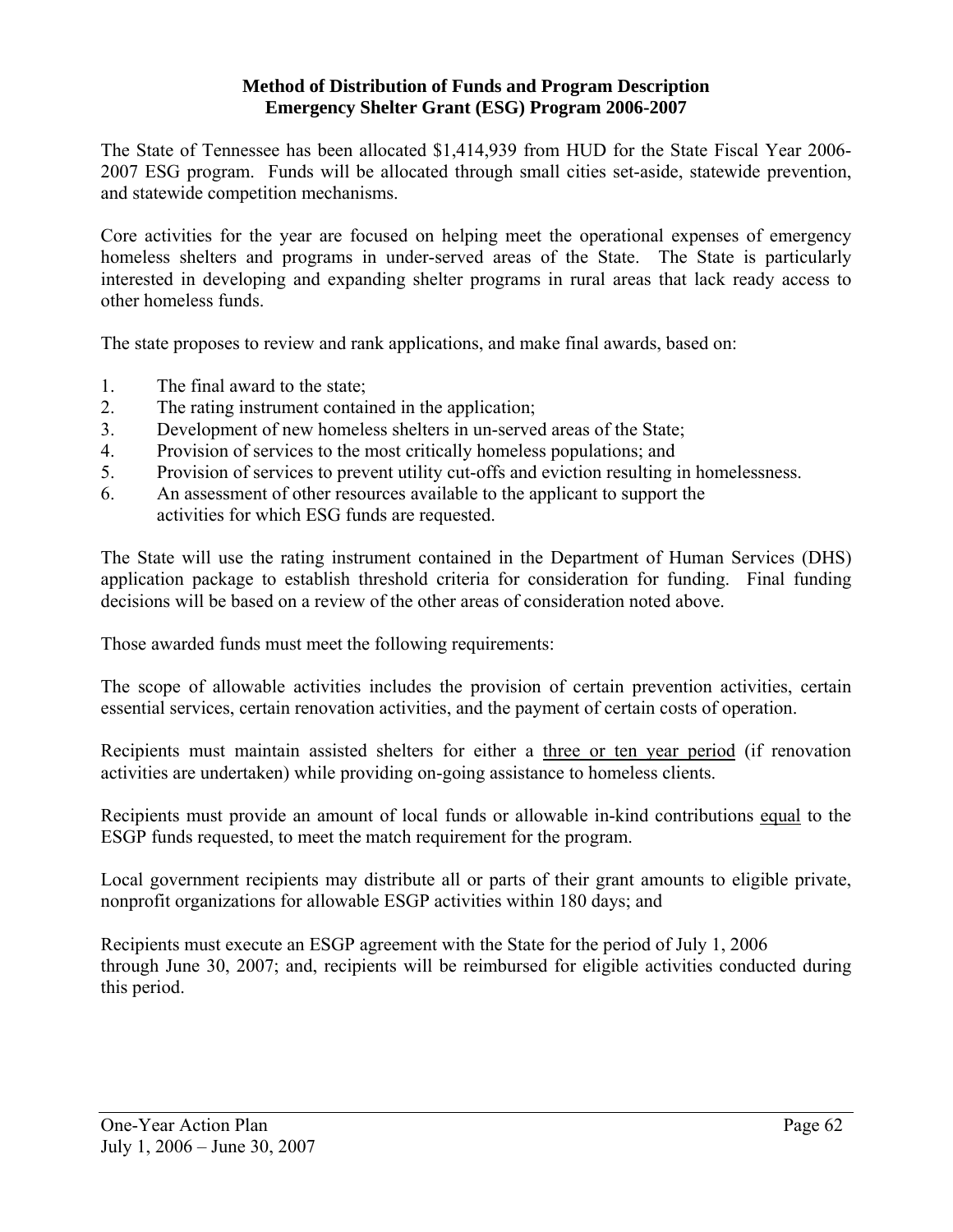Other allocation considerations include:

- 1. The State will allocate \$343,000 on a formula basis to the seven CDBG entitlement cities that do not receive ESG formula funds, but are expected to address homelessness through the "Continuum of Care" described in their Consolidated Plans.
- 2. The State of Tennessee Department of Human Services is committed to ensuring that State funded shelters offer guests a safe, clean environment, with committed staff, sensitive to the special needs of homeless persons. DHS will make every effort to fund activities that support voluntary compliance with the Emergency Shelter Standards included in the ESG State Plan. These standards are adapted from the considerable efforts of the Nashville Coalition for the Homeless, who conducted a national review of available homeless shelter standards.
- 3. The state will use the \$100,000 unmatched portion of ESG funds for Prevention activities.

| <b>Available for Competitive Applications</b> |          | \$901,193   |
|-----------------------------------------------|----------|-------------|
| Small Cities Set-aside <sup>1</sup>           |          |             |
| <b>Bristol</b>                                | \$37,000 |             |
| Clarksville                                   | \$78,000 |             |
| Jackson                                       | \$67,000 |             |
| Johnson City                                  | \$48,000 |             |
| Kingsport                                     | \$43,000 |             |
| Murfreesboro                                  | \$46,000 |             |
| Oak Ridge                                     | \$24,000 |             |
| <b>Total Small City Set-aside</b>             |          | \$343,000   |
| <b>Prevention Discretionary Project</b>       |          | \$100,000   |
| State Administration (5%)                     |          | \$70,746    |
| TOTAL                                         |          | \$1,414,939 |

### **Emergency Shelter Grants Program 2006-2007**

l

<span id="page-64-0"></span><sup>&</sup>lt;sup>1</sup> No set aside is available for Memphis, Chattanooga, Knoxville, or Nashville as they receive direct ESGP formula funds. Set aside formula is based on population, poverty rate, unemployment, and number of homeless described in most recent Consolidated Plan.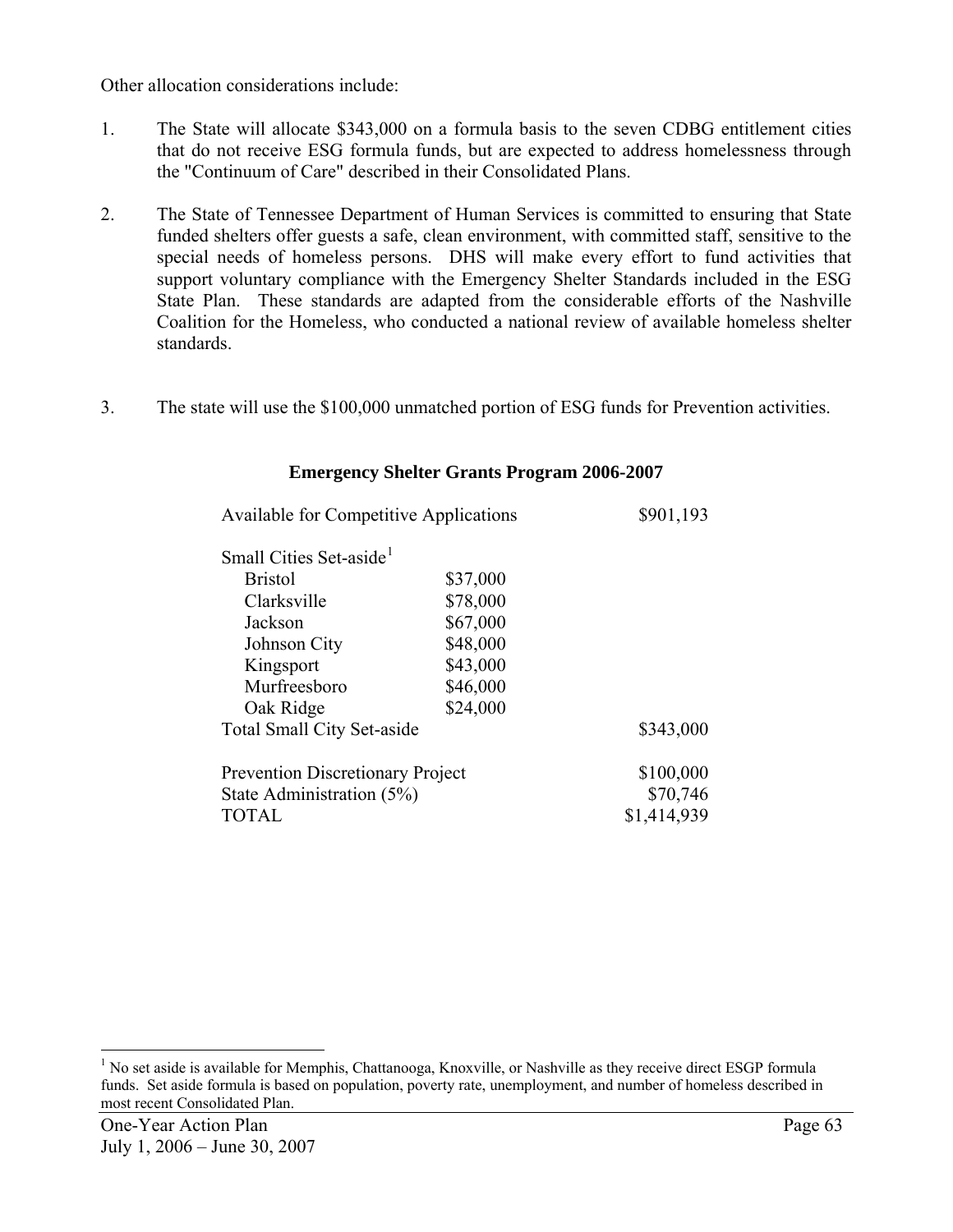### **Method of Distribution of Funds and Program Description Housing Opportunities for Persons with Aids Program (HOPWA) Fiscal Year 2006-2007**

### **I. Introduction**

The State of Tennessee has been allocated \$747,000 in federal funds for the Housing Opportunities for Persons with AIDS (HOPWA) program in State of Tennessee 2006-2007 fiscal year. Two metropolitan areas of the state receive direct HOPWA funds from HUD. The state will administer funds to the remainder of Tennessee. No more than 3% of the State's award will be retained by the Department of Health, HIV/AIDS/STD Section for administrative costs. The remaining 97% will be contracted to the seven project sponsors across the state who were originally selected using a request for grant proposal (RFGP) process for not-for-profit, AIDS Community-Based Organizations (CBOs).

During the 1996 grant year, the State was notified that two of its metropolitan regions (Memphis and Nashville) qualified as eligible metropolitan statistical areas (EMSAs) for HOPWA formula allocations beginning in FY1997. At that time, the State revised the geographic breakdown for HOPWA into seven regions, which include every county in the state not included in the two EMSAs. Each of the seven (7) regions has one CBO that is the project sponsor for HOPWA for that region. The CBOs were selected using the RFGP process.

In the winter of 2003 OMB released an update to service areas and HOPWA formula jurisdictions based on the 2000 Census. Counties cut from the State's service area include Cannon, Hickman, Macon, Smith and Trousdale. All of these counties went to the metropolitan statistical area of Nashville, thereby changing the State's responsibility to these counties but having very little impact. Each of these counties has small numbers of AIDS cases reported therefore this change does not impact the percentage formula in the State award process.

The RFGP process for HOPWA is based on a five-year cycle, which was last issued in 2005. We are now approaching the second year of that RFGP and retain the project sponsors originally selected. As usual, the contracts for these agencies are renewed annually for five years. The State reserves the right to cancel contracts based on the performance of the project sponsors and solicit new agency proposals.

The Department of Health is contracting with established not-for-profit agencies who continually show both the plan and the ability to provide direct intervention and housing assistance to eligible individuals and their families. Recommended minimum or maximum requests will not be given. Each proposal was evaluated on the scope of the proposed activities and the amount of funding required. Funding of the initial RFGP was awarded as available to agencies that submitted proposals that best met the required criteria and provided a detailed budget. Renewal is based on acceptable meeting of expectations.

In preparation for the development of the 2005 RFGP, the HIV/AIDS/STD Section staff reviewed the previous RFGP and incorporated revisions and changes that have occurred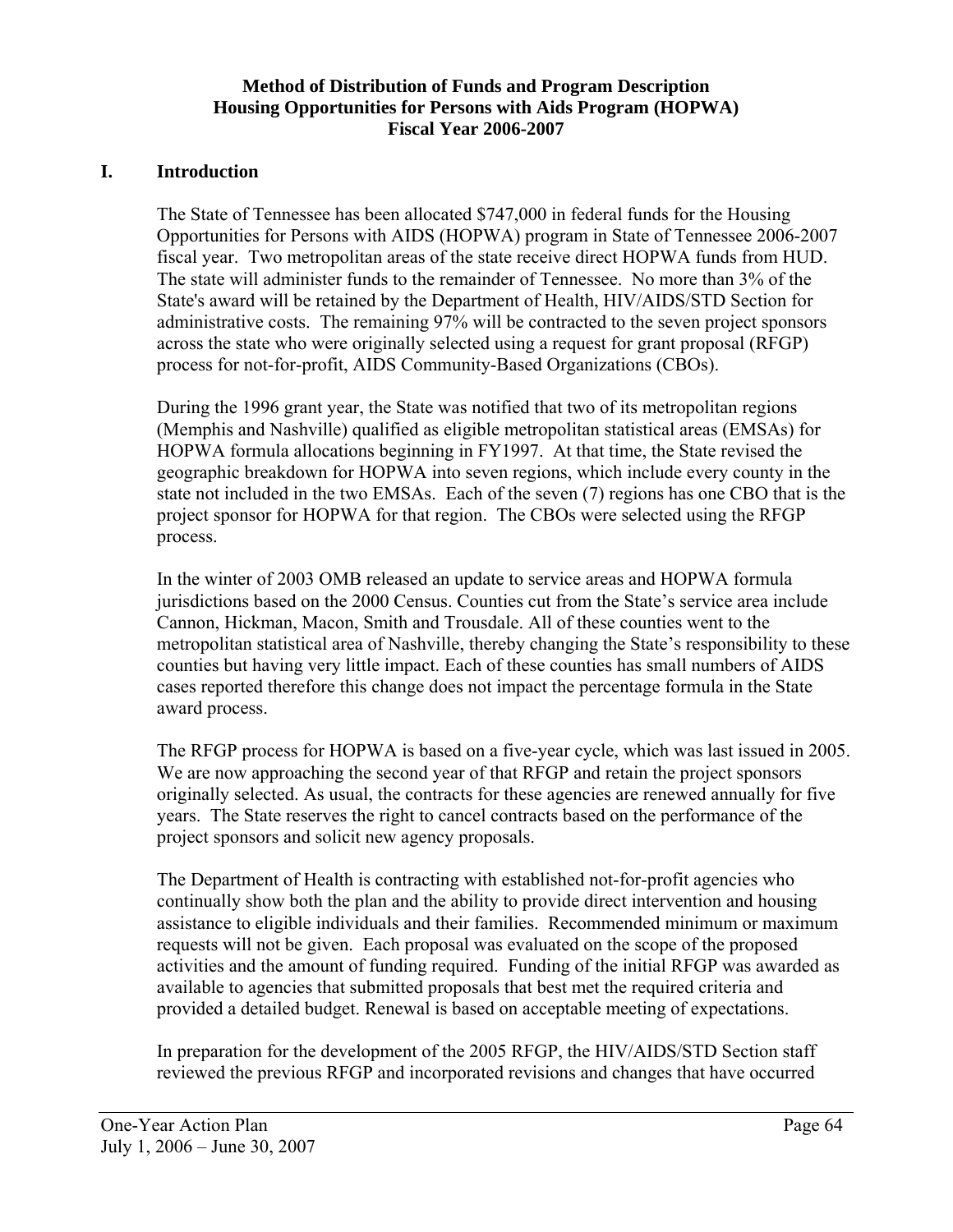since the original submission. The RFGP proposes to use the HOPWA funds for projects that address needs in these areas:

A. Housing information services including, but not limited to, counseling, information, and referral services to help eligible individuals to locate, acquire, finance, and maintain housing. This may also include fair housing counseling for eligible beneficiaries who may encounter discrimination based on race, color, religion, sex, age, national origin, familial status, or disability.

B. Short-term rent, mortgage, and utility payments to prevent homelessness of the tenant or mortgagor of a dwelling.

C. Supportive services including, but not limited to, health, mental health, assessment, permanent housing placement, drug and alcohol abuse treatment and counseling, day care, nutritional services, intensive care when required, and assistance in gaining access in local, state, and federal government benefits and services, except that health services may only be provided to individuals with AIDS or related diseases and not to family members of these individuals.

The AIDS Program issued an RGFP in 2005 for the three named activities; encouraging the maximum use of HOPWA funds for HIV infected individuals and their family members threatened with homelessness. Proposals were reviewed by a panel of persons with expertise in AIDS health care, housing, and homelessness issues. Evaluators adhered to all aspects of the federal regulations governing HOPWA. Additional evidence considered includes the level of local or regional networking among area HIV service organizations; plans to identify HIV positive persons who are homeless but not part of any HIV support system; plans to serve both rural and urban residents; and the development of emergency housing plans for HIV positive persons.

# **II. Program Plan**

## A. Background and Need

Each plan includes a "background and need" section that: (a) identifies the applicant's HIV-specific program to date, concentrating heavily on specific clientrelated service, (b) analyzes the applicant's client caseload, concentrating specifically on data to show the need for HIV housing related services and activities, (c) documents how other HIV specific agencies have been consulted to decide local needs for housing related services, (d) for previous HOPWA grant recipients, a demographic breakdown of HOPWA clients, including the three low income categories, will be detailed.

B. Program Plan

Based upon the information identified in the "Background and Need" section, each proposal provides a "program plan" that identifies each activity selected for inclusion in the proposal and an estimate of the number of individuals expected to be served. The program plan outlines procedures expected to be initiated within each selected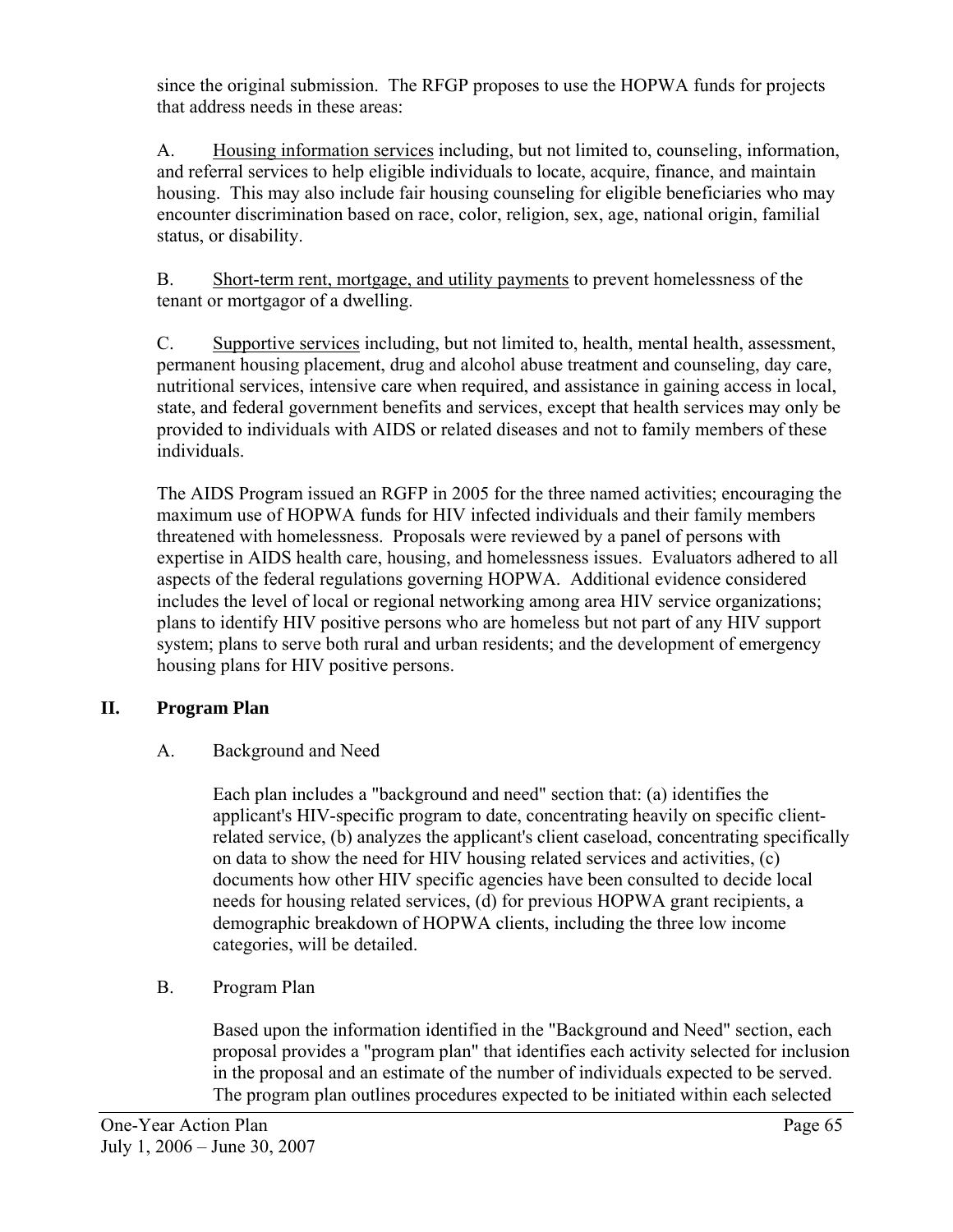activity: (a) initial client referral; (b) intake and determination of eligibility; (c) provision of services; (d) reviews of client situation for additional needs and/or continuation of assistance and; (e) discharge from the program.

In the 2005-2006 program year, the project sponsors were to receive additional funds based on roll-over funds within the State HOPWA budget. The amendments were drawn up and submitted for approval but will not be allocated with sufficient time to spend it down in the 2005-2006 program year. The funds that are not used from this amendment should be amended to the 2006-2007 contract budgets after the base contracts are approved. Where possible, these additional funds are to be used to assist clients with Supportive Services such as job counseling, household budget management, etc.

### C. Outreach and Networking

Each plan includes a means through which potentially eligible applicants and recipients are notified of the availability of housing assistance. The plan also addresses individuals in need in the surrounding rural areas, as appropriate, as well as individuals who may be HIV infected and homeless, but not part of any existing HIV support system.

Each applicant includes a local and/or regional networking plan involving agencies that provide HIV related services that will be used for service referrals. Organizations participating in this network included local and regional health department AIDS programs, other HIV-related community-based organizations, alcohol and drug abuse HIV outreach agencies, HIV specific clinics, counseling and testing sites, homeless shelters and soup kitchens, local social service agencies, local Red Cross and Planned Parenthood organizations, and other agencies involved in a specific area.

All plans develop and describe procedures for interagency referral and follow-up documentation to ensure other needed services are discussed and information on application for such services is made available to clients in need.

### D. Definition of "Family Member"

HUD defines "family" as a household composed of two or more related persons. The term "family" also includes one or more eligible persons living with another person or persons who are determined to be important to their care or well being, and the surviving member or members of any family described in this definition who are living in a unit, helped under the HOPWA program, with the person with AIDS at the time of his or her death. This definition gives consideration to relationships outside traditional marriage between opposite sexes, but is specific enough to prevent situations where an individual receives housing assistance and subsequently provides a place to live for one or more friends or acquaintances.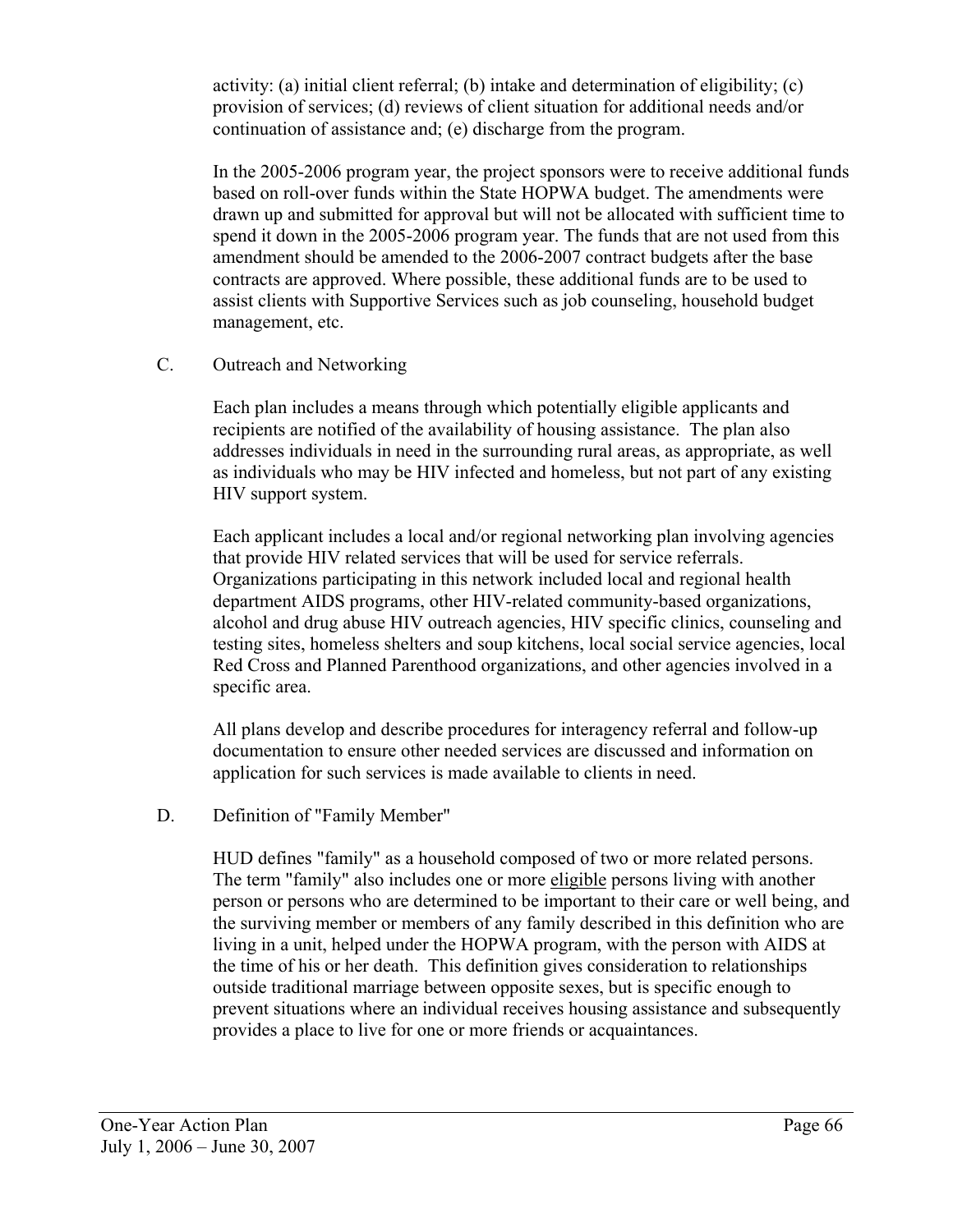### E. Geographic Target Area

The geographic target area to be covered under funds awarded is detailed by each applicant. In the event the target area was limited to a metropolitan city, the plan addresses how needs/inquiries from individuals in surrounding rural areas would be handled. All Tennessee counties not served by HOPWA EMSAs will be served by the State HOPWA program in FY 2006-2007.

### F. Plan to Address the CPD Outcome System

The State envisions the use of STRMU services to enhance the Availability and Sustainability through Enhance Suitable Living Environment through the prevention of homelessness in our client population. The seven project sponsors across the State will implement supportive services of various types depending on the availability of funds, but at present we are primarily capable of only addressing the prevention of homelessness.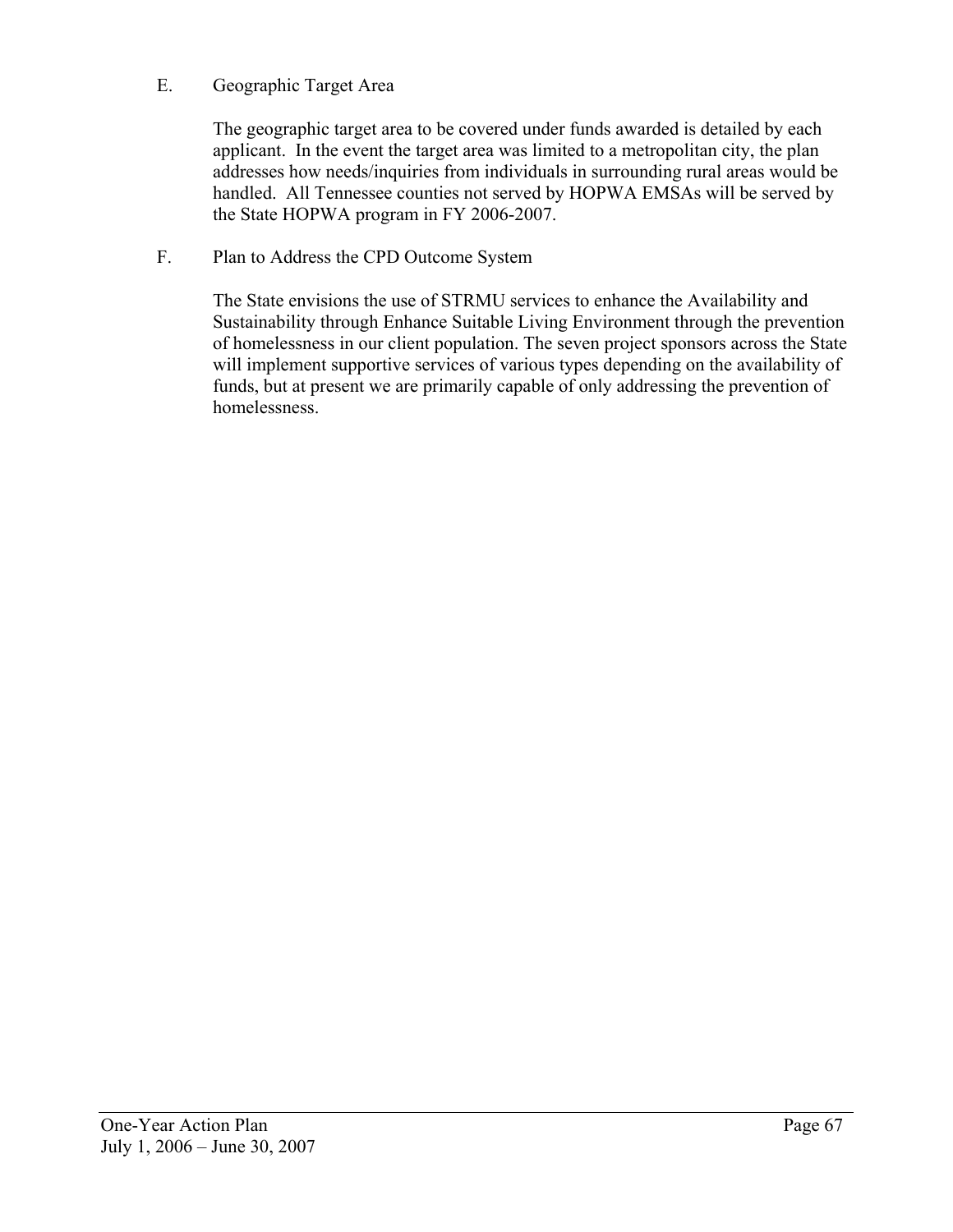### **HOPWA Methodology for Formula Distribution**

For the HOPWA program, the State is divided into seven regions. Sponsors wishing to receive HOPWA funds may submit applications to the HOPWA program when an RFGP is released. Total funding awards will not exceed the amount available for distribution within the region.

The formula for regional distribution of funds was determined by the ratio of HIV/AIDS cases reported in each region to the total cases reported statewide. Prior to regional distribution, \$25,000 is set aside to assist sponsors in the Upper Cumberland and South Central regions in the provision of a full time case manager in each of these two extreme rural regions, previously without case management. Although each of these two regions contains less than 10% of Tennessee's HIV/AIDS population, access to benefits must be available in over 10 extremely rural counties in each region. The remaining funds were then distributed for housing and support services in accordance with the funding formula. Total funding awards will not exceed the amount available for distribution within the region. Funding is rounded up to the nearest or next hundred for accounting facility, and distributed as follows:

| Access to Benefits Extreme Rural      |       | \$25,000  |
|---------------------------------------|-------|-----------|
| <b>Upper Cumberland/South Central</b> |       |           |
| Regional Distribution:                |       |           |
| <b>East Tennessee</b>                 | 30%   | \$210,100 |
| Northeast Tennessee                   | 11%   | \$77,100  |
| <b>Upper Cumberland</b>               | 6%    | \$42,000  |
| Mid Cumberland                        | $4\%$ | \$28,000  |
| (Houston, Humphreys,                  |       |           |
| Montgomery, Stewart Counties)         |       |           |
| South Central Tennessee               | $7\%$ | \$49,000  |
| Southeast Tennessee                   | 26%   | \$182,100 |
| <b>West Tennessee</b>                 | 16%   | \$112,100 |
| <b>Total Regional Distribution</b>    | 100%  |           |
|                                       |       |           |

| Grantee Administration( $\leq 3\%$ ) | \$21,600  |
|--------------------------------------|-----------|
|                                      |           |
| TOTAL                                | \$747,000 |

Percentages of incidence have changed slightly due to the movement of service areas and jurisdictions based on the OMB designations and changing disease incidence by region. The 2005 RFGP was revised to reflect these changes in percentage. Adjustments in the contract amounts will be made each year to reflect changes in the percentage of AIDS cases in each region.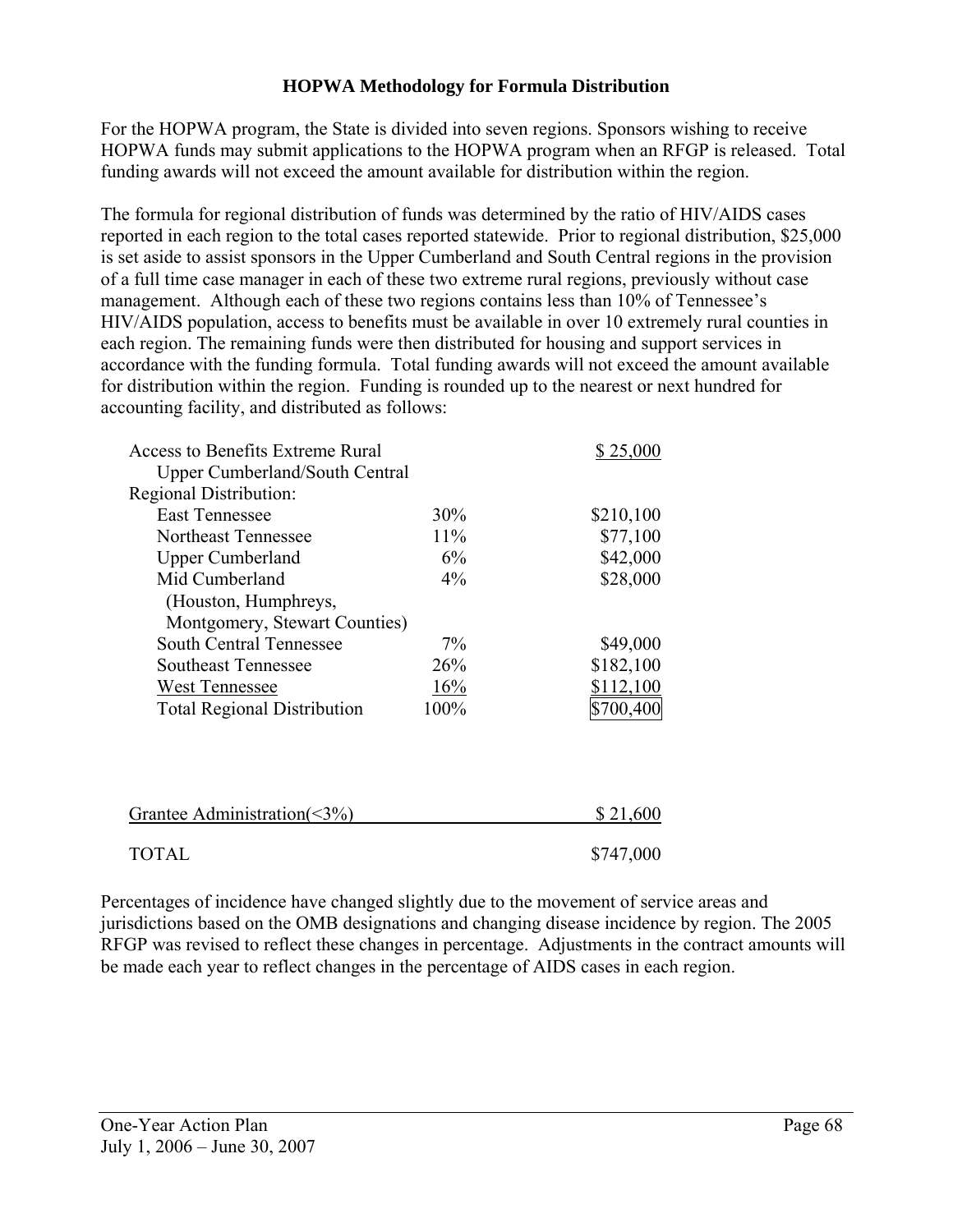### **Method of Distribution of Funds Other Federal and Non-Federal Resources**

### **HUD Section 8 Tenant-Based and Project-Based Rental Assistance Program**

While several agencies throughout the State administer the Section 8 Tenant Based program, the THDA program is authorized to operate in all counties, and is administered through nine Field Offices located in Cookeville, Covington, Erin, Knoxville, Lewisburg, Milan, Nashville, Selmer, and Tullahoma. Each Field Office serves area counties, maintains a waiting list of potential recipients, and receives an allocation of vouchers based on the area served. Issuing of Section 8 vouchers is a continual process and occurs throughout the year.

Since 2000, the THDA Contract Administration division has had the responsibility for administration of Section 8 Project Based contracts throughout the state. As of the end of calendar year 2005 the Division has 387 contracts representing 29,310 units, and monthly Housing Assistance Payments (HAP) averaged approximately \$11.0 million per month. The Division expects the number of contracts, number of units, and amount of HAPs per month to be the similar for calendar year 2006.

### **Low Income Housing Tax Credit Program**

As tax credit authority is made available to the State from the Internal Revenue Service, tax credits are offered on a competitive basis to eligible applicants throughout the State. THDA administers this program and offers one or more application cycles based on level of tax credit authority, demand, and quality of applications submitted. A minimum of ten percent of the total state authority is reserved for qualified nonprofit applicants. Scoring criteria for tax credit applications gives preference to developments that:

- ♦ have marketing plans, lease-up plans, or operating policies and procedures which will give a priority to persons on current Public Housing waiting lists or to persons with Section 8 Housing Choice Vouchers in counties with high Section 8 voucher turnover;
- ♦ plan to develop housing designed for large families, elderly, persons with disabilities, or single-room occupancy;
- ♦ include extended use restrictions for low income occupancy beyond 15 years; or
- $\bullet$  elect to set aside a minimum of 20% of the units for households with income no higher than 50% of area median income.

## **THDA Homeownership Program**

Through the issuance of tax exempt mortgage revenue bonds, THDA makes homeownership funds available for first-time, low- and moderate-income homebuyers. THDA does not serve as a direct lender, but works with approximately 130 originating agents (OAs) throughout the state. The originating agents prepare and package the application along with other required documentation. The package is then sent to THDA for underwriting. THDA then issues a commitment of funding, usually within one to two weeks, to the originating agent, and the loan goes to closing. Each time a bond issue occurs, the agency notifies originating agents as well as real estate agents.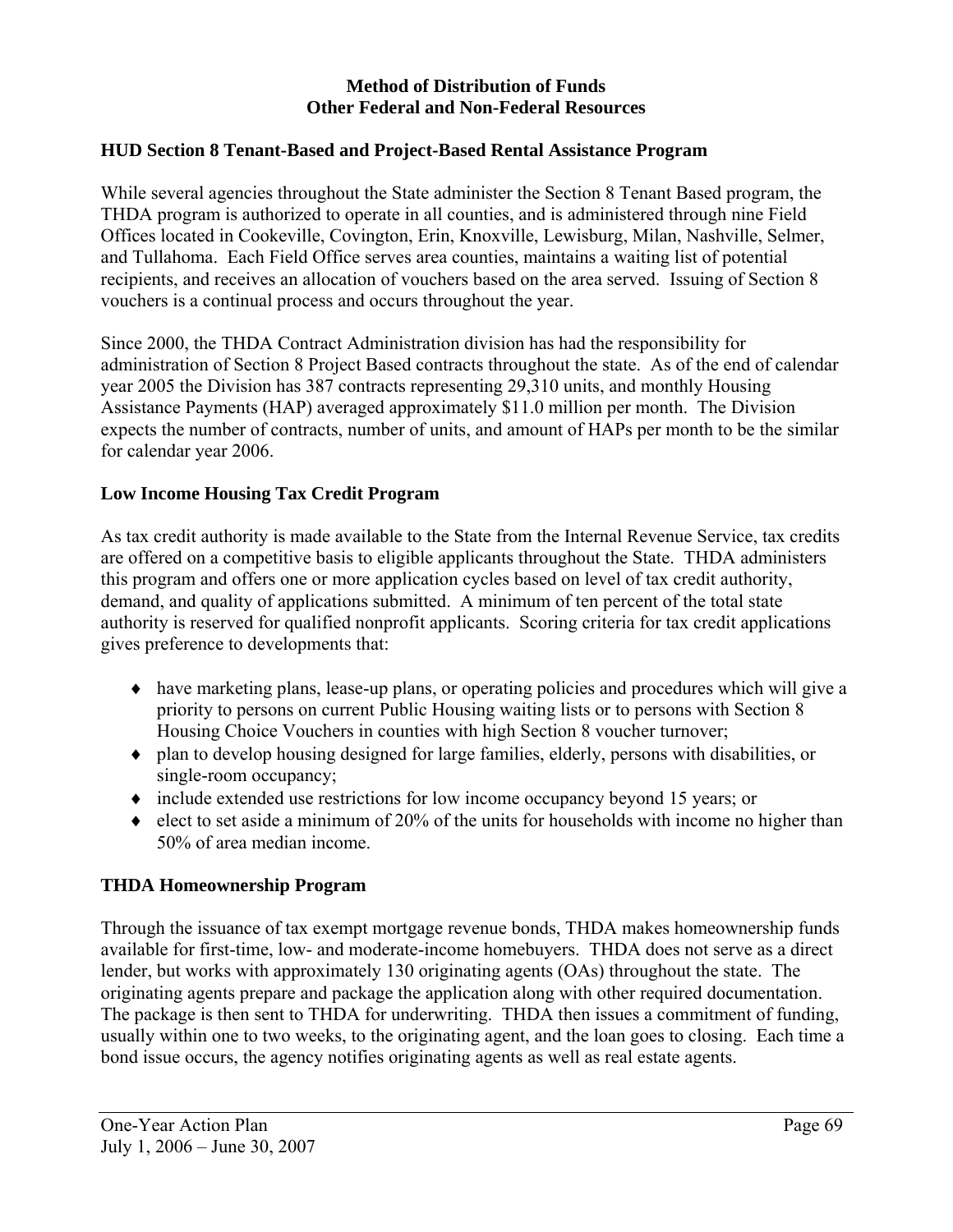At present, the agency has three Homeownership programs. Income limits and acquisition limits apply to each.

In the Great Rate program, income limits vary by county and by household size. The lowest household income rates, which occur in the rural non-metro counties, are \$50,300 for a household of one or two persons and \$57,800 for a household of three or more persons. The highest household income rates occur in Nashville MSA counties and are \$61,500 for households of one or two persons, and \$70,800 for households of three or more persons. Acquisition cost limits are \$172,632 for all counties except those in the Nashville MSA, where the limit is \$226,100. Income and acquisition cost limits are subject to change.

Great Start offers a 4% down payment and closing cost assistance on FHA and VA loans to qualified buyers. To help the new home buyer avoid delinquent payments or foreclosure, homebuyer education or counseling is required. The income and acquisition cost limits of the Great Rate program apply to Great Start program also.

The New Start 0% Mortgage Loan Program, designed to promote the construction of new homes for very low-income Tennesseans, is delivered through non-profit organizations with established programs for the construction of single family housing for low and very low income households. The non-profit is responsible for selecting the homebuyer, determining eligibility, constructing the home, providing homebuyer education, and originating and servicing the New Start Loan. Effective in January 2006, the New Start Program is delivered in two tiers:

Tier I- The maximum household income limit is \$30,200 which is 60% of the statewide median income. The interest rate for the Tier 1 Program is 0%. The maximum loan amount cannot exceed 75% of the appraised value.

Tier II – The maximum household income limit for the Tier II program cannot exceed \$35,200 which is 70% of the statewide median income. The interest rate for the Tier II program is one half (1/2) of the current interest rate for the THDA Great Rate Program. Currently the interest rate on our Great Rate Program is 5.3%, therefore, the interest rate on the Tier II program would be 2.65%. The Tier II interest rate will fluctuate with changes in the interest rate for THDA's Great Rate Program. The maximum loan amount cannot exceed 75% of the appraised value.

## **Community Investment Tax Credit**

The Community Investment Tax Credit (CITC) was authorized by a bill signed into law by Governor Phil Bredesen in June 2005. The program is administered by THDA in cooperation with the Tennessee Department of Revenue. The Law allows any financial institution a credit against franchise and excise tax liability when that institution makes a qualified loan, investment, grant or contribution to an eligible housing entity that engages in activities which are eligible low income housing activities. Qualified housing entities include Tennessee nonprofit organizations, development districts, public housing authorities, and THDA. Qualified activities include those that create or preserve affordable housing, activities that assist in obtaining affordable housing, activities that help build the capacity of a nonprofit to provide affordable housing, and any other activity as approved the THDA Executive Director and the Commissioner of the Department of Revenue.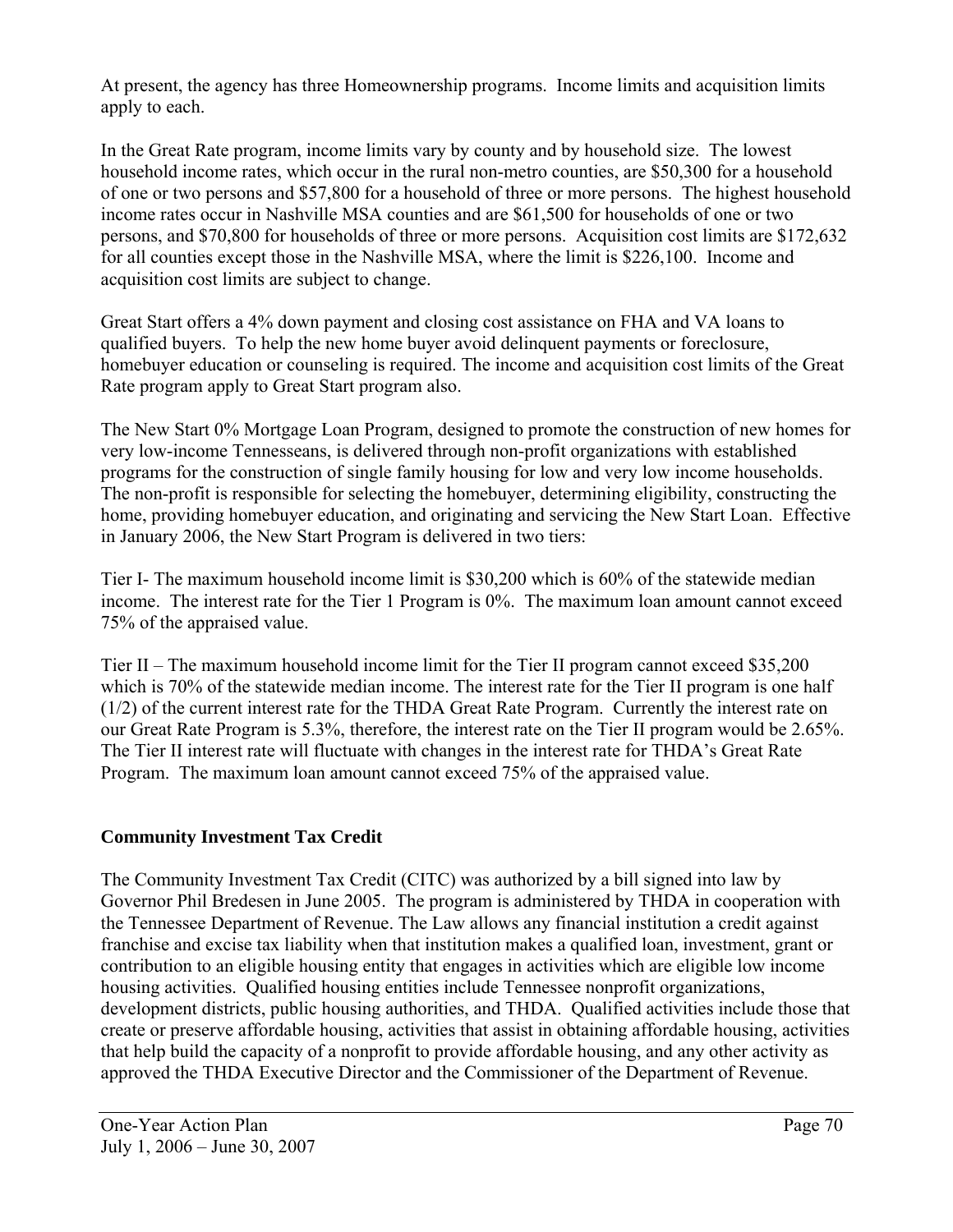## **BUILD Loan Program**

In November 2005, THDA initiated the BUILD Loan Program to build the capacity of nonprofit organizations to provide affordable housing to low income Tennesseans. The \$5.0 million loan program supports the production of affordable housing by providing low interest short term loans to eligible nonprofit organizations. BUILD loan funds may be used for new construction or rehabilitation of units for homeownership or rental housing, land acquisition, pre-development activities, site preparation, program or operating expenses.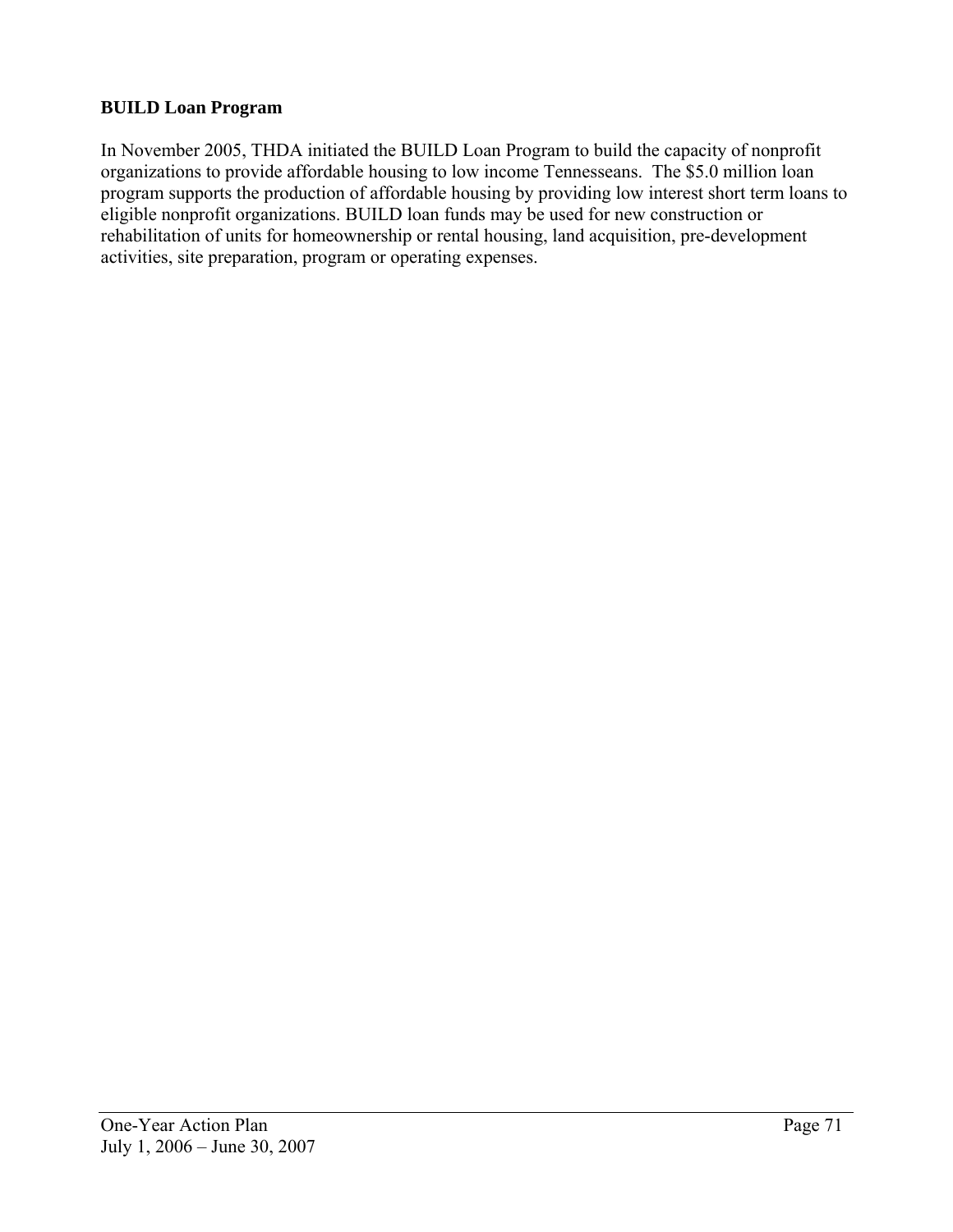## **Method of Distribution**

| <b>CDBG</b>                       |                |                 |
|-----------------------------------|----------------|-----------------|
|                                   | Min Amt.       | Max Amt.        |
| Competitive                       | 26,773,797     | 26,773,797      |
| Formula                           | 0              |                 |
| Retained for State Project        | 0              | 0               |
| Non-Competitive                   | 1,000,000      | 1,000,000       |
| State Administration of Program   | 638,241        | 638,241         |
|                                   |                |                 |
| <b>Total</b>                      | \$28,412,038   | \$28,412,038    |
| <b>ESG</b>                        |                |                 |
|                                   | Min Amt.       | Max Amt.        |
| Competitive                       | 901,193        | 901,193         |
| Formula                           | 343,000        | 343,000         |
| <b>Retained for State Project</b> | 0              | $\theta$        |
| Non-Competitive                   | 100,000        | 100,000         |
| State Administration of Program   | 70,746         | 70,746          |
|                                   |                |                 |
| <b>Total</b>                      | \$1,414,939    | \$1,414,939     |
| <b>HOME</b>                       |                |                 |
|                                   | Min Amt.       | Max Amt.        |
| Competitive                       | 15,560,648     | 15,560,648      |
| Formula                           |                |                 |
| Retained for State Project        | $\overline{0}$ | $\theta$        |
| Non-Competitive ADDI              | 234,329        | 234,329         |
| State Administration of Program   | 481,257        | 481,257         |
|                                   |                |                 |
| <b>Total</b>                      | \$16,276,234   | \$16,276,234    |
| <b>HOPWA</b>                      |                |                 |
|                                   | Min Amt.       | <b>Max Amt.</b> |
| Competitive                       | $\theta$       | 0               |
| Formula                           | 725,400        | 725,400         |
| <b>Retained for State Project</b> | 0              |                 |
| Non-Competitive                   | 0              | 0               |
| State Administration of Program   | 21,600         | 21,600          |
|                                   |                |                 |
| <b>Total</b>                      | \$747,000      | \$747,000       |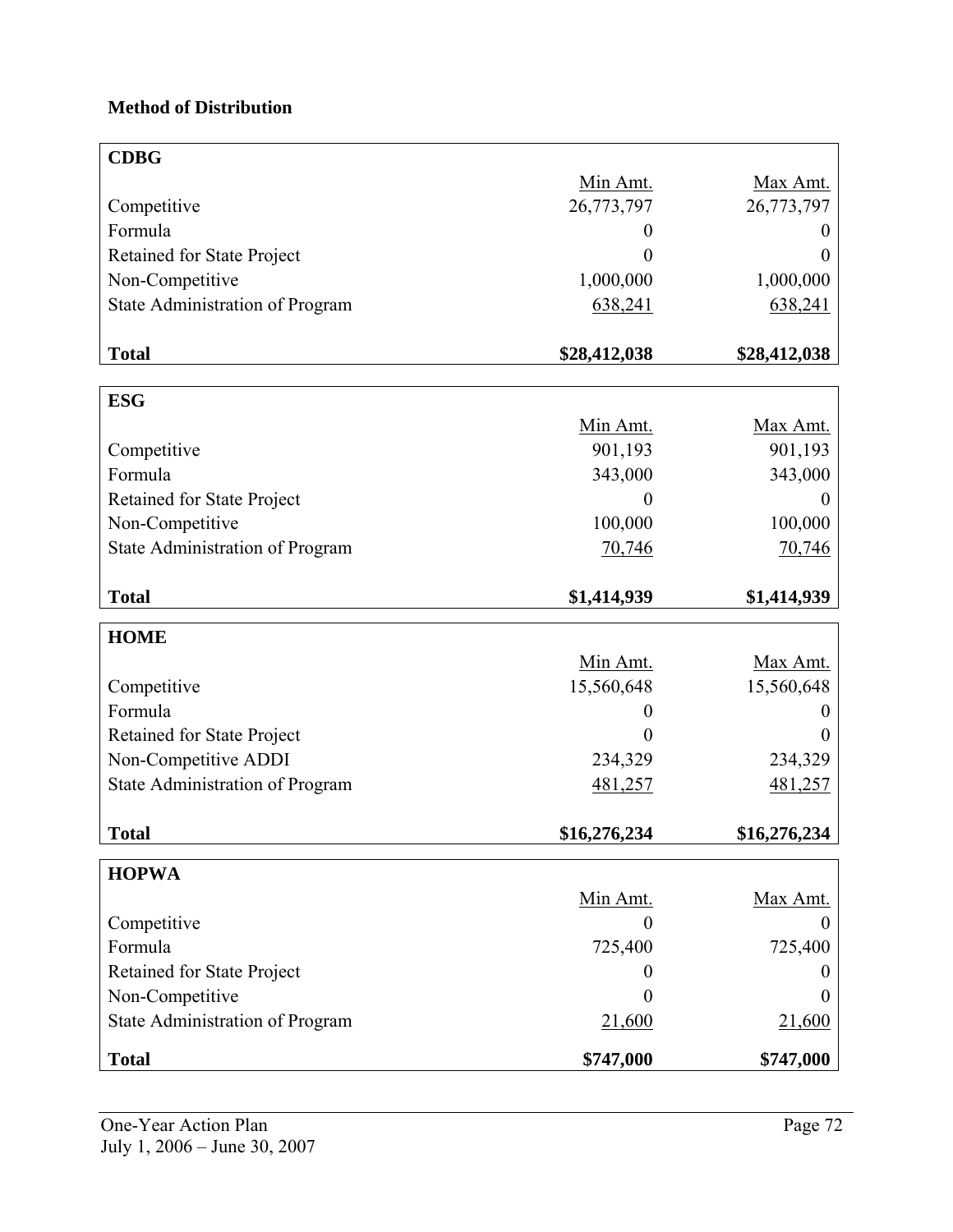## **HOW THE PROPOSED DISTRIBUTION OF FUNDS WILL ADDRESS THE PRIORITY NEEDS AND SPECIFIC OBJECTIVES DESCRIBED IN THE CONSOLIDATED PLAN**

The Consolidated Plan established the following Priorities:

## **Housing**

## **Increase the Amount of Affordable Housing and Preserve the Affordable Housing Stock.**

#### Action Steps

- ♦ Preserve affordable housing stock through housing rehabilitation targeted toward low- very lowand moderate-income populations in the state.
- ♦ Encourage the production of multifamily housing to serve low-income individuals in the state.
- ♦ Target funds toward housing for elderly in the state with emphasis on handicapped accessibility.
- ♦ Encourage the preservation of 2-3 bedroom affordable housing for low-income families in the state.
- ♦ Increase/Maintain the number of housing facilities in the state for homeless individuals.
- ♦ Increase the homeownership rates, especially among lower income and minority households.

## **Non-Housing Community Development Needs**

## **Provide for the viability of communities through insuring infrastructure, community livability, health and safety, and economic development.**

#### Action Steps

- ♦ Provide for the safety and well-being of low- and moderate-income families in the state by improving the quality and quantity of water in areas which do not have safe, reliable water sources.owater and sewer-related services to under served areas of the state
- ♦ Provide safe, reliable wastwater services to low- and moderate-income families in underserved areas of the state.
- ♦ Provide economic development opportunities through infrastructure development, industrial buildings and equipment.
- ♦ Provide economic development opportunities through the financing of infrastructure development, manufacturing facilities, and equipment, that support job creation for low and moderate income people.
- ♦ General enhancement of quality of life in low- and moderate-income neighborhoods throughout the state.

## **Provide for the housing and supportive services needs of homeless individuals and other special needs populations.**

## Action Steps

- ♦ Support the acquisition or rehabilitation of facilities to house homeless persons.
- ♦ Provide funds to assist persons at risk for homelessness.
- ♦ Encourage the development of resource directories to assist homeless persons.
- ♦ Increase the amount of services provided to mentally ill homeless.
- ♦ Encourage programs to support children in homeless facilities to receive preventive and emergency medical care as well as other developmental or cognitive services.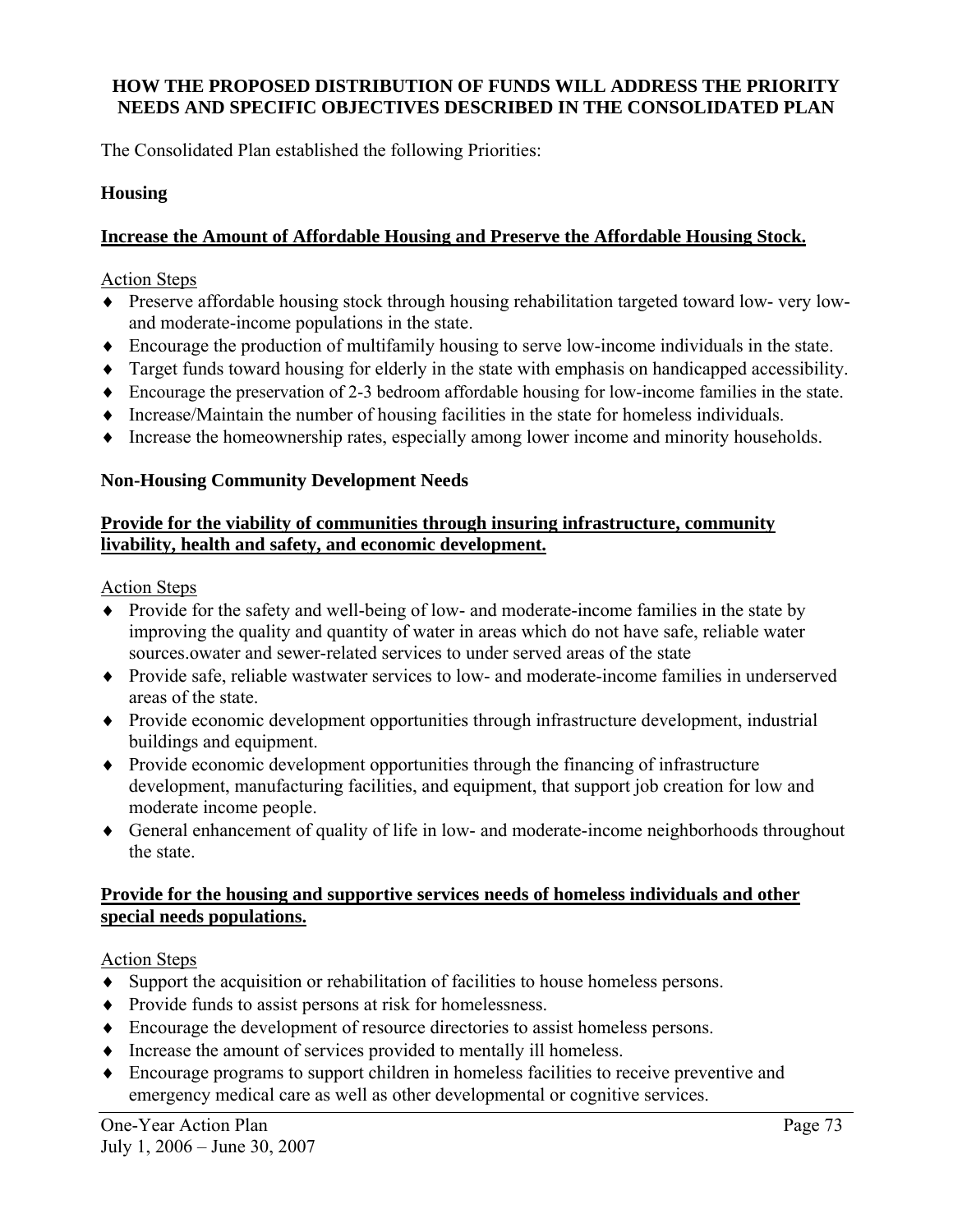♦ Provide supportive services and housing-related services for persons diagnosed with HIV/AIDS.

## **Affirmatively further fair housing and assure access to business opportunities in the state for women and minority owned business .**

## Action Steps

- ♦ Convene fair housing workshops in the state for local governments, grantees, housing providers, advocates, and citizens
- ♦ Provide public service announcements to the media throughout the state informing citizens of their housing rights
- ♦ Encourage reporting of fair housing violations by making citizens aware of their rights and providing information on access to fair housing advocates and organizations in the state

This One-Year Action Plan includes a Listing of Proposed Projects at the end of this section that details each funding category within each of the four HUD programs. By regulation, the State is not required to establish quantitative goals for these projects.

The funding categories shown in the Listing of Proposed Projects are very general but encompass all of the Priorities listed by the state. CDBG will be used to fund Acquisition, Public Facilities, Clearance and Demolition, Relocation, Housing Rehabilitation, and Economic Development. HOME funds will be used to fund Acquisition, New Construction, and Housing Rehabilitation. HOME American Dream Downpayment Initiative (ADDI) funds are used to assist first time homebuyers purchase a home. HOPWA funds will be used to fund Operating Costs of programs for persons with AIDS, and ESG funds will be used to fund Homeless Facilities and Operating Costs of Homeless Prevention programs. Other federal and non-federal funding sources also add to the accomplishment of the goals.

During this year, both CDBG and HOME Program funds will be used to provide housing rehabilitation by preserving the affordable housing stock and revitalizing deteriorated neighborhoods. CDBG funds will be used for Public Facilities projects by providing water and sewer services to low-income areas, thereby improving the safety and livability of neighborhoods and communities. CDBG funds will be used for Economic Development activities that increase access to capital and increase the accessibility to jobs.

HOME funds will be used for new construction of both single-family units and multifamily units. Tax Credits will be used for other projects that incorporate other federal, local, and private funding sources outside of those administered by the State. The program will address the issue of providing multifamily affordable housing, preserving the affordable housing stock, increasing the supply of supportive housing for persons with special needs, and revitalizing deteriorating neighborhoods and communities.

The HOPWA and ESG programs will fund services for AIDS patients, homeless persons, and persons at risk of becoming homeless. HOPWA provides numerous housing services including counseling, information and referral, resource identification, short terms rent, mortgage, and utility payments, and supportive services relating to health, mental health, permanent housing placement, drug and alcohol abuse treatment and counseling, day care, nutritional services, and assistance in accessing other benefits and services. ESG will fund renovations or expansions of homeless facilities, as well as services relating to homelessness. These activities address priorities related to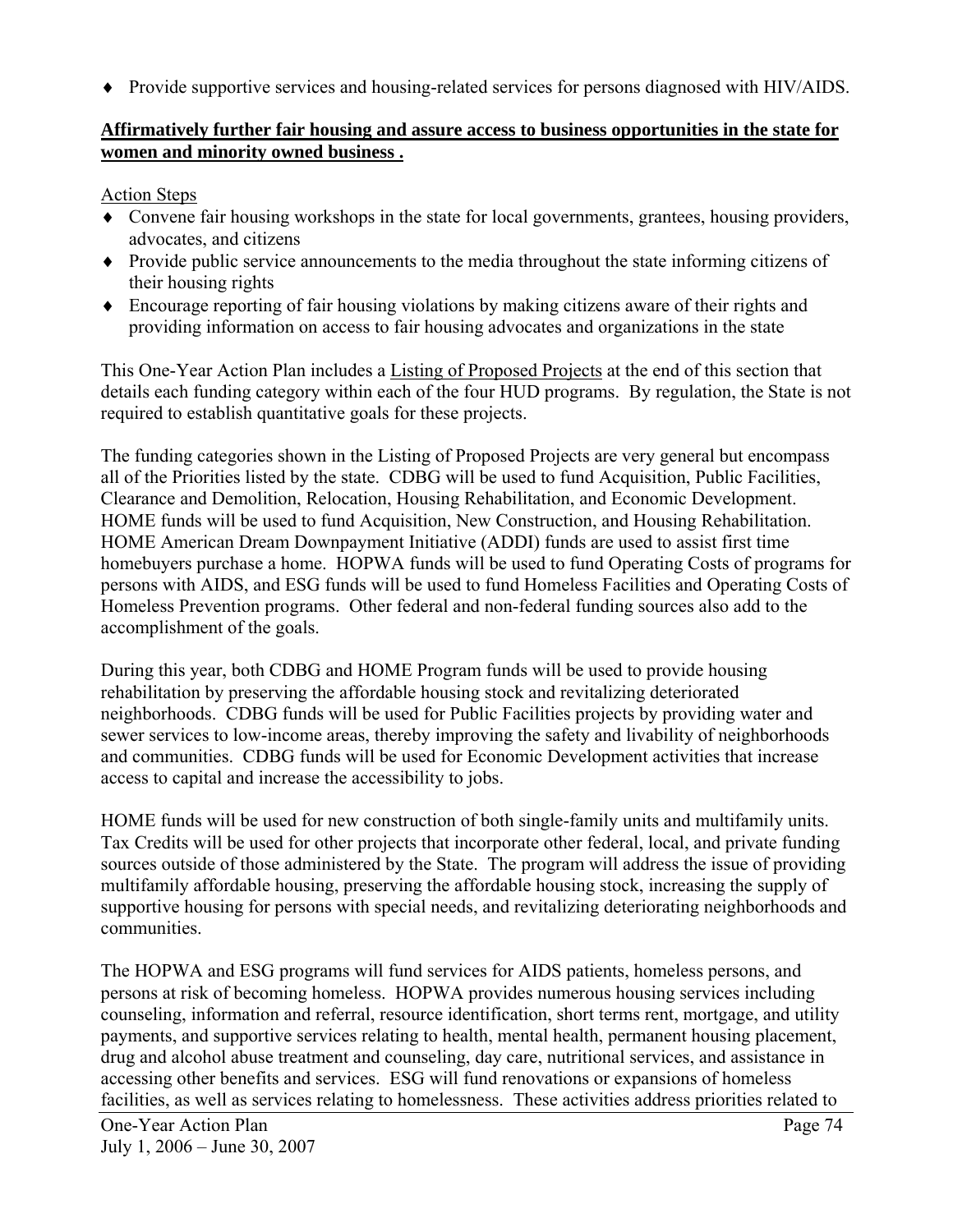decent housing and a suitable living environment, helping homeless persons and persons at risk of becoming homeless to obtain appropriate housing, and increasing the supply of supportive housing for persons with special needs.

The Section 8 program provides rental assistance and incorporates the Family Self-Sufficiency program into its operations. Family Self-Sufficiency provides for a five-year plan for Section 8 tenants that helps direct them to the skills, services, and jobs they need to eventually reduce or eliminate the need for public assistance. The Section 8 to Homeownership program allows eligible voucher participants to utilized the voucher to pay a portion of their mortgage.

The THDA Homeownership program provides low interest loans to low- and moderate-income borrowers. This activity increases the availability of affordable housing and makes mortgage financing available at reasonable rates.

The THDA Homebuyer Education Initiative (HBEI) provides training into areas of the state where homebuyer educational resources are limited or non-existent. THDA has provided Train the Trainer sessions and serves as a clearinghouse for homebuyer education resources and information. THDA has added a mentoring program to the HBEI designed to provide HBEI providers an opportunity to received direct training and technical assistance on homebuyer education program marketing, implementation and sustaining program viability. The program brings together successful providers directly with those providers who are either initially starting or require additional technical assistance.

The Governor's Interagency Council on Homelessness, created by Executive Order in December 2004, brings together a number of state agencies including THDA, the Departments of Human Services, Health, Mental Health, and other state agencies dealing with children, corrections, education, persons with disabilities, mental health, veterans affairs, to "develop a long term plan to effectively address the homelessness challenge in Tennessee."

The Tennessee Reentry Collaborative (TREC) was created in the fall of 2004 to provide a continuum of services for all offenders reentering society. Led by the Tennessee Department of Correction and the Tennessee Board of Probation and Parole, the collaborative includes state agencies involved in housing, mental health, human services, veterans affairs, education, finance, workforce development, safety. Three non-profit, community based organizations are also involved. The collaborative intends to enhance public safety through improving the successful transition of offenders from prison to community and family through a collaborative effort of state agencies, community resources and the offender.

The Wealth Building Task Force of the Tennessee Legislative Black Caucus has a primary goal of increasing minority homeownership. THDA participates in this initiative.

The new THDA programs, CITC and BUILD, will both provide opportunities for the development of affordable housing throughout the state.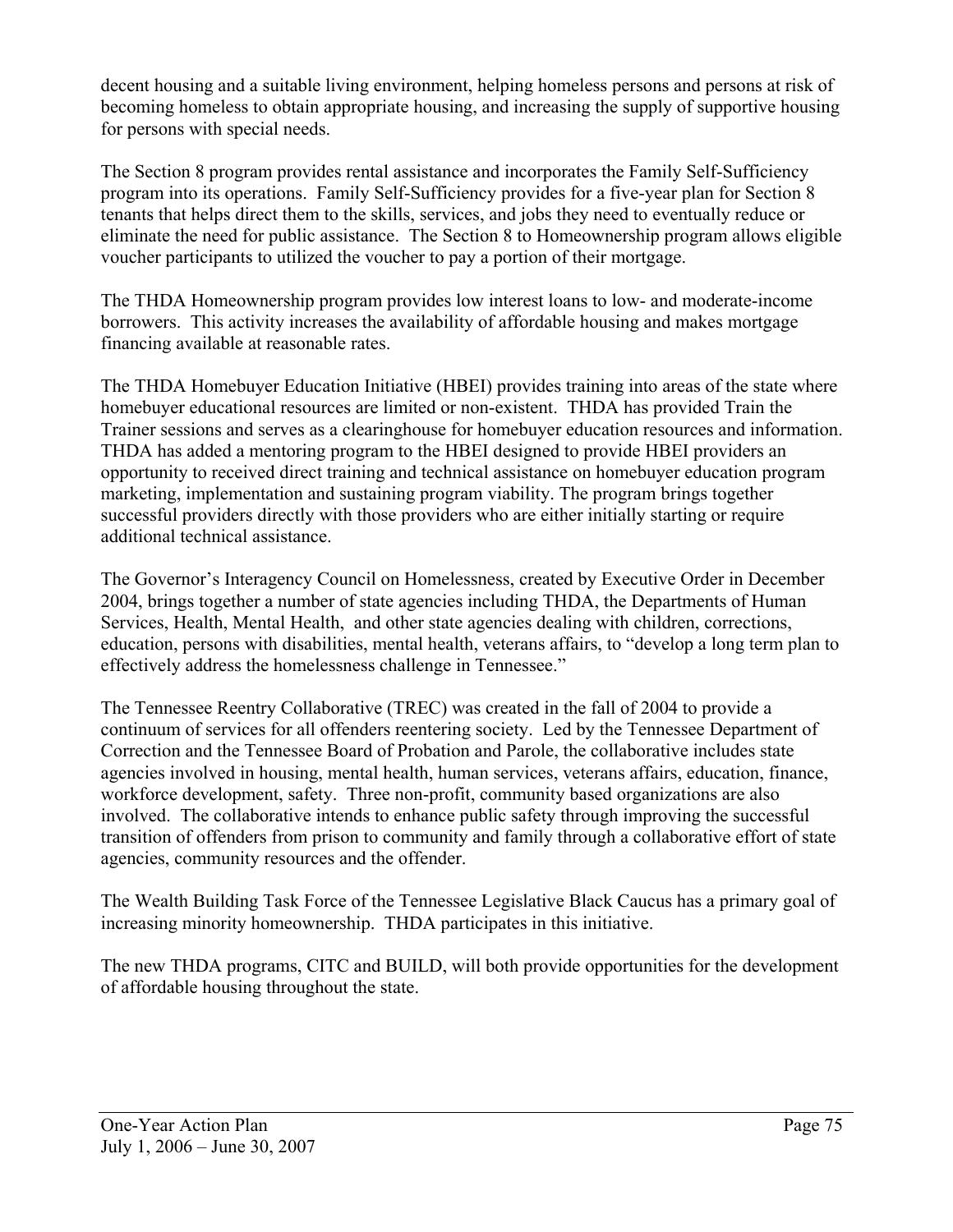## **GEOGRAPHIC DISTRIBUTION**

The programs described in this One-Year Action Plan reach all areas of the State of Tennessee, and specific targeting of HUD funds is to non-entitlement areas. There are, however, some exceptions to statewide distribution. Each program's geographic distribution is explained below:

## **CDBG**

The State CDBG program is competitive for all city and county governments in Tennessee except for those CDBG entitlement cities which receive funding from HUD. Local governments excluded from the state-administered CDBG program include: the cities of Bristol, Chattanooga, Clarksville, Cleveland, Jackson, Johnson City, Kingsport, Knoxville, Memphis, Morristown, Murfreesboro, Oak Ridge, the Metropolitan Government of Nashville-Davidson County, and the counties of Knox and Shelby.

## **ESG**

The State ESG program makes funds available on a formula basis to seven CDBG entitlement cities that do not receive ESG funding directly from HUD. The remaining State ESG funds are made available to all non-entitlement local governments and eligible nonprofits on a competitive basis. The State will use the unmatched portion of ESG funds for Prevention activities.

## **HOME**

The State HOME program is competitive within certain categories. As explained in the method of distribution narrative, HOME funds are made available for competition as follows: 15% to CHDO Set-aside, 10% to Special Needs set-aside, and 65% allocated regionally based upon the percentage of low-income households in the non-entitlement areas. Any funds allocated to a specific region and not fully utilized may be reallocated within that grand division, and un-funded applicants from the other two regions may compete for the remaining funds in that grand division. ADDI funds will be awarded across the state to eligible applicants with consideration to Section 8 to Homeownership participants, Special Needs clients, and minorities.

## **HOPWA**

The State HOPWA program allocates funds by region in the state. Providers may apply for those regional funds as part of a competitive application process. The regions cover all counties in the State not covered by the HOPWA entitlements.

## **OTHER PROGRAMS**

The remaining programs, including Section 8, Homeownership, and LIHTC, are all available statewide.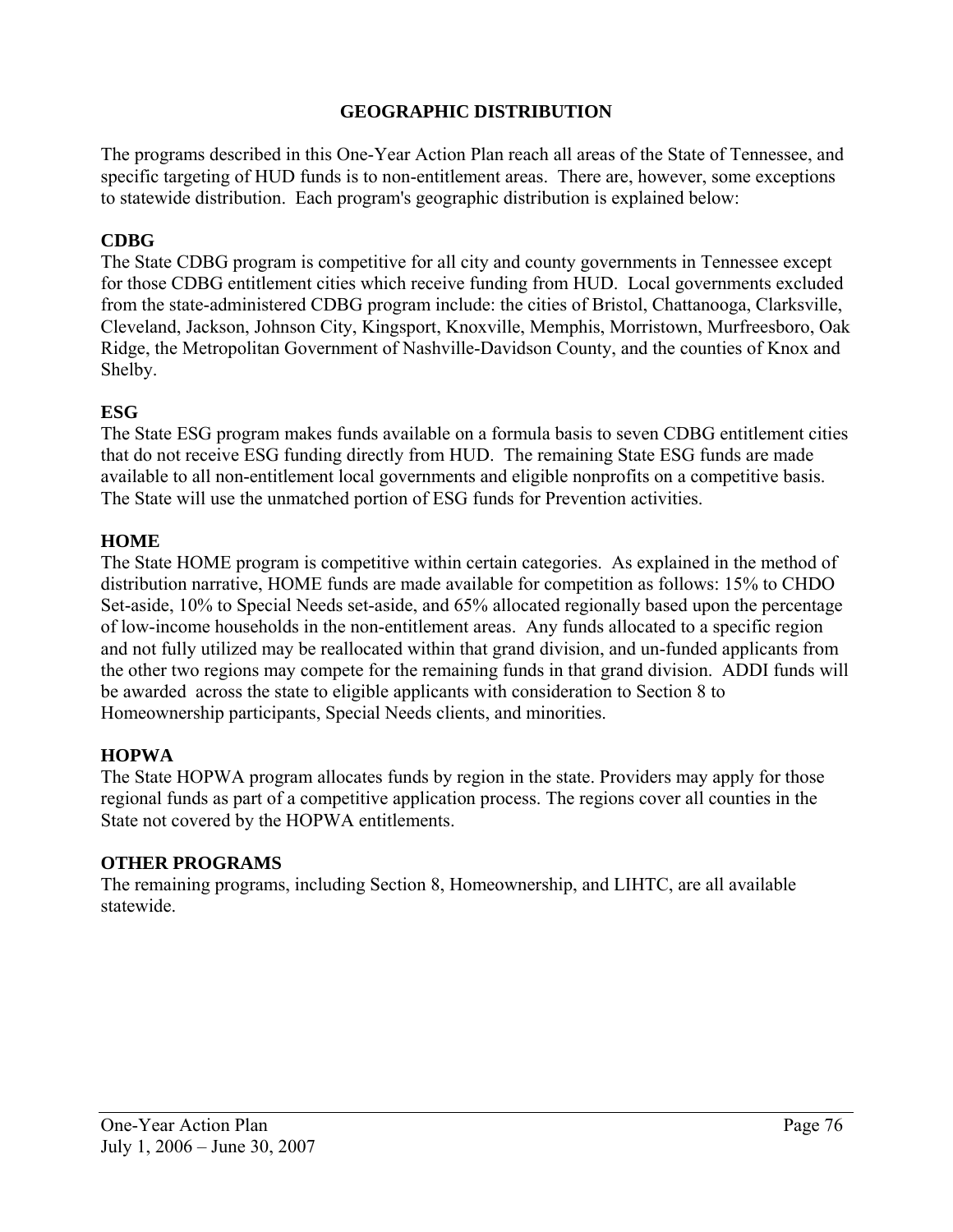## **HOMELESS AND OTHER SPECIAL NEEDS ACTIVITIES**

There are several activities mentioned in the previous section which address homeless and other special needs activities. The ESG program will provide funds to local governments and nonprofits to renovate, expand, or convert structures for use as homeless shelters. In most cases, these shelters serve as transitional housing for homeless individuals and families due to the services that are also provided. The services offered also help homeless persons make the transition to independent living.

HOPWA is a homeless prevention program for low income individuals who are HIV positive or have AIDS, and their families, through assistance with rent, mortgage, and utility payments. In addition, the HOPWA program addresses the special needs of persons who are not homeless by providing counseling and supportive services including health, mental health, drug and alcohol abuse counseling and treatment, day care, nutritional services, intensive care, and assistance in gaining access to other local, state, and federal benefits and services. HOPWA also provides assistance with permanent housing placement.

THDA recognizes special needs populations through the HOME program. Ten percent of the total allocation will be reserved for eligible Applicants proposing special need projects. These projects include, but are not limited to, housing designed for persons with an unusual need due to a condition that can either be permanent or temporary. Permanent conditions may include a physical, emotional or mental impairment that substantially limits one or more major life activities, such as walking, caring for oneself, learning or working. Temporary conditions may include homelessness, recovering from addiction or alcoholism, battered spouses, or teens referred by the court.

## **OTHER ACTIONS**

## **Lead Based Paint**

The State of Tennessee addresses hazards of lead based paint in the state through the following programs/initiatives:

The Tennessee Department of Health, Childhood Lead Poisoning Prevention Program, provides lead poisoning facts such as lead sources and prevention tips for parents and health care professional. The Prevention Programs requires TennCare, the state health system for uninsured persons, to test children enrolled in the program. The department links with the Tennessee Department of Environment and Conservation's information on lead assessment and abatement programs.

In May 1999, by state legislation, the Tennessee Department of Environment and Conservation (TDEC) was given the necessary authority to have lead-based paint training in the state. The legislation also gave TDEC the authority to monitor lead abatement in the state to assure that contractors and owners of units comply with applicable laws. The division of solid waste management of TDEC received authorization from the Environmental Protection Agency (EPA) on January 17,2001, to administer the program in the state. The state has established guidelines for training of lead-abatement contractors and their workers in the state.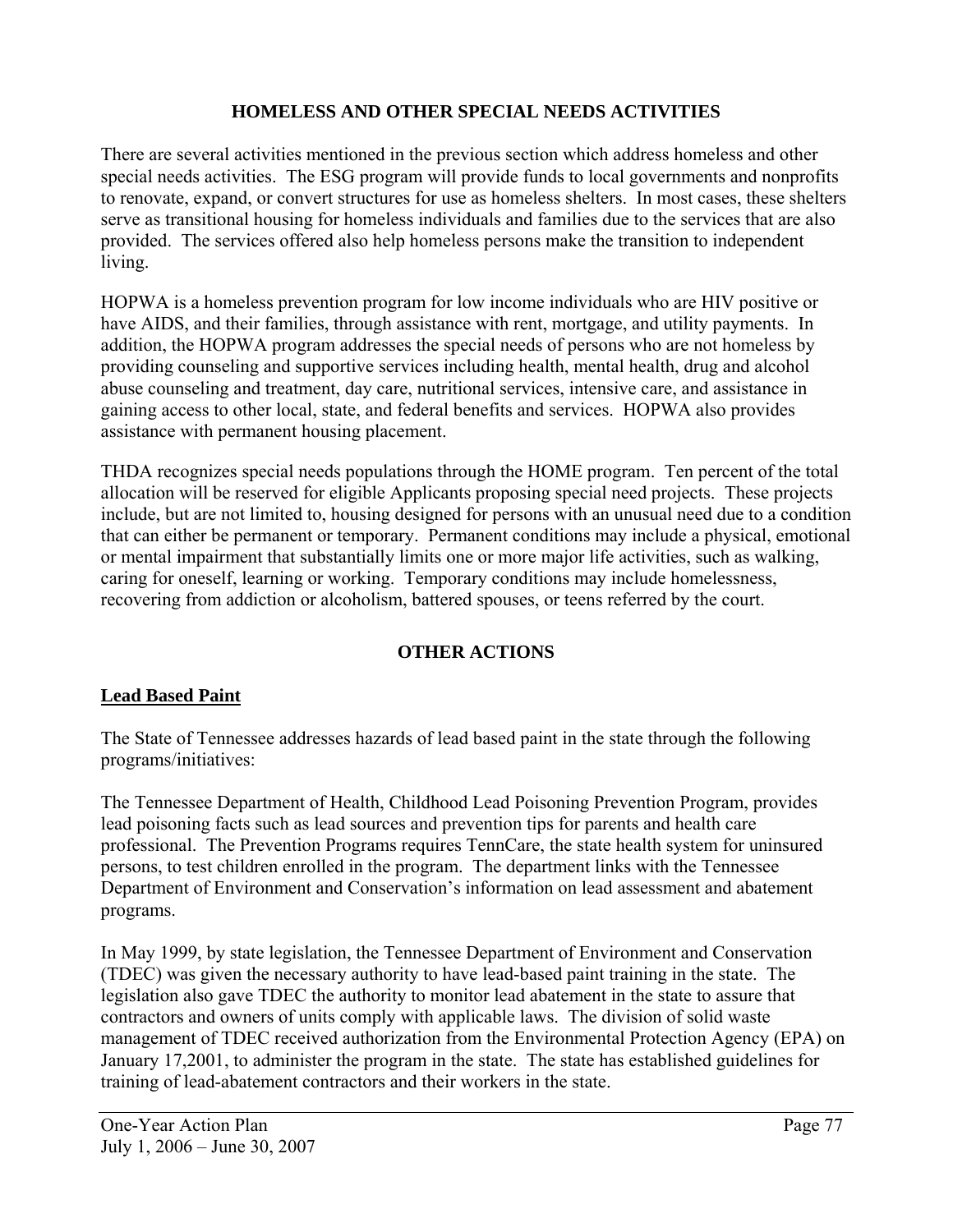Lead-based paint policies are also in effect for the CDBG and HOME programs in the state. Specifically, grantees must give participants notice of possible lead hazards within the unit when the house is pre-1978, informing them of possible lead dangers.

For families with children under age seven, grantees must inspect units that might have lead contamination and provide the necessary abatement or encapsulation activities. Families must be given a federally approved pamphlet on lead poisoning prevention.

## **Low Income Housing Tax Credits**

The Low-Income Housing Tax Credit (LIHTC) program is administered by THDA. The tax credits are allocated through an application cycle that includes a selection process, determination of credit amounts, reservations, and carry-over allocation. Ten percent of the total state authority is reserved for qualified not-for-profit applicants. The goal of the allocation strategy is to utilize the tax credits allocated to Tennessee to the fullest extent possible to create, maintain, and preserve affordable rental housing for low-income households.

The specific strategy for coordinating the LIHTC program with the development of housing affordable to low-and moderate-income families consists of the following:

- 1. Develop rental units affordable to households with as low an income as possible and for the longest time period possible.
- 2. Encourage the construction or rehabilitation of rental units in the areas of Tennessee with the greatest need for affordable housing.
- 3. Encourage the development of appropriate housing units for persons with special needs, including the elderly and persons who are homeless or have disabilities.
- 4. Discourage allocation of tax credits to developments for which tax credits are not necessary to create, improve or preserve rental housing for low-income persons.
- 5. Allocate only the minimum amount of tax credits necessary to make a development financially feasible and to ensure its viability as a qualified low –income development throughout the credit period.
- 6. Encourage non-profit entities to develop rental housing for low-income households.
- 7. Encourage energy efficient construction and rehabilitation.
- 8. Encourage fair distribution of Tax Credits amoung counties and developers or related parties.
- 9. Improve distribution among developments of varying sizes to ensure that developments with a smaller number of housing units receive fair consideration.
- 10. Allocate Tax Credits fairly.

## **Public Housing Resident Initiatives**

The state, through the Section 8 Rental Assistance program, encourages public housing residents to become involved in management and participate in homeownership.

The THDA Section 8 to Homeownership Program offers a mortgage subsidy to low income families that are not able to afford a mortgage payment for a home in the area where they reside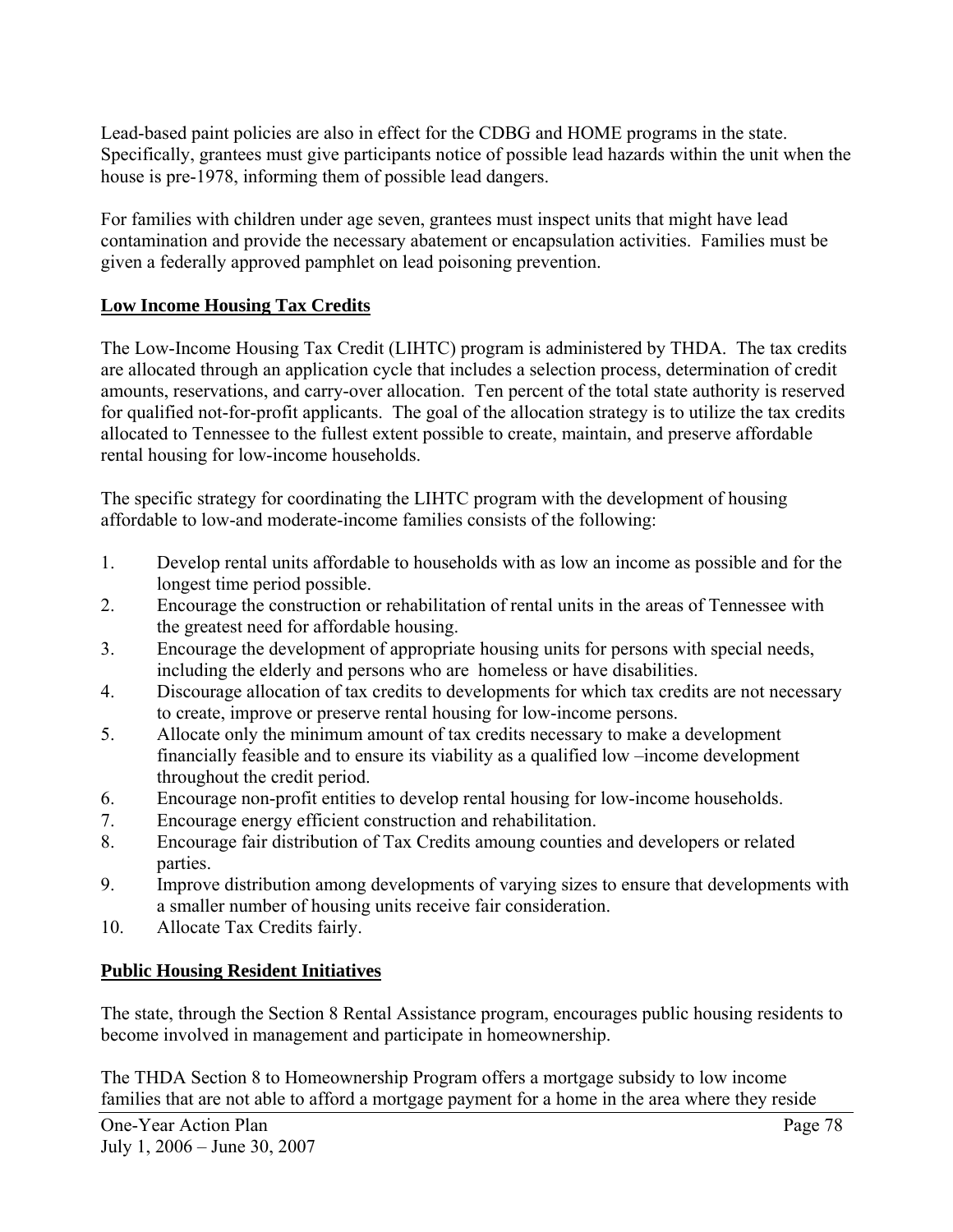without some financial assistance. In the Housing Choice Voucher program, families typically pay 30% of their monthly-adjusted income (or the family's Total Tenant Payment) toward homeownership expenses, and THDA pays the difference between the family's Total Tenant Payment and the actual monthly mortgage payment. The mortgage assistance payment must be paid directly to the lender or loan servicing company, and not to the family.

With the passage of the Quality Work Responsibility Act and the requirement of the Public Housing Authorities (PHA) to develop a five-year plan has altered the relationship between the state and the public housing authorities. In some cases, we continue to search for a delicate balance between the priorities and regulations governing public housing and the affordable housing issues facing the state, especially lower income residents of the state.

The state is currently required to sign off on the Public Housing Authority five-year plan and attempts to support PHAs by streamlining the review process. The state also tries to assure that residents have been informed of the impact that such plans have on them. Of special concern are those instances when Public Housing Authorities request to tear down viable public housing units. The state recognizes that in some cases demolition of units is necessary in order to have safe and financially viable public housing. The state, however, does not provide a "rubber stamp" approach to such requests for demolition. In an effort to minimize loss of much needed affordable housing the state has specified guidelines in place for proposals to demolish or reduce public housing units. These guidelines give public housing authorities flexibility to demolish units in extreme circumstances, but also give the state the needed flexibility to request additional information. A determination can then be made by the state regarding whether the specific request is consistent with the Consolidated Plan. A copy of the guidelines for the consistency with the state's plan is located in Appendix 4 of the Plan and on line at [www.state.tn.us/thda](http://www.state.tn.us/thda) click on the Research and Planning Section to view the guidelines.

The state supports local PHA initiatives that provide self-sufficiency assistance to residents, encourages literacy, and provides safe places for children of public housing. The state further supports initiatives that serve the elderly and those with disabilities in public housing. The state does not assign priority to these populations over other poor families, rather the local PHAs assess their community needs and assign priorities.

## **Affirmatively Furthering Fair Housing**

The state, working with local governments, is beginning an update of the analysis of impediments, which helps to determine actions that can overcome the effects of identified impediments. Actions to be taken are as follows: education about fair housing rights and responsibilities through workshops for local government officials, grantees, housing providers, advocates, and consumers; informing citizens of their housing rights; encourage reporting of fair housing violations by making citizens aware of their rights and providing information on access to fair housing advocates and organizations in the state.

The state will continue to look at additional data to determine possible levels of discrimination using data provided by the Tennessee Human Rights Commission for the periods indicated.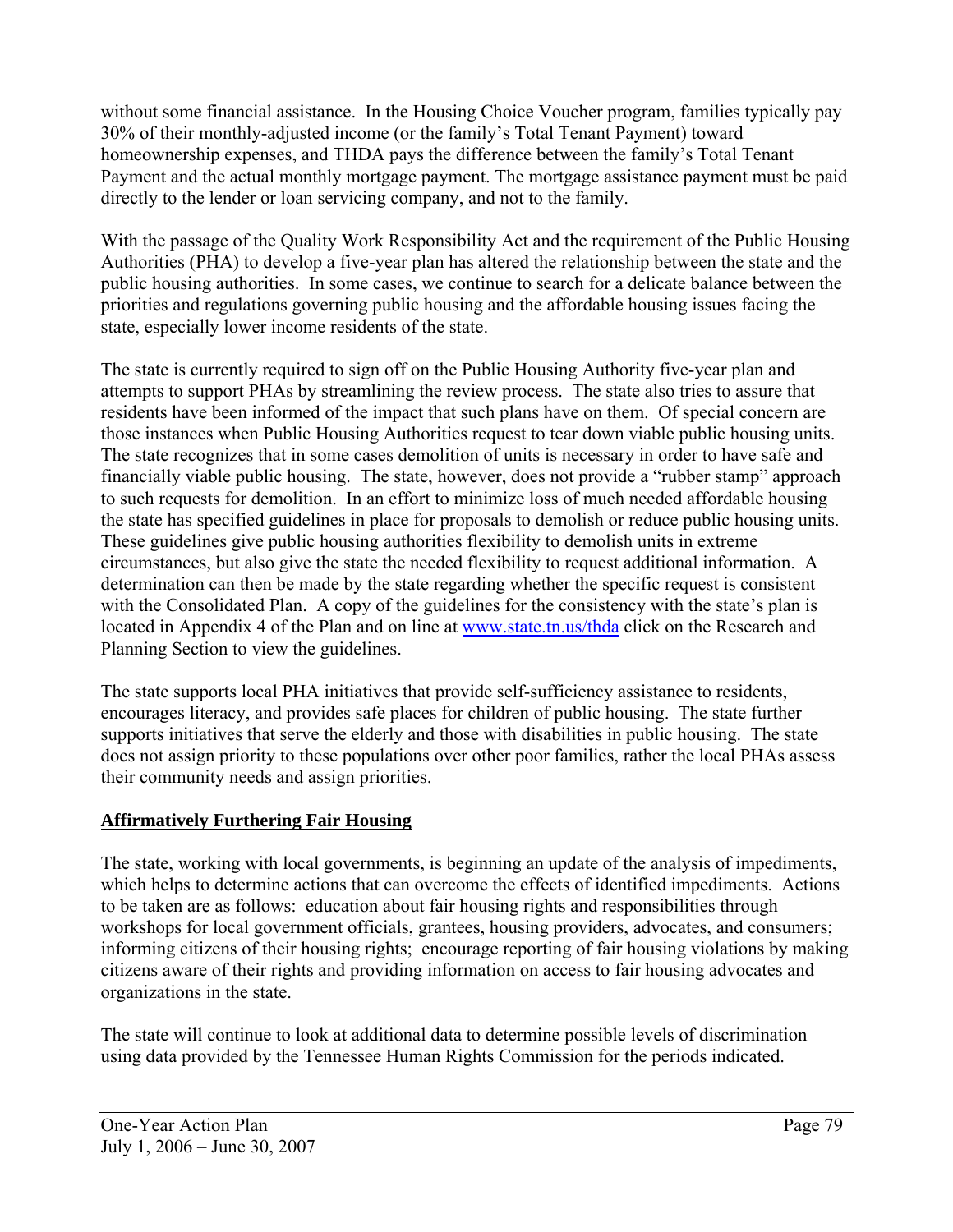## Filing Summary by Agency

| Tennessee Human Rights Commission | July 1, 2004-June 30, 2006 |
|-----------------------------------|----------------------------|
| THRC Only cases                   |                            |
| Filed by HUD                      | 117                        |
| Reactivated by HUD                | 24                         |
| <b>Total Complaints Filed</b>     | 143                        |

The following information reflects housing cases resolved by issue.

#### Housing Cases Resolved By Bases

| Race (black)                                       | 27                          |
|----------------------------------------------------|-----------------------------|
| Race (white)                                       | 32                          |
| Race (association with blacks)                     | 5                           |
| <b>Multiple Bases</b>                              | 29                          |
| Handicap (physical)                                | 16                          |
| Familial status (presence of children in household |                             |
| under 18/pregnant female)                          | 13                          |
| Handicap (mental)                                  |                             |
| National Origin (Hispanic or Latino)               | $\mathcal{D}_{\mathcal{A}}$ |
| Sex (female)                                       |                             |
| Retaliation                                        |                             |
| <b>TOTAL</b>                                       |                             |

## Housing Cases Resolved By Issues

| Multiple Issues                                     | 36                          |
|-----------------------------------------------------|-----------------------------|
| Terms and conditions (rental)                       | 14                          |
| Refuse to rent                                      | 11                          |
| Terms and conditions or services in facilities      | q                           |
| Failure to make reasonable accommodations           | q                           |
| Discriminatory advertising (rental)                 |                             |
| Intimidation, coercion, interference, threats, etc. |                             |
| Terms and conditions (eviction notices)             | 2                           |
| Discriminatory financing                            | $\mathcal{D}_{\mathcal{L}}$ |
| Refuse to sell                                      |                             |
| Design and construction                             |                             |
| Adverse action against an employee                  | $\mathcal{D}$               |
| <b>TOTAL</b>                                        |                             |

## Summary of Resolutions

| Probable Cause    |  |
|-------------------|--|
| No Probable Cause |  |
|                   |  |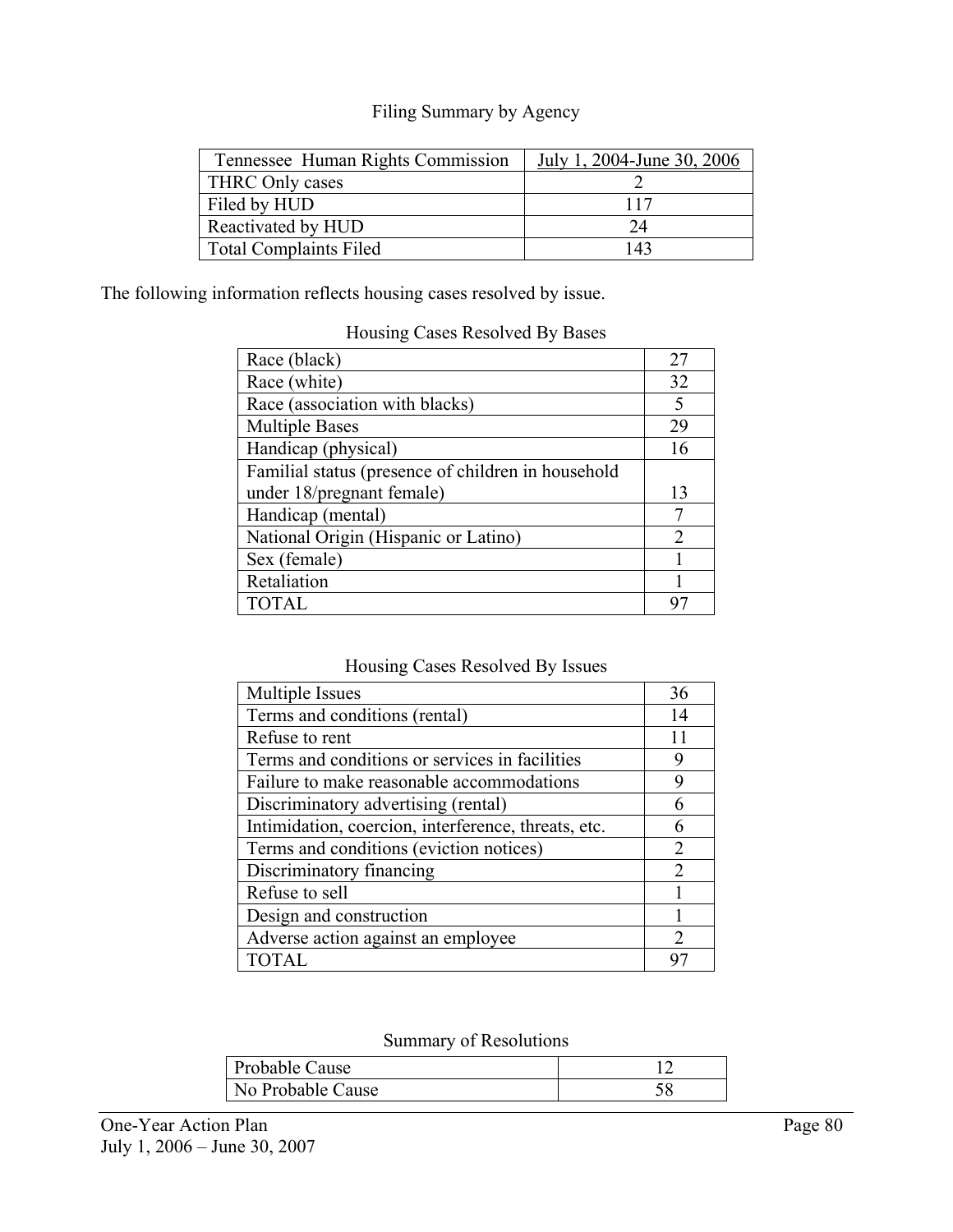| <b>Conciliation Agreements</b>          |  |
|-----------------------------------------|--|
| Settlement Agreement                    |  |
| Administrative Closures (Complainant    |  |
| failed to cooperate with investigation) |  |
| Complaint withdrawn without resolution  |  |
| Complaint dismissed due to lack of      |  |
| jurisdiction                            |  |
| <b>Administrative Hearing</b>           |  |
|                                         |  |

In order to continue affirmatively furthering fair housing, the State will continue to work with local governments and will provide and encourage educational activities, especially in schools.

Under the HOME program, local governments are required to ensure that its Equal Opportunity and Fair Housing policies are consistent with their own or this Consolidated Plan. The State's site and neighborhood standards for HOME state that housing provided through the HOME program must promote greater choice of housing opportunities and must be in full compliance with the Fair Housing Act.

The HOPWA program includes, as one of its activities, Housing Information Services, which assists HIV/AIDS individuals and their families with counseling, information, and referral services to locate, acquire, finance, and maintain housing. This includes fair housing counseling for beneficiaries who may encounter discrimination based on race, color, religion, sex, age, national origin, familial status or disability.

Representatives of the four HUD funded programs (ESG, HOPWA, CDBG, and HOME) continue to confer regularly to track progress of fair housing initiatives. The agencies will collaborate on designing and conducting workshops and educational opportunities in order to educate and inform both housing providers and consumers. Also continuing will be efforts to advise citizens about their rights, about procedures for reporting fair housing violations, and how to access fair housing advocates and organizations in the state.

## **Barriers to Affordable Housing**

The state addresses affordable housing barriers through the following goals:

- ♦ Increase the amount of affordable housing stock.
- ♦ Rehabilitate the current housing stock to maintain affordable and decrease the number of deteriorated units.
- ♦ Provide infrastructure improvements to encourage the construction of affordable homes and rehab of existing homes.
- ♦ Encourage the preservation of existing affordable housing units.
- ♦ Use housing subsidies to make housing more affordable to low-income families.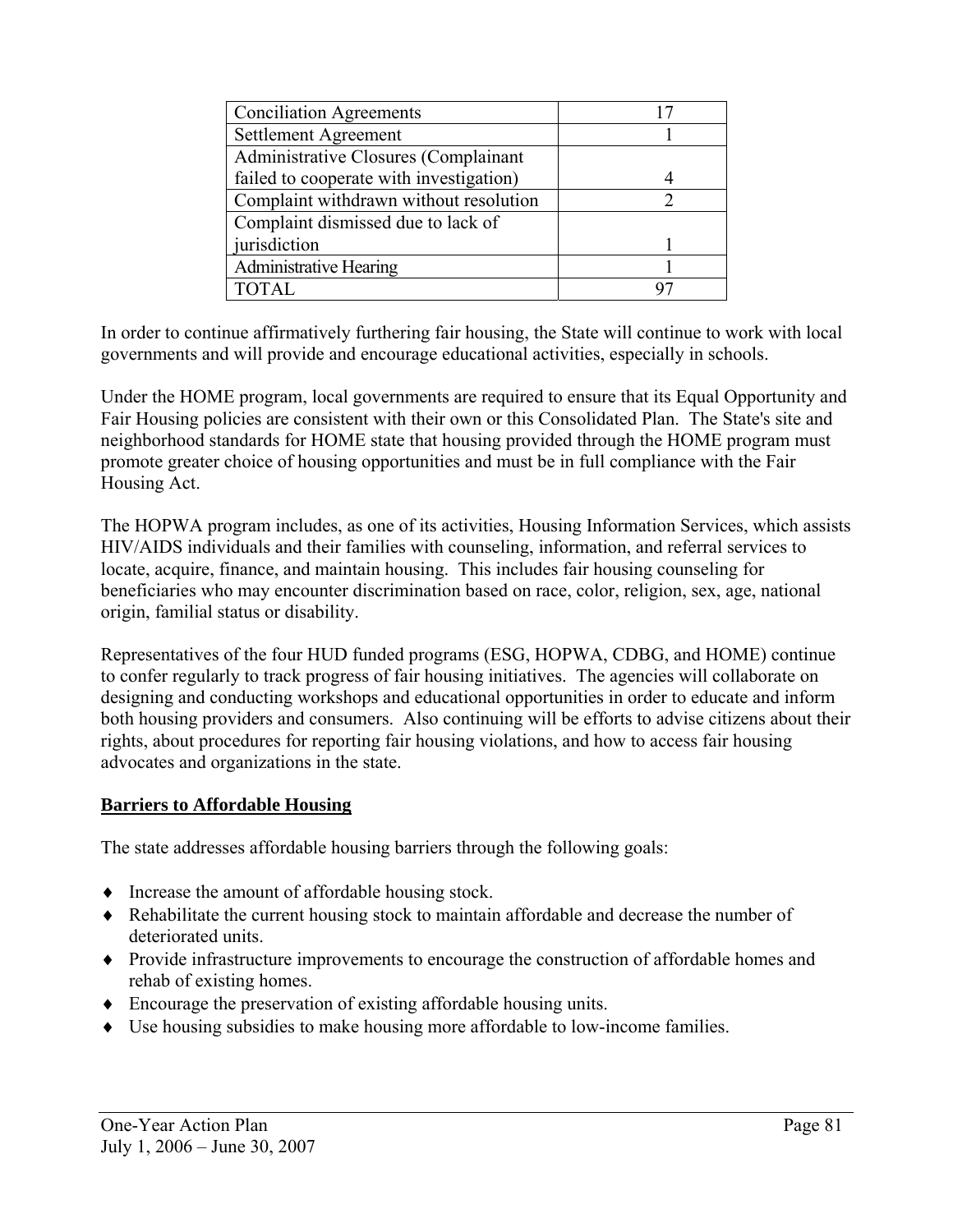## **Anti-Poverty Strategy**

The anti-poverty strategy is designed to examine how both the CDBG and the HOME programs address the needs of individuals in the state with incomes below 30% of the median. While both the HOME program and the CDBG program serve persons up to 80% of the AMI, it is important to note that both programs recognize the special circumstances faced by extremely –low or very-low income individuals and families.

It is imperative that programs in the state pay special attention to the plight of these individuals in the use of funds designed to benefit disadvantaged populations in the state. The state addresses these areas in the following way:

HOME Program: HOME program data for the past five years indicate that 29% of the total households served were below 30% of the median income range, while 40% were in the 30%-50% of median income range. The HOME scoring mechanism awards additional points to applicant communities who serve census tracts that have a higher percentage of persons in poverty. THDA recommends that successful grantees use a formula to assure that those households with the greatest need based on income and family size be served first. To date, grantees in the state continue to use this formula assuring that persons below 30% of the AMI are served first. Additionally, the THDA Board of Directors has expressed concern that extremely low-income persons be served. In addition, as part of the rating system for ranking of qualified applicants,

CDBG: For several years the CDBG program did not separate low-and moderate- income beneficiary data to show participants below 30% of the AMI. That office is now collecting that data on program beneficiaries. Also, as a part of its scoring mechanism for housing rehabilitation, project need points are awarded based on the number of persons with higher poverty levels in the state, specifically persons 62 years of age or above, and/or female heads-of-household, and/or disabled individuals.

In addition to the HOME and CDBG program, the state's anti-poverty strategy is addressed through other initiatives in the state, such as Workforce Development/Investment which involves a consortium of agencies in the state working together to assist persons in poverty find employment. Family Self Sufficiency Programs, Welfare to Work, and the Temporary Assistance for Needy Families (TANF) programs provide child care, help with transportation, as well as a number of other services to assist poor families in finding and maintaining employment.

## **Coordination of Public and Private Housing and Social Service Agencies**

The four HUD programs applied for with this One-Year Action Plan are carried out by entities other than the State. Funds are awarded by the State to these entities, which include local governments and nonprofit organizations, who conduct the actual activities. Of the other federal and non-federal resources discussed in this plan, Section 8 is the only program directly administered in its entirety by the State. The Low-Income Housing Tax Credit program is awarded to other entities, and the Homeownership program is carried out by local lenders. Coordination with social service agencies occurs primarily at the local level with the exception of the Section 8 program. THDA, who administers Section 8, works very closely with other State agencies including the State Department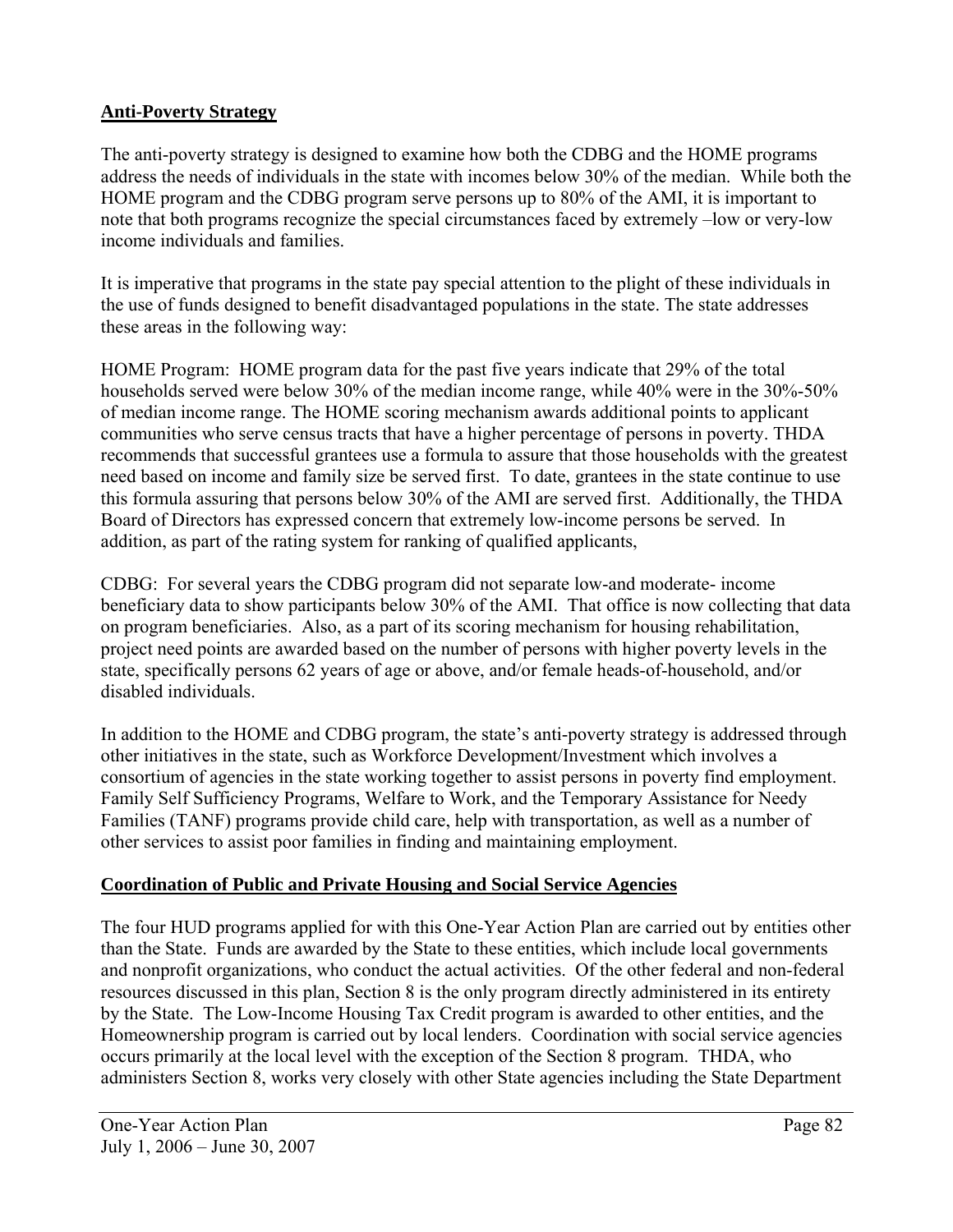of Human Services, the State Department of Health, and the Department of Mental Health and Developmental Disabilities. This coordinated effort is expected to continue.

The State will continue to support applications from other entities for HUD program funds for both formula/entitlement programs and competitive programs.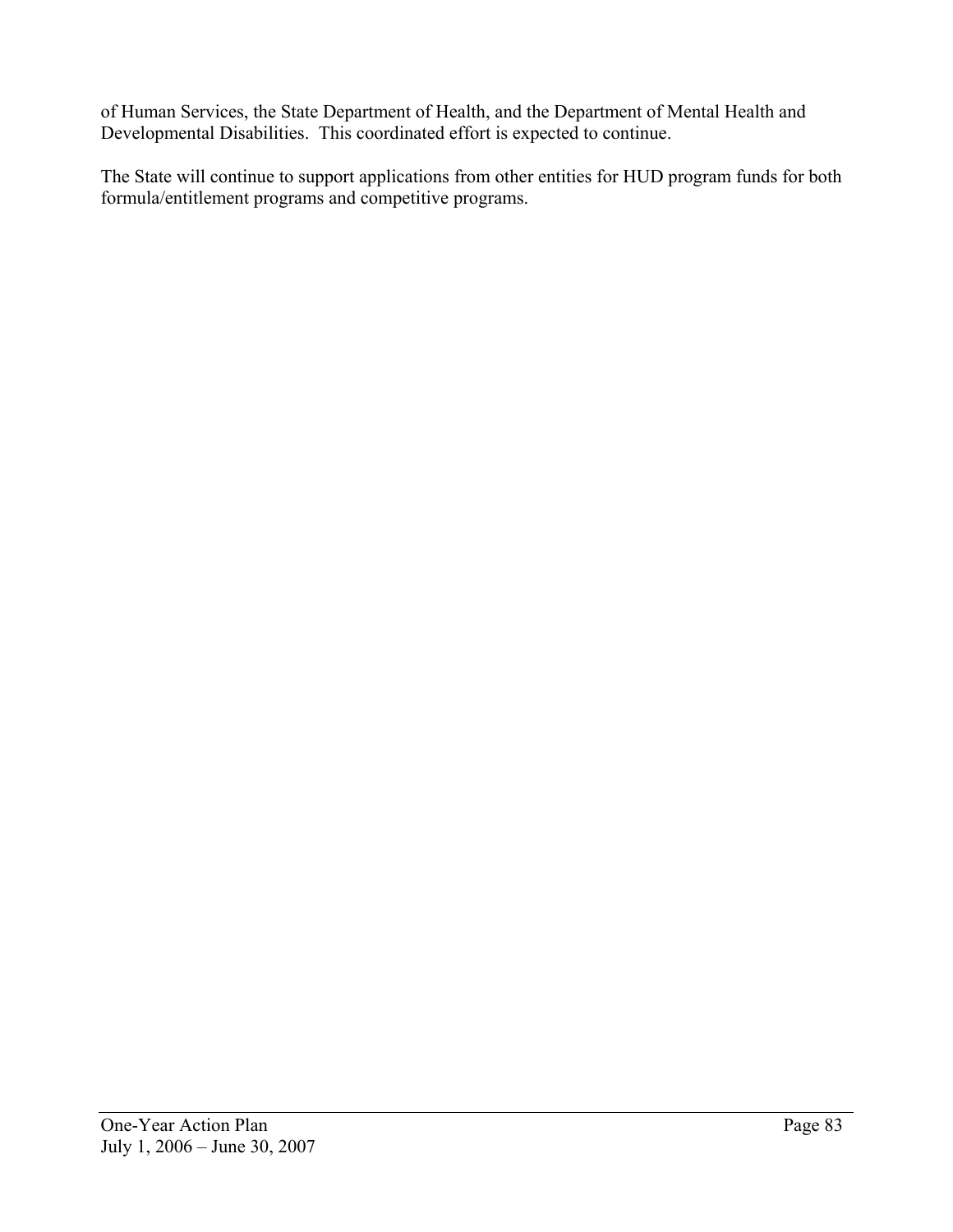## **MONITORING AND COMPLIANCE**

Each state department responsible for the administration and delivery of the four programs addressed in this action plan has developed the standards and procedures for monitoring the activities through the development of program guidelines and through ongoing monitoring of program recipients, such as regular monitoring visits and required progress reports. These activities insure that the ultimate recipients of program funds are carrying out the objectives of the program as described in the consolidated plan and annual action plans.

## **CITIZEN PARTICIPATION**

In accordance with the guidelines of the Consolidated Plan 2005, the notice describing the Action Plan is placed in major distribution newspapers throughout the state. The notice advises that copies of the Action Plan are available for citizen review and may be viewed at any of the nine development district offices in the state, at the offices of THDA, and on the THDA web site, which also provides for online comment. The Consolidated Plan specifies a 15 day comment period will be provided for citizen review and comment. Therefore the Action Plan for the State Fiscal Year 2007 was presented for citizen comment from April 13, 2006 through April 28, 2006.